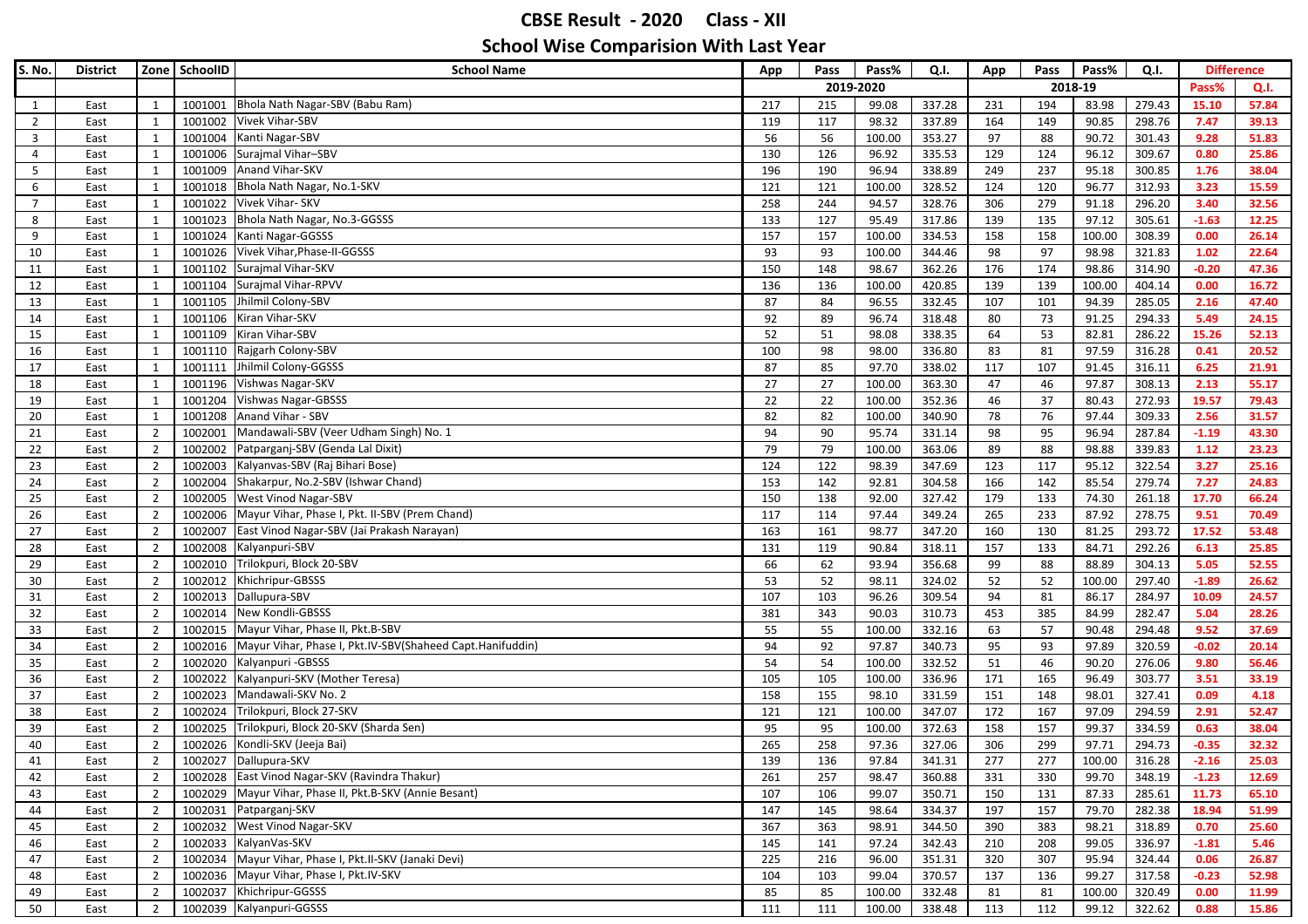| S. No. | <b>District</b> |                         | Zone SchoolID | <b>School Name</b>                                       | App | Pass | Pass%     | Q.I.   | App       | Pass      | Pass%     | Q.I.      | <b>Difference</b> |           |
|--------|-----------------|-------------------------|---------------|----------------------------------------------------------|-----|------|-----------|--------|-----------|-----------|-----------|-----------|-------------------|-----------|
|        |                 |                         |               |                                                          |     |      | 2019-2020 |        |           |           | 2018-19   |           | Pass%             | Q.I.      |
| 51     | East            | $\overline{2}$          |               | 1002175 Trilokpuri, Block 27-GGSSS                       | 80  | 80   | 100.00    | 338.99 | 122       | 120       | 98.36     | 314.43    | 1.64              | 24.55     |
| 52     | East            | $\overline{2}$          |               | 1002177 Trilokpuri, Block 27-SBV                         | 109 | 106  | 97.25     | 327.20 | 87        | 74        | 85.06     | 273.49    | 12.19             | 53.71     |
| 53     | East            | $\overline{2}$          |               | 1002180 West Vinod Nagar, Block E-G(Co-ed)SSS            | 92  | 92   | 100.00    | 341.07 | 128       | 120       | 93.75     | 283.15    | 6.25              | 57.92     |
| 54     | East            | $\overline{2}$          |               | 1002181 Mandawali-SBV, No. 3                             | 64  | 64   | 100.00    | 328.41 | 84        | 78        | 92.86     | 281.98    | 7.14              | 46.43     |
| 55     | East            | $\overline{2}$          |               | 1002182 Mayur Vihar, Phase I, Chilla Gaon-G(Co-ed)SSS    | 207 | 203  | 98.07     | 317.46 | 227       | 217       | 95.59     | 297.84    | 2.47              | 19.62     |
| 56     | East            | $\overline{2}$          |               | 1002183 New Ashok Nagar-SKV                              | 264 | 257  | 97.35     | 329.50 | 300       | 295       | 98.33     | 301.02    | $-0.98$           | 28.48     |
| 57     | East            | $\overline{2}$          |               | 1002184 Gazipur-SKV                                      | 130 | 129  | 99.23     | 336.42 | 154       | 154       | 100.00    | 312.01    | $-0.77$           | 24.42     |
| 58     | East            | $\overline{2}$          |               | 1002185 Vasundhra Enclave-GGSSS                          | 271 | 266  | 98.15     | 327.45 | 264       | 252       | 95.45     | 292.91    | 2.70              | 34.54     |
| 59     | East            | $\overline{2}$          |               | 1002186 New Kondli-GGSSS                                 | 506 | 503  | 99.41     | 348.22 | 612       | 591       | 96.57     | 311.35    | 2.84              | 36.87     |
| 60     | East            | $\overline{2}$          |               | 1002187 New Ashok Nagar-GBSSS                            | 173 | 169  | 97.69     | 309.36 | 121       | 111       | 91.74     | 277.52    | 5.95              | 31.84     |
| 61     | East            | $\overline{2}$          |               | 1002189 Patparganj, I.P. Extn- Sarvodaya (Co-ed) SSS     | 83  | 83   | 100.00    | 339.13 | <b>NA</b> | <b>NA</b> | <b>NA</b> | <b>NA</b> | <b>NA</b>         | <b>NA</b> |
| 62     | East            | $\overline{2}$          |               | 1002190 Mandawali, No.3 - SKV                            | 139 | 139  | 100.00    | 324.86 | 144       | 144       | 100.00    | 308.85    | 0.00              | 16.00     |
| 63     | East            | $\overline{2}$          |               | 1002191 Shakarpur, School Block-GGSSS                    | 90  | 86   | 95.56     | 325.42 | 134       | 130       | 97.01     | 285.46    | $-1.46$           | 39.96     |
| 64     | East            | $\overline{2}$          |               | 1002192 Shakarpur, No.1-SBV                              | 57  | 57   | 100.00    | 335.86 | 76        | 70        | 92.11     | 293.46    | 7.89              | 42.40     |
| 65     | East            | $\overline{2}$          |               | 1002193 Shakarpur, No.2-SKV                              | 176 | 174  | 98.86     | 341.75 | 196       | 183       | 93.37     | 310.88    | 5.50              | 30.87     |
| 66     | East            | $\overline{2}$          |               | 1002195 Shakarpur, School Block-SBV                      | 40  | 38   | 95.00     | 347.45 | 56        | 53        | 94.64     | 296.55    | 0.36              | 50.90     |
| 67     | East            | $\overline{2}$          |               | 1002196 Shakarpur, No.1-SKV                              | 89  | 89   | 100.00    | 361.02 | 93        | 92        | 98.92     | 321.85    | 1.08              | 39.17     |
| 68     | East            | $\overline{2}$          |               | 1002197 Trilokpuri, Block 27-GBSSS                       | 34  | 34   | 100.00    | 379.26 | 39        | 39        | 100.00    | 316.72    | 0.00              | 62.55     |
| 69     | East            | $\overline{2}$          |               | 1002198 Kondli-SBV                                       | 130 | 128  | 98.46     | 303.68 | 138       | 129       | 93.48     | 287.41    | 4.98              | 16.27     |
| 70     | East            | $\overline{2}$          |               | 1002351 Preet Vihar, Govt. Co-Ed Senior Secondary School | 107 | 100  | 93.46     | 319.94 | 100       | 88        | 88.00     | 292.44    | 5.46              | 27.50     |
| 71     | East            | $\overline{2}$          |               | 1002360 Khichari Pur Village , J.J Colony - SKV          | 63  | 62   | 98.41     | 344.44 | 62        | 62        | 100.00    | 333.76    | $-1.59$           | 10.69     |
| 72     | East            | $\overline{2}$          |               | 1002362 Vasundhra Enclave-GBSSS                          | 201 | 187  | 93.03     | 313.05 | 196       | 174       | 88.78     | 287.97    | 4.26              | 25.08     |
| 73     | East            | $\overline{2}$          |               | 1002363 Gazipur-GBSSS                                    | 111 | 107  | 96.40     | 320.50 | 175       | 125       | 71.43     | 239.92    | 24.97             | 80.58     |
| 74     | East            | $\overline{2}$          |               | 1002367 Mandawali, No.2 - SBV                            | 55  | 55   | 100.00    | 324.24 | 98        | 98        | 100.00    | 294.78    | 0.00              | 29.46     |
| 75     | East            | $\overline{2}$          |               | 1002368 Mandawali, No.1- SKV                             | 89  | 87   | 97.75     | 319.08 | 95        | 95        | 100.00    | 340.60    | $-2.25$           | $-21.52$  |
| 76     | East            | $\overline{2}$          |               | 1002369 Khichripur Village, J.J.Colony-SBV               | 36  | 31   | 86.11     | 321.86 | 59        | 50        | 84.75     | 261.59    | 1.37              | 60.27     |
| 77     | East            | $\overline{2}$          |               | 1002399 I.P. Extension, Near Mayo College-RPVV           | 85  | 85   | 100.00    | 406.35 | 89        | 89        | 100.00    | 372.90    | 0.00              | 33.45     |
| 78     | East            | $\overline{2}$          |               | 1002400 khichripur School of Excellence                  | 158 | 158  | 100.00    | 418.53 | <b>NA</b> | <b>NA</b> | <b>NA</b> | <b>NA</b> | <b>NA</b>         | <b>NA</b> |
| 79     | East            | $\overline{\mathbf{3}}$ |               | 1003001 Laxmi Nagar-SBV                                  | 123 | 119  | 96.75     | 322.42 | 124       | 113       | 91.13     | 282.85    | 5.62              | 39.58     |
| 80     | East            | $\overline{\mathbf{3}}$ |               | 1003002 Rani Garden-SBV                                  | 64  | 64   | 100.00    | 328.13 | 81        | 71        | 87.65     | 268.94    | 12.35             | 59.19     |
| 81     | East            | $\overline{\mathbf{3}}$ |               | 1003003 Jheel Khurenja, No.1-SBV                         | 44  | 43   | 97.73     | 355.84 | 70        | 61        | 87.14     | 274.80    | 10.58             | 81.04     |
| 82     | East            | $\overline{\mathbf{3}}$ |               | 1003004 Kailash Nagar-SBV                                | 24  | 24   | 100.00    | 368.67 | 21        | 20        | 95.24     | 278.52    | 4.76              | 90.14     |
| 83     | East            | $\overline{\mathbf{3}}$ |               | 1003007 Chander Nagar-GBSSS                              | 101 | 97   | 96.04     | 337.83 | 117       | 89        | 76.07     | 279.32    | 19.97             | 58.51     |
| 84     | East            | $\overline{\mathbf{3}}$ |               | 1003009 Geeta Colony, Block 13-GBSSS                     | 63  | 63   | 100.00    | 352.49 | 88        | 88        | 100.00    | 293.41    | 0.00              | 59.08     |
| 85     | East            | $\overline{\mathbf{3}}$ |               | 1003012 Gandhi Nagar-SBV                                 | 83  | 83   | 100.00    | 375.54 | 84        | 83        | 98.81     | 312.51    | 1.19              | 63.03     |
| 86     | East            | $\overline{\mathbf{3}}$ |               | 1003013 Krishna Nagar-SBV                                | 140 | 140  | 100.00    | 363.29 | 178       | 171       | 96.07     | 311.26    | 3.93              | 52.03     |
| 87     | East            | $\overline{\mathbf{3}}$ |               | 1003024 Geeta Colony, Block 13-SKV                       | 143 | 142  | 99.30     | 348.62 | 172       | 168       | 97.67     | 316.41    | 1.63              | 32.22     |
| 88     | East            | $\overline{3}$          |               | 1003025 Chander Nagar-SKV                                | 122 | 118  | 96.72     | 344.96 | 153       | 149       | 97.39     | 319.08    | $-0.66$           | 25.87     |
| 89     | East            | $\overline{3}$          |               | 1003026 Shankar Nagar-SKV                                | 77  | 76   | 98.70     | 356.79 | 87        | 84        | 96.55     | 311.02    | 2.15              | 45.77     |
| 90     | East            | $\overline{3}$          |               | 1003027 Gandhi Nagar, No.1-SKV                           | 213 | 209  | 98.12     | 343.31 | 266       | 261       | 98.12     | 319.68    | 0.00              | 23.63     |
| 91     | East            | 3                       |               | 1003028 Laxmi Nagar-SKV                                  | 236 | 235  | 99.58     | 350.70 | 276       | 263       | 95.29     | 308.72    | 4.29              | 41.97     |
| 92     | East            | $\overline{\mathbf{3}}$ |               | 1003030 Rani Garden-GGSSS                                | 76  | 76   | 100.00    | 341.29 | 115       | 114       | 99.13     | 313.43    | 0.87              | 27.86     |
| 93     | East            | $\overline{\mathbf{3}}$ |               | 1003033 Kailash Nagar-GGSSS                              | 59  | 57   | 96.61     | 327.32 | 74        | 71        | 95.95     | 290.80    | 0.66              | 36.52     |
| 94     | East            | $\overline{\mathbf{3}}$ |               | 1003034 Gandhi Nagar, No.2-GGSSS                         | 63  | 63   | 100.00    | 391.54 | 75        | 75        | 100.00    | 363.37    | 0.00              | 28.17     |
| 95     | East            | $\overline{\mathbf{3}}$ |               | 1003035 Gandhi Nagar, No.3-GGSSS                         | 66  | 65   | 98.48     | 330.70 | 89        | 89        | 100.00    | 307.35    | $-1.52$           | 23.35     |
| 96     | East            | $\overline{\mathbf{3}}$ |               | 1003036 Krishna Nagar-SKV                                | 169 | 169  | 100.00    | 356.67 | 180       | 178       | 98.89     | 325.29    | 1.11              | 31.39     |
| 97     | East            | $\overline{\mathbf{3}}$ |               | 1003152 Radhey Shyam Park-SBV                            | 47  | 47   | 100.00    | 326.62 | 70        | 68        | 97.14     | 272.30    | 2.86              | 54.32     |
| 98     | East            | $\overline{\mathbf{3}}$ |               | 1003153 Radhey Shyam Park- SKV                           | 142 | 140  | 98.59     | 333.92 | 203       | 187       | 92.12     | 296.91    | 6.47              | 37.01     |
| 99     | East            | $\overline{3}$          |               | 1003204 Old Seelampur-SKV                                | 19  | 19   | 100.00    | 343.79 | 22        | 17        | 77.27     | 266.32    | 22.73             | 77.47     |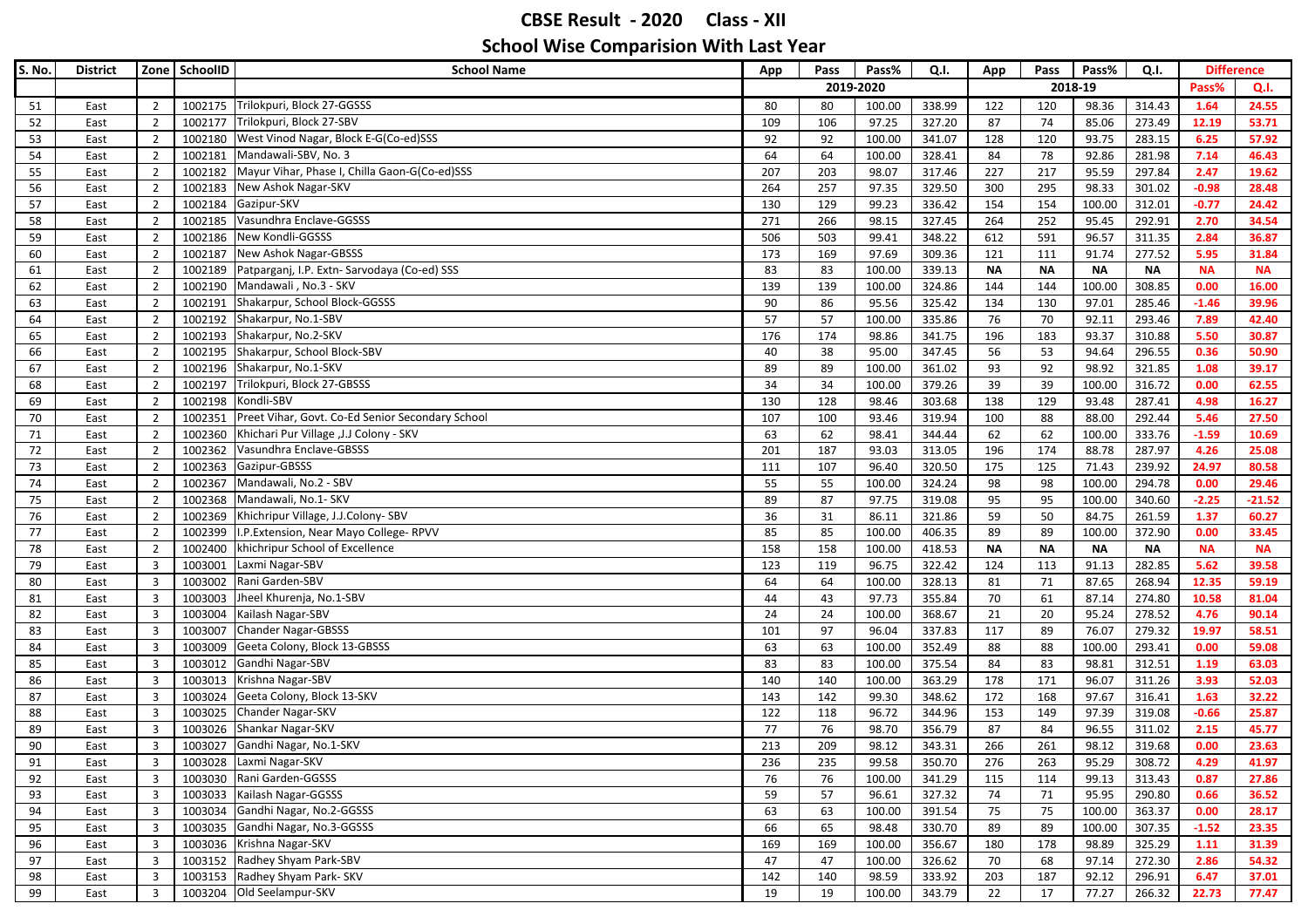| S. No. | <b>District</b> |                         | Zone SchoolID | <b>School Name</b>                                                  | App | Pass | Pass%     | Q.I.   | App | Pass | Pass%   | Q.I.   | <b>Difference</b> |        |
|--------|-----------------|-------------------------|---------------|---------------------------------------------------------------------|-----|------|-----------|--------|-----|------|---------|--------|-------------------|--------|
|        |                 |                         |               |                                                                     |     |      | 2019-2020 |        |     |      | 2018-19 |        | Pass%             | Q.I.   |
| 100    | East            | $\overline{\mathbf{3}}$ |               | 1003205 Shivpuri-G(Co-ed)SSS                                        | 36  | 35   | 97.22     | 372.81 | 67  | 55   | 82.09   | 275.51 | 15.13             | 97.30  |
| 101    | East            | $\overline{\mathbf{3}}$ |               | 1003260 Lalita Park-GGSSS                                           | 63  | 61   | 96.83     | 314.24 | 62  | 60   | 96.77   | 288.31 | 0.05              | 25.93  |
| 102    | East            | $\overline{\mathbf{3}}$ |               | 1003261 Gandhi Nagar-RPVV                                           | 125 | 125  | 100.00    | 432.56 | 134 | 134  | 100     | 408.76 | 0.00              | 23.80  |
| 103    | East            | $\overline{3}$          | 1003264       | Lalita Park-GBSSS                                                   | 30  | 29   | 96.67     | 356.33 | 84  | 61   | 72.62   | 246.96 | 24.05             | 109.37 |
| 104    | East            | $\overline{\mathbf{3}}$ |               | 1003265 Old Seelampur -SBV                                          | 15  | 15   | 100.00    | 375.33 | 28  | 25   | 89.29   | 283.36 | 10.71             | 91.98  |
| 105    | North East      | $\overline{4}$          | 1104001       | Yamuna Vihar, Block B, No.1-SBV                                     | 339 | 333  | 98.23     | 319.93 | 403 | 353  | 87.59   | 281.67 | 10.64             | 38.26  |
| 106    | North East      | $\overline{4}$          |               | 1104002 Khajoori Khas-SBV                                           | 261 | 250  | 95.79     | 336.13 | 380 | 361  | 95.00   | 281.56 | 0.79              | 54.56  |
| 107    | North East      | $\overline{4}$          | 1104003       | Yamuna Vihar, Block B, No.2-SBV                                     | 248 | 239  | 96.37     | 316.74 | 362 | 351  | 96.96   | 295.75 | $-0.59$           | 21.00  |
| 108    | North East      | $\overline{4}$          | 1104004       | Gokalpur Village-GBSSS                                              | 310 | 293  | 94.52     | 327.34 | 358 | 315  | 87.99   | 274.39 | 6.53              | 52.95  |
| 109    | North East      | $\overline{4}$          | 1104005       | Gokalpuri-GBSSS                                                     | 195 | 191  | 97.95     | 331.03 | 286 | 242  | 84.62   | 266.40 | 13.33             | 64.63  |
| 110    | North East      | $\overline{4}$          |               | 1104006 Ghonda, No.1-GBSSS                                          | 113 | 110  | 97.35     | 313.88 | 131 | 122  | 93.13   | 290.15 | 4.22              | 23.73  |
| 111    | North East      | $\overline{4}$          | 1104007       | Ghonda, No.2-GBSSS                                                  | 100 | 98   | 98.00     | 306.29 | 99  | 95   | 95.96   | 285.46 | 2.04              | 20.83  |
| 112    | North East      | $\overline{4}$          | 1104008       | Yamuna Vihar, Block C, No.2-GBSSS                                   | 375 | 367  | 97.87     | 324.49 | 267 | 242  | 90.64   | 291.60 | 7.23              | 32.89  |
| 113    | North East      | $\overline{4}$          |               | 1104009 Yamuna Vihar, Block C, No.1-GBSSS                           | 358 | 352  | 98.32     | 330.08 | 468 | 432  | 92.31   | 283.54 | 6.02              | 46.55  |
| 114    | North East      | $\overline{4}$          |               | 1104010 Dayalpur-GBSSS                                              | 166 | 159  | 95.78     | 327.60 | 186 | 180  | 96.77   | 311.98 | $-0.99$           | 15.62  |
| 115    | North East      | $\overline{4}$          |               | 1104011 Sabhapur-GGSSS                                              | 180 | 179  | 99.44     | 352.32 | 154 | 149  | 96.75   | 311.64 | 2.69              | 40.68  |
| 116    | North East      | $\overline{4}$          |               | 1104012 Bhajanpura-G(Co-ed)SSS (RDJK)                               | 165 | 162  | 98.18     | 333.07 | 202 | 187  | 92.57   | 288.82 | 5.61              | 44.24  |
| 117    | North East      | $\overline{4}$          |               | 1104015 Khajoori Khas-GBSSS                                         | 190 | 186  | 97.89     | 330.90 | 253 | 239  | 94.47   | 290.41 | 3.43              | 40.49  |
| 118    | North East      | $\overline{4}$          |               | 1104018 Yamuna Vihar, Block C, No.1-SKV                             | 644 | 609  | 94.57     | 324.39 | 644 | 607  | 94.25   | 319.93 | 0.31              | 4.46   |
| 119    | North East      | $\overline{4}$          | 1104019       | Ghonda, No.2-SKV                                                    | 93  | 93   | 100.00    | 357.34 | 112 | 112  | 100.00  | 350.10 | 0.00              | 7.25   |
| 120    | North East      | $\overline{4}$          | 1104020       | Gokalpuri-SKV                                                       | 329 | 319  | 96.96     | 338.47 | 377 | 360  | 95.49   | 310.32 | 1.47              | 28.15  |
| 121    | North East      | $\overline{4}$          | 1104021       | Gokalpur Village-SKV                                                | 337 | 328  | 97.33     | 336.11 | 511 | 425  | 83.17   | 274.09 | 14.16             | 62.01  |
| 122    | North East      | $\overline{4}$          |               | 1104022 Khajoori Khas-SKV                                           | 387 | 384  | 99.22     | 353.76 | 438 | 431  | 98.40   | 323.99 | 0.82              | 29.77  |
| 123    | North East      | $\overline{4}$          |               | 1104023 Yamuna Vihar, Block B, No.1-GGSSS                           | 316 | 316  | 100.00    | 341.54 | 429 | 415  | 96.74   | 325.00 | 3.26              | 16.54  |
| 124    | North East      | $\overline{4}$          | 1104024       | Yamuna Vihar, Block C, No.2-SKV                                     | 332 | 327  | 98.49     | 330.42 | 430 | 421  | 97.91   | 309.92 | 0.59              | 20.49  |
| 125    | North East      | $\overline{4}$          |               | 1104025 Ghonda, No.1-GGSSS                                          | 207 | 201  | 97.10     | 317.93 | 229 | 215  | 93.89   | 311.80 | 3.21              | 6.13   |
| 126    | North East      | $\overline{4}$          |               | 1104026 Dayalpur-GGSSS                                              | 364 | 362  | 99.45     | 330.07 | 423 | 417  | 98.58   | 312.70 | 0.87              | 17.37  |
| 127    | North East      | $\overline{4}$          |               | 1104027 Yamuna Vihar, Block B, No.2-GGSSS                           | 289 | 286  | 98.96     | 382.73 | 328 | 328  | 100.00  | 365.88 | $-1.04$           | 16.85  |
| 128    | North East      | $\overline{4}$          |               | 1104029 Vijay Park-GGSSS                                            | 140 | 138  | 98.57     | 345.34 | 142 | 138  | 97.18   | 341.08 | 1.39              | 4.26   |
| 129    | North East      | $\overline{4}$          |               | 1104142 Karawal Nagar-GGSSS                                         | 459 | 455  | 99.13     | 361.13 | 454 | 450  | 99.12   | 325.28 | 0.01              | 35.84  |
| 130    | North East      | $\overline{4}$          |               | 1104143 Karawal Nagar-GBSSS                                         | 343 | 331  | 96.50     | 335.22 | 446 | 426  | 95.52   | 297.13 | 0.99              | 38.10  |
| 131    | North East      | $\overline{4}$          |               | 1104149 Yamuna Vihar, Block B-RPVV                                  | 141 | 141  | 100.00    | 428.18 | 134 | 134  | 100.00  | 407.18 | 0.00              | 21.01  |
| 132    | North East      | $\overline{4}$          |               | 1104150 Bhajanpura-GBSSS (RDJK)                                     | 74  | 70   | 94.59     | 316.76 | 79  | 69   | 87.34   | 279.33 | 7.25              | 37.43  |
| 133    | North East      | $\overline{4}$          |               | 1104151 Vijay Park-GBSSS                                            | 64  | 63   | 98.44     | 364.05 | 102 | 48   | 47.06   | 212.46 | 51.38             | 151.59 |
| 134    | North East      | $\overline{4}$          |               | 1104153 Khajoori Khas-GGSSS                                         | 258 | 252  | 97.67     | 355.62 | 465 | 403  | 86.67   | 294.09 | 11.01             | 61.54  |
| 135    | North East      | $\overline{4}$          |               | 1104261 Tukhmirpur-GBSSS                                            | 268 | 249  | 92.91     | 310.66 | 329 | 296  | 89.97   | 299.37 | 2.94              | 11.29  |
| 136    | North East      | $\overline{4}$          |               | 1104262 Tukhmirpur-GGSSS                                            | 308 | 296  | 96.10     | 330.72 | 367 | 320  | 87.19   | 277.83 | 8.91              | 52.90  |
| 137    | North East      | $\overline{4}$          | 1104335       | Sonia Vihar-GGSSS                                                   | 362 | 343  | 94.75     | 346.51 | 393 | 367  | 93.38   | 323.12 | 1.37              | 23.39  |
| 138    | North East      | $\overline{4}$          |               | 1104336 Sonia Vihar-GBSSS                                           | 228 | 217  | 95.18     | 333.06 | 308 | 263  | 85.39   | 268.26 | 9.79              | 64.80  |
| 139    | North East      | $\overline{4}$          |               | 1104400 LONI ROAD, EAST GOKULPUR, GGSSS                             | 309 | 306  | 99.03     | 338.92 | 420 | 399  | 95.00   | 296.66 | 4.03              | 42.26  |
| 140    | North East      | $\overline{4}$          |               | 1104406 Loni Road, East Gokul Pur, Govt. Boys Sr. Sec. School       | 231 | 230  | 99.57     | 320.18 | 329 | 266  | 80.85   | 271.23 | 18.72             | 48.95  |
| 141    | North East      | $\overline{4}$          |               | 1104417 SABHAPUR-GOVT. BOYS S.SEC. SCHOOL                           | 79  | 79   | 100.00    | 349.25 | 125 | 115  | 92.00   | 300.22 | 8.00              | 49.04  |
| 142    | North East      | $\overline{4}$          |               | 1104418 Badarpur Khadar - SV                                        | 36  | 35   | 97.22     | 317.44 | 32  | 26   | 81.25   | 285.88 | 15.97             | 31.57  |
| 143    | North East      | $\overline{4}$          |               | 1104419 Tukhmirpur, No.2 - GGSSS<br>1104420 Tukhmirpur, No.2- GBSSS | 274 | 257  | 93.80     | 326.25 | 682 | 519  | 76.10   | 268.68 | 17.70             | 57.57  |
| 144    | North East      | $\overline{4}$          |               | 1105001 Shahadara, G.T. Road-SBV (Gandhi Memorial)                  | 199 | 194  | 97.49     | 353.41 | 289 | 228  | 78.89   | 268.91 | 18.59             | 84.49  |
| 145    | North East      | 5                       |               | 1105002 Gautam Puri-SBV                                             | 135 | 135  | 100.00    | 351.93 | 182 | 179  | 98.35   | 313.46 | 1.65              | 38.46  |
| 146    | North East      | 5                       |               | 1105003 Brahmpuri-SBV                                               | 168 | 167  | 99.40     | 312.24 | 205 | 179  | 87.32   | 272.99 | 12.09             | 39.25  |
| 147    | North East      | 5                       |               |                                                                     | 132 | 111  | 84.09     | 292.26 | 160 | 116  | 72.50   | 241.26 | 11.59             | 51.00  |
| 148    | North East      | 5                       |               | 1105004 New Seelampur, No.1-SBV                                     | 65  | 63   | 96.92     | 309.02 | 105 | 103  | 98.10   | 288.02 | $-1.17$           | 21.00  |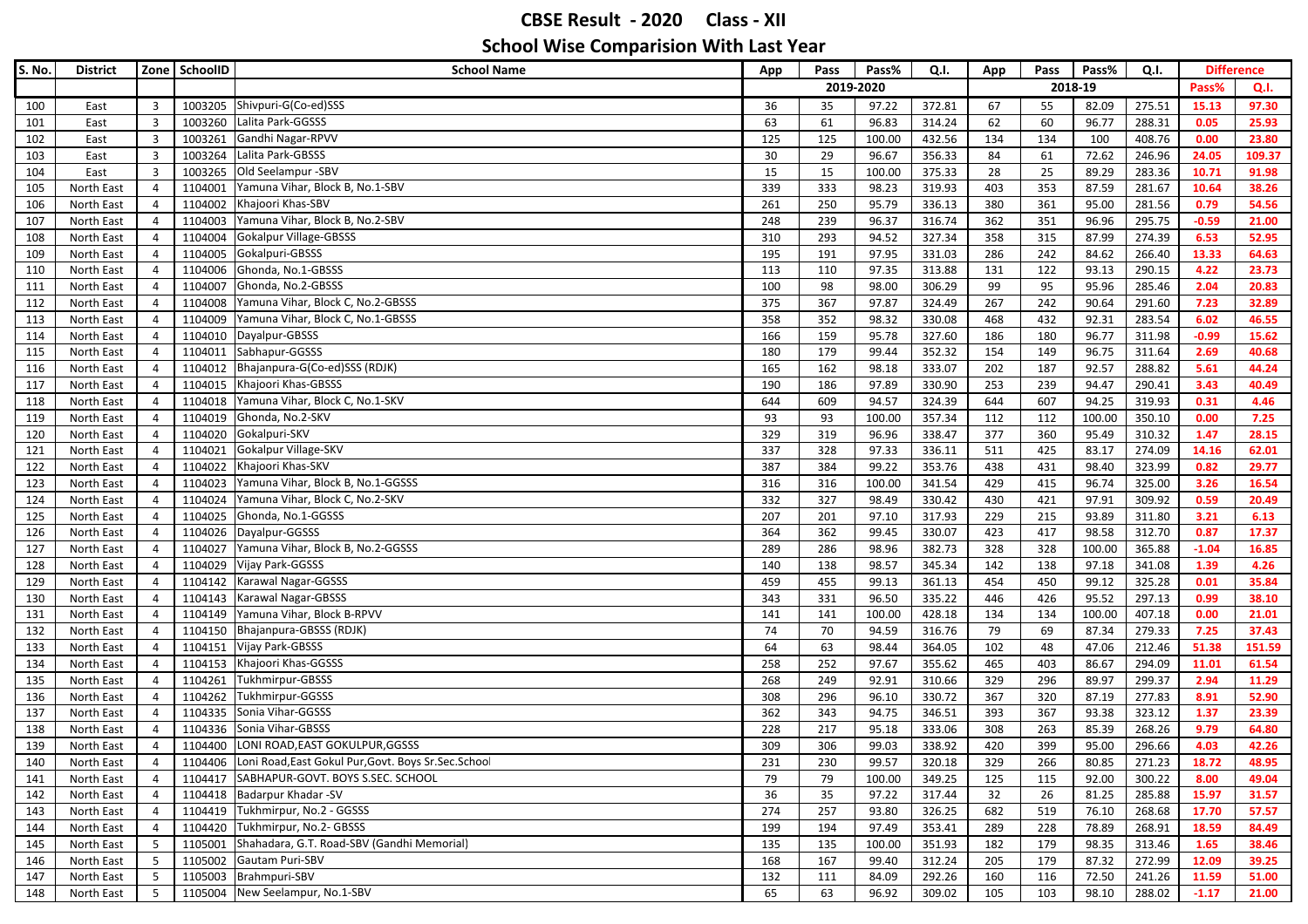| S. No. | <b>District</b> |                         | Zone SchoolID | <b>School Name</b>                                              | App | Pass | Pass%     | Q.I.   | App       | Pass      | Pass%     | Q.I.      | <b>Difference</b> |           |
|--------|-----------------|-------------------------|---------------|-----------------------------------------------------------------|-----|------|-----------|--------|-----------|-----------|-----------|-----------|-------------------|-----------|
|        |                 |                         |               |                                                                 |     |      | 2019-2020 |        |           |           | 2018-19   |           | Pass%             | Q.I.      |
| 149    | North East      | $5\overline{5}$         |               | 1105005 Shahadara, Shivaji Park-GBSSS                           | 76  | 76   | 100.00    | 328.01 | 105       | 92        | 87.62     | 284.27    | 12.38             | 43.75     |
| 150    | North East      | 5                       |               | 1105006 Shahadara, G.T. Road-GBSSS                              | 155 | 149  | 96.13     | 320.85 | 132       | 109       | 82.58     | 278.45    | 13.55             | 42.39     |
| 151    | North East      | $5\phantom{.0}$         | 1105007       | Babarpur-GBSSS                                                  | 97  | 95   | 97.94     | 348.55 | 111       | 99        | 89.19     | 269.87    | 8.75              | 78.67     |
| 152    | North East      | $5\phantom{.0}$         | 1105008       | Jafrabad-SBV                                                    | 242 | 201  | 83.06     | 314.16 | 316       | 176       | 55.70     | 230.12    | 27.36             | 84.03     |
| 153    | North East      | 5                       | 1105009       | New Seelampur, No.2-GBSSS                                       | 47  | 47   | 100.00    | 335.13 | 59        | 49        | 83.05     | 294.59    | 16.95             | 40.53     |
| 154    | North East      | 5                       | 1105011       | Shastri Park-GBSSS                                              | 137 | 135  | 98.54     | 342.34 | 149       | 135       | 90.60     | 285.17    | 7.94              | 57.16     |
| 155    | North East      | $5\phantom{.0}$         | 1105017       | Jafrabad Extn.-GBSSS                                            | 20  | 20   | 100.00    | 354.25 | 37        | 32        | 86.49     | 269.30    | 13.51             | 84.95     |
| 156    | North East      | 5                       | 1105018       | Jafrabad, Zeenat Mahal(Urdu Medium)-SKV                         | 497 | 485  | 97.59     | 331.16 | 582       | 513       | 88.14     | 302.32    | 9.44              | 28.84     |
| 157    | North East      | 5                       | 1105019       | Babarpur-SKV                                                    | 141 | 140  | 99.29     | 347.70 | 248       | 218       | 87.90     | 275.66    | 11.39             | 72.04     |
| 158    | North East      | 5                       |               | 1105020 New Seelampur, No.1-SKV (C.R.Dass)                      | 97  | 97   | 100.00    | 364.57 | 171       | 165       | 96.49     | 310.34    | 3.51              | 54.23     |
| 159    | North East      | 5                       | 1105021       | Shastri Park-SKV                                                | 100 | 100  | 100.00    | 361.81 | 159       | 148       | 93.08     | 292.86    | 6.92              | 68.95     |
| 160    | North East      | 5                       | 1105022       | Shahadara, Shivaji Park-GGSSS                                   | 142 | 140  | 98.59     | 339.17 | 143       | 136       | 95.10     | 309.02    | 3.49              | 30.15     |
| 161    | North East      | 5                       | 1105023       | Gautam Puri-GGSSS                                               | 118 | 118  | 100.00    | 342.97 | 179       | 172       | 96.09     | 312.34    | 3.91              | 30.64     |
| 162    | North East      | 5                       | 1105024       | Shahadara, G.T.Road-SKV                                         | 135 | 133  | 98.52     | 340.66 | 175       | 164       | 93.71     | 299.80    | 4.80              | 40.86     |
| 163    | North East      | 5                       |               | 1105025 New Seelampur, No.2-GGSSS                               | 97  | 97   | 100.00    | 365.57 | 122       | 120       | 98.36     | 307.28    | 1.64              | 58.29     |
| 164    | North East      | 5                       |               | 1105026 Brahampuri-GGSSS                                        | 252 | 249  | 98.81     | 351.69 | 331       | 298       | 90.03     | 299.79    | 8.78              | 51.91     |
| 165    | North East      | 5                       | 1105107       | New Usmanpur (Gautam Puri)-GBSSS                                | 76  | 76   | 100.00    | 365.46 | 82        | 70        | 85.37     | 264.68    | 14.63             | 100.78    |
| 166    | North East      | 5                       |               | 1105109 West Jyoti Nagar-GBSSS                                  | 51  | 51   | 100.00    | 400.49 | 67        | 67        | 100.00    | 310.24    | 0.00              | 90.25     |
| 167    | North East      | 5                       |               | 1105110 Shahadara, G.T. Road-SKV (Mani Ben Patel Bharti Mahila) | 270 | 270  | 100.00    | 340.89 | 288       | 286       | 99.31     | 332.36    | 0.69              | 8.53      |
| 168    | North East      | 5                       | 1105111       | West Jyoti Nagar-GGSSS                                          | 66  | 66   | 100.00    | 369.21 | 133       | 124       | 93.23     | 296.49    | 6.77              | 72.72     |
| 169    | North East      | 5                       |               | 1105113 Brahmpuri-GBSSS                                         | 32  | 32   | 100.00    | 357.59 | 78        | 62        | 79.49     | 262.79    | 20.51             | 94.80     |
| 170    | North East      | 5                       |               | 1105114 Jafrabad Extn.-GGSSS                                    | 29  | 28   | 96.55     | 316.93 | 90        | 75        | 83.33     | 264.89    | 13.22             | 52.04     |
| 171    | North East      | 5                       |               | 1105116 Brahmpuri-GGSSS                                         | 80  | 79   | 98.75     | 335.54 | 99        | 98        | 98.99     | 305.53    | $-0.24$           | 30.01     |
| 172    | North East      | $\overline{\mathbf{5}}$ | 1105117       | New Usmanpur (Gautam Puri)-GGSSS                                | 101 | 100  | 99.01     | 322.70 | 164       | 164       | 100.00    | 303.40    | $-0.99$           | 19.30     |
| 173    | North East      | 5                       | 1105229       | Brahmpuri, GGSSS Block-X                                        | 88  | 88   | 100.00    | 341.57 | 76        | 74        | 97.37     | 292.80    | 2.63              | 48.77     |
| 174    | North East      | 5                       |               | 1105236 Shastri Park, Buland Masjid, SKV                        | 26  | 26   | 100.00    | 394.38 | 62        | 48        | 77.42     | 276.26    | 22.58             | 118.13    |
| 175    | North East      | 5                       |               | 1105239 New Jafrabad- GGSSS                                     | 42  | 42   | 100.00    | 323.29 | 43        | 40        | 93.02     | 297.44    | 6.98              | 25.84     |
| 176    | North East      | 5                       | 1105241       | Brahmpuri, GBSSS, X- BLOCK                                      | 66  | 63   | 95.45     | 310.23 | 35        | 34        | 97.14     | 265.03    | $-1.69$           | 45.20     |
| 177    | North East      | 5                       |               | 1105242 Shastri Park, Buland Masjid, SBV                        | 24  | 24   | 100.00    | 342.13 | 33        | 33        | 100.00    | 315.88    | 0.00              | 26.25     |
| 178    | North East      | 5                       | 1105247       | New Jafrabad- GBSSS                                             | 34  | 33   | 97.06     | 322.44 | 24        | 20        | 83.33     | 287.75    | 13.73             | 34.69     |
| 179    | North East      | $5\phantom{.0}$         |               | 1105248 Gautam Puri-RPVV                                        | 96  | 96   | 100.00    | 420.10 | <b>NA</b> | <b>NA</b> | <b>NA</b> | <b>NA</b> | <b>NA</b>         | <b>NA</b> |
| 180    | North East      | 5                       |               | 1105249   Brahmpuri- Govt. Co-ed Sr. Sec. School (Gandhi)       | 71  | 68   | 95.77     | 338.31 | 80        | 70        | 87.50     | 304.69    | 8.27              | 33.62     |
| 181    | North East      | 6                       | 1106001       | Nand Nagri, Block B-SBV (B.P)                                   | 123 | 121  | 98.37     | 328.26 | 255       | 241       | 94.51     | 288.53    | 3.86              | 39.73     |
| 182    | North East      | 6                       | 1106002       | Dilshad Garden, Block C-SBV                                     | 165 | 163  | 98.79     | 332.22 | 186       | 177       | 95.16     | 297.01    | 3.63              | 35.21     |
| 183    | North East      | 6                       | 1106003       | Nand Nagri, Block E-SBV                                         | 251 | 243  | 96.81     | 333.49 | 199       | 192       | 96.48     | 293.17    | 0.33              | 40.32     |
| 184    | North East      | 6                       | 1106004       | Nand Nagri, Janta Flats-GBSSS                                   | 86  | 83   | 96.51     | 325.12 | 129       | 108       | 83.72     | 264.45    | 12.79             | 60.67     |
| 185    | North East      | 6                       | 1106005       | Mandoli-GBSSS                                                   | 229 | 225  | 98.25     | 351.59 | 322       | 298       | 92.55     | 289.32    | 5.71              | 62.27     |
| 186    | North East      | 6                       |               | 1106006 Shahdara, Mansarovar Park, No.1-GBSSS                   | 148 | 146  | 98.65     | 347.82 | 156       | 147       | 94.23     | 303.28    | 4.42              | 44.54     |
| 187    | North East      | 6                       | 1106007       | Shahdara, Mansarovar Park, No.2-GBSSS                           | 91  | 90   | 98.90     | 335.02 | 127       | 110       | 86.61     | 279.26    | 12.29             | 55.76     |
| 188    | North East      | 6                       |               | 1106009 Seemapuri-GBSSS                                         | 206 | 196  | 95.15     | 317.98 | 187       | 168       | 89.84     | 275.13    | 5.31              | 42.85     |
| 189    | North East      | 6                       |               | 1106011 New Seemapuri-GBSSS                                     | 98  | 93   | 94.90     | 334.67 | 152       | 147       | 96.71     | 303.16    | $-1.81$           | 31.51     |
| 190    | North East      | 6                       |               | 1106012 Dilshad Garden, Block J&K-GBSSS                         | 159 | 150  | 94.34     | 339.33 | 130       | 129       | 99.23     | 326.72    | $-4.89$           | 12.62     |
| 191    | North East      | 6                       |               | 1106018 New Seemapuri-SKV                                       | 117 | 117  | 100.00    | 351.83 | 149       | 145       | 97.32     | 298.21    | 2.68              | 53.61     |
| 192    | North East      | 6                       |               | 1106019 Mandoli-SKV                                             | 167 | 166  | 99.40     | 359.87 | 284       | 254       | 89.44     | 294.77    | 9.96              | 65.10     |
| 193    | North East      | 6                       |               | 1106020 Shahdara, Mansarovar Park, No.1-SKV                     | 95  | 93   | 97.89     | 334.75 | 137       | 129       | 94.16     | 303.87    | 3.73              | 30.88     |
| 194    | North East      | 6                       |               | 1106021 Seemapuri-SKV (Vishwamitra)                             | 234 | 228  | 97.44     | 326.26 | 462       | 409       | 88.53     | 294.86    | 8.91              | 31.40     |
| 195    | North East      | 6                       |               | 1106022 Nand Nagri, Block B-SKV (Raja Ravi Verma)               | 155 | 149  | 96.13     | 295.06 | 298       | 286       | 95.97     | 305.20    | 0.16              | $-10.15$  |
| 196    | North East      | 6                       |               | 1106023 Dilshad Garden, Block J&K-SKV (St. Eknath)              | 328 | 324  | 98.78     | 343.31 | 321       | 309       | 96.26     | 310.00    | 2.52              | 33.31     |
| 197    | North East      | 6                       |               | 1106024 East of Loni Road, DDA Flats-SKV                        | 478 | 457  | 95.61     | 312.12 | 580       | 552       | 95.17     | 295.26    | 0.43              | 16.86     |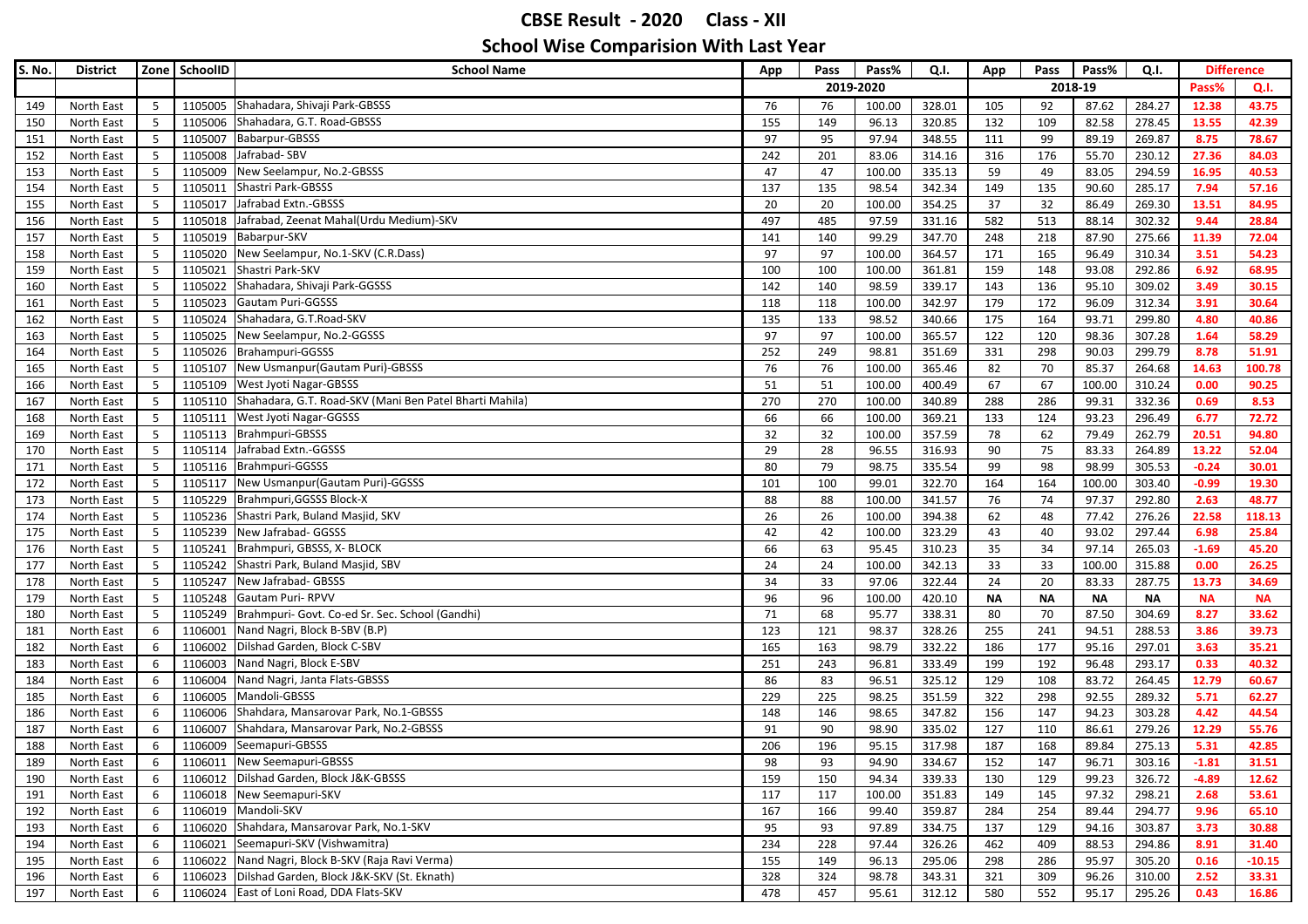| S. No. | <b>District</b> | Zone           | SchoolID | <b>School Name</b>                                                   | App | Pass | Pass%     | Q.I.   | App | Pass            | Pass%     | Q.I.      | <b>Difference</b> |           |
|--------|-----------------|----------------|----------|----------------------------------------------------------------------|-----|------|-----------|--------|-----|-----------------|-----------|-----------|-------------------|-----------|
|        |                 |                |          |                                                                      |     |      | 2019-2020 |        |     |                 | 2018-19   |           | Pass%             | Q.I.      |
| 198    | North East      | 6              |          | 1106025 Dilshad Garden, Block C-GGSSS                                | 226 | 226  | 100.00    | 340.49 | 325 | 315             | 96.92     | 319.13    | 3.08              | 21.36     |
| 199    | North East      | 6              |          | 1106113 Nand Nagri, Block E-SKV                                      | 422 | 388  | 91.94     | 313.04 | 348 | 330             | 94.83     | 321.21    | $-2.88$           | $-8.17$   |
| 200    | North East      | 6              |          | 1106114 Shahdara, Mansarover Park, No.2-SKV                          | 199 | 196  | 98.49     | 337.17 | 210 | 197             | 93.81     | 299.84    | 4.68              | 37.33     |
| 201    | North East      | 6              | 1106115  | Nand Nagri, Janta Flats-GGSSS                                        | 153 | 150  | 98.04     | 345.41 | 246 | 236             | 95.93     | 292.39    | 2.10              | 53.02     |
| 202    | North East      | 6              |          | 1106116 Nand Nagri, Block A-GGSSS                                    | 105 | 98   | 93.33     | 304.63 | 367 | 330             | 89.92     | 268.83    | 3.42              | 35.79     |
| 203    | North East      | 6              |          | 1106117 Saboli- GGSSS                                                | 221 | 220  | 99.55     | 361.58 | 32  | 32              | 100.00    | 303.97    | $-0.45$           | 57.61     |
| 204    | North East      | 6              |          | 1106118 East of Loni Road, DDA Flats-GBSSS                           | 336 | 330  | 98.21     | 337.02 | 349 | 341             | 97.71     | 303.84    | 0.51              | 33.18     |
| 205    | North East      | 6              |          | 1106119 Nand Nagri, Block A-GBSSS                                    | 94  | 92   | 97.87     | 345.94 | 231 | 210             | 90.91     | 288.76    | 6.96              | 57.17     |
| 206    | North East      | 6              |          | 1106120 Saboli- GBSSS                                                | 152 | 148  | 97.37     | 333.07 | 55  | 28              | 50.91     | 227.80    | 46.46             | 105.27    |
| 207    | North East      | 6              |          | 1106252 Nand Nagri, Block D-RPVV                                     | 133 | 133  | 100.00    | 423.92 | 147 | 147             | 100.00    | 387.69    | 0.00              | 36.22     |
| 208    | North East      | 6              |          | 1106259 Mandoli Extension-GGSSS                                      | 226 | 224  | 99.12     | 342.44 | 328 | 264             | 80.49     | 261.75    | 18.63             | 80.69     |
| 209    | North East      | 6              | 1106264  | Sunder Nagri- GGSSS                                                  | 148 | 145  | 97.97     | 326.11 | 230 | 192             | 83.48     | 272.51    | 14.49             | 53.61     |
| 210    | North East      | 6              |          | 1106265 Mandoli Extension-GBSSS                                      | 165 | 165  | 100.00    | 340.18 | 223 | 174             | 78.03     | 259.38    | 21.97             | 80.81     |
| 211    | North East      | 6              |          | 1106279 Sunder Nagari- GBSSS                                         | 99  | 97   | 97.98     | 307.41 | 203 | 171             | 84.24     | 260.59    | 13.74             | 46.82     |
| 212    | North           | $\overline{7}$ |          | 1207004 Nehru Vihar-SKV                                              | 190 | 187  | 98.42     | 333.06 | 293 | 288             | 98.29     | 313.46    | 0.13              | 19.60     |
| 213    | North           | $\overline{7}$ | 1207008  | Shankaracharya Marg, Shahed Bhai Bal Mukand-SV                       | 271 | 269  | 99.26     | 384.67 | 269 | 263             | 97.77     | 333.92    | 1.49              | 50.75     |
| 214    | North           | $\overline{7}$ |          | 1207009 Burari-SBV                                                   | 410 | 379  | 92.44     | 319.85 | 324 | 305             | 94.14     | 306.96    | $-1.70$           | 12.89     |
| 215    | North           | $\overline{7}$ | 1207011  | Govt. Sarvodaya Vidyalaya No.3, Shakti Nagar                         | 43  | 39   | 90.70     | 318.23 | 75  | 73              | 97.33     | 287.09    | $-6.64$           | 31.14     |
| 216    | North           | $\overline{7}$ |          | 1207012 Timar Pur-SBV                                                | 111 | 108  | 97.30     | 330.53 | 90  | 87              | 96.67     | 310.12    | 0.63              | 20.41     |
| 217    | North           | $\overline{7}$ | 1207013  | Roop Nagar, RSV NO-4                                                 | 103 | 103  | 100.00    | 352.79 | 106 | 106             | 100.00    | 338.44    | 0.00              | 14.34     |
| 218    | North           | $\overline{7}$ | 1207014  | Gokhle Marg-SBV                                                      | 65  | 61   | 93.85     | 326.18 | 80  | 73              | 91.25     | 293.59    | 2.60              | 32.60     |
| 219    | North           | $\overline{7}$ | 1207015  | Roshanara Road-SBV                                                   | 27  | 24   | 88.89     | 294.96 | 25  | $\overline{24}$ | 96.00     | 293.72    | $-7.11$           | 1.24      |
| 220    | North           | $\overline{7}$ | 1207016  | Roop Nagar, No.2-GBSSS                                               | 145 | 141  | 97.24     | 341.58 | 154 | 145             | 94.16     | 301.59    | 3.09              | 39.99     |
| 221    | North           | $\overline{7}$ | 1207017  | Roop Nagar, No.1-GBSSS                                               | 97  | 93   | 95.88     | 326.86 | 114 | 91              | 79.82     | 271.30    | 16.05             | 55.56     |
| 222    | North           | $\overline{7}$ | 1207019  | Shakti Nagar, No.1-GBSSS                                             | 146 | 145  | 99.32     | 344.90 | 165 | 150             | 90.91     | 291.32    | 8.41              | 53.58     |
| 223    | North           | $\overline{7}$ | 1207022  | Mori Gate, No.1-SV                                                   | 108 | 107  | 99.07     | 350.24 | 146 | 134             | 91.78     | 323.10    | 7.29              | 27.14     |
| 224    | North           | $\overline{7}$ |          | 1207032 Lancer Road Near Maal Road                                   | 200 | 195  | 97.50     | 337.61 | 168 | 164             | 97.62     | 323.31    | $-0.12$           | 14.30     |
| 225    | North           | $\overline{7}$ |          | 1207033 Sabzi Mandi, Kedar Building, Amar Shaheed Matadeen Lodha-SKV | 40  | 40   | 100.00    | 313.63 | 57  | 57              | 100.00    | 317.49    | 0.00              | $-3.87$   |
| 226    | North           | $\overline{7}$ | 1207034  | Timar Pur-SKV                                                        | 159 | 159  | 100.00    | 351.08 | 155 | 151             | 97.42     | 324.62    | 2.58              | 26.46     |
| 227    | North           | $\overline{7}$ | 1207035  | Malka Ganj-SKV                                                       | 54  | 47   | 87.04     | 305.81 | 83  | 79              | 95.18     | 313.48    | $-8.14$           | $-7.67$   |
| 228    | North           | $\overline{7}$ |          | 1207036 Burari-SKV                                                   | 491 | 487  | 99.19     | 345.02 | 473 | 469             | 99.15     | 337.16    | 0.03              | 7.85      |
| 229    | North           | $\overline{7}$ |          | 1207037 Shakti Nagar, No.1-SKV                                       | 226 | 215  | 95.13     | 338.67 | 285 | 280             | 98.25     | 324.81    | $-3.11$           | 13.86     |
| 230    | North           | $\overline{7}$ | 1207038  | Shakti Nagar, No.2-GGSSS                                             | 50  | 49   | 98.00     | 346.34 | 55  | 53              | 96.36     | 317.05    | 1.64              | 29.29     |
| 231    | North           | $\overline{7}$ |          | 1207039 Roop Nagar, No.1-GGSSS                                       | 198 | 197  | 99.49     | 372.76 | 221 | 216             | 97.74     | 336.42    | 1.76              | 36.34     |
| 232    | North           | $\overline{7}$ | 1207041  | Roop Nagar, No.3-GGSSS                                               | 84  | 82   | 97.62     | 333.05 | 92  | 91              | 98.91     | 302.18    | $-1.29$           | 30.86     |
| 233    | North           | $\overline{7}$ |          | 1207042 Chabi Ganj, Kashmiri Gate-GGSSS                              | 37  | 37   | 100.00    | 356.62 | 69  | 68              | 98.55     | 325.87    | 1.45              | 30.75     |
| 234    | North           | $\overline{7}$ | 1207043  | Nicholson Road-GGSSS                                                 | 27  | 27   | 100.00    | 354.11 | 35  | 34              | 97.14     | 307.94    | 2.86              | 46.17     |
| 235    | North           | $\overline{7}$ | 1207107  | Sham Nath Marg, Shaheed Amir Chand-SV                                | 178 | 172  | 96.63     | 356.78 | 173 | 161             | 93.06     | 316.97    | 3.57              | 39.81     |
| 236    | North           | $\overline{7}$ | 1207108  | Raj Niwas Marg, RPVV                                                 | 143 | 143  | 100.00    | 399.48 | 141 | 141             | 100.00    | 365.79    | 0.00              | 33.70     |
| 237    | North           | $\overline{7}$ |          | 1207109 Magazine Road-GBSSS                                          | 22  | 22   | 100.00    | 376.45 | 28  | 28              | 100.00    | 351.61    | 0.00              | 24.85     |
| 238    | North           | 7              |          | 1207110 Nathupura-GBSSS                                              | 141 | 129  | 91.49     | 326.56 | 116 | 110             | 94.83     | 294.47    | $-3.34$           | 32.09     |
| 239    | North           | $\overline{7}$ |          | 1207111 Nathupura-GGSSS                                              | 269 | 259  | 96.28     | 327.41 | 317 | 300             | 94.64     | 314.02    | 1.65              | 13.39     |
| 240    | North           | $\overline{7}$ |          | 1207112 Magazine Road-SKV                                            | 52  | 51   | 98.08     | 346.88 | 75  | 74              | 98.67     | 316.64    | $-0.59$           | 30.24     |
| 241    | North           | $\overline{7}$ |          | 1207113 Civil Lines, RPVV                                            | 172 | 172  | 100.00    | 423.12 | 168 | 168             | 100.00    | 403.46    | 0.00              | 19.66     |
| 242    | North           | $\overline{7}$ |          | 1207114 Nehru Vihar-GBSSS                                            | 197 | 194  | 98.48     | 325.53 | 250 | 236             | 94.40     | 306.40    | 4.08              | 19.14     |
| 243    | North           | $\overline{7}$ |          | 1207230 Mukund Pur Village - GGSSS                                   | 174 | 172  | 98.85     | 328.29 | ΝA  | ΝA              | <b>NA</b> | <b>NA</b> | <b>NA</b>         | <b>NA</b> |
| 244    | North           | 8              |          | 1208001 Gulabi Bagh-SBV                                              | 53  | 53   | 100.00    | 367.51 | 58  | 56              | 96.55     | 313.36    | 3.45              | 54.15     |
| 245    | North           | 8              |          | 1208002 Qutab Road-SBV                                               | 39  | 39   | 100.00    | 343.79 | 48  | 48              | 100.00    | 297.08    | 0.00              | 46.71     |
| 246    | North           | 8              |          | 1208004 Sarai Rohilla-GBSSS                                          | 60  | 60   | 100.00    | 355.53 | 68  | 68              | 100.00    | 309.84    | 0.00              | 45.70     |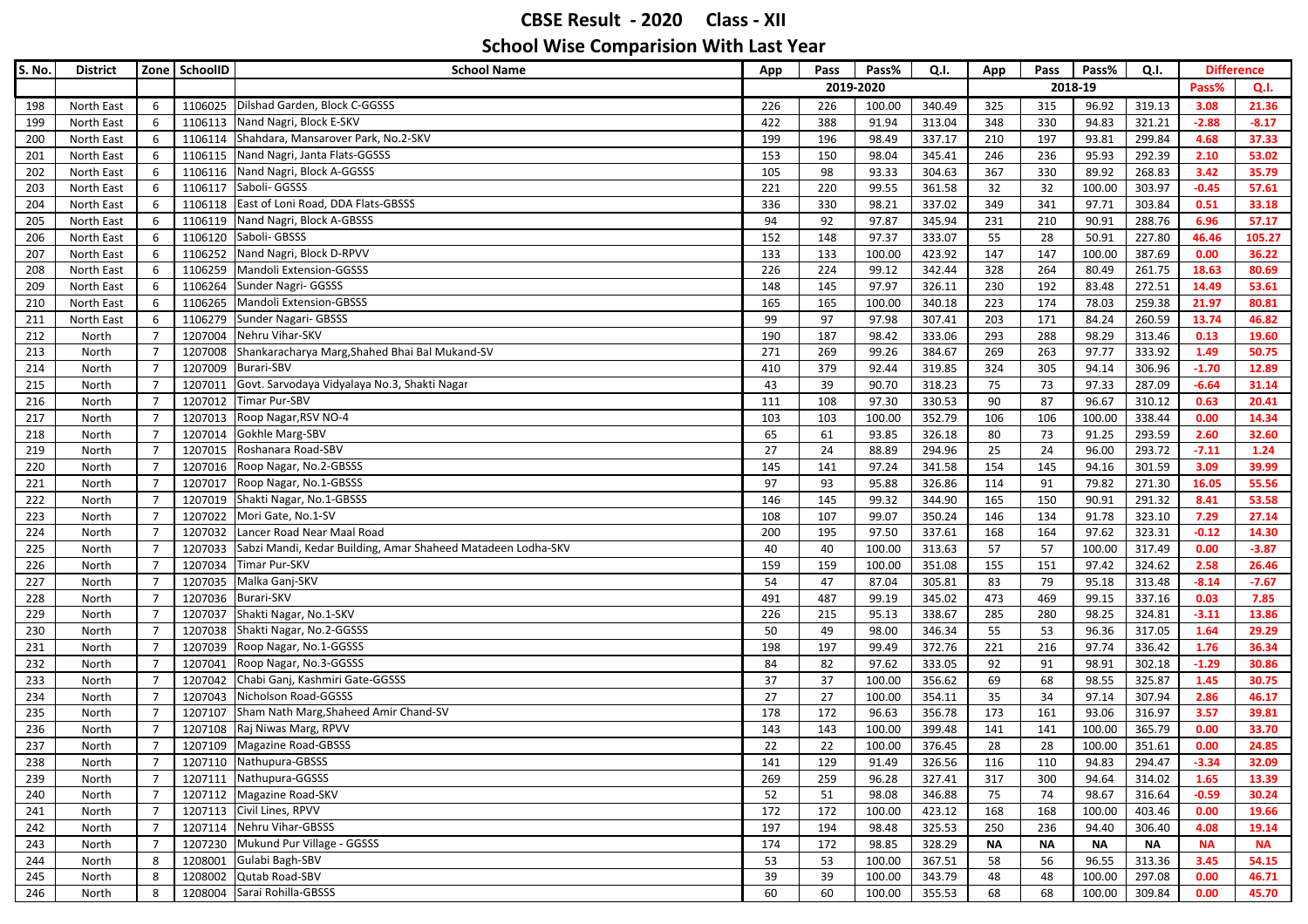| S. No.     | <b>District</b>              |        | Zone SchoolID      | <b>School Name</b>                                 | App            | Pass                  | Pass%           | Q.I.             | App       | Pass      | Pass%          | Q.I.             | <b>Difference</b> |               |
|------------|------------------------------|--------|--------------------|----------------------------------------------------|----------------|-----------------------|-----------------|------------------|-----------|-----------|----------------|------------------|-------------------|---------------|
|            |                              |        |                    |                                                    |                |                       | 2019-2020       |                  |           |           | 2018-19        |                  | Pass%             | Q.I.          |
| 247        | North                        | 8      |                    | 1208006 Padam Nagar-GBSSS                          | 57             | 56                    | 98.25           | 318.11           | 70        | 66        | 94.29          | 277.29           | 3.96              | 40.82         |
| 248        | North                        | 8      |                    | 1208013 Gulabi Bagh-SKV                            | 54             | 54                    | 100.00          | 353.17           | 71        | 70        | 98.59          | 312.48           | 1.41              | 40.69         |
| 249        | North                        | 8      |                    | 1208014 Partap Nagar- SKV                          | 19             | 19                    | 100.00          | 332.74           | 18        | 18        | 100.00         | 330.83           | 0.00              | 1.90          |
| 250        | North                        | 8      | 1208015            | Sarai Rohilla-SKV                                  | 68             | 68                    | 100.00          | 346.97           | 131       | 129       | 98.47          | 313.34           | 1.53              | 33.63         |
| 251        | North                        | 8      | 1208016            | Idgah Road-SKV                                     | 62             | 62                    | 100.00          | 403.95           | 57        | 55        | 96.49          | 329.89           | 3.51              | 74.06         |
| 252        | North                        | 8      | 1208018            | Padam Nagar-SKV                                    | 54             | 54                    | 100.00          | 356.44           | 43        | 43        | 100.00         | 346.49           | 0.00              | 9.96          |
| 253        | North                        | 8      | 1208021            | Tulsi Nagar-GGSSS                                  | 44             | 44                    | 100.00          | 334.93           | 35        | 32        | 91.43          | 308.66           | 8.57              | 26.27         |
| 254        | North                        | 8      | 1208023            | Kinari Bazar, Gali Barf Wali-GGSSS                 | 6              | 6                     | 100.00          | 334.67           | 11        | 11        | 100.00         | 336.18           | 0.00              | $-1.52$       |
| 255        | North                        | 8      |                    | 1208025 Pul Bangash-SKV                            | 24             | 24                    | 100.00          | 346.79           | 15        | 15        | 100.00         | 377.47           | 0.00              | $-30.68$      |
| 256        | North                        | 8      | 1208027            | Quresh Nagar, GGSSS                                | 13             | 13                    | 100.00          | 396.85           | 12        | 12        | 100.00         | 368.50           | 0.00              | 28.35         |
| 257        | North                        | 8      | 1208090            | Inder Lok-SKV                                      | 58             | 58                    | 100.00          | 346.86           | 53        | 53        | 100.00         | 315.26           | 0.00              | 31.60         |
| 258        | North                        | 8      | 1208092            | Kishan Ganj-RPVV                                   | 91             | 91                    | 100.00          | 430.08           | 89        | 89        | 100.00         | 401.51           | 0.00              | 28.57         |
| 259        | North                        | 8      | 1208095            | Shastri Nagar-SKV                                  | 103            | 103                   | 100.00          | 355.71           | 140       | 138       | 98.57          | 326.09           | 1.43              | 29.62         |
| 260        | North                        | 8      | 1208219            | Tulsi Nagar- GBSSS                                 | 33             | 33                    | 100.00          | 329.48           | 66        | 56        | 84.85          | 243.77           | 15.15             | 85.71         |
| 261        | North                        | 8      | 1208232            | <b>Pratap Nagar-GBSSS</b>                          | 25             | 25                    | 100.00          | 301.52           | 34        | 21        | 61.76          | 220.79           | 38.24             | 80.73         |
| 262        | North West A                 | 9      | 1309001            | C.C. Colony-SBV                                    | 66             | 65                    | 98.48           | 331.67           | 47        | 44        | 93.62          | 307.06           | 4.87              | 24.60         |
| 263        | North West A                 | 9      | 1309002            | Shalimar Bagh, Block B(AH)-GBSSS                   | 50             | 46                    | 92.00           | 319.30           | 81        | 76        | 93.83          | 293.75           | $-1.83$           | 25.55         |
| 264        | North West A                 | 9      | 1309003            | Dr. Mukharjee Nagar-SV                             | 211            | 193                   | 91.47           | 329.92           | 242       | 224       | 92.56          | 301.55           | $-1.09$           | 28.37         |
| 265        | North West A                 | 9      | 1309004            | New Police Lines-SV                                | 127            | 125                   | 98.43           | 356.88           | 165       | 144       | 87.27          | 287.00           | 11.15             | 69.88         |
| 266        | North West A                 | 9      | 1309005            | Shalimar Bagh, Block BT-SBV                        | 106            | 104                   | 98.11           | 327.82           | 161       | 144       | 89.44          | 283.04           | 8.67              | 44.78         |
| 267        | North West A                 | 9      | 1309007            | Shalimar Bagh, Block AP-GBSSS                      | 45             | 45                    | 100.00          | 326.60           | 53        | 45        | 84.91          | 275.74           | 15.09             | 50.86         |
| 268        | North West A                 | 9      | 1309008            | Guru Teg Bahadur Nagar-GBSSS                       | 81             | 78                    | 96.30           | 336.69           | 91        | 85        | 93.41          | 301.53           | 2.89              | 35.16         |
| 269        | North West A                 | 9      | 1309010            | Model Town, No.1-GBSSS<br>Model Town, No.2-GBSSS   | 109            | 108                   | 99.08           | 332.11           | 176       | 140       | 79.55          | 269.87           | 19.54             | 62.24         |
| 270        | North West A                 | 9      | 1309011<br>1309012 | Rana Partap Bagh-GBSSS                             | 93             | 89                    | 95.70           | 332.96           | 69        | 65        | 94.20          | 311.19<br>273.16 | 1.50<br>21.05     | 21.77         |
| 271        | North West A                 | 9      |                    |                                                    | $\overline{4}$ | $\overline{4}$<br>109 | 100.00<br>91.60 | 350.25           | 19        | 15        | 78.95          |                  |                   | 77.09         |
| 272<br>273 | North West A<br>North West A | 9<br>9 | 1309013<br>1309017 | Adarsh Nagar, No.1-GBSSS<br>Kewal Park-G(Co-ed)SSS | 119<br>36      | 36                    | 100.00          | 307.06<br>350.36 | 143<br>73 | 139<br>71 | 97.20<br>97.26 | 305.69<br>302.90 | $-5.61$<br>2.74   | 1.37<br>47.46 |
| 274        | North West A                 | 9      |                    | 1309022 Dhakka-GBSSS                               | 91             | 89                    | 97.80           | 302.71           | 123       | 87        | 70.73          | 245.03           | 27.07             | 57.68         |
| 275        | North West A                 | 9      | 1309023            | Shalamar Village-GGSSS                             | 126            | 122                   | 96.83           | 325.03           | 188       | 186       | 98.94          | 312.64           | $-2.11$           | 12.39         |
| 276        | North West A                 | 9      |                    | 1309025 Dhakka-SKV                                 | 119            | 119                   | 100.00          | 341.66           | 141       | 140       | 99.29          | 298.13           | 0.71              | 43.54         |
| 277        | North West A                 | 9      |                    | 1309026 Model Town, No.1-SKV                       | 144            | 144                   | 100.00          | 356.61           | 225       | 220       | 97.78          | 308.32           | 2.22              | 48.29         |
| 278        | North West A                 | 9      |                    | 1309027 Guru Teg Bahadur Nagar-SKV                 | 153            | 148                   | 96.73           | 337.78           | 138       | 132       | 95.65          | 309.07           | 1.08              | 28.71         |
| 279        | North West A                 | 9      | 1309028            | Rana Partap Bagh-SKV                               | 38             | 38                    | 100.00          | 344.84           | 42        | 39        | 92.86          | 289.07           | 7.14              | 55.77         |
| 280        | North West A                 | 9      |                    | 1309030 Shalimar Bagh, Block BL-SKV                | 111            | 111                   | 100.00          | 358.36           | 179       | 173       | 96.65          | 300.59           | 3.35              | 57.77         |
| 281        | North West A                 | 9      | 1309031            | Adarsh Nagar-SKV                                   | 219            | 214                   | 97.72           | 332.31           | 281       | 262       | 93.24          | 307.86           | 4.48              | 24.44         |
| 282        | North West A                 | 9      |                    | 1309032 Shalimar Bagh, Block B(AH)-SKV             | 104            | 94                    | 90.38           | 319.24           | 139       | 131       | 94.24          | 315.29           | $-3.86$           | 3.95          |
| 283        | North West A                 | 9      | 1309033            | Shalimar Bagh, Block AP-GGSSS                      | 95             | 92                    | 96.84           | 343.98           | 103       | 103       | 100.00         | 323.23           | $-3.16$           | 20.75         |
| 284        | North West A                 | 9      | 1309034            | Adarsh Nagar-GGSSS                                 | 204            | 199                   | 97.55           | 327.67           | 221       | 219       | 99.10          | 314.52           | $-1.55$           | 13.15         |
| 285        | North West A                 | 9      | 1309124            | Shalimar Bagh, Block BT-RPVV                       | 124            | 124                   | 100.00          | 408.97           | 137       | 136       | 99.27          | 407.66           | 0.73              | 1.30          |
| 286        | North West A                 | 9      |                    | 1309125 Adarsh Nagar, No.2-GBSSS                   | 115            | 111                   | 96.52           | 328.47           | 165       | 151       | 91.52          | 296.63           | 5.01              | 31.84         |
| 287        | North West A                 | 9      |                    | 1309126 Model Town, No.2-GGSSS                     | 56             | 56                    | 100.00          | 343.91           | 122       | 120       | 98.36          | 334.04           | 1.64              | 9.87          |
| 288        | North West A                 | 9      |                    | 1309127 Azadpur Colony-GGSSS                       | 84             | 82                    | 97.62           | 333.37           | 114       | 109       | 95.61          | 282.89           | 2.01              | 50.47         |
| 289        | North West A                 | 9      |                    | 1309128 Azadpur Colony-GBSSS                       | 26             | 26                    | 100.00          | 366.38           | 41        | 32        | 78.05          | 257.22           | 21.95             | 109.17        |
| 290        | North West A                 | 9      |                    | 1309167 Vijay Nagar-SKV                            | 40             | 40                    | 100.00          | 332.10           | 58        | 58        | 100.00         | 332.16           | 0.00              | $-0.06$       |
| 291        | North West A                 | 9      |                    | 1309253 Jahangirpuri, Block A-SBV                  | 115            | 105                   | 91.30           | 325.70           | 231       | 172       | 74.46          | 267.01           | 16.85             | 58.69         |
| 292        | North West A                 | 9      |                    | 1309254 Jahangirpuri, Block A, No.2 - SKV          | 205            | 205                   | 100.00          | 326.69           | 314       | 307       | 97.77          | 298.86           | 2.23              | 27.83         |
| 293        | North West A                 | 9      |                    | 1309255 Jahangirpuri, Block D-GBSSS                | 105            | 101                   | 96.19           | 342.12           | 181       | 174       | 96.13          | 291.99           | 0.06              | 50.13         |
| 294        | North West A                 | 9      |                    | 1309256 Jahangirpuri, Block D-SKV (Rani Chennama)  | 126            | 123                   | 97.62           | 344.79           | 356       | 329       | 92.42          | 286.44           | 5.20              | 58.35         |
| 295        | North West A                 | 9      |                    | 1309259 Jahangirpuri, Block K-GBSSS                | 199            | 189                   | 94.97           | 339.29           | 278       | 236       | 84.89          | 284.33           | 10.08             | 54.96         |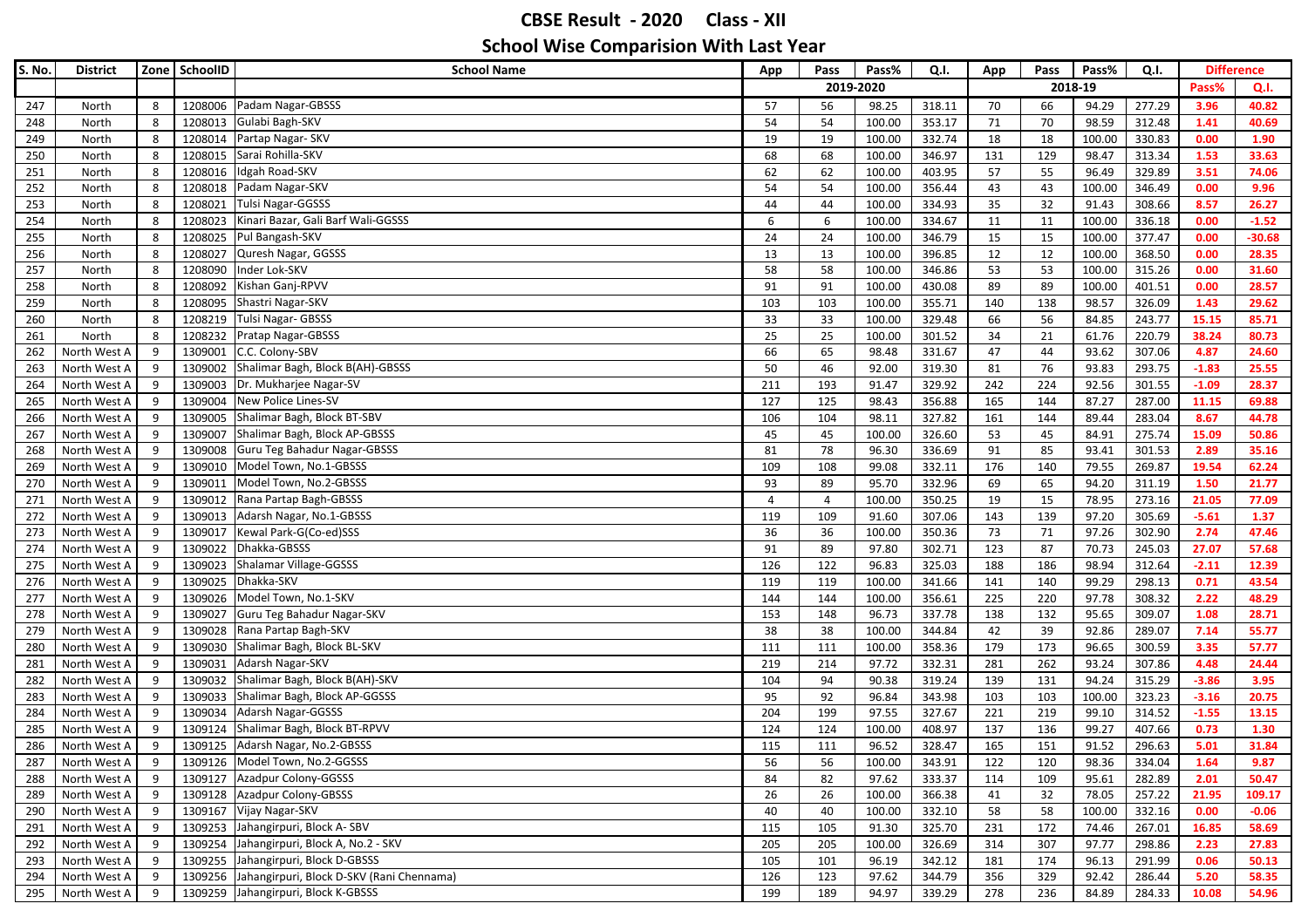| S. No. | <b>District</b>                  | Zone     | SchoolID          | <b>School Name</b>                                                       | App        | Pass      | Pass%           | Q.I.             | App       | Pass      | Pass%       | Q.I.         | <b>Difference</b> |                |
|--------|----------------------------------|----------|-------------------|--------------------------------------------------------------------------|------------|-----------|-----------------|------------------|-----------|-----------|-------------|--------------|-------------------|----------------|
|        |                                  |          |                   |                                                                          |            | 2019-2020 |                 |                  |           |           | 2018-19     |              | Pass%             | Q.I.           |
| 296    | North West A                     | 9        |                   | 1309260 Jahangirpuri, Block K-GGSSS                                      | 171        | 168       | 98.25           | 350.37           | 432       | 412       | 95.37       | 291.98       | 2.88              | 58.39          |
| 297    | North West A                     | 9        | 1309262           | Libaspur-GBSSS                                                           | 122        | 122       | 100.00          | 371.47           | 221       | 211       | 95.48       | 301.23       | 4.52              | 70.24          |
| 298    | North West A                     | 9        | 1309263           | Libaspur-GGSSS                                                           | 182        | 179       | 98.35           | 340.71           | 273       | 263       | 96.34       | 309.34       | 2.01              | 31.37          |
| 299    | North West A                     | 9        | 1309264           | Qadipur-GBSSS                                                            | 105        | 104       | 99.05           | 337.22           | 129       | 122       | 94.57       | 296.61       | 4.47              | 40.61          |
| 300    | North West A                     | 9        | 1309265           | Qadipur-GGSSS                                                            | 205        | 205       | 100.00          | 353.80           | 226       | 218       | 96.46       | 305.66       | 3.54              | 48.14          |
| 301    | North West A                     | 9        | 1309266           | Bakhtawarpur-GBSSS                                                       | 113        | 109       | 96.46           | 355.12           | 165       | 165       | 100.00      | 308.22       | $-3.54$           | 46.90          |
| 302    | North West A                     | 9        | 1309267           | Bakhtawarpur-SKV (BMS)                                                   | 161        | 161       | 100.00          | 351.66           | 144       | 144       | 100.00      | 351.69       | 0.00              | $-0.03$        |
| 303    | North West A                     | 9        | 1309268           | Singhu-G(Co-Ed)SSS                                                       | 62         | 62        | 100.00          | 335.84           | 59        | 59        | 100.00      | 344.71       | 0.00              | $-8.87$        |
| 304    | North West A                     | 9        |                   | 1309269 Palla Majra-GBSSS                                                | 48         | 48        | 100.00          | 335.27           | 60        | 57        | 95.00       | 267.50       | 5.00              | 67.77          |
| 305    | North West A                     | 9        |                   | 1309270 Mukhmail Pur-G(Co-ed)SSS                                         | 66         | 64        | 96.97           | 308.53           | 70        | 67        | 95.71       | 289.40       | 1.26              | 19.13          |
| 306    | North West A                     | 9        |                   | 1309273 Shalamar Village-GBSSS                                           | 106        | 97        | 91.51           | 329.53           | 165       | 137       | 83.03       | 261.71       | 8.48              | 67.82          |
| 307    | North West A                     | 9        | 1309279           | Jahangirpuri, Plot No.5, A-Block - SKV                                   | 43         | 43        | 100.00          | 356.91           | 34        | 34        | 100.00      | 341.71       | 0.00              | 15.20          |
| 308    | North West A                     | 9        | 1309280           | Bhalswa Village, Sarvodaya Vidyalaya                                     | 132        | 131       | 99.24           | 351.52           | NΑ        | <b>NA</b> | <b>NA</b>   | ΝA           | <b>NA</b>         | <b>NA</b>      |
| 309    | North West A                     | 10       | 1310002           | Prahalad Pur-SBV                                                         | 137        | 137       | 100.00          | 334.05           | 123       | 120       | 97.56       | 300.76       | 2.44              | 33.29          |
| 310    | North West A                     | 10       | 1310004           | Sannoth-SV                                                               | 54         | 54        | 100.00          | 322.44           | 53        | 43        | 81.13       | 289.19       | 18.87             | 33.26          |
| 311    | North West A                     | 10       | 1310005           | Tikri Khurd- SKV                                                         | 66         | 66        | 100.00          | 362.33           | 53        | 51        | 96.23       | 307.36       | 3.77              | 54.97          |
| 312    | North West A                     | 10       | 1310007           | Nangal Thakran-SBV (Ved Pandit Khushi Ram)                               | 55         | 55        | 100.00          | 371.47           | 85        | 85        | 100.00      | 306.48       | 0.00              | 64.99          |
| 313    | North West A                     | 10       | 1310008           | Pooth Khurd-GBSSS                                                        | 65         | 65        | 100.00          | 337.68           | 40        | 38        | 95.00       | 317.60       | 5.00              | 20.08          |
| 314    | North West A                     | 10       |                   | 1310009 Badli-GBSSS                                                      | 170        | 170       | 100.00          | 341.81           | 191       | 188       | 98.43       | 302.14       | 1.57              | 39.67          |
| 315    | North West A                     | 10       | 1310010           | Katewara-GBSSS                                                           | 32         | 32        | 100.00          | 343.13           | 47        | 47        | 100.00      | 305.40       | 0.00              | 37.72          |
| 316    | North West A                     | 10       | 1310014           | Alipur-GBSSS                                                             | 200        | 200       | 100.00          | 343.78           | 248       | 237       | 95.56       | 287.21       | 4.44              | 56.57          |
| 317    | North West A                     | 10       | 1310015           | Khera Khurd-GBSSS                                                        | 42         | 41        | 97.62           | 298.52           | 49        | 49        | 100.00      | 277.90       | $-2.38$           | 20.63          |
| 318    | North West A                     | 10       | 1310017           | Narela, SBV                                                              | 196        | 196       | 100.00          | 341.01           | 225       | 223       | 99.11       | 285.92       | 0.89              | 55.09          |
| 319    | North West A                     | 10       | 1310019           | Bawana-GBSSS                                                             | 156        | 154       | 98.72           | 332.84           | 220       | 216       | 98.18       | 296.27       | 0.54              | 36.57          |
| 320    | North West A                     | 10       | 1310022           | Bhorgarh-G(Co-ed)SSS                                                     | 75         | 75        | 100.00          | 337.95           | 106       | 104       | 98.11       | 287.96       | 1.89              | 49.98          |
| 321    | North West A                     | 10       |                   | 1310025 Shahabad Dairy- GGSSS                                            | 215        | 215       | 100.00          | 329.08           | 229       | 216       | 94.32       | 288.62       | 5.68              | 40.45          |
| 322    | North West A                     | 10       |                   | 1310026 Harewali-G(Co-ed)SSS                                             | 28         | 28        | 100.00          | 337.04           | 29        | 29        | 100.00      | 295.72       | 0.00              | 41.31          |
| 323    | North West A                     | 10       |                   | 1310030 Holambi Kalan-G(CO-ED)SSS                                        | 85         | 82        | 96.47           | 319.73           | 71        | 68        | 95.77       | 291.28       | 0.70              | 28.45          |
| 324    | North West A                     | 10       | 1310031           | Alipur-SKV                                                               | 250        | 250       | 100.00          | 332.92           | 191       | 181       | 94.76       | 299.13       | 5.24              | 33.79          |
| 325    | North West A                     | 10       | 1310032           | Prahalad Pur-SKV                                                         | 125        | 125       | 100.00          | 366.41           | 158       | 158       | 100.00      | 325.99       | 0.00              | 40.42          |
| 326    | North West A                     | 10       |                   | 1310033 Dariyapur Kalan-SKV (Updesh Kaur)                                | 97         | 96        | 98.97           | 378.79           | 122       | 120       | 98.36       | 327.44       | 0.61              | 51.35          |
| 327    | North West A                     | 10       | 1310034 Badli-SKV |                                                                          | 263        | 263       | 100.00          | 348.29           | 246       | 241       | 97.97       | 309.37       | 2.03              | 38.93          |
| 328    | North West A                     | 10       |                   | 1310036 Narela, No.1-SKV                                                 | 391        | 390       | 99.74           | 368.53           | 444       | 440       | 99.10       | 321.77       | 0.65              | 46.77          |
| 329    | North West A                     | 10       | 1310039           | Khera Kalan-SKV (Baba Nane Nath)                                         | 52         | 52        | 100.00          | 362.98           | 63        | 63        | 100.00      | 338.87       | 0.00              | 24.11          |
| 330    | North West A                     | 10       |                   | 1310041 Khera Khurd-SKV                                                  | 48         | 48        | 100.00          | 352.60           | 54        | 54        | 100.00      | 364.43       | 0.00              | $-11.82$       |
| 331    | North West A                     | 10       |                   | 1310042 Bawana-SKV (Ravi Shankar)<br>Pooth Khurd-SKV (Raja RamMohan Roy) | 174        | 173       | 99.43           | 357.53           | 144       | 143       | 99.31       | 327.77       | 0.12              | 29.76          |
| 332    | North West A                     | 10       | 1310043           |                                                                          | 71         | 70        | 98.59           | 330.27           | 76        | 76        | 100.00      | 333.07       | $-1.41$           | $-2.80$        |
| 333    | North West A                     | 10       | 1310045           | Samaipur-GGSSS<br>Bankner-GGSSS                                          | 252        | 252       | 100.00          | 350.27           | 347       | 321       | 92.51       | 288.19       | 7.49              | 62.07          |
| 334    | North West A<br>North West A     | 10       | 1310049           | 1310157 Siraspur-GGSSS                                                   | 144        | 144       | 100.00          | 345.10           | 121       | 112       | 92.56       | 295.31       | 7.44              | 49.79<br>83.20 |
| 335    |                                  | 10       |                   |                                                                          | 84         | 84        | 100.00          | 372.24           | 113       | 109       | 96.46       | 289.04       | 3.54              |                |
|        | 336 North West A                 | 10       |                   | 1310161 Barwala-G(Co-ed)SSS<br>1310164 Narela, Pocket 5 & 6-GGSSS        | 23         | 23        | 100.00          | 302.39           | 35        | 34        | 97.14       | 305.69       | 2.86              | $-3.29$        |
| 337    | North West A                     | 10       |                   | 1310166 Narela-GBSSS (Mussadi Lal)                                       | 85         | 85        | 100.00          | 343.28           | 77        | 75        | 97.40       | 309.68       | 2.60              | 33.61          |
| 338    | North West A                     | 10       |                   | 1310168 Bankner-SBV                                                      | 107        | 107       | 100.00          | 347.07           | 163       | 151       | 92.64       | 273.45       | 7.36              | 73.62          |
| 339    | North West A                     | 10       |                   | 1310169 Holambi Kalan, B-Block GGSSS                                     | 125        | 124       | 99.20           | 337.21           | 189       | 182       | 96.30       | 271.15       | 2.90              | 66.05          |
| 340    | North West A                     | 10<br>10 |                   | 1310170 Narela, No.2-SKV                                                 | 77         | 77<br>192 | 100.00<br>99.48 | 341.51           | 92<br>223 | 88<br>217 | 95.65       | 292.14       | 4.35<br>2.17      | 49.37<br>52.08 |
| 341    | North West A<br>North West A     | 10       |                   | 1310247 Auchandi-SV                                                      | 193<br>31  | 31        | 100.00          | 355.54<br>386.39 | ΝA        | NΑ        | 97.31<br>NΑ | 303.47<br>NΑ | <b>NA</b>         | <b>NA</b>      |
| 342    |                                  |          |                   | 1310395 Shahabad Dairy-GBSSS                                             |            |           |                 |                  |           |           |             |              | 2.58              | 37.18          |
| 343    | North West A<br>344 North West A | 10<br>10 |                   | 1310399 HOLAMBI KALAN, METRO VIHAR, A-BLK G(CO-ED)SSS                    | 144<br>100 | 143       | 99.31           | 323.08           | 244       | 236       | 96.72       | 285.91       | 3.82              | 50.66          |
|        |                                  |          |                   |                                                                          |            | 100       | 100.00          | 333.17           | 131       | 126       | 96.18       | 282.51       |                   |                |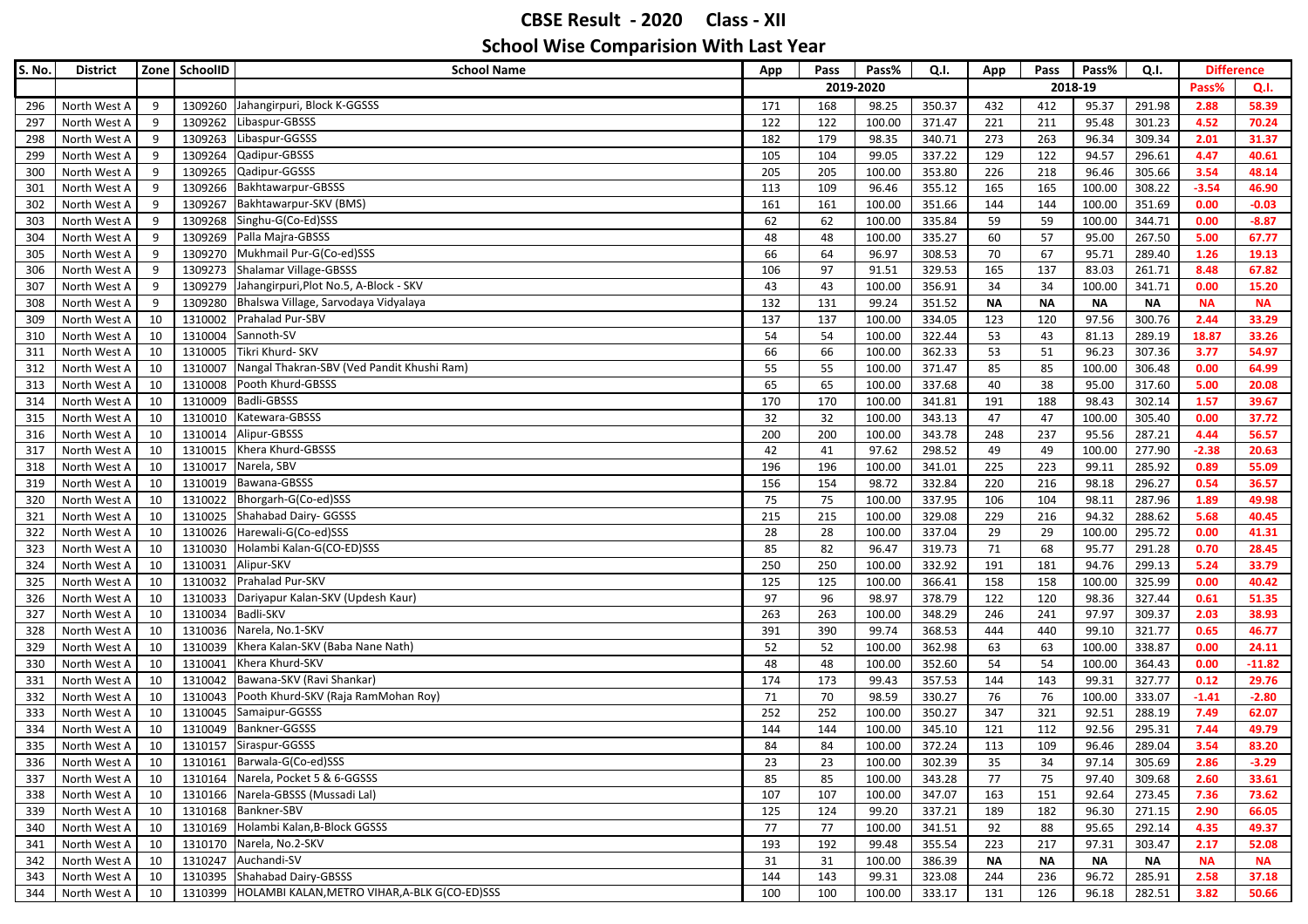| 2019-2020<br>2018-19<br>Q.I.<br>Pass%<br>1310400 GHOGA G(CO-ED)SSS<br>North West A<br>10<br>26<br>100.00<br>310.54<br>31<br>26<br>83.87<br>261.39<br>16.13<br>49.15<br>26<br>345<br>1310407 Holambi Kalan, Metro Vihar, C-Block-G(Co-ed)SSS<br>47<br>47<br>337.43<br>56<br>100.00<br>320.45<br>0.00<br>16.98<br>North West A<br>10<br>100.00<br>56<br>346<br>Narela Sector B-4, SV-1310408<br>87<br>53.82<br>North West A<br>10<br>1310408<br>84<br>96.55<br>313.51<br>87<br>61<br>70.11<br>259.69<br>26.44<br>347<br>North West A<br>10<br>1310409 Narela, A-10 Pocket-5, RPVV<br>105<br>105<br>100.00<br>428.14<br>90<br>90<br>100.00<br>400.69<br>0.00<br>27.45<br>348<br>1310410 Narela, Sect. A-6, Pocket-2- GGSSS<br>North West A<br>10<br>144<br>144<br>100.00<br>358.79<br>124<br>123<br>99.19<br>324.15<br>0.81<br>34.65<br>349<br>1310411 Shahbad Daulatpur- GGSSS<br>62<br>1.59<br>55.72<br>North West A<br>10<br>60<br>60<br>100.00<br>379.02<br>63<br>98.41<br>323.30<br>350<br>1310414 Bawana J. J. Colony No.1 GGSSS<br>36.65<br>351<br>North West A<br>10<br>159<br>157<br>98.74<br>325.48<br>229<br>219<br>95.63<br>288.83<br>3.11<br>1310415 Bawana J. J. Colony No.2 GBSSS<br>North West A<br>10<br>125<br>123<br>98.40<br>312.78<br>133<br>114<br>85.71<br>280.04<br>12.69<br>32.74<br>352<br>1310420 Siraspur-GBSSS<br>342.23<br>291.82<br>2.22<br>50.41<br>10<br>43<br>43<br>100.00<br>45<br>44<br>97.78<br>353<br>North West A<br>1310429 Holambi Kalan, B-Block GBSSS<br>57<br>75.58<br>259.05<br>North West A<br>59<br>96.61<br>327.58<br>86<br>65<br>21.03<br>68.53<br>354<br>10<br>Narela, Sect. A-6, Pkt-2 - GBSSS<br>96<br>7.69<br>81.96<br>10<br>1310430<br>62<br>62<br>100.00<br>352.82<br>104<br>92.31<br>270.87<br>355<br>North West A<br>Shahbad Daulatpur- GBSSS<br>1310431<br>356<br>North West A<br>10<br>63<br>60<br>95.24<br>349.05<br>88<br>87<br>98.86<br>317.78<br>$-3.63$<br>31.26<br>1310458 Tikri Khurd-SBV<br>57.63<br>10<br>53<br>53<br>100.00<br>340.09<br>65<br>63<br>96.92<br>282.46<br>3.08<br>357<br>North West A<br>Anandwas-SBV<br>1411001<br>156<br>156<br>369.24<br>172<br>171<br>308.02<br>0.58<br>61.23<br>North West B<br>11<br>100.00<br>99.42<br>358<br>11<br>Shakurpur, No.1-SBV<br>76<br>74<br>97.37<br>104<br>$-0.74$<br>47.40<br>359<br>North West B<br>1411002<br>359.41<br>106<br>98.11<br>312.01<br>Ashok Vihar, Phase I, Block H-SBV<br>292.07<br>360<br>North West B<br>11<br>1411003<br>41<br>41<br>100.00<br>331.98<br>54<br>50<br>92.59<br>7.41<br>39.90<br>Kailash Enclave-SV<br>107<br>94<br>7.58<br>51.87<br>North West B<br>11<br>1411005<br>103<br>96.26<br>357.51<br>106<br>88.68<br>305.64<br>361<br>Pitampura, Block ZP- Sarvodaya Co-ed SSS<br>1411007<br>87<br>86<br>98.85<br>338.85<br>114<br>99.13<br>307.50<br>$-0.28$<br>31.35<br>North West B<br>11<br>115<br>362<br>11<br>Pitampura, Block FU-SV<br>327.53<br>3.53<br>5.47<br>North West B<br>1411008<br>178<br>177<br>99.44<br>333.01<br>171<br>164<br>95.91<br>363<br>Keshavpuram, No.1-GBSSS<br>37<br>364<br>North West B<br>11<br>1411009<br>21<br>21<br>100.00<br>326.14<br>39<br>94.87<br>256.36<br>5.13<br>69.78<br>Shakurpur, No.2-GBSSS<br>72<br>82<br>$-2.96$<br>365<br>North West B<br>11<br>1411011<br>69<br>95.83<br>348.10<br>83<br>98.80<br>310.24<br>37.86<br>1411014 Ashok Vihar, Block D-GBSSS<br>54<br>329.74<br>18.65<br>North West B<br>11<br>54<br>100.00<br>348.39<br>69<br>69<br>100.00<br>0.00<br>366<br>1411015 Ashok Vihar, Phase II-GBSSS<br>84<br>76<br>82.07<br>272.58<br>27.56<br>North West B<br>11<br>90.48<br>300.14<br>145<br>119<br>8.41<br>367<br>1411016 Rani Bagh-GBSSS<br>72<br>100.00<br>100.00<br>34.60<br>North West B<br>11<br>72<br>349.00<br>40<br>40<br>314.40<br>0.00<br>368<br>Pitampura, Block SU-GBSSS<br>77<br>333.90<br>0.00<br>North West B<br>11<br>1411017<br>77<br>100.00<br>382.57<br>91<br>91<br>100.00<br>48.67<br>369<br>1411019 Bharat Nagar-GBSSS<br>North West B<br>11<br>41<br>100.00<br>369.02<br>22<br>22<br>100.00<br>328.55<br>0.00<br>40.48<br>370<br>41<br>1411021<br>Keshavpuram, Block A-SKV<br>32<br>North West B<br>11<br>32<br>100.00<br>358.03<br>49<br>49<br>100.00<br>331.12<br>0.00<br>26.91<br>371<br>Wazirpur, J.J. Colony-GBSSS<br>78<br>372<br>North West B<br>11<br>1411022<br>78<br>100.00<br>356.12<br>72<br>71<br>98.61<br>328.22<br>1.39<br>27.89<br>1411026<br>Ashok Vihar, Phase I, Block H-SKV<br>127<br>$-0.13$<br>North West B<br>11<br>128<br>99.22<br>340.98<br>154<br>153<br>99.35<br>314.73<br>26.25<br>373<br>Ashok Vihar, Phase II-SKV<br>1411027<br>96<br>354.35<br>25.69<br>North West B<br>11<br>96<br>100.00<br>123<br>122<br>99.19<br>328.67<br>0.81<br>374<br>1411028 Keshavpuram, No.1-SKV<br>332.32<br>16.16<br>North West B<br>11<br>102<br>102<br>100.00<br>348.48<br>110<br>110<br>100.00<br>0.00<br>375<br>11<br>Keshavpuram-SBV<br>298.66<br>52.39<br>North West B<br>1411029<br>83<br>83<br>100.00<br>351.05<br>96<br>91<br>94.79<br>5.21<br>376<br>1411030 Shakurpur, No.2-SKV<br>North West B<br>98<br>98<br>100.00<br>363.95<br>87<br>86<br>98.85<br>318.08<br>45.87<br>377<br>11<br>1.15<br>58<br>4.17<br>17.66<br>11<br>1411031<br><b>Bharat Nagar-SKV</b><br>58<br>100.00<br>326.02<br>72<br>69<br>95.83<br>308.36<br>378<br>North West B<br>1411032 Rampura- Govt. Co-ed Sarvodaya Vidyalaya<br>71<br>357.17<br>46<br>100.00<br>357.65<br>North West B<br>70<br>98.59<br>46<br>$-1.41$<br>$-0.48$<br>379<br>11<br>1411034 Wazirpur, J.J. Colony-SKV<br>0.27<br>36.30<br>North West B<br>11<br>104<br>103<br>99.04<br>343.35<br>163<br>161<br>98.77<br>307.04<br>380<br>1411035 Wazirpur Village-SV<br>North West B<br>11<br>49<br>100.00<br>356.69<br>53<br>53<br>100.00<br>341.75<br>0.00<br>14.94<br>381<br>49<br>1411037<br>Tri Nagar, Narang Colony- Govt. Co-ed SSS<br>132<br>131<br>99.24<br>325.55<br>116<br>97.48<br>314.07<br>1.76<br>11.49<br>382<br>North West B<br>11<br>119<br>1411038 Anandwas-GGSSS<br>North West B<br>97<br>97<br>100.00<br>378.22<br>89<br>89<br>100.00<br>308.26<br>0.00<br>69.96<br>383<br>11<br>1411040 Ashok Vihar, Block D-GGSSS<br>384<br>North West B<br>11<br>59<br>59<br>100.00<br>300.25<br>63<br>61<br>96.83<br>301.57<br>3.17<br>$-1.32$<br>North West B<br>11<br>1411041 Pitampura, Block SU-GGSSS<br>67<br>67<br>100.00<br>372.48<br>100.00<br>325.67<br>0.00<br>46.81<br>118<br>118<br>385<br>1411042 Saraswati Vihar, Block A-GGSSS<br>86<br>86<br>360.62<br>98.25<br>321.54<br>386<br>North West B<br>11<br>100.00<br>114<br>112<br>1.75<br>39.08<br>1411043 Rani Bagh-GGSSS<br>324.65<br>360.97<br>97.28<br>0.89<br>36.32<br>North West B<br>109<br>107<br>98.17<br>147<br>143<br>387<br>11<br>1411046 Anandwas-GGSSS<br>North West B<br>76<br>328.14<br>11<br>76<br>100.00<br>344.71<br>112<br>100.00<br>0.00<br>16.57<br>112<br>388<br>1411123 Saraswati Vihar, Block C-SV<br>North West B<br>189<br>189<br>100.00<br>354.08<br>184<br>176<br>95.65<br>332.79<br>4.35<br>21.29<br>389<br>11<br>1411124 Sharda Niketan-SV<br>North West B<br>11<br>72<br>72<br>100.00<br>367.57<br>68<br>67<br>98.53<br>315.26<br>1.47<br>52.30<br>390<br>1411125 Shakurpur, No.1-GGSSS<br>North West B<br>88<br>100.00<br>374.99<br>99.15<br>320.13<br>0.85<br>54.86<br>11<br>88<br>117<br>116<br>391<br>1411178 Sainik Vihar-G(Co-ed)SSS<br>North West B<br>46<br>46<br>100.00<br>345.57<br>55<br>54<br>98.18<br>330.80<br>1.82<br>14.77<br>11<br>392<br>1412001 Sultanpuri, Block-C, Sarvodaya Sr. Sec. Vidyalaya<br>North West B<br>12<br>133<br>127<br>322.32<br>208<br>85.58<br>278.21<br>44.12<br>393<br>95.49<br>178<br>9.91 | <b>S. No.</b> | <b>District</b> | Zone SchoolID | <b>School Name</b> | App | Pass | Pass% | Q.I. | App | Pass | Pass% | Q.I. | <b>Difference</b> |
|--------------------------------------------------------------------------------------------------------------------------------------------------------------------------------------------------------------------------------------------------------------------------------------------------------------------------------------------------------------------------------------------------------------------------------------------------------------------------------------------------------------------------------------------------------------------------------------------------------------------------------------------------------------------------------------------------------------------------------------------------------------------------------------------------------------------------------------------------------------------------------------------------------------------------------------------------------------------------------------------------------------------------------------------------------------------------------------------------------------------------------------------------------------------------------------------------------------------------------------------------------------------------------------------------------------------------------------------------------------------------------------------------------------------------------------------------------------------------------------------------------------------------------------------------------------------------------------------------------------------------------------------------------------------------------------------------------------------------------------------------------------------------------------------------------------------------------------------------------------------------------------------------------------------------------------------------------------------------------------------------------------------------------------------------------------------------------------------------------------------------------------------------------------------------------------------------------------------------------------------------------------------------------------------------------------------------------------------------------------------------------------------------------------------------------------------------------------------------------------------------------------------------------------------------------------------------------------------------------------------------------------------------------------------------------------------------------------------------------------------------------------------------------------------------------------------------------------------------------------------------------------------------------------------------------------------------------------------------------------------------------------------------------------------------------------------------------------------------------------------------------------------------------------------------------------------------------------------------------------------------------------------------------------------------------------------------------------------------------------------------------------------------------------------------------------------------------------------------------------------------------------------------------------------------------------------------------------------------------------------------------------------------------------------------------------------------------------------------------------------------------------------------------------------------------------------------------------------------------------------------------------------------------------------------------------------------------------------------------------------------------------------------------------------------------------------------------------------------------------------------------------------------------------------------------------------------------------------------------------------------------------------------------------------------------------------------------------------------------------------------------------------------------------------------------------------------------------------------------------------------------------------------------------------------------------------------------------------------------------------------------------------------------------------------------------------------------------------------------------------------------------------------------------------------------------------------------------------------------------------------------------------------------------------------------------------------------------------------------------------------------------------------------------------------------------------------------------------------------------------------------------------------------------------------------------------------------------------------------------------------------------------------------------------------------------------------------------------------------------------------------------------------------------------------------------------------------------------------------------------------------------------------------------------------------------------------------------------------------------------------------------------------------------------------------------------------------------------------------------------------------------------------------------------------------------------------------------------------------------------------------------------------------------------------------------------------------------------------------------------------------------------------------------------------------------------------------------------------------------------------------------------------------------------------------------------------------------------------------------------------------------------------------------------------------------------------------------------------------------------------------------------------------------------------------------------------------------------------------------------------------------------------------------------------------------------------------------------------------------------------------------------------------------------------------------------------------------------------------------------------------------------------------------------------------------------------------------------------------------------------------------------------------------------------------------------------------------------------------------------------------------------------------------------------------------------------------------------------------------------------------------------------------------------------------------------------------------------------------------------------------------------------------------------------------------------------------------------------------------------------------------------------------------------------------------------------------------------------------------------------------------------------------------------------------------------------------------------------------------------------------------------|---------------|-----------------|---------------|--------------------|-----|------|-------|------|-----|------|-------|------|-------------------|
|                                                                                                                                                                                                                                                                                                                                                                                                                                                                                                                                                                                                                                                                                                                                                                                                                                                                                                                                                                                                                                                                                                                                                                                                                                                                                                                                                                                                                                                                                                                                                                                                                                                                                                                                                                                                                                                                                                                                                                                                                                                                                                                                                                                                                                                                                                                                                                                                                                                                                                                                                                                                                                                                                                                                                                                                                                                                                                                                                                                                                                                                                                                                                                                                                                                                                                                                                                                                                                                                                                                                                                                                                                                                                                                                                                                                                                                                                                                                                                                                                                                                                                                                                                                                                                                                                                                                                                                                                                                                                                                                                                                                                                                                                                                                                                                                                                                                                                                                                                                                                                                                                                                                                                                                                                                                                                                                                                                                                                                                                                                                                                                                                                                                                                                                                                                                                                                                                                                                                                                                                                                                                                                                                                                                                                                                                                                                                                                                                                                                                                                                                                                                                                                                                                                                                                                                                                                                                                                                                                                                                                                                                                                                                                                                                                                                                                                                                                                                                                                                                                                                                                                                                                            |               |                 |               |                    |     |      |       |      |     |      |       |      |                   |
|                                                                                                                                                                                                                                                                                                                                                                                                                                                                                                                                                                                                                                                                                                                                                                                                                                                                                                                                                                                                                                                                                                                                                                                                                                                                                                                                                                                                                                                                                                                                                                                                                                                                                                                                                                                                                                                                                                                                                                                                                                                                                                                                                                                                                                                                                                                                                                                                                                                                                                                                                                                                                                                                                                                                                                                                                                                                                                                                                                                                                                                                                                                                                                                                                                                                                                                                                                                                                                                                                                                                                                                                                                                                                                                                                                                                                                                                                                                                                                                                                                                                                                                                                                                                                                                                                                                                                                                                                                                                                                                                                                                                                                                                                                                                                                                                                                                                                                                                                                                                                                                                                                                                                                                                                                                                                                                                                                                                                                                                                                                                                                                                                                                                                                                                                                                                                                                                                                                                                                                                                                                                                                                                                                                                                                                                                                                                                                                                                                                                                                                                                                                                                                                                                                                                                                                                                                                                                                                                                                                                                                                                                                                                                                                                                                                                                                                                                                                                                                                                                                                                                                                                                                            |               |                 |               |                    |     |      |       |      |     |      |       |      |                   |
|                                                                                                                                                                                                                                                                                                                                                                                                                                                                                                                                                                                                                                                                                                                                                                                                                                                                                                                                                                                                                                                                                                                                                                                                                                                                                                                                                                                                                                                                                                                                                                                                                                                                                                                                                                                                                                                                                                                                                                                                                                                                                                                                                                                                                                                                                                                                                                                                                                                                                                                                                                                                                                                                                                                                                                                                                                                                                                                                                                                                                                                                                                                                                                                                                                                                                                                                                                                                                                                                                                                                                                                                                                                                                                                                                                                                                                                                                                                                                                                                                                                                                                                                                                                                                                                                                                                                                                                                                                                                                                                                                                                                                                                                                                                                                                                                                                                                                                                                                                                                                                                                                                                                                                                                                                                                                                                                                                                                                                                                                                                                                                                                                                                                                                                                                                                                                                                                                                                                                                                                                                                                                                                                                                                                                                                                                                                                                                                                                                                                                                                                                                                                                                                                                                                                                                                                                                                                                                                                                                                                                                                                                                                                                                                                                                                                                                                                                                                                                                                                                                                                                                                                                                            |               |                 |               |                    |     |      |       |      |     |      |       |      |                   |
|                                                                                                                                                                                                                                                                                                                                                                                                                                                                                                                                                                                                                                                                                                                                                                                                                                                                                                                                                                                                                                                                                                                                                                                                                                                                                                                                                                                                                                                                                                                                                                                                                                                                                                                                                                                                                                                                                                                                                                                                                                                                                                                                                                                                                                                                                                                                                                                                                                                                                                                                                                                                                                                                                                                                                                                                                                                                                                                                                                                                                                                                                                                                                                                                                                                                                                                                                                                                                                                                                                                                                                                                                                                                                                                                                                                                                                                                                                                                                                                                                                                                                                                                                                                                                                                                                                                                                                                                                                                                                                                                                                                                                                                                                                                                                                                                                                                                                                                                                                                                                                                                                                                                                                                                                                                                                                                                                                                                                                                                                                                                                                                                                                                                                                                                                                                                                                                                                                                                                                                                                                                                                                                                                                                                                                                                                                                                                                                                                                                                                                                                                                                                                                                                                                                                                                                                                                                                                                                                                                                                                                                                                                                                                                                                                                                                                                                                                                                                                                                                                                                                                                                                                                            |               |                 |               |                    |     |      |       |      |     |      |       |      |                   |
|                                                                                                                                                                                                                                                                                                                                                                                                                                                                                                                                                                                                                                                                                                                                                                                                                                                                                                                                                                                                                                                                                                                                                                                                                                                                                                                                                                                                                                                                                                                                                                                                                                                                                                                                                                                                                                                                                                                                                                                                                                                                                                                                                                                                                                                                                                                                                                                                                                                                                                                                                                                                                                                                                                                                                                                                                                                                                                                                                                                                                                                                                                                                                                                                                                                                                                                                                                                                                                                                                                                                                                                                                                                                                                                                                                                                                                                                                                                                                                                                                                                                                                                                                                                                                                                                                                                                                                                                                                                                                                                                                                                                                                                                                                                                                                                                                                                                                                                                                                                                                                                                                                                                                                                                                                                                                                                                                                                                                                                                                                                                                                                                                                                                                                                                                                                                                                                                                                                                                                                                                                                                                                                                                                                                                                                                                                                                                                                                                                                                                                                                                                                                                                                                                                                                                                                                                                                                                                                                                                                                                                                                                                                                                                                                                                                                                                                                                                                                                                                                                                                                                                                                                                            |               |                 |               |                    |     |      |       |      |     |      |       |      |                   |
|                                                                                                                                                                                                                                                                                                                                                                                                                                                                                                                                                                                                                                                                                                                                                                                                                                                                                                                                                                                                                                                                                                                                                                                                                                                                                                                                                                                                                                                                                                                                                                                                                                                                                                                                                                                                                                                                                                                                                                                                                                                                                                                                                                                                                                                                                                                                                                                                                                                                                                                                                                                                                                                                                                                                                                                                                                                                                                                                                                                                                                                                                                                                                                                                                                                                                                                                                                                                                                                                                                                                                                                                                                                                                                                                                                                                                                                                                                                                                                                                                                                                                                                                                                                                                                                                                                                                                                                                                                                                                                                                                                                                                                                                                                                                                                                                                                                                                                                                                                                                                                                                                                                                                                                                                                                                                                                                                                                                                                                                                                                                                                                                                                                                                                                                                                                                                                                                                                                                                                                                                                                                                                                                                                                                                                                                                                                                                                                                                                                                                                                                                                                                                                                                                                                                                                                                                                                                                                                                                                                                                                                                                                                                                                                                                                                                                                                                                                                                                                                                                                                                                                                                                                            |               |                 |               |                    |     |      |       |      |     |      |       |      |                   |
|                                                                                                                                                                                                                                                                                                                                                                                                                                                                                                                                                                                                                                                                                                                                                                                                                                                                                                                                                                                                                                                                                                                                                                                                                                                                                                                                                                                                                                                                                                                                                                                                                                                                                                                                                                                                                                                                                                                                                                                                                                                                                                                                                                                                                                                                                                                                                                                                                                                                                                                                                                                                                                                                                                                                                                                                                                                                                                                                                                                                                                                                                                                                                                                                                                                                                                                                                                                                                                                                                                                                                                                                                                                                                                                                                                                                                                                                                                                                                                                                                                                                                                                                                                                                                                                                                                                                                                                                                                                                                                                                                                                                                                                                                                                                                                                                                                                                                                                                                                                                                                                                                                                                                                                                                                                                                                                                                                                                                                                                                                                                                                                                                                                                                                                                                                                                                                                                                                                                                                                                                                                                                                                                                                                                                                                                                                                                                                                                                                                                                                                                                                                                                                                                                                                                                                                                                                                                                                                                                                                                                                                                                                                                                                                                                                                                                                                                                                                                                                                                                                                                                                                                                                            |               |                 |               |                    |     |      |       |      |     |      |       |      |                   |
|                                                                                                                                                                                                                                                                                                                                                                                                                                                                                                                                                                                                                                                                                                                                                                                                                                                                                                                                                                                                                                                                                                                                                                                                                                                                                                                                                                                                                                                                                                                                                                                                                                                                                                                                                                                                                                                                                                                                                                                                                                                                                                                                                                                                                                                                                                                                                                                                                                                                                                                                                                                                                                                                                                                                                                                                                                                                                                                                                                                                                                                                                                                                                                                                                                                                                                                                                                                                                                                                                                                                                                                                                                                                                                                                                                                                                                                                                                                                                                                                                                                                                                                                                                                                                                                                                                                                                                                                                                                                                                                                                                                                                                                                                                                                                                                                                                                                                                                                                                                                                                                                                                                                                                                                                                                                                                                                                                                                                                                                                                                                                                                                                                                                                                                                                                                                                                                                                                                                                                                                                                                                                                                                                                                                                                                                                                                                                                                                                                                                                                                                                                                                                                                                                                                                                                                                                                                                                                                                                                                                                                                                                                                                                                                                                                                                                                                                                                                                                                                                                                                                                                                                                                            |               |                 |               |                    |     |      |       |      |     |      |       |      |                   |
|                                                                                                                                                                                                                                                                                                                                                                                                                                                                                                                                                                                                                                                                                                                                                                                                                                                                                                                                                                                                                                                                                                                                                                                                                                                                                                                                                                                                                                                                                                                                                                                                                                                                                                                                                                                                                                                                                                                                                                                                                                                                                                                                                                                                                                                                                                                                                                                                                                                                                                                                                                                                                                                                                                                                                                                                                                                                                                                                                                                                                                                                                                                                                                                                                                                                                                                                                                                                                                                                                                                                                                                                                                                                                                                                                                                                                                                                                                                                                                                                                                                                                                                                                                                                                                                                                                                                                                                                                                                                                                                                                                                                                                                                                                                                                                                                                                                                                                                                                                                                                                                                                                                                                                                                                                                                                                                                                                                                                                                                                                                                                                                                                                                                                                                                                                                                                                                                                                                                                                                                                                                                                                                                                                                                                                                                                                                                                                                                                                                                                                                                                                                                                                                                                                                                                                                                                                                                                                                                                                                                                                                                                                                                                                                                                                                                                                                                                                                                                                                                                                                                                                                                                                            |               |                 |               |                    |     |      |       |      |     |      |       |      |                   |
|                                                                                                                                                                                                                                                                                                                                                                                                                                                                                                                                                                                                                                                                                                                                                                                                                                                                                                                                                                                                                                                                                                                                                                                                                                                                                                                                                                                                                                                                                                                                                                                                                                                                                                                                                                                                                                                                                                                                                                                                                                                                                                                                                                                                                                                                                                                                                                                                                                                                                                                                                                                                                                                                                                                                                                                                                                                                                                                                                                                                                                                                                                                                                                                                                                                                                                                                                                                                                                                                                                                                                                                                                                                                                                                                                                                                                                                                                                                                                                                                                                                                                                                                                                                                                                                                                                                                                                                                                                                                                                                                                                                                                                                                                                                                                                                                                                                                                                                                                                                                                                                                                                                                                                                                                                                                                                                                                                                                                                                                                                                                                                                                                                                                                                                                                                                                                                                                                                                                                                                                                                                                                                                                                                                                                                                                                                                                                                                                                                                                                                                                                                                                                                                                                                                                                                                                                                                                                                                                                                                                                                                                                                                                                                                                                                                                                                                                                                                                                                                                                                                                                                                                                                            |               |                 |               |                    |     |      |       |      |     |      |       |      |                   |
|                                                                                                                                                                                                                                                                                                                                                                                                                                                                                                                                                                                                                                                                                                                                                                                                                                                                                                                                                                                                                                                                                                                                                                                                                                                                                                                                                                                                                                                                                                                                                                                                                                                                                                                                                                                                                                                                                                                                                                                                                                                                                                                                                                                                                                                                                                                                                                                                                                                                                                                                                                                                                                                                                                                                                                                                                                                                                                                                                                                                                                                                                                                                                                                                                                                                                                                                                                                                                                                                                                                                                                                                                                                                                                                                                                                                                                                                                                                                                                                                                                                                                                                                                                                                                                                                                                                                                                                                                                                                                                                                                                                                                                                                                                                                                                                                                                                                                                                                                                                                                                                                                                                                                                                                                                                                                                                                                                                                                                                                                                                                                                                                                                                                                                                                                                                                                                                                                                                                                                                                                                                                                                                                                                                                                                                                                                                                                                                                                                                                                                                                                                                                                                                                                                                                                                                                                                                                                                                                                                                                                                                                                                                                                                                                                                                                                                                                                                                                                                                                                                                                                                                                                                            |               |                 |               |                    |     |      |       |      |     |      |       |      |                   |
|                                                                                                                                                                                                                                                                                                                                                                                                                                                                                                                                                                                                                                                                                                                                                                                                                                                                                                                                                                                                                                                                                                                                                                                                                                                                                                                                                                                                                                                                                                                                                                                                                                                                                                                                                                                                                                                                                                                                                                                                                                                                                                                                                                                                                                                                                                                                                                                                                                                                                                                                                                                                                                                                                                                                                                                                                                                                                                                                                                                                                                                                                                                                                                                                                                                                                                                                                                                                                                                                                                                                                                                                                                                                                                                                                                                                                                                                                                                                                                                                                                                                                                                                                                                                                                                                                                                                                                                                                                                                                                                                                                                                                                                                                                                                                                                                                                                                                                                                                                                                                                                                                                                                                                                                                                                                                                                                                                                                                                                                                                                                                                                                                                                                                                                                                                                                                                                                                                                                                                                                                                                                                                                                                                                                                                                                                                                                                                                                                                                                                                                                                                                                                                                                                                                                                                                                                                                                                                                                                                                                                                                                                                                                                                                                                                                                                                                                                                                                                                                                                                                                                                                                                                            |               |                 |               |                    |     |      |       |      |     |      |       |      |                   |
|                                                                                                                                                                                                                                                                                                                                                                                                                                                                                                                                                                                                                                                                                                                                                                                                                                                                                                                                                                                                                                                                                                                                                                                                                                                                                                                                                                                                                                                                                                                                                                                                                                                                                                                                                                                                                                                                                                                                                                                                                                                                                                                                                                                                                                                                                                                                                                                                                                                                                                                                                                                                                                                                                                                                                                                                                                                                                                                                                                                                                                                                                                                                                                                                                                                                                                                                                                                                                                                                                                                                                                                                                                                                                                                                                                                                                                                                                                                                                                                                                                                                                                                                                                                                                                                                                                                                                                                                                                                                                                                                                                                                                                                                                                                                                                                                                                                                                                                                                                                                                                                                                                                                                                                                                                                                                                                                                                                                                                                                                                                                                                                                                                                                                                                                                                                                                                                                                                                                                                                                                                                                                                                                                                                                                                                                                                                                                                                                                                                                                                                                                                                                                                                                                                                                                                                                                                                                                                                                                                                                                                                                                                                                                                                                                                                                                                                                                                                                                                                                                                                                                                                                                                            |               |                 |               |                    |     |      |       |      |     |      |       |      |                   |
|                                                                                                                                                                                                                                                                                                                                                                                                                                                                                                                                                                                                                                                                                                                                                                                                                                                                                                                                                                                                                                                                                                                                                                                                                                                                                                                                                                                                                                                                                                                                                                                                                                                                                                                                                                                                                                                                                                                                                                                                                                                                                                                                                                                                                                                                                                                                                                                                                                                                                                                                                                                                                                                                                                                                                                                                                                                                                                                                                                                                                                                                                                                                                                                                                                                                                                                                                                                                                                                                                                                                                                                                                                                                                                                                                                                                                                                                                                                                                                                                                                                                                                                                                                                                                                                                                                                                                                                                                                                                                                                                                                                                                                                                                                                                                                                                                                                                                                                                                                                                                                                                                                                                                                                                                                                                                                                                                                                                                                                                                                                                                                                                                                                                                                                                                                                                                                                                                                                                                                                                                                                                                                                                                                                                                                                                                                                                                                                                                                                                                                                                                                                                                                                                                                                                                                                                                                                                                                                                                                                                                                                                                                                                                                                                                                                                                                                                                                                                                                                                                                                                                                                                                                            |               |                 |               |                    |     |      |       |      |     |      |       |      |                   |
|                                                                                                                                                                                                                                                                                                                                                                                                                                                                                                                                                                                                                                                                                                                                                                                                                                                                                                                                                                                                                                                                                                                                                                                                                                                                                                                                                                                                                                                                                                                                                                                                                                                                                                                                                                                                                                                                                                                                                                                                                                                                                                                                                                                                                                                                                                                                                                                                                                                                                                                                                                                                                                                                                                                                                                                                                                                                                                                                                                                                                                                                                                                                                                                                                                                                                                                                                                                                                                                                                                                                                                                                                                                                                                                                                                                                                                                                                                                                                                                                                                                                                                                                                                                                                                                                                                                                                                                                                                                                                                                                                                                                                                                                                                                                                                                                                                                                                                                                                                                                                                                                                                                                                                                                                                                                                                                                                                                                                                                                                                                                                                                                                                                                                                                                                                                                                                                                                                                                                                                                                                                                                                                                                                                                                                                                                                                                                                                                                                                                                                                                                                                                                                                                                                                                                                                                                                                                                                                                                                                                                                                                                                                                                                                                                                                                                                                                                                                                                                                                                                                                                                                                                                            |               |                 |               |                    |     |      |       |      |     |      |       |      |                   |
|                                                                                                                                                                                                                                                                                                                                                                                                                                                                                                                                                                                                                                                                                                                                                                                                                                                                                                                                                                                                                                                                                                                                                                                                                                                                                                                                                                                                                                                                                                                                                                                                                                                                                                                                                                                                                                                                                                                                                                                                                                                                                                                                                                                                                                                                                                                                                                                                                                                                                                                                                                                                                                                                                                                                                                                                                                                                                                                                                                                                                                                                                                                                                                                                                                                                                                                                                                                                                                                                                                                                                                                                                                                                                                                                                                                                                                                                                                                                                                                                                                                                                                                                                                                                                                                                                                                                                                                                                                                                                                                                                                                                                                                                                                                                                                                                                                                                                                                                                                                                                                                                                                                                                                                                                                                                                                                                                                                                                                                                                                                                                                                                                                                                                                                                                                                                                                                                                                                                                                                                                                                                                                                                                                                                                                                                                                                                                                                                                                                                                                                                                                                                                                                                                                                                                                                                                                                                                                                                                                                                                                                                                                                                                                                                                                                                                                                                                                                                                                                                                                                                                                                                                                            |               |                 |               |                    |     |      |       |      |     |      |       |      |                   |
|                                                                                                                                                                                                                                                                                                                                                                                                                                                                                                                                                                                                                                                                                                                                                                                                                                                                                                                                                                                                                                                                                                                                                                                                                                                                                                                                                                                                                                                                                                                                                                                                                                                                                                                                                                                                                                                                                                                                                                                                                                                                                                                                                                                                                                                                                                                                                                                                                                                                                                                                                                                                                                                                                                                                                                                                                                                                                                                                                                                                                                                                                                                                                                                                                                                                                                                                                                                                                                                                                                                                                                                                                                                                                                                                                                                                                                                                                                                                                                                                                                                                                                                                                                                                                                                                                                                                                                                                                                                                                                                                                                                                                                                                                                                                                                                                                                                                                                                                                                                                                                                                                                                                                                                                                                                                                                                                                                                                                                                                                                                                                                                                                                                                                                                                                                                                                                                                                                                                                                                                                                                                                                                                                                                                                                                                                                                                                                                                                                                                                                                                                                                                                                                                                                                                                                                                                                                                                                                                                                                                                                                                                                                                                                                                                                                                                                                                                                                                                                                                                                                                                                                                                                            |               |                 |               |                    |     |      |       |      |     |      |       |      |                   |
|                                                                                                                                                                                                                                                                                                                                                                                                                                                                                                                                                                                                                                                                                                                                                                                                                                                                                                                                                                                                                                                                                                                                                                                                                                                                                                                                                                                                                                                                                                                                                                                                                                                                                                                                                                                                                                                                                                                                                                                                                                                                                                                                                                                                                                                                                                                                                                                                                                                                                                                                                                                                                                                                                                                                                                                                                                                                                                                                                                                                                                                                                                                                                                                                                                                                                                                                                                                                                                                                                                                                                                                                                                                                                                                                                                                                                                                                                                                                                                                                                                                                                                                                                                                                                                                                                                                                                                                                                                                                                                                                                                                                                                                                                                                                                                                                                                                                                                                                                                                                                                                                                                                                                                                                                                                                                                                                                                                                                                                                                                                                                                                                                                                                                                                                                                                                                                                                                                                                                                                                                                                                                                                                                                                                                                                                                                                                                                                                                                                                                                                                                                                                                                                                                                                                                                                                                                                                                                                                                                                                                                                                                                                                                                                                                                                                                                                                                                                                                                                                                                                                                                                                                                            |               |                 |               |                    |     |      |       |      |     |      |       |      |                   |
|                                                                                                                                                                                                                                                                                                                                                                                                                                                                                                                                                                                                                                                                                                                                                                                                                                                                                                                                                                                                                                                                                                                                                                                                                                                                                                                                                                                                                                                                                                                                                                                                                                                                                                                                                                                                                                                                                                                                                                                                                                                                                                                                                                                                                                                                                                                                                                                                                                                                                                                                                                                                                                                                                                                                                                                                                                                                                                                                                                                                                                                                                                                                                                                                                                                                                                                                                                                                                                                                                                                                                                                                                                                                                                                                                                                                                                                                                                                                                                                                                                                                                                                                                                                                                                                                                                                                                                                                                                                                                                                                                                                                                                                                                                                                                                                                                                                                                                                                                                                                                                                                                                                                                                                                                                                                                                                                                                                                                                                                                                                                                                                                                                                                                                                                                                                                                                                                                                                                                                                                                                                                                                                                                                                                                                                                                                                                                                                                                                                                                                                                                                                                                                                                                                                                                                                                                                                                                                                                                                                                                                                                                                                                                                                                                                                                                                                                                                                                                                                                                                                                                                                                                                            |               |                 |               |                    |     |      |       |      |     |      |       |      |                   |
|                                                                                                                                                                                                                                                                                                                                                                                                                                                                                                                                                                                                                                                                                                                                                                                                                                                                                                                                                                                                                                                                                                                                                                                                                                                                                                                                                                                                                                                                                                                                                                                                                                                                                                                                                                                                                                                                                                                                                                                                                                                                                                                                                                                                                                                                                                                                                                                                                                                                                                                                                                                                                                                                                                                                                                                                                                                                                                                                                                                                                                                                                                                                                                                                                                                                                                                                                                                                                                                                                                                                                                                                                                                                                                                                                                                                                                                                                                                                                                                                                                                                                                                                                                                                                                                                                                                                                                                                                                                                                                                                                                                                                                                                                                                                                                                                                                                                                                                                                                                                                                                                                                                                                                                                                                                                                                                                                                                                                                                                                                                                                                                                                                                                                                                                                                                                                                                                                                                                                                                                                                                                                                                                                                                                                                                                                                                                                                                                                                                                                                                                                                                                                                                                                                                                                                                                                                                                                                                                                                                                                                                                                                                                                                                                                                                                                                                                                                                                                                                                                                                                                                                                                                            |               |                 |               |                    |     |      |       |      |     |      |       |      |                   |
|                                                                                                                                                                                                                                                                                                                                                                                                                                                                                                                                                                                                                                                                                                                                                                                                                                                                                                                                                                                                                                                                                                                                                                                                                                                                                                                                                                                                                                                                                                                                                                                                                                                                                                                                                                                                                                                                                                                                                                                                                                                                                                                                                                                                                                                                                                                                                                                                                                                                                                                                                                                                                                                                                                                                                                                                                                                                                                                                                                                                                                                                                                                                                                                                                                                                                                                                                                                                                                                                                                                                                                                                                                                                                                                                                                                                                                                                                                                                                                                                                                                                                                                                                                                                                                                                                                                                                                                                                                                                                                                                                                                                                                                                                                                                                                                                                                                                                                                                                                                                                                                                                                                                                                                                                                                                                                                                                                                                                                                                                                                                                                                                                                                                                                                                                                                                                                                                                                                                                                                                                                                                                                                                                                                                                                                                                                                                                                                                                                                                                                                                                                                                                                                                                                                                                                                                                                                                                                                                                                                                                                                                                                                                                                                                                                                                                                                                                                                                                                                                                                                                                                                                                                            |               |                 |               |                    |     |      |       |      |     |      |       |      |                   |
|                                                                                                                                                                                                                                                                                                                                                                                                                                                                                                                                                                                                                                                                                                                                                                                                                                                                                                                                                                                                                                                                                                                                                                                                                                                                                                                                                                                                                                                                                                                                                                                                                                                                                                                                                                                                                                                                                                                                                                                                                                                                                                                                                                                                                                                                                                                                                                                                                                                                                                                                                                                                                                                                                                                                                                                                                                                                                                                                                                                                                                                                                                                                                                                                                                                                                                                                                                                                                                                                                                                                                                                                                                                                                                                                                                                                                                                                                                                                                                                                                                                                                                                                                                                                                                                                                                                                                                                                                                                                                                                                                                                                                                                                                                                                                                                                                                                                                                                                                                                                                                                                                                                                                                                                                                                                                                                                                                                                                                                                                                                                                                                                                                                                                                                                                                                                                                                                                                                                                                                                                                                                                                                                                                                                                                                                                                                                                                                                                                                                                                                                                                                                                                                                                                                                                                                                                                                                                                                                                                                                                                                                                                                                                                                                                                                                                                                                                                                                                                                                                                                                                                                                                                            |               |                 |               |                    |     |      |       |      |     |      |       |      |                   |
|                                                                                                                                                                                                                                                                                                                                                                                                                                                                                                                                                                                                                                                                                                                                                                                                                                                                                                                                                                                                                                                                                                                                                                                                                                                                                                                                                                                                                                                                                                                                                                                                                                                                                                                                                                                                                                                                                                                                                                                                                                                                                                                                                                                                                                                                                                                                                                                                                                                                                                                                                                                                                                                                                                                                                                                                                                                                                                                                                                                                                                                                                                                                                                                                                                                                                                                                                                                                                                                                                                                                                                                                                                                                                                                                                                                                                                                                                                                                                                                                                                                                                                                                                                                                                                                                                                                                                                                                                                                                                                                                                                                                                                                                                                                                                                                                                                                                                                                                                                                                                                                                                                                                                                                                                                                                                                                                                                                                                                                                                                                                                                                                                                                                                                                                                                                                                                                                                                                                                                                                                                                                                                                                                                                                                                                                                                                                                                                                                                                                                                                                                                                                                                                                                                                                                                                                                                                                                                                                                                                                                                                                                                                                                                                                                                                                                                                                                                                                                                                                                                                                                                                                                                            |               |                 |               |                    |     |      |       |      |     |      |       |      |                   |
|                                                                                                                                                                                                                                                                                                                                                                                                                                                                                                                                                                                                                                                                                                                                                                                                                                                                                                                                                                                                                                                                                                                                                                                                                                                                                                                                                                                                                                                                                                                                                                                                                                                                                                                                                                                                                                                                                                                                                                                                                                                                                                                                                                                                                                                                                                                                                                                                                                                                                                                                                                                                                                                                                                                                                                                                                                                                                                                                                                                                                                                                                                                                                                                                                                                                                                                                                                                                                                                                                                                                                                                                                                                                                                                                                                                                                                                                                                                                                                                                                                                                                                                                                                                                                                                                                                                                                                                                                                                                                                                                                                                                                                                                                                                                                                                                                                                                                                                                                                                                                                                                                                                                                                                                                                                                                                                                                                                                                                                                                                                                                                                                                                                                                                                                                                                                                                                                                                                                                                                                                                                                                                                                                                                                                                                                                                                                                                                                                                                                                                                                                                                                                                                                                                                                                                                                                                                                                                                                                                                                                                                                                                                                                                                                                                                                                                                                                                                                                                                                                                                                                                                                                                            |               |                 |               |                    |     |      |       |      |     |      |       |      |                   |
|                                                                                                                                                                                                                                                                                                                                                                                                                                                                                                                                                                                                                                                                                                                                                                                                                                                                                                                                                                                                                                                                                                                                                                                                                                                                                                                                                                                                                                                                                                                                                                                                                                                                                                                                                                                                                                                                                                                                                                                                                                                                                                                                                                                                                                                                                                                                                                                                                                                                                                                                                                                                                                                                                                                                                                                                                                                                                                                                                                                                                                                                                                                                                                                                                                                                                                                                                                                                                                                                                                                                                                                                                                                                                                                                                                                                                                                                                                                                                                                                                                                                                                                                                                                                                                                                                                                                                                                                                                                                                                                                                                                                                                                                                                                                                                                                                                                                                                                                                                                                                                                                                                                                                                                                                                                                                                                                                                                                                                                                                                                                                                                                                                                                                                                                                                                                                                                                                                                                                                                                                                                                                                                                                                                                                                                                                                                                                                                                                                                                                                                                                                                                                                                                                                                                                                                                                                                                                                                                                                                                                                                                                                                                                                                                                                                                                                                                                                                                                                                                                                                                                                                                                                            |               |                 |               |                    |     |      |       |      |     |      |       |      |                   |
|                                                                                                                                                                                                                                                                                                                                                                                                                                                                                                                                                                                                                                                                                                                                                                                                                                                                                                                                                                                                                                                                                                                                                                                                                                                                                                                                                                                                                                                                                                                                                                                                                                                                                                                                                                                                                                                                                                                                                                                                                                                                                                                                                                                                                                                                                                                                                                                                                                                                                                                                                                                                                                                                                                                                                                                                                                                                                                                                                                                                                                                                                                                                                                                                                                                                                                                                                                                                                                                                                                                                                                                                                                                                                                                                                                                                                                                                                                                                                                                                                                                                                                                                                                                                                                                                                                                                                                                                                                                                                                                                                                                                                                                                                                                                                                                                                                                                                                                                                                                                                                                                                                                                                                                                                                                                                                                                                                                                                                                                                                                                                                                                                                                                                                                                                                                                                                                                                                                                                                                                                                                                                                                                                                                                                                                                                                                                                                                                                                                                                                                                                                                                                                                                                                                                                                                                                                                                                                                                                                                                                                                                                                                                                                                                                                                                                                                                                                                                                                                                                                                                                                                                                                            |               |                 |               |                    |     |      |       |      |     |      |       |      |                   |
|                                                                                                                                                                                                                                                                                                                                                                                                                                                                                                                                                                                                                                                                                                                                                                                                                                                                                                                                                                                                                                                                                                                                                                                                                                                                                                                                                                                                                                                                                                                                                                                                                                                                                                                                                                                                                                                                                                                                                                                                                                                                                                                                                                                                                                                                                                                                                                                                                                                                                                                                                                                                                                                                                                                                                                                                                                                                                                                                                                                                                                                                                                                                                                                                                                                                                                                                                                                                                                                                                                                                                                                                                                                                                                                                                                                                                                                                                                                                                                                                                                                                                                                                                                                                                                                                                                                                                                                                                                                                                                                                                                                                                                                                                                                                                                                                                                                                                                                                                                                                                                                                                                                                                                                                                                                                                                                                                                                                                                                                                                                                                                                                                                                                                                                                                                                                                                                                                                                                                                                                                                                                                                                                                                                                                                                                                                                                                                                                                                                                                                                                                                                                                                                                                                                                                                                                                                                                                                                                                                                                                                                                                                                                                                                                                                                                                                                                                                                                                                                                                                                                                                                                                                            |               |                 |               |                    |     |      |       |      |     |      |       |      |                   |
|                                                                                                                                                                                                                                                                                                                                                                                                                                                                                                                                                                                                                                                                                                                                                                                                                                                                                                                                                                                                                                                                                                                                                                                                                                                                                                                                                                                                                                                                                                                                                                                                                                                                                                                                                                                                                                                                                                                                                                                                                                                                                                                                                                                                                                                                                                                                                                                                                                                                                                                                                                                                                                                                                                                                                                                                                                                                                                                                                                                                                                                                                                                                                                                                                                                                                                                                                                                                                                                                                                                                                                                                                                                                                                                                                                                                                                                                                                                                                                                                                                                                                                                                                                                                                                                                                                                                                                                                                                                                                                                                                                                                                                                                                                                                                                                                                                                                                                                                                                                                                                                                                                                                                                                                                                                                                                                                                                                                                                                                                                                                                                                                                                                                                                                                                                                                                                                                                                                                                                                                                                                                                                                                                                                                                                                                                                                                                                                                                                                                                                                                                                                                                                                                                                                                                                                                                                                                                                                                                                                                                                                                                                                                                                                                                                                                                                                                                                                                                                                                                                                                                                                                                                            |               |                 |               |                    |     |      |       |      |     |      |       |      |                   |
|                                                                                                                                                                                                                                                                                                                                                                                                                                                                                                                                                                                                                                                                                                                                                                                                                                                                                                                                                                                                                                                                                                                                                                                                                                                                                                                                                                                                                                                                                                                                                                                                                                                                                                                                                                                                                                                                                                                                                                                                                                                                                                                                                                                                                                                                                                                                                                                                                                                                                                                                                                                                                                                                                                                                                                                                                                                                                                                                                                                                                                                                                                                                                                                                                                                                                                                                                                                                                                                                                                                                                                                                                                                                                                                                                                                                                                                                                                                                                                                                                                                                                                                                                                                                                                                                                                                                                                                                                                                                                                                                                                                                                                                                                                                                                                                                                                                                                                                                                                                                                                                                                                                                                                                                                                                                                                                                                                                                                                                                                                                                                                                                                                                                                                                                                                                                                                                                                                                                                                                                                                                                                                                                                                                                                                                                                                                                                                                                                                                                                                                                                                                                                                                                                                                                                                                                                                                                                                                                                                                                                                                                                                                                                                                                                                                                                                                                                                                                                                                                                                                                                                                                                                            |               |                 |               |                    |     |      |       |      |     |      |       |      |                   |
|                                                                                                                                                                                                                                                                                                                                                                                                                                                                                                                                                                                                                                                                                                                                                                                                                                                                                                                                                                                                                                                                                                                                                                                                                                                                                                                                                                                                                                                                                                                                                                                                                                                                                                                                                                                                                                                                                                                                                                                                                                                                                                                                                                                                                                                                                                                                                                                                                                                                                                                                                                                                                                                                                                                                                                                                                                                                                                                                                                                                                                                                                                                                                                                                                                                                                                                                                                                                                                                                                                                                                                                                                                                                                                                                                                                                                                                                                                                                                                                                                                                                                                                                                                                                                                                                                                                                                                                                                                                                                                                                                                                                                                                                                                                                                                                                                                                                                                                                                                                                                                                                                                                                                                                                                                                                                                                                                                                                                                                                                                                                                                                                                                                                                                                                                                                                                                                                                                                                                                                                                                                                                                                                                                                                                                                                                                                                                                                                                                                                                                                                                                                                                                                                                                                                                                                                                                                                                                                                                                                                                                                                                                                                                                                                                                                                                                                                                                                                                                                                                                                                                                                                                                            |               |                 |               |                    |     |      |       |      |     |      |       |      |                   |
|                                                                                                                                                                                                                                                                                                                                                                                                                                                                                                                                                                                                                                                                                                                                                                                                                                                                                                                                                                                                                                                                                                                                                                                                                                                                                                                                                                                                                                                                                                                                                                                                                                                                                                                                                                                                                                                                                                                                                                                                                                                                                                                                                                                                                                                                                                                                                                                                                                                                                                                                                                                                                                                                                                                                                                                                                                                                                                                                                                                                                                                                                                                                                                                                                                                                                                                                                                                                                                                                                                                                                                                                                                                                                                                                                                                                                                                                                                                                                                                                                                                                                                                                                                                                                                                                                                                                                                                                                                                                                                                                                                                                                                                                                                                                                                                                                                                                                                                                                                                                                                                                                                                                                                                                                                                                                                                                                                                                                                                                                                                                                                                                                                                                                                                                                                                                                                                                                                                                                                                                                                                                                                                                                                                                                                                                                                                                                                                                                                                                                                                                                                                                                                                                                                                                                                                                                                                                                                                                                                                                                                                                                                                                                                                                                                                                                                                                                                                                                                                                                                                                                                                                                                            |               |                 |               |                    |     |      |       |      |     |      |       |      |                   |
|                                                                                                                                                                                                                                                                                                                                                                                                                                                                                                                                                                                                                                                                                                                                                                                                                                                                                                                                                                                                                                                                                                                                                                                                                                                                                                                                                                                                                                                                                                                                                                                                                                                                                                                                                                                                                                                                                                                                                                                                                                                                                                                                                                                                                                                                                                                                                                                                                                                                                                                                                                                                                                                                                                                                                                                                                                                                                                                                                                                                                                                                                                                                                                                                                                                                                                                                                                                                                                                                                                                                                                                                                                                                                                                                                                                                                                                                                                                                                                                                                                                                                                                                                                                                                                                                                                                                                                                                                                                                                                                                                                                                                                                                                                                                                                                                                                                                                                                                                                                                                                                                                                                                                                                                                                                                                                                                                                                                                                                                                                                                                                                                                                                                                                                                                                                                                                                                                                                                                                                                                                                                                                                                                                                                                                                                                                                                                                                                                                                                                                                                                                                                                                                                                                                                                                                                                                                                                                                                                                                                                                                                                                                                                                                                                                                                                                                                                                                                                                                                                                                                                                                                                                            |               |                 |               |                    |     |      |       |      |     |      |       |      |                   |
|                                                                                                                                                                                                                                                                                                                                                                                                                                                                                                                                                                                                                                                                                                                                                                                                                                                                                                                                                                                                                                                                                                                                                                                                                                                                                                                                                                                                                                                                                                                                                                                                                                                                                                                                                                                                                                                                                                                                                                                                                                                                                                                                                                                                                                                                                                                                                                                                                                                                                                                                                                                                                                                                                                                                                                                                                                                                                                                                                                                                                                                                                                                                                                                                                                                                                                                                                                                                                                                                                                                                                                                                                                                                                                                                                                                                                                                                                                                                                                                                                                                                                                                                                                                                                                                                                                                                                                                                                                                                                                                                                                                                                                                                                                                                                                                                                                                                                                                                                                                                                                                                                                                                                                                                                                                                                                                                                                                                                                                                                                                                                                                                                                                                                                                                                                                                                                                                                                                                                                                                                                                                                                                                                                                                                                                                                                                                                                                                                                                                                                                                                                                                                                                                                                                                                                                                                                                                                                                                                                                                                                                                                                                                                                                                                                                                                                                                                                                                                                                                                                                                                                                                                                            |               |                 |               |                    |     |      |       |      |     |      |       |      |                   |
|                                                                                                                                                                                                                                                                                                                                                                                                                                                                                                                                                                                                                                                                                                                                                                                                                                                                                                                                                                                                                                                                                                                                                                                                                                                                                                                                                                                                                                                                                                                                                                                                                                                                                                                                                                                                                                                                                                                                                                                                                                                                                                                                                                                                                                                                                                                                                                                                                                                                                                                                                                                                                                                                                                                                                                                                                                                                                                                                                                                                                                                                                                                                                                                                                                                                                                                                                                                                                                                                                                                                                                                                                                                                                                                                                                                                                                                                                                                                                                                                                                                                                                                                                                                                                                                                                                                                                                                                                                                                                                                                                                                                                                                                                                                                                                                                                                                                                                                                                                                                                                                                                                                                                                                                                                                                                                                                                                                                                                                                                                                                                                                                                                                                                                                                                                                                                                                                                                                                                                                                                                                                                                                                                                                                                                                                                                                                                                                                                                                                                                                                                                                                                                                                                                                                                                                                                                                                                                                                                                                                                                                                                                                                                                                                                                                                                                                                                                                                                                                                                                                                                                                                                                            |               |                 |               |                    |     |      |       |      |     |      |       |      |                   |
|                                                                                                                                                                                                                                                                                                                                                                                                                                                                                                                                                                                                                                                                                                                                                                                                                                                                                                                                                                                                                                                                                                                                                                                                                                                                                                                                                                                                                                                                                                                                                                                                                                                                                                                                                                                                                                                                                                                                                                                                                                                                                                                                                                                                                                                                                                                                                                                                                                                                                                                                                                                                                                                                                                                                                                                                                                                                                                                                                                                                                                                                                                                                                                                                                                                                                                                                                                                                                                                                                                                                                                                                                                                                                                                                                                                                                                                                                                                                                                                                                                                                                                                                                                                                                                                                                                                                                                                                                                                                                                                                                                                                                                                                                                                                                                                                                                                                                                                                                                                                                                                                                                                                                                                                                                                                                                                                                                                                                                                                                                                                                                                                                                                                                                                                                                                                                                                                                                                                                                                                                                                                                                                                                                                                                                                                                                                                                                                                                                                                                                                                                                                                                                                                                                                                                                                                                                                                                                                                                                                                                                                                                                                                                                                                                                                                                                                                                                                                                                                                                                                                                                                                                                            |               |                 |               |                    |     |      |       |      |     |      |       |      |                   |
|                                                                                                                                                                                                                                                                                                                                                                                                                                                                                                                                                                                                                                                                                                                                                                                                                                                                                                                                                                                                                                                                                                                                                                                                                                                                                                                                                                                                                                                                                                                                                                                                                                                                                                                                                                                                                                                                                                                                                                                                                                                                                                                                                                                                                                                                                                                                                                                                                                                                                                                                                                                                                                                                                                                                                                                                                                                                                                                                                                                                                                                                                                                                                                                                                                                                                                                                                                                                                                                                                                                                                                                                                                                                                                                                                                                                                                                                                                                                                                                                                                                                                                                                                                                                                                                                                                                                                                                                                                                                                                                                                                                                                                                                                                                                                                                                                                                                                                                                                                                                                                                                                                                                                                                                                                                                                                                                                                                                                                                                                                                                                                                                                                                                                                                                                                                                                                                                                                                                                                                                                                                                                                                                                                                                                                                                                                                                                                                                                                                                                                                                                                                                                                                                                                                                                                                                                                                                                                                                                                                                                                                                                                                                                                                                                                                                                                                                                                                                                                                                                                                                                                                                                                            |               |                 |               |                    |     |      |       |      |     |      |       |      |                   |
|                                                                                                                                                                                                                                                                                                                                                                                                                                                                                                                                                                                                                                                                                                                                                                                                                                                                                                                                                                                                                                                                                                                                                                                                                                                                                                                                                                                                                                                                                                                                                                                                                                                                                                                                                                                                                                                                                                                                                                                                                                                                                                                                                                                                                                                                                                                                                                                                                                                                                                                                                                                                                                                                                                                                                                                                                                                                                                                                                                                                                                                                                                                                                                                                                                                                                                                                                                                                                                                                                                                                                                                                                                                                                                                                                                                                                                                                                                                                                                                                                                                                                                                                                                                                                                                                                                                                                                                                                                                                                                                                                                                                                                                                                                                                                                                                                                                                                                                                                                                                                                                                                                                                                                                                                                                                                                                                                                                                                                                                                                                                                                                                                                                                                                                                                                                                                                                                                                                                                                                                                                                                                                                                                                                                                                                                                                                                                                                                                                                                                                                                                                                                                                                                                                                                                                                                                                                                                                                                                                                                                                                                                                                                                                                                                                                                                                                                                                                                                                                                                                                                                                                                                                            |               |                 |               |                    |     |      |       |      |     |      |       |      |                   |
|                                                                                                                                                                                                                                                                                                                                                                                                                                                                                                                                                                                                                                                                                                                                                                                                                                                                                                                                                                                                                                                                                                                                                                                                                                                                                                                                                                                                                                                                                                                                                                                                                                                                                                                                                                                                                                                                                                                                                                                                                                                                                                                                                                                                                                                                                                                                                                                                                                                                                                                                                                                                                                                                                                                                                                                                                                                                                                                                                                                                                                                                                                                                                                                                                                                                                                                                                                                                                                                                                                                                                                                                                                                                                                                                                                                                                                                                                                                                                                                                                                                                                                                                                                                                                                                                                                                                                                                                                                                                                                                                                                                                                                                                                                                                                                                                                                                                                                                                                                                                                                                                                                                                                                                                                                                                                                                                                                                                                                                                                                                                                                                                                                                                                                                                                                                                                                                                                                                                                                                                                                                                                                                                                                                                                                                                                                                                                                                                                                                                                                                                                                                                                                                                                                                                                                                                                                                                                                                                                                                                                                                                                                                                                                                                                                                                                                                                                                                                                                                                                                                                                                                                                                            |               |                 |               |                    |     |      |       |      |     |      |       |      |                   |
|                                                                                                                                                                                                                                                                                                                                                                                                                                                                                                                                                                                                                                                                                                                                                                                                                                                                                                                                                                                                                                                                                                                                                                                                                                                                                                                                                                                                                                                                                                                                                                                                                                                                                                                                                                                                                                                                                                                                                                                                                                                                                                                                                                                                                                                                                                                                                                                                                                                                                                                                                                                                                                                                                                                                                                                                                                                                                                                                                                                                                                                                                                                                                                                                                                                                                                                                                                                                                                                                                                                                                                                                                                                                                                                                                                                                                                                                                                                                                                                                                                                                                                                                                                                                                                                                                                                                                                                                                                                                                                                                                                                                                                                                                                                                                                                                                                                                                                                                                                                                                                                                                                                                                                                                                                                                                                                                                                                                                                                                                                                                                                                                                                                                                                                                                                                                                                                                                                                                                                                                                                                                                                                                                                                                                                                                                                                                                                                                                                                                                                                                                                                                                                                                                                                                                                                                                                                                                                                                                                                                                                                                                                                                                                                                                                                                                                                                                                                                                                                                                                                                                                                                                                            |               |                 |               |                    |     |      |       |      |     |      |       |      |                   |
|                                                                                                                                                                                                                                                                                                                                                                                                                                                                                                                                                                                                                                                                                                                                                                                                                                                                                                                                                                                                                                                                                                                                                                                                                                                                                                                                                                                                                                                                                                                                                                                                                                                                                                                                                                                                                                                                                                                                                                                                                                                                                                                                                                                                                                                                                                                                                                                                                                                                                                                                                                                                                                                                                                                                                                                                                                                                                                                                                                                                                                                                                                                                                                                                                                                                                                                                                                                                                                                                                                                                                                                                                                                                                                                                                                                                                                                                                                                                                                                                                                                                                                                                                                                                                                                                                                                                                                                                                                                                                                                                                                                                                                                                                                                                                                                                                                                                                                                                                                                                                                                                                                                                                                                                                                                                                                                                                                                                                                                                                                                                                                                                                                                                                                                                                                                                                                                                                                                                                                                                                                                                                                                                                                                                                                                                                                                                                                                                                                                                                                                                                                                                                                                                                                                                                                                                                                                                                                                                                                                                                                                                                                                                                                                                                                                                                                                                                                                                                                                                                                                                                                                                                                            |               |                 |               |                    |     |      |       |      |     |      |       |      |                   |
|                                                                                                                                                                                                                                                                                                                                                                                                                                                                                                                                                                                                                                                                                                                                                                                                                                                                                                                                                                                                                                                                                                                                                                                                                                                                                                                                                                                                                                                                                                                                                                                                                                                                                                                                                                                                                                                                                                                                                                                                                                                                                                                                                                                                                                                                                                                                                                                                                                                                                                                                                                                                                                                                                                                                                                                                                                                                                                                                                                                                                                                                                                                                                                                                                                                                                                                                                                                                                                                                                                                                                                                                                                                                                                                                                                                                                                                                                                                                                                                                                                                                                                                                                                                                                                                                                                                                                                                                                                                                                                                                                                                                                                                                                                                                                                                                                                                                                                                                                                                                                                                                                                                                                                                                                                                                                                                                                                                                                                                                                                                                                                                                                                                                                                                                                                                                                                                                                                                                                                                                                                                                                                                                                                                                                                                                                                                                                                                                                                                                                                                                                                                                                                                                                                                                                                                                                                                                                                                                                                                                                                                                                                                                                                                                                                                                                                                                                                                                                                                                                                                                                                                                                                            |               |                 |               |                    |     |      |       |      |     |      |       |      |                   |
|                                                                                                                                                                                                                                                                                                                                                                                                                                                                                                                                                                                                                                                                                                                                                                                                                                                                                                                                                                                                                                                                                                                                                                                                                                                                                                                                                                                                                                                                                                                                                                                                                                                                                                                                                                                                                                                                                                                                                                                                                                                                                                                                                                                                                                                                                                                                                                                                                                                                                                                                                                                                                                                                                                                                                                                                                                                                                                                                                                                                                                                                                                                                                                                                                                                                                                                                                                                                                                                                                                                                                                                                                                                                                                                                                                                                                                                                                                                                                                                                                                                                                                                                                                                                                                                                                                                                                                                                                                                                                                                                                                                                                                                                                                                                                                                                                                                                                                                                                                                                                                                                                                                                                                                                                                                                                                                                                                                                                                                                                                                                                                                                                                                                                                                                                                                                                                                                                                                                                                                                                                                                                                                                                                                                                                                                                                                                                                                                                                                                                                                                                                                                                                                                                                                                                                                                                                                                                                                                                                                                                                                                                                                                                                                                                                                                                                                                                                                                                                                                                                                                                                                                                                            |               |                 |               |                    |     |      |       |      |     |      |       |      |                   |
|                                                                                                                                                                                                                                                                                                                                                                                                                                                                                                                                                                                                                                                                                                                                                                                                                                                                                                                                                                                                                                                                                                                                                                                                                                                                                                                                                                                                                                                                                                                                                                                                                                                                                                                                                                                                                                                                                                                                                                                                                                                                                                                                                                                                                                                                                                                                                                                                                                                                                                                                                                                                                                                                                                                                                                                                                                                                                                                                                                                                                                                                                                                                                                                                                                                                                                                                                                                                                                                                                                                                                                                                                                                                                                                                                                                                                                                                                                                                                                                                                                                                                                                                                                                                                                                                                                                                                                                                                                                                                                                                                                                                                                                                                                                                                                                                                                                                                                                                                                                                                                                                                                                                                                                                                                                                                                                                                                                                                                                                                                                                                                                                                                                                                                                                                                                                                                                                                                                                                                                                                                                                                                                                                                                                                                                                                                                                                                                                                                                                                                                                                                                                                                                                                                                                                                                                                                                                                                                                                                                                                                                                                                                                                                                                                                                                                                                                                                                                                                                                                                                                                                                                                                            |               |                 |               |                    |     |      |       |      |     |      |       |      |                   |
|                                                                                                                                                                                                                                                                                                                                                                                                                                                                                                                                                                                                                                                                                                                                                                                                                                                                                                                                                                                                                                                                                                                                                                                                                                                                                                                                                                                                                                                                                                                                                                                                                                                                                                                                                                                                                                                                                                                                                                                                                                                                                                                                                                                                                                                                                                                                                                                                                                                                                                                                                                                                                                                                                                                                                                                                                                                                                                                                                                                                                                                                                                                                                                                                                                                                                                                                                                                                                                                                                                                                                                                                                                                                                                                                                                                                                                                                                                                                                                                                                                                                                                                                                                                                                                                                                                                                                                                                                                                                                                                                                                                                                                                                                                                                                                                                                                                                                                                                                                                                                                                                                                                                                                                                                                                                                                                                                                                                                                                                                                                                                                                                                                                                                                                                                                                                                                                                                                                                                                                                                                                                                                                                                                                                                                                                                                                                                                                                                                                                                                                                                                                                                                                                                                                                                                                                                                                                                                                                                                                                                                                                                                                                                                                                                                                                                                                                                                                                                                                                                                                                                                                                                                            |               |                 |               |                    |     |      |       |      |     |      |       |      |                   |
|                                                                                                                                                                                                                                                                                                                                                                                                                                                                                                                                                                                                                                                                                                                                                                                                                                                                                                                                                                                                                                                                                                                                                                                                                                                                                                                                                                                                                                                                                                                                                                                                                                                                                                                                                                                                                                                                                                                                                                                                                                                                                                                                                                                                                                                                                                                                                                                                                                                                                                                                                                                                                                                                                                                                                                                                                                                                                                                                                                                                                                                                                                                                                                                                                                                                                                                                                                                                                                                                                                                                                                                                                                                                                                                                                                                                                                                                                                                                                                                                                                                                                                                                                                                                                                                                                                                                                                                                                                                                                                                                                                                                                                                                                                                                                                                                                                                                                                                                                                                                                                                                                                                                                                                                                                                                                                                                                                                                                                                                                                                                                                                                                                                                                                                                                                                                                                                                                                                                                                                                                                                                                                                                                                                                                                                                                                                                                                                                                                                                                                                                                                                                                                                                                                                                                                                                                                                                                                                                                                                                                                                                                                                                                                                                                                                                                                                                                                                                                                                                                                                                                                                                                                            |               |                 |               |                    |     |      |       |      |     |      |       |      |                   |
|                                                                                                                                                                                                                                                                                                                                                                                                                                                                                                                                                                                                                                                                                                                                                                                                                                                                                                                                                                                                                                                                                                                                                                                                                                                                                                                                                                                                                                                                                                                                                                                                                                                                                                                                                                                                                                                                                                                                                                                                                                                                                                                                                                                                                                                                                                                                                                                                                                                                                                                                                                                                                                                                                                                                                                                                                                                                                                                                                                                                                                                                                                                                                                                                                                                                                                                                                                                                                                                                                                                                                                                                                                                                                                                                                                                                                                                                                                                                                                                                                                                                                                                                                                                                                                                                                                                                                                                                                                                                                                                                                                                                                                                                                                                                                                                                                                                                                                                                                                                                                                                                                                                                                                                                                                                                                                                                                                                                                                                                                                                                                                                                                                                                                                                                                                                                                                                                                                                                                                                                                                                                                                                                                                                                                                                                                                                                                                                                                                                                                                                                                                                                                                                                                                                                                                                                                                                                                                                                                                                                                                                                                                                                                                                                                                                                                                                                                                                                                                                                                                                                                                                                                                            |               |                 |               |                    |     |      |       |      |     |      |       |      |                   |
|                                                                                                                                                                                                                                                                                                                                                                                                                                                                                                                                                                                                                                                                                                                                                                                                                                                                                                                                                                                                                                                                                                                                                                                                                                                                                                                                                                                                                                                                                                                                                                                                                                                                                                                                                                                                                                                                                                                                                                                                                                                                                                                                                                                                                                                                                                                                                                                                                                                                                                                                                                                                                                                                                                                                                                                                                                                                                                                                                                                                                                                                                                                                                                                                                                                                                                                                                                                                                                                                                                                                                                                                                                                                                                                                                                                                                                                                                                                                                                                                                                                                                                                                                                                                                                                                                                                                                                                                                                                                                                                                                                                                                                                                                                                                                                                                                                                                                                                                                                                                                                                                                                                                                                                                                                                                                                                                                                                                                                                                                                                                                                                                                                                                                                                                                                                                                                                                                                                                                                                                                                                                                                                                                                                                                                                                                                                                                                                                                                                                                                                                                                                                                                                                                                                                                                                                                                                                                                                                                                                                                                                                                                                                                                                                                                                                                                                                                                                                                                                                                                                                                                                                                                            |               |                 |               |                    |     |      |       |      |     |      |       |      |                   |
|                                                                                                                                                                                                                                                                                                                                                                                                                                                                                                                                                                                                                                                                                                                                                                                                                                                                                                                                                                                                                                                                                                                                                                                                                                                                                                                                                                                                                                                                                                                                                                                                                                                                                                                                                                                                                                                                                                                                                                                                                                                                                                                                                                                                                                                                                                                                                                                                                                                                                                                                                                                                                                                                                                                                                                                                                                                                                                                                                                                                                                                                                                                                                                                                                                                                                                                                                                                                                                                                                                                                                                                                                                                                                                                                                                                                                                                                                                                                                                                                                                                                                                                                                                                                                                                                                                                                                                                                                                                                                                                                                                                                                                                                                                                                                                                                                                                                                                                                                                                                                                                                                                                                                                                                                                                                                                                                                                                                                                                                                                                                                                                                                                                                                                                                                                                                                                                                                                                                                                                                                                                                                                                                                                                                                                                                                                                                                                                                                                                                                                                                                                                                                                                                                                                                                                                                                                                                                                                                                                                                                                                                                                                                                                                                                                                                                                                                                                                                                                                                                                                                                                                                                                            |               |                 |               |                    |     |      |       |      |     |      |       |      |                   |
|                                                                                                                                                                                                                                                                                                                                                                                                                                                                                                                                                                                                                                                                                                                                                                                                                                                                                                                                                                                                                                                                                                                                                                                                                                                                                                                                                                                                                                                                                                                                                                                                                                                                                                                                                                                                                                                                                                                                                                                                                                                                                                                                                                                                                                                                                                                                                                                                                                                                                                                                                                                                                                                                                                                                                                                                                                                                                                                                                                                                                                                                                                                                                                                                                                                                                                                                                                                                                                                                                                                                                                                                                                                                                                                                                                                                                                                                                                                                                                                                                                                                                                                                                                                                                                                                                                                                                                                                                                                                                                                                                                                                                                                                                                                                                                                                                                                                                                                                                                                                                                                                                                                                                                                                                                                                                                                                                                                                                                                                                                                                                                                                                                                                                                                                                                                                                                                                                                                                                                                                                                                                                                                                                                                                                                                                                                                                                                                                                                                                                                                                                                                                                                                                                                                                                                                                                                                                                                                                                                                                                                                                                                                                                                                                                                                                                                                                                                                                                                                                                                                                                                                                                                            |               |                 |               |                    |     |      |       |      |     |      |       |      |                   |
|                                                                                                                                                                                                                                                                                                                                                                                                                                                                                                                                                                                                                                                                                                                                                                                                                                                                                                                                                                                                                                                                                                                                                                                                                                                                                                                                                                                                                                                                                                                                                                                                                                                                                                                                                                                                                                                                                                                                                                                                                                                                                                                                                                                                                                                                                                                                                                                                                                                                                                                                                                                                                                                                                                                                                                                                                                                                                                                                                                                                                                                                                                                                                                                                                                                                                                                                                                                                                                                                                                                                                                                                                                                                                                                                                                                                                                                                                                                                                                                                                                                                                                                                                                                                                                                                                                                                                                                                                                                                                                                                                                                                                                                                                                                                                                                                                                                                                                                                                                                                                                                                                                                                                                                                                                                                                                                                                                                                                                                                                                                                                                                                                                                                                                                                                                                                                                                                                                                                                                                                                                                                                                                                                                                                                                                                                                                                                                                                                                                                                                                                                                                                                                                                                                                                                                                                                                                                                                                                                                                                                                                                                                                                                                                                                                                                                                                                                                                                                                                                                                                                                                                                                                            |               |                 |               |                    |     |      |       |      |     |      |       |      |                   |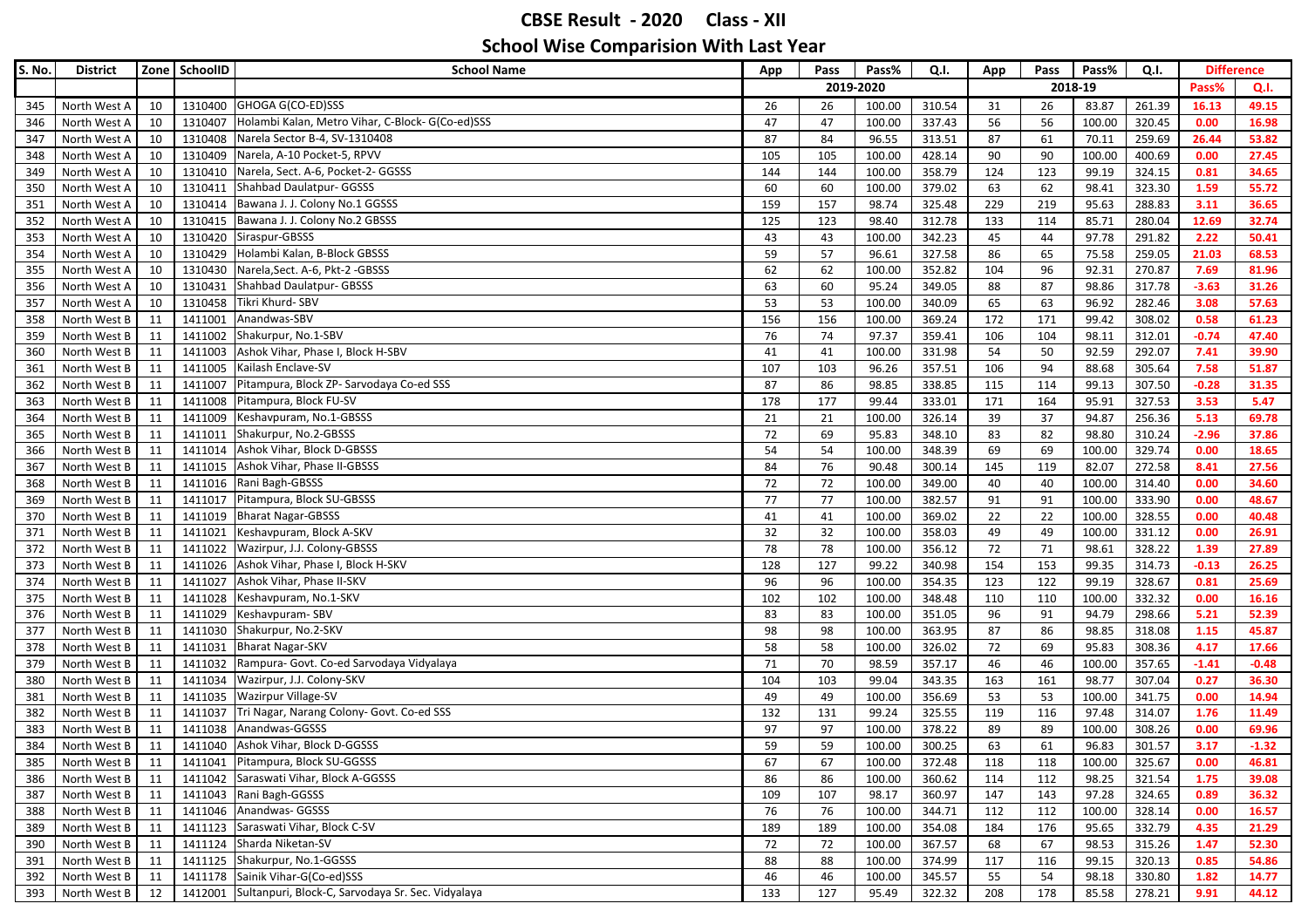| S. No.     | <b>District</b>              |          | Zone SchoolID      | <b>School Name</b>                                                 | App        | Pass       | Pass%           | Q.I.             | App        | Pass       | Pass%          | Q.I.             |                 | <b>Difference</b> |
|------------|------------------------------|----------|--------------------|--------------------------------------------------------------------|------------|------------|-----------------|------------------|------------|------------|----------------|------------------|-----------------|-------------------|
|            |                              |          |                    |                                                                    |            |            | 2019-2020       |                  |            |            | 2018-19        |                  | Pass%           | Q.I.              |
| 394        | North West B                 | 12       |                    | 1412002 Mangolpuri, Block K-SBV                                    | 138        | 126        | 91.30           | 339.59           | 184        | 171        | 92.93          | 302.54           | $-1.63$         | 37.04             |
| 395        | North West B                 | 12       |                    | 1412005 Sultanpuri, Block C-SBV                                    | 83         | 83         | 100.00          | 381.29           | 99         | 90         | 90.91          | 289.79           | 9.09            | 91.50             |
| 396        | North West B                 | 12       |                    | 1412006 Sultanpuri, Block BC-GBSSS                                 | 30         | 28         | 93.33           | 320.80           | 28         | 26         | 92.86          | 296.75           | 0.48            | 24.05             |
| 397        | North West B                 | 12       | 1412007            | Pooth Kalan-SBV                                                    | 123        | 122        | 99.19           | 341.92           | 127        | 123        | 96.85          | 302.70           | 2.34            | 39.22             |
| 398        | North West B                 | 12       | 1412008            | Sultanpuri, Block H-SBV                                            | 123        | 117        | 95.12           | 329.49           | 174        | 156        | 89.66          | 277.49           | 5.47            | 51.99             |
| 399        | North West B                 | 12       | 1412009            | Mangolpuri, Block U-GBSSS                                          | 109        | 105        | 96.33           | 320.99           | 129        | 115        | 89.15          | 278.12           | 7.18            | 42.87             |
| 400        | North West B                 | 12       | 1412011            | Mangolpuri, Block R-SBV                                            | 123        | 111        | 90.24           | 318.44           | 138        | 128        | 92.75          | 283.25           | $-2.51$         | 35.19             |
| 401        | North West B                 | 12       | 1412013            | Mangolpuri, Plot II, Kamdhenu-SBV                                  | 36         | 36         | 100.00          | 329.64           | 52         | 49         | 94.23          | 302.75           | 5.77            | 26.89             |
| 402        | North West B                 | 12       |                    | 1412014 Mangolpuri, Block O-SBV                                    | 81         | 81         | 100.00          | 339.57           | 71         | 66         | 92.96          | 307.38           | 7.04            | 32.19             |
| 403        | North West B                 | 12       |                    | 1412016 Sultanpur Majra- G (Co-ed) Senior Secondary School         | 60         | 58         | 96.67           | 331.45           | 47         | 38         | 80.85          | 269.11           | 15.82           | 62.34             |
| 404        | North West B                 | 12       |                    | 1412018 Mangolpuri, Block Y-SBV                                    | 50         | 42         | 84.00           | 304.14           | 59         | 53         | 89.83          | 275.15           | $-5.83$         | 28.99             |
| 405        | North West B                 | 12       |                    | 1412019 Sultanpuri, P-Block - GGSSS                                | 53         | 52         | 98.11           | 308.04           | 53         | 52         | 98.11          | 291.30           | 0.00            | 16.74             |
| 406        | North West B                 | 12       | 1412022            | Mangolpuri, Block-C, S(Co-ed)Sr. Sec. Vidyalaya                    | 129        | 124        | 96.12           | 319.55           | 181        | 161        | 88.95          | 281.56           | 7.17            | 37.99             |
| 407        | North West B                 | 12       | 1412024            | Mangolpuri, Block H-SKV                                            | 140        | 137        | 97.86           | 333.26           | 204        | 190        | 93.14          | 293.00           | 4.72            | 40.26             |
| 408        | North West B                 | 12       | 1412025            | Mangolpuri, Block D-SKV (Kamdhenu)                                 | 171        | 164        | 95.91           | 320.37           | 170        | 162        | 95.29          | 305.91           | 0.61            | 14.46             |
| 409        | North West B                 | 12       | 1412026            | Sultanpuri, Block C-SKV                                            | 161        | 154        | 95.65           | 316.28           | 201        | 199        | 99.00          | 311.43           | $-3.35$         | 4.85              |
| 410        | North West B                 | 12       | 1412027            | Pooth Kalan-SKV                                                    | 229        | 227        | 99.13           | 351.76           | 249        | 242        | 97.19          | 314.78           | 1.94            | 36.99             |
| 411        | North West B                 | 12       | 1412029            | Sultanpuri, Block H-SKV                                            | 285        | 284        | 99.65           | 330.92           | 286        | 280        | 97.90          | 309.45           | 1.75            | 21.46             |
| 412        | North West B                 | 12       |                    | 1412030 Mangolpuri, Block U-SKV                                    | 102        | 100        | 98.04           | 342.97           | 142        | 131        | 92.25          | 279.37           | 5.79            | 63.60             |
| 413        | North West B                 | 12       | 1412031            | Mangolpuri, Block O-SKV                                            | 219        | 211        | 96.35           | 338.64           | 222        | 208        | 93.69          | 309.80           | 2.65            | 28.85             |
| 414        | North West B                 | 12       | 1412033            | Mangolpur Kalan-G(co-ed)sss                                        | 87         | 83         | 95.40           | 318.70           | 130        | 124        | 95.38          | 303.18           | 0.02            | 15.52             |
| 415        | North West B                 | 12       | 1412035            | Sultanpuri, Block BC-GGSSS                                         | 138        | 137        | 99.28           | 340.41           | 217        | 208        | 95.85          | 294.49           | 3.42            | 45.92             |
| 416        | North West B                 | 12       | 1412079            | Mangolpur Khrud- GBSSS                                             | 71         | 71         | 100.00          | 335.01           | 103        | 102        | 99.03          | 291.16           | 0.97            | 43.86             |
| 417        | North West B                 | 12       | 1412080            | Mangolpuri, Block Q-SKV                                            | 128        | 127        | 99.22           | 331.98           | 210        | 199        | 94.76          | 296.63           | 4.46            | 35.35             |
| 418        | North West B                 | 12       | 1412082            | Mangolpuri, Block-K-2,SV                                           | 110        | 100        | 90.91           | 296.04           | 196        | 174        | 88.78          | 269.57           | 2.13            | 26.46             |
| 419        | North West B                 | 12       | 1412083            | Sultanpuri, F-Block, GBSSS                                         | 24         | 24         | 100.00          | 342.29           | 51         | 42         | 82.35          | 268.80           | 17.65           | 73.49             |
| 420        | North West B                 | 12       | 1412084            | Pooth Kalan, Rohini Extn., Sector 20- SKV                          | 215        | 213        | 99.07           | 328.70           | 241        | 230        | 95.44          | 293.58           | 3.63            | 35.13             |
| 421        | North West B                 | 12       | 1412085            | Sultanpuri, D-Block, GBSSS                                         | 42         | 42         | 100.00          | 317.29           | 35         | 34         | 97.14          | 292.83           | 2.86            | 24.46             |
| 422        | North West B                 | 12       | 1412086            | Sultanpuri, E-Block, GBSSS                                         | 59         | 57         | 96.61           | 310.34           | 85         | 64         | 75.29          | 258.26           | 21.32           | 52.08             |
| 423        | North West B                 | 12       | 1412087            | Sultanpuri, A-Block-SBV                                            | 57         | 50         | 87.72           | 306.93           | 80         | 69         | 86.25          | 279.03           | 1.47            | 27.90             |
| 424        | North West B                 | 12       | 1412088            | Sultanpuri, D-Block, GGSSS                                         | 58         | 56         | 96.55           | 305.55           | 77         | 46         | 59.74          | 244.62           | 36.81           | 60.93             |
| 425        | North West B                 | 12       |                    | 1412089 Sultanpuri, Block F-GGSSS                                  | 82         | 82         | 100.00          | 343.99           | 89         | 88         | 98.88          | 328.17           | 1.12            | 15.82             |
| 426        | North West B                 | 12       | 1412090            | Mangolpuri, Block P-SBV                                            | 61         | 54         | 88.52           | 315.16           | 79         | 67         | 84.81          | 264.56           | 3.71            | 50.61             |
| 427        | North West B                 | 12       | 1412091            | Mubarkpur Dabas, No.1-GBSSS                                        | 79         | 62         | 78.48           | 287.53           | 127        | 108        | 85.04          | 264.91           | $-6.56$         | 22.62             |
| 428        | North West B                 | 12       | 1412092            | Nithari Village-SBV<br>Nithari-SKV                                 | 267        | 255        | 95.51           | 303.11           | 394        | 327        | 82.99          | 277.22           | 12.51           | 25.89             |
| 429        | North West B                 | 12<br>12 | 1412093<br>1412095 | Rani Khera-S(Co-ed)V                                               | 321        | 316        | 98.44           | 331.14           | 596        | 588        | 98.66          | 319.39           | $-0.22$<br>1.69 | 11.75<br>22.33    |
| 430        | North West B<br>North West B | 12       | 1412130            | Mongolpuri, Block D GBSSS                                          | 104<br>63  | 104<br>53  | 100.00<br>84.13 | 332.58<br>312.38 | 118<br>77  | 116<br>76  | 98.31<br>98.70 | 310.25<br>282.35 | $-14.57$        | 30.03             |
| 431        |                              | 12       | 1412131            | Nithari-GGSSS                                                      | 200        | 198        | 99.00           | 341.51           | 201        | 199        | 99.00          | 319.37           | 0.00            | 22.14             |
| 432        | North West B<br>North West B | 12       |                    | 1412132 Nithari-GBSSS                                              | 191        | 189        | 98.95           | 342.86           | 270        | 256        | 94.81          | 302.41           | 4.14            | 40.45             |
| 433        | North West B                 |          |                    | 1412133 Mubarikpur Dabas-GGSSS                                     |            |            |                 |                  |            |            |                |                  |                 |                   |
| 434        | North West B                 | 12<br>12 |                    | 1412248 Pooth Kalan, Rohini Extn., Sector 20- SBV                  | 131<br>117 | 129<br>112 | 98.47<br>95.73  | 353.72<br>321.42 | 235<br>270 | 221<br>218 | 94.04<br>80.74 | 299.42<br>258.14 | 4.43<br>14.99   | 54.30<br>63.28    |
| 435        |                              | 12       |                    | 1412253 Mubarakpur Dabas, No-2, GGSSS-1412253                      | 152        | 151        |                 |                  |            |            | 100.00         |                  | $-0.66$         |                   |
| 436<br>437 | North West B<br>North West B | 12       |                    | 1412254 Mubarkpur Dabas, No.2-GBSSS                                | 131        | 128        | 99.34<br>97.71  | 355.16<br>334.47 | 113<br>97  | 113<br>85  | 87.63          | 323.99<br>276.49 | 10.08           | 31.17<br>57.97    |
| 438        | North West B                 | 12       |                    | 1412258 Nithari Village- GGSSS                                     | 266        | 265        | 99.62           | 333.19           | <b>NA</b>  | <b>NA</b>  | NA             | <b>NA</b>        | <b>NA</b>       | <b>NA</b>         |
| 439        | North West B                 | 12       |                    | 1412288 Sultanpuri, P-Block - GBSSS                                | 24         | 24         | 100.00          | 302.29           | 42         | 40         | 95.24          | 289.02           | 4.76            | 13.27             |
| 440        | North West B                 | 12       |                    | 1412289 Rohini, Phase-III, Sec-21- Govt. Co-ed Sarvodaya Vidyalaya | 161        | 161        | 100.00          | 365.62           | 142        | 142        | 100.00         | 309.36           | 0.00            | 56.26             |
| 441        | North West B                 | 12       |                    | 1412290 Rohini, Sec-22- Govt. Co-ed Sarvodaya Vidyalaya            | 164        | 157        | 95.73           | 340.62           | 119        | 113        | 94.96          | 279.58           | 0.77            | 61.04             |
|            | 442 North West B             | 12       |                    | 1412291 Rohini, Phase-II, Sec-21- RPVV                             | 137        | 137        | 100.00          | 437.14           | 134        | 134        | 100.00         | 407.34           | 0.00            | 29.80             |
|            |                              |          |                    |                                                                    |            |            |                 |                  |            |            |                |                  |                 |                   |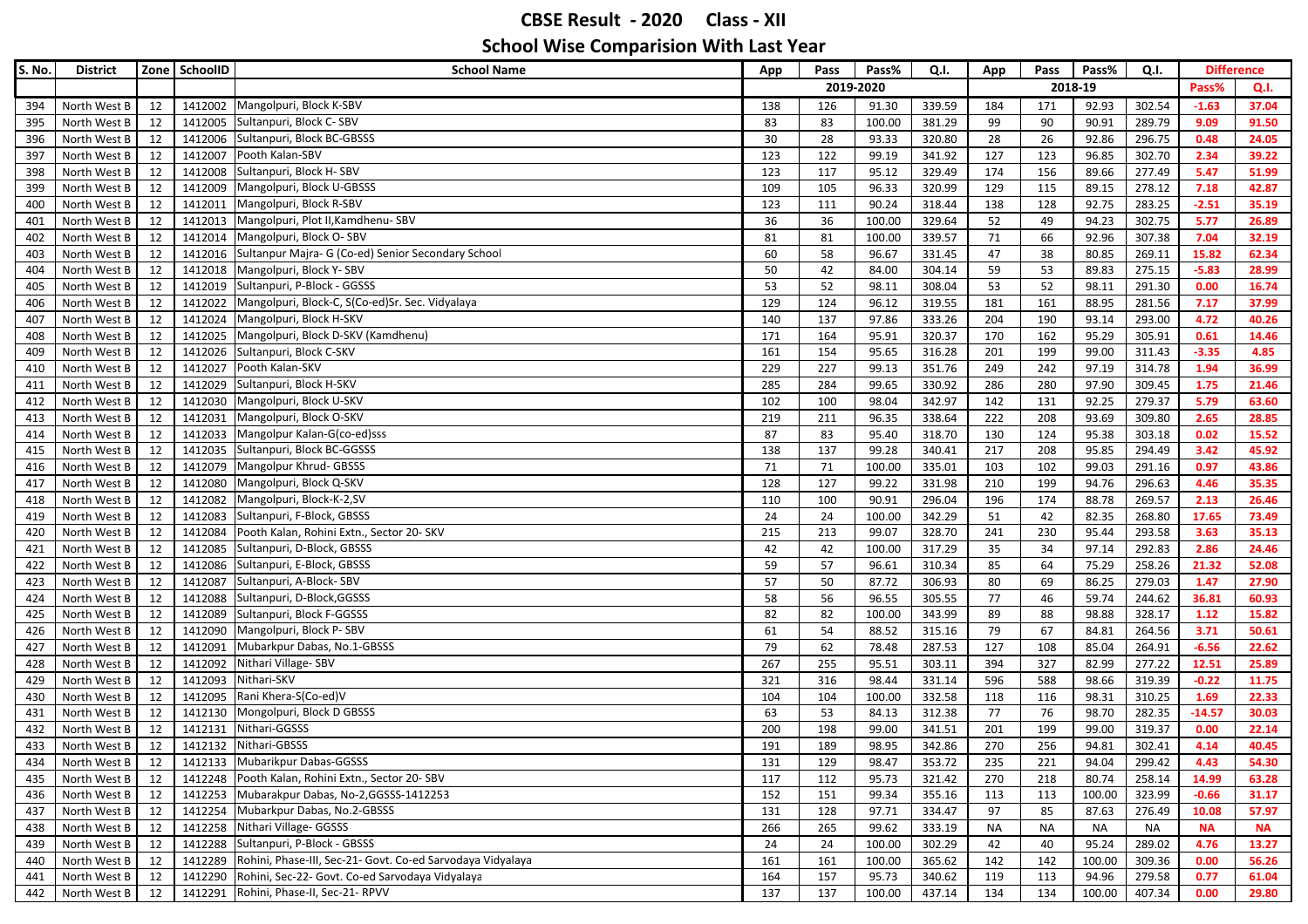| S. No.     | <b>District</b>  |          | Zone SchoolID      | <b>School Name</b>                                                                               | App      | Pass     | Pass%          | Q.I.             | App       | Pass      | Pass%               | Q.I.                |                      | <b>Difference</b> |
|------------|------------------|----------|--------------------|--------------------------------------------------------------------------------------------------|----------|----------|----------------|------------------|-----------|-----------|---------------------|---------------------|----------------------|-------------------|
|            |                  |          |                    |                                                                                                  |          |          | 2019-2020      |                  |           |           | 2018-19             |                     | Pass%                | Q.I.              |
| 443        | North West B     | 13       | 1413001            | Chandpur Majra-SV                                                                                | 27       | 26       | 96.30          | 343.44           | 29        | 22        | 75.86               | 277.69              | 20.43                | 65.75             |
| 444        | North West B     | 13       | 1413002            | Rohini, Sector 3-SV                                                                              | 358      | 325      | 90.78          | 326.38           | 386       | 337       | 87.31               | 298.97              | 3.48                 | 27.41             |
| 445        | North West B     | 13       | 1413003            | Ghevra-SV                                                                                        | 50       | 50       | 100.00         | 348.66           | 66        | 63        | 95.45               | 278.44              | 4.55                 | 70.22             |
| 446        | North West B     | 13       | 1413004            | Rohini, Sector 6-SV                                                                              | 301      | 266      | 88.37          | 318.84           | 295       | 261       | 88.47               | 299.13              | $-0.10$              | 19.71             |
| 447        | North West B     | 13       | 1413006            | Rohini, Sector 2 - G(Co-ed) Sarvodaya Vidyalaya                                                  | 238      | 227      | 95.38          | 329.13           | 317       | 305       | 96.21               | 288.46              | $-0.84$              | 40.67             |
| 448        | North West B     | 13       | 1413009            | Nizam Pur-G(Co-Ed)SSS                                                                            | 36       | 36       | 100.00         | 351.94           | 30        | 30        | 100.00              | 345.00              | 0.00                 | 6.94              |
| 449        | North West B     | 13       | 1413010            | Rohini, Sector 9-SV (shaheed capt. Sanjeev Dahiya)                                               | 208      | 205      | 98.56          | 347.05           | 170       | 164       | 96.47               | 327.00              | 2.09                 | 20.05             |
| 450        | North West B     | 13       | 1413011            | Rohini, Avantika, Sector 1, No.1-GBSSS                                                           | 93       | 90       | 96.77          | 329.66           | 148       | 146       | 98.65               | 295.70              | $-1.87$              | 33.96             |
| 451        | North West B     | 13       | 1413013            | Rithala-GBSSS                                                                                    | 121      | 110      | 90.91          | 316.82           | 187       | 168       | 89.84               | 279.00              | 1.07                 | 37.82             |
| 452        | North West B     | 13       |                    | 1413016 Parshant Vihar-GBSSS                                                                     | 134      | 133      | 99.25          | 342.07           | 172       | 164       | 95.35               | 307.18              | 3.90                 | 34.89             |
| 453        | North West B     | 13       | 1413019            | Rohini, Avantika, Sector 1, No.2- GBSSS                                                          | 66       | 65       | 98.48          | 324.09           | 67        | 48        | 71.64               | 258.82              | 26.84                | 65.27             |
| 454        | North West B     | 13       | 1413022            | Ladpur-GBSSS                                                                                     | 18       | 18       | 100.00         | 352.78           | <b>NA</b> | <b>NA</b> | <b>NA</b>           | <b>NA</b>           | <b>NA</b>            | <b>NA</b>         |
| 455        | North West B     | 13       | 1413023            | Rohini, Sector 11-GGSSS                                                                          | 68       | 67       | 98.53          | 324.79           | 116       | 109       | 93.97               | 288.66              | 4.56                 | 36.13             |
| 456        | North West B     | 13       | 1413025            | Kanjhawala-SKV                                                                                   | 114      | 114      | 100.00         | 353.32           | 99        | 97        | 97.98               | 333.14              | 2.02                 | 20.17             |
| 457        | North West B     | 13       | 1413026            | Rithala-SKV                                                                                      | 257      | 255      | 99.22          | 323.47           | 351       | 339       | 96.58               | 303.18              | 2.64                 | 20.29             |
| 458        | North West B     | 13       | 1413027            | Sarvodaya Co-ed Vidyalaya Sec. 8 Rohini                                                          | 177      | 175      | 98.87          | 359.11           | 165       | 162       | 98.18               | 359.81              | 0.69                 | $-0.69$           |
| 459        | North West B     | 13       | 1413028            | Qutabgarh-SKV                                                                                    | 105      | 105      | 100.00         | 343.50           | 127       | 127       | 100.00              | 346.69              | 0.00                 | $-3.19$           |
| 460        | North West B     | 13       | 1413030            | Rohini, Avantika, Sector 1-SKV                                                                   | 140      | 139      | 99.29          | 337.54           | 169       | 166       | 98.22               | 305.93              | 1.06                 | 31.61             |
| 461        | North West B     | 13       | 1413067            | Prashant Vihar-SKV                                                                               | 105      | 101      | 96.19          | 369.59           | 129       | 127       | 98.45               | 335.52              | $-2.26$              | 34.07             |
| 462        | North West B     | 13       | 1413069            | Rohini, Avantika, Sector 1-GGSSS                                                                 | 201      | 197      | 98.01          | 318.32           | 229       | 228       | 99.56               | 299.71              | $-1.55$              | 18.61             |
| 463        | North West B     | 13       | 1413070            | Rohini, Sector 16, Pocket A-SKV                                                                  | 73       | 73       | 100.00         | 363.97           | 115       | 114       | 99.13               | 349.97              | 0.87                 | 14.01             |
| 464        | North West B     | 13       | 1413071            | Rohini, Sector 15-G(Co-ed)SSS                                                                    | 158      | 151      | 95.57          | 335.68           | 173       | 162       | 93.64               | 306.34              | 1.93                 | 29.34             |
| 465        | North West B     | 13       | 1413074            | Rohini, Sector 7-SV                                                                              | 151      | 148      | 98.01          | 318.64           | 199       | 190       | 95.48               | 301.55              | 2.54                 | 17.08             |
| 466        | North West B     | 13       | 1413076            | Rohini, Sector 11-RPVV                                                                           | 138      | 138      | 100.00         | 419.66           | 134       | 134       | 100.00              | 403.31              | 0.00                 | 16.35             |
| 467        | North West B     | 13       | 1413077            | Begumpur-GBSSS                                                                                   | 84       | 84       | 100.00         | 335.04           | 91        | 90        | 98.90               | 308.99              | 1.10                 | 26.05             |
| 468        | North West B     | 13       | 1413078            | Karala-SKV                                                                                       | 212      | 212      | 100.00         | 364.20           | 205       | 205       | 100.00              | 356.42              | 0.00                 | 7.78              |
| 469        | North West B     | 13       | 1413079            | Karala-GBSSS                                                                                     | 76       | 76       | 100.00         | 333.64           | 114       | 98        | 85.96               | 272.06              | 14.04                | 61.58             |
| 470        | North West B     | 13       | 1413181            | Jaunti-SV                                                                                        | 41       | 41       | 100.00         | 350.51           | 63        | 62        | 98.41               | 325.25              | 1.59                 | 25.26             |
| 471        | North West B     | 13       | 1413266            | Sawada(Ghevra) Colony, A-Block- SKV                                                              | 43       | 42       | 97.67          | 325.12           | 44        | 44        | 100.00              | 318.70              | $-2.33$              | 6.41              |
| 472        | North West B     | 13       | 1413267            | Sawada(Ghevra) Colony H-Block-SV                                                                 | 63       | 63       | 100.00         | 351.79           | 52        | 51        | 98.08               | 340.63              | 1.92                 | 11.16             |
| 473        | North West B     | 13       |                    | 1413268 Begampur, GGSSS                                                                          | 220      | 215      | 97.73          | 330.13           | 295       | 286       | 96.95               | 295.81              | 0.78                 | 34.33             |
| 474        | North West B     | 13       | 1413284            | Rohini, Sector 16, Pocket A-GBSSS                                                                | 71       | 71       | 100.00         | 363.35           | 102       | 98        | 96.08               | 318.34              | 3.92                 | 45.01             |
| 475        | North West B     | 13       | 1413323            | Sawada(Ghevra) Colony, B-Block-SBV                                                               | 51       | 51       | 100.00         | 335.27           | 55        | 54        | 98.18               | 282.09              | 1.82                 | 53.18             |
| 476        | North West B     | 13       | 1413333            | Rohini School of Excellence, Sector-17<br>1413336 Rohini, Sec-4- Govt. Co-ed Sarvodaya Vidyalaya | 155      | 155      | 100.00         | 411.94           | <b>NA</b> | <b>NA</b> | <b>NA</b>           | <b>NA</b>           | <b>NA</b><br>$-7.00$ | <b>NA</b>         |
| 477        | North West B     | 13       |                    | Rohini, Sector 11- GBSSS                                                                         | 79       | 71       | 89.87<br>98.04 | 295.68           | 96        | 93        | 96.88               | 295.63              |                      | 0.06              |
| 478        | North West B     | 13<br>14 | 1413341<br>1514003 | Khyala, J.J. Colony, No.1-GBSSS                                                                  | 51       | 50<br>48 | 96.00          | 315.80<br>341.96 | <b>NA</b> | <b>NA</b> | <b>NA</b><br>100.00 | <b>NA</b><br>333.88 | <b>NA</b><br>$-4.00$ | <b>NA</b><br>8.08 |
| 479<br>480 | West A           | 14       | 1514004            | Khyala, No.2-GBSSS                                                                               | 50<br>62 | 58       | 93.55          | 351.10           | 51<br>64  | 51<br>55  | 85.94               | 318.34              | 7.61                 | 32.75             |
| 481        | West A<br>West A | 14       | 1514005            | Tilak Nagar, No.1-SBV                                                                            | 83       | 82       | 98.80          | 339.95           | 120       | 117       | 97.50               | 302.13              | 1.30                 | 37.83             |
| 482        | West A           | 14       |                    | 1514006 Tilak Nagar, No.2-SBV                                                                    | 106      | 106      | 100.00         | 344.76           | 126       | 116       | 92.06               | 311.87              | 7.94                 | 32.90             |
| 483        | West A           | 14       |                    | 1514008 Janakpuri, Block B, No.2-SBV (Shaheed Capt. Anuj Nayyar)                                 | 107      | 104      | 97.20          | 359.73           | 108       | 107       | 99.07               | 323.88              | $-1.88$              | 35.85             |
| 484        | West A           | 14       |                    | 1514011 Chand Nagar, No.1-SKV                                                                    | 182      | 177      | 97.25          | 327.97           | 180       | 177       | 98.33               | 321.04              | $-1.08$              | 6.92              |
| 485        | West A           | 14       |                    | 1514012 Khyala, No.1-GGSSS                                                                       | 113      | 113      | 100.00         | 338.62           | 193       | 191       | 98.96               | 321.76              | 1.04                 | 16.86             |
| 486        | West A           | 14       |                    | 1514013 Khyala, No.2-SKV                                                                         | 111      | 107      | 96.40          | 349.45           | 124       | 121       | 97.58               | 303.83              | $-1.18$              | 45.62             |
| 487        | West A           | 14       |                    | 1514014 Tilak Nagar, No.1-GGSSS                                                                  | 148      | 148      | 100.00         | 358.43           | 149       | 148       | 99.33               | 344.83              | 0.67                 | 13.60             |
| 488        | West A           | 14       |                    | 1514016 Tilak Nagar, No.3-SKV                                                                    | 109      | 108      | 99.08          | 340.14           | 126       | 120       | 95.24               | 303.81              | 3.84                 | 36.33             |
| 489        | West A           | 14       |                    | 1514017 Vikas Puri, Distt. Centre-SKV                                                            | 116      | 116      | 100.00         | 357.21           | 127       | 127       | 100.00              | 343.11              | 0.00                 | 14.10             |
| 490        | West A           | 14       |                    | 1514018 Ashok Nagar-GGSSS                                                                        | 59       | 59       | 100.00         | 361.25           | 91        | 88        | 96.70               | 335.96              | 3.30                 | 25.30             |
| 491        | West A           | 14       |                    | 1514019 Janakpuri, Block B SKV                                                                   | 110      | 110      | 100.00         | 380.14           | 136       | 136       | 100.00              | 345.63              | 0.00                 | 34.51             |
|            |                  |          |                    |                                                                                                  |          |          |                |                  |           |           |                     |                     |                      |                   |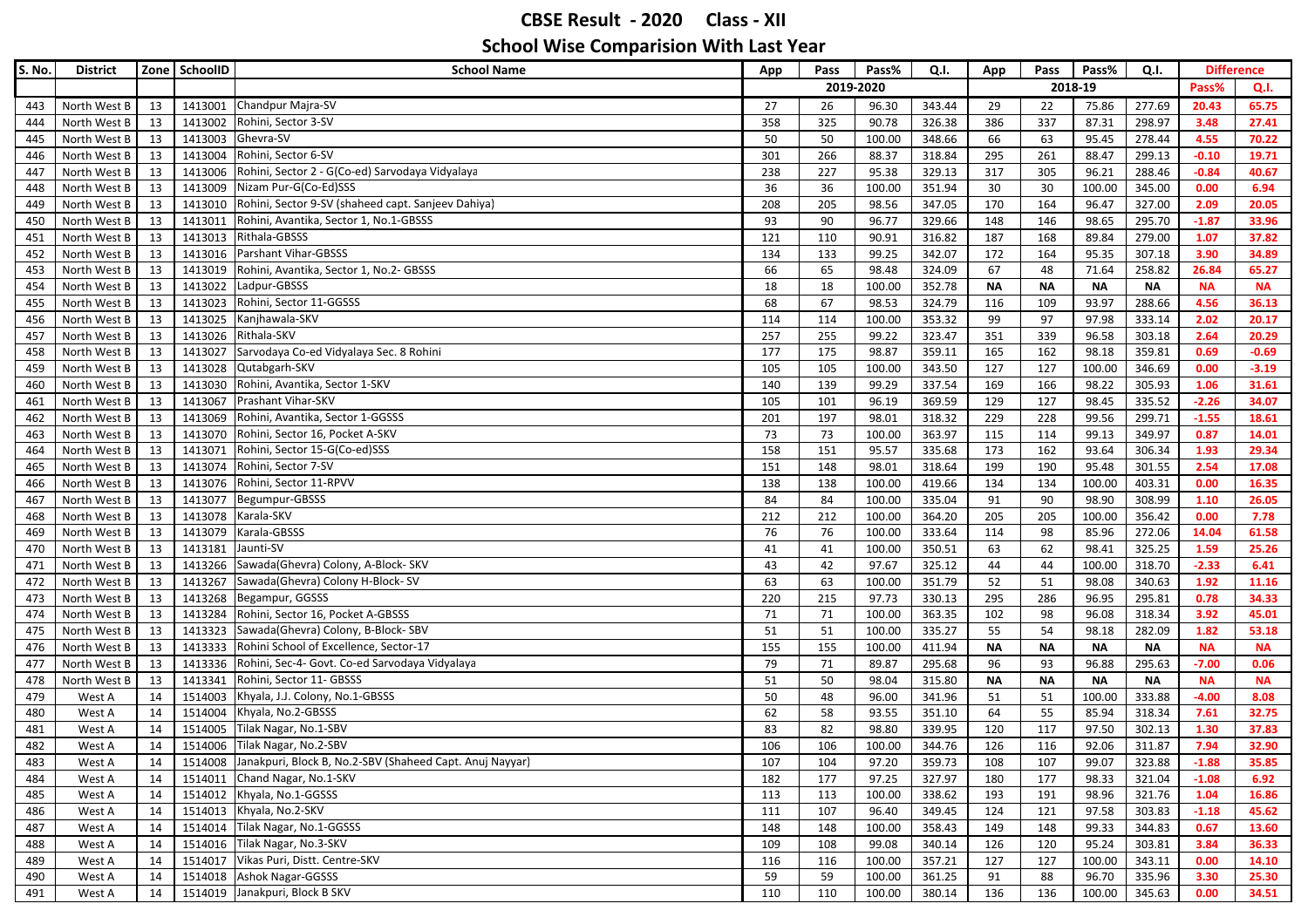| S. No. | <b>District</b> |    | Zone SchoolID | <b>School Name</b>                               | App | Pass      | Pass%  | Q.I.   | App | Pass | Pass%   | Q.I.   | <b>Difference</b> |         |
|--------|-----------------|----|---------------|--------------------------------------------------|-----|-----------|--------|--------|-----|------|---------|--------|-------------------|---------|
|        |                 |    |               |                                                  |     | 2019-2020 |        |        |     |      | 2018-19 |        | Pass%             | Q.I.    |
| 492    | West A          | 14 | 1514021       | Hari Nagar, Clock Tower- SKV                     | 80  | 80        | 100.00 | 344.65 | 107 | 106  | 99.07   | 313.19 | 0.93              | 31.46   |
| 493    | West A          | 14 |               | 1514022 Hari Nagar, Block-L S(Co-ed)V            | 132 | 131       | 99.24  | 345.02 | 136 | 134  | 98.53   | 308.68 | 0.71              | 36.34   |
| 494    | West A          | 14 | 1514023       | Hari Nagar, Block BE-RPVV                        | 103 | 102       | 99.03  | 405.17 | 97  | 96   | 98.97   | 366.53 | 0.06              | 38.65   |
| 495    | West A          | 14 |               | 1514110 Chand Nagar-SBV                          | 81  | 77        | 95.06  | 335.79 | 75  | 70   | 93.33   | 280.07 | 1.73              | 55.72   |
| 496    | West A          | 14 |               | 1514112 Hari Nagar, Clock Tower, Site-2-GBSSS    | 73  | 68        | 93.15  | 321.53 | 80  | 69   | 86.25   | 287.33 | 6.90              | 34.21   |
| 497    | West A          | 15 | 1515001       | Jaidev Park-SV                                   | 97  | 95        | 97.94  | 360.15 | 147 | 145  | 98.64   | 322.64 | $-0.70$           | 37.52   |
| 498    | West A          | 15 | 1515002       | <b>Ashok Nagar-SBV</b>                           | 112 | 108       | 96.43  | 336.83 | 107 | 107  | 100.00  | 337.12 | $-3.57$           | $-0.29$ |
| 499    | West A          | 15 | 1515003       | Subhash Nagar-SBV                                | 60  | 60        | 100.00 | 341.83 | 57  | 57   | 100.00  | 308.32 | 0.00              | 33.52   |
| 500    | West A          | 15 | 1515004       | East Punjabi Bagh-SV                             | 96  | 96        | 100.00 | 336.52 | 108 | 93   | 86.11   | 278.31 | 13.89             | 58.21   |
| 501    | West A          | 15 | 1515005       | Rajouri Garden Main-GBSSS                        | 39  | 38        | 97.44  | 335.33 | 60  | 56   | 93.33   | 286.02 | 4.10              | 49.32   |
| 502    | West A          | 15 | 1515006       | Rajouri Garden Extn.-GBSSS                       | 129 | 127       | 98.45  | 344.91 | 145 | 138  | 95.17   | 301.79 | 3.28              | 43.12   |
| 503    | West A          | 15 | 1515007       | Madipur, No.1-SBV                                | 54  | 51        | 94.44  | 362.31 | 71  | 71   | 100.00  | 335.70 | $-5.56$           | 26.61   |
| 504    | West A          | 15 | 1515010       | Punjabi Bagh, No.1-GBSSS                         | 68  | 64        | 94.12  | 346.97 | 118 | 111  | 94.07   | 307.40 | 0.05              | 39.57   |
| 505    | West A          | 15 | 1515018       | Rajouri Garden Extn., GBSSS                      | 28  | 28        | 100.00 | 359.54 | 24  | 22   | 91.67   | 267.96 | 8.33              | 91.58   |
| 506    | West A          | 15 | 1515019       | Raghubir Nagar, J.J. Colony- G(Co-ed)SSS         | 58  | 58        | 100.00 | 330.09 | 55  | 55   | 100.00  | 294.55 | 0.00              | 35.54   |
| 507    | West A          | 15 | 1515021       | Rajouri Garden Extn.-SKV                         | 119 | 119       | 100.00 | 329.58 | 177 | 174  | 98.31   | 324.77 | 1.69              | 4.81    |
| 508    | West A          | 15 | 1515022       | Rajouri Garden Main-SKV                          | 81  | 80        | 98.77  | 369.90 | 119 | 119  | 100.00  | 330.12 | $-1.23$           | 39.78   |
| 509    | West A          | 15 | 1515023       | Punjabi Bagh, No.2-SKV                           | 100 | 98        | 98.00  | 345.51 | 92  | 91   | 98.91   | 327.84 | $-0.91$           | 17.67   |
| 510    | West A          | 15 | 1515024       | Madipur, No.2-SKV                                | 70  | 68        | 97.14  | 358.70 | 93  | 91   | 97.85   | 332.26 | $-0.71$           | 26.44   |
| 511    | West A          | 15 | 1515025       | Tagore Garden, No.2-SKV                          | 57  | 56        | 98.25  | 356.96 | 70  | 70   | 100.00  | 339.44 | $-1.75$           | 17.52   |
| 512    | West A          | 15 | 1515026       | Tagore Garden, No.1-GGSSS                        | 97  | 97        | 100.00 | 343.92 | 105 | 102  | 97.14   | 305.78 | 2.86              | 38.14   |
| 513    | West A          | 15 | 1515028       | Madipur, No.1-GGSSS                              | 74  | 74        | 100.00 | 338.70 | 102 | 101  | 99.02   | 329.20 | 0.98              | 9.51    |
| 514    | West A          | 15 | 1515029       | Subhash Nagar, No.1-GGSSS                        | 68  | 68        | 100.00 | 355.13 | 91  | 90   | 98.90   | 295.86 | 1.10              | 59.28   |
| 515    | West A          | 15 | 1515030       | Raghubir Nagar, J.J. Colony-GGSSS                | 55  | 53        | 96.36  | 319.60 | 62  | 61   | 98.39   | 310.19 | $-2.02$           | 9.41    |
| 516    | West A          | 15 | 1515139       | Tagore Garden-GBSSS                              | 102 | 100       | 98.04  | 324.70 | 82  | 78   | 95.12   | 285.84 | 2.92              | 38.85   |
| 517    | West A          | 16 | 1516002       | Ramesh Nagar-SBV                                 | 127 | 126       | 99.21  | 349.50 | 134 | 131  | 97.76   | 303.43 | 1.45              | 46.07   |
| 518    | West A          | 16 |               | 1516003 Mansarovar Garden-SV                     | 102 | 101       | 99.02  | 344.86 | 94  | 93   | 98.94   | 327.04 | 0.08              | 17.82   |
| 519    | West A          | 16 | 1516010       | Moti Nagar SBV                                   | 121 | 119       | 98.35  | 319.51 | 121 | 112  | 92.56   | 274.31 | 5.79              | 45.20   |
| 520    | West A          | 16 | 1516011       | Shadi Khampur-GBSSS                              | 37  | 37        | 100.00 | 322.62 | 69  | 59   | 85.51   | 281.62 | 14.49             | 41.00   |
| 521    | West A          | 16 | 1516013       | Prem Nagar-GBSSS                                 | 67  | 60        | 89.55  | 325.37 | 62  | 61   | 98.39   | 301.21 | $-8.83$           | 24.16   |
| 522    | West A          | 16 |               | 1516018 Moti Nagar SKV                           | 104 | 104       | 100.00 | 384.10 | 142 | 142  | 100.00  | 346.96 | 0.00              | 37.13   |
| 523    | West A          | 16 | 1516019       | Basai Darapur-SKV                                | 46  | 46        | 100.00 | 358.33 | 60  | 60   | 100.00  | 312.50 | 0.00              | 45.83   |
| 524    | West A          | 16 | 1516021       | Ranjit Nagar-SKV                                 | 83  | 81        | 97.59  | 334.24 | 72  | 72   | 100.00  | 305.64 | $-2.41$           | 28.60   |
| 525    | West A          | 16 |               | 1516022 Shadi Khampur-SKV                        | 49  | 49        | 100.00 | 370.33 | 54  | 54   | 100.00  | 356.00 | 0.00              | 14.33   |
| 526    | West A          | 16 |               | 1516025 Kirti Nagar-GGSSS                        | 68  | 68        | 100.00 | 355.84 | 105 | 104  | 99.05   | 334.06 | 0.95              | 21.78   |
| 527    | West A          | 16 | 1516027       | Ramesh Nagar-SKV                                 | 86  | 86        | 100.00 | 358.28 | 119 | 118  | 99.16   | 349.67 | 0.84              | 8.61    |
| 528    | West A          | 16 | 1516030       | Prem Nagar-GGSSS                                 | 104 | 102       | 98.08  | 338.34 | 122 | 121  | 99.18   | 323.11 | $-1.10$           | 15.22   |
| 529    | West A          | 16 | 1516068       | Karampura, Industrial Area-G(Co-ed)SSS           | 51  | 50        | 98.04  | 307.94 | 70  | 69   | 98.57   | 289.33 | $-0.53$           | 18.61   |
| 530    | West A          | 16 | 1516104       | Karampura, Block H- G(Co-ed) Sarvodaya Vidyalaya | 51  | 48        | 94.12  | 340.08 | 73  | 62   | 84.93   | 272.56 | 9.19              | 67.52   |
| 531    | West A          | 16 |               | 1516140 West Patel Nagar-GBSSS                   | 132 | 129       | 97.73  | 321.75 | 132 | 115  | 87.12   | 282.98 | 10.61             | 38.77   |
| 532    | West A          | 16 |               | 1516141 West Patel Nagar-GGSSS                   | 113 | 108       | 95.58  | 342.61 | 131 | 131  | 100.00  | 336.22 | $-4.42$           | 6.39    |
| 533    | West A          | 16 |               | 1516142 West Patel Nagar-SKV                     | 185 | 181       | 97.84  | 334.45 | 199 | 198  | 99.50   | 314.69 | $-1.66$           | 19.76   |
| 534    | West A          | 16 |               | 1516143 West Patel Nagar-SBV                     | 214 | 204       | 95.33  | 307.33 | 239 | 200  | 83.68   | 275.84 | 11.65             | 31.49   |
| 535    | West B          | 17 |               | 1617001 Tikri Kalan- GBSSS                       | 135 | 135       | 100.00 | 373.21 | 148 | 146  | 98.65   | 316.46 | 1.35              | 56.76   |
| 536    | West B          | 17 |               | 1617002 Nangloi-SBV                              | 304 | 302       | 99.34  | 344.43 | 331 | 327  | 98.79   | 306.85 | 0.55              | 37.58   |
| 537    | West B          | 17 |               | 1617003 Paschim Vihar, A 2-SV(Co-ed)             | 133 | 130       | 97.74  | 319.45 | 156 | 155  | 99.36   | 306.73 | $-1.61$           | 12.72   |
| 538    | West B          | 17 |               | 1617004 Nangloi, Kavita Colony-G(Co-ed)SSS       | 121 | 119       | 98.35  | 335.02 | 128 | 127  | 99.22   | 318.38 | $-0.87$           | 16.64   |
| 539    | West B          | 17 |               | 1617005 Ranhaula-SKV                             | 168 | 167       | 99.40  | 342.61 | 137 | 137  | 100.00  | 314.99 | $-0.60$           | 27.62   |
| 540    | West B          | 17 |               | 1617006 Hiran Kudna-SV(Co-ed)                    | 32  | 32        | 100.00 | 359.59 | 32  | 32   | 100.00  | 300.84 | 0.00              | 58.75   |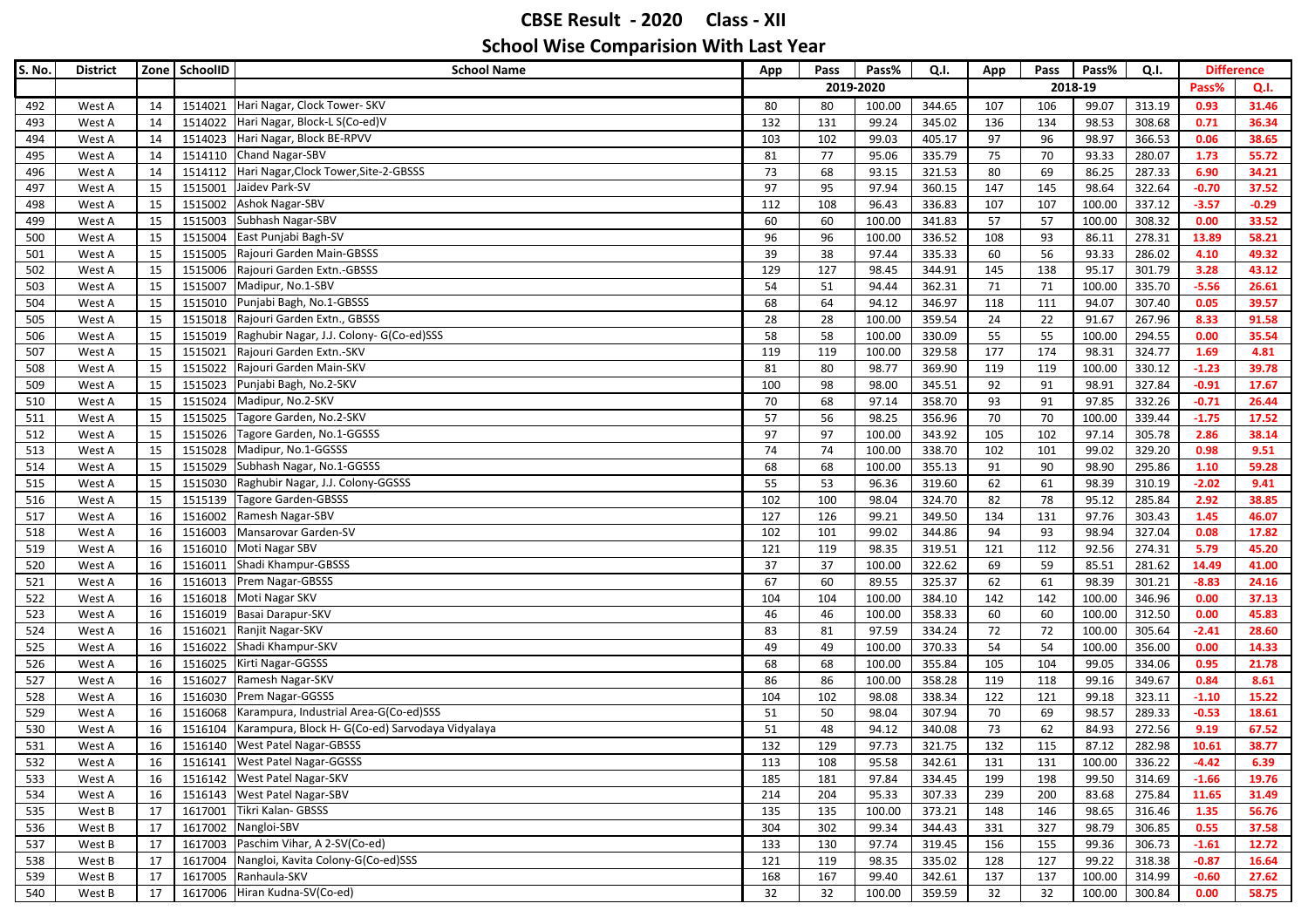| S. No. | <b>District</b> |    | Zone SchoolID | <b>School Name</b>                                      | App | Pass | Pass%     | Q.I.   | App       | Pass      | Pass%     | Q.I.      | <b>Difference</b> |           |
|--------|-----------------|----|---------------|---------------------------------------------------------|-----|------|-----------|--------|-----------|-----------|-----------|-----------|-------------------|-----------|
|        |                 |    |               |                                                         |     |      | 2019-2020 |        |           |           | 2018-19   |           | Pass%             | Q.I.      |
| 541    | West B          | 17 |               | 1617007 New Multan Nagar-SV(Co-ed)                      | 176 | 175  | 99.43     | 359.10 | 212       | 201       | 94.81     | 322.43    | 4.62              | 36.67     |
| 542    | West B          | 17 |               | 1617008 Paschim Vihar, B 4-SV(Co-ed)                    | 181 | 176  | 97.24     | 354.59 | 168       | 165       | 98.21     | 331.89    | $-0.98$           | 22.70     |
| 543    | West B          | 17 | 1617009       | Paschim Vihar, A 6-RPVV                                 | 137 | 137  | 100.00    | 406.82 | 133       | 133       | 100.00    | 397.00    | 0.00              | 9.82      |
| 544    | West B          | 17 |               | 1617010 Nangloi-SKV                                     | 306 | 301  | 98.37     | 350.05 | 347       | 341       | 98.27     | 327.71    | 0.10              | 22.34     |
| 545    | West B          | 17 | 1617011       | Paschim Vihar, B 3-SKV                                  | 177 | 176  | 99.44     | 392.07 | 240       | 238       | 99.17     | 349.80    | 0.27              | 42.27     |
| 546    | West B          | 17 |               | 1617012 Tikri Kalan-SKV                                 | 124 | 124  | 100.00    | 368.45 | 144       | 142       | 98.61     | 332.08    | 1.39              | 36.38     |
| 547    | West B          | 17 |               | 1617013 Nangloi, Sultanpuri Road-SKV                    | 134 | 134  | 100.00    | 379.55 | 158       | 158       | 100.00    | 363.19    | 0.00              | 16.36     |
| 548    | West B          | 17 |               | 1617014 Mundka Village-SKV                              | 229 | 229  | 100.00    | 361.54 | 236       | 235       | 99.58     | 336.25    | 0.42              | 25.29     |
| 549    | West B          | 17 |               | 1617015 Amalwas, Jawalapuri-GBSSS                       | 111 | 109  | 98.20     | 330.68 | 206       | 197       | 95.63     | 288.99    | 2.57              | 41.69     |
| 550    | West B          | 17 |               | 1617017 Nangloi, Sultanpuri Road-GBSSS                  | 71  | 71   | 100.00    | 344.90 | 71        | 70        | 98.59     | 319.20    | 1.41              | 25.70     |
| 551    | West B          | 17 |               | 1617018 Mundka Village-GBSSS                            | 125 | 122  | 97.60     | 349.84 | 168       | 166       | 98.81     | 306.55    | $-1.21$           | 43.29     |
| 552    | West B          | 17 | 1617021       | Nangloi-GGSSS                                           | 161 | 160  | 99.38     | 356.11 | 191       | 191       | 100.00    | 343.48    | $-0.62$           | 12.63     |
| 553    | West B          | 17 | 1617024       | Nangloi, Phase II-GBSSS                                 | 96  | 96   | 100.00    | 330.63 | 99        | 94        | 94.95     | 287.11    | 5.05              | 43.51     |
| 554    | West B          | 17 | 1617025       | Nangloi, Phase I-GBSSS                                  | 60  | 58   | 96.67     | 333.40 | 77        | 76        | 98.70     | 310.44    | $-2.03$           | 22.96     |
| 555    | West B          | 17 |               | 1617026 Nilothi-SKV                                     | 110 | 108  | 98.18     | 330.82 | 141       | 141       | 100.00    | 352.06    | $-1.82$           | $-21.24$  |
| 556    | West B          | 17 | 1617027       | Punjabi Basti-G(Co-ed)SSS                               | 55  | 55   | 100.00    | 356.47 | 98        | 97        | 98.98     | 320.35    | 1.02              | 36.13     |
| 557    | West B          | 17 | 1617028       | Peera Garhi Village- SKV                                | 105 | 105  | 100.00    | 368.87 | 79        | 78        | 98.73     | 350.65    | 1.27              | 18.22     |
| 558    | West B          | 17 | 1617029       | Bakkarwala-G(Co-ed)SSS                                  | 170 | 170  | 100.00    | 366.18 | 169       | 168       | 99.41     | 309.15    | 0.59              | 57.02     |
| 559    | West B          | 17 |               | 1617030 Baprola-GGSSS- 1617030                          | 457 | 442  | 96.72     | 320.03 | 717       | 694       | 96.79     | 307.94    | $-0.07$           | 12.10     |
| 560    | West B          | 17 | 1617032       | Paschim Vihar, A 6-G(Co-ed)SSS                          | 150 | 146  | 97.33     | 352.07 | 121       | 120       | 99.17     | 342.26    | $-1.84$           | 9.80      |
| 561    | West B          | 17 |               | 1617033 Ambika Vihar-GGSSS                              | 110 | 110  | 100.00    | 353.76 | 159       | 159       | 100.00    | 338.25    | 0.00              | 15.52     |
| 562    | West B          | 17 |               | 1617035 Nangloi, J.J. Colony-GGSSS                      | 373 | 370  | 99.20     | 331.73 | 377       | 374       | 99.20     | 315.95    | $-0.01$           | 15.78     |
| 563    | West B          | 17 |               | 1617036 Amalwas, Jawalapuri-SKV                         | 265 | 264  | 99.62     | 350.48 | 295       | 289       | 97.97     | 334.35    | 1.66              | 16.14     |
| 564    | West B          | 17 |               | 1617037 Nangloi, J.J. Colony-GBSSS                      | 184 | 184  | 100.00    | 332.09 | 211       | 202       | 95.73     | 289.64    | 4.27              | 42.44     |
| 565    | West B          | 17 |               | 1617137 Paschim Vihar, B 3-G(Co-ed)SSS                  | 99  | 97   | 97.98     | 328.41 | 90        | 87        | 96.67     | 305.42    | 1.31              | 22.99     |
| 566    | West B          | 17 |               | 1617214   Kunwar Singh Nagar, Ranhaula- G(Co-ed)SSS     | 114 | 113  | 99.12     | 356.10 | 230       | 220       | 95.65     | 299.37    | 3.47              | 56.72     |
| 567    | West B          | 17 |               | 1617219 Nilothi-SBV                                     | 46  | 46   | 100.00    | 357.61 | 76        | 76        | 100.00    | 325.24    | 0.00              | 32.37     |
| 568    | West B          | 17 | 1617222       | Govt. Sarvodaya Kanya Vidyalaya, Shiv Ram Park, Nangloi | 97  | 96   | 98.97     | 381.79 | 91        | 91        | 100.00    | 341.40    | $-1.03$           | 40.40     |
| 569    | West B          | 17 | 1617223       | Govt. Sarvodaya Bal Vidyalaya, Nihal Vihar, Nangloi     | 89  | 89   | 100.00    | 345.75 | 77        | 77        | 100.00    | 331.97    | 0.00              | 13.78     |
| 570    | West B          | 17 | 1617227       | Ranhaula-SBV                                            | 166 | 163  | 98.19     | 325.77 | 152       | 149       | 98.03     | 315.10    | 0.17              | 10.67     |
| 571    | West B          | 17 |               | 1617254 Peera Garhi Village- SBV                        | 182 | 176  | 96.70     | 341.90 | 223       | 212       | 95.07     | 304.27    | 1.64              | 37.63     |
| 572    | West B          | 17 |               | 1617258 Baprola- GBSSS                                  | 390 | 368  | 94.36     | 313.07 | <b>NA</b> | <b>NA</b> | <b>NA</b> | <b>NA</b> | <b>NA</b>         | <b>NA</b> |
| 573    | West B          | 18 | 1618001       | Matiala-SBV                                             | 167 | 160  | 95.81     | 328.50 | 188       | 182       | 96.81     | 280.81    | $-1.00$           | 47.69     |
| 574    | West B          | 18 | 1618002       | Vikas Puri, Block A-SBV                                 | 241 | 226  | 93.78     | 339.61 | 304       | 283       | 93.09     | 301.06    | 0.68              | 38.55     |
| 575    | West B          | 18 | 1618003       | Janakpuri, Possangipur B1-SV(Co-ed)                     | 215 | 205  | 95.35     | 323.84 | 197       | 191       | 96.95     | 300.01    | $-1.61$           | 23.83     |
| 576    | West B          | 18 | 1618004       | Uttam Nagar, No.2-GBSSS                                 | 64  | 60   | 93.75     | 335.00 | 85        | 84        | 98.82     | 345.06    | $-5.07$           | $-10.06$  |
| 577    | West B          | 18 | 1618005       | Janakpuri, Block C, No.2-SBV                            | 92  | 90   | 97.83     | 328.23 | 76        | 71        | 93.42     | 287.59    | 4.41              | 40.64     |
| 578    | West B          | 18 | 1618006       | Janakpuri, Block C, No.1-GBSSS                          | 99  | 99   | 100.00    | 344.04 | 133       | 127       | 95.49     | 306.70    | 4.51              | 37.34     |
| 579    | West B          | 18 | 1618008       | <b>Uttam Nagar-SBV</b>                                  | 95  | 92   | 96.84     | 322.21 | 99        | 91        | 91.92     | 299.71    | 4.92              | 22.50     |
| 580    | West B          | 18 | 1618009       | Kakrola-SV                                              | 121 | 120  | 99.17     | 346.92 | 138       | 136       | 98.55     | 314.54    | 0.62              | 32.37     |
| 581    | West B          | 18 |               | 1618010 Vikas Puri, Block G-GBSSS                       | 90  | 84   | 93.33     | 339.59 | 109       | 96        | 88.07     | 300.24    | 5.26              | 39.35     |
| 582    | West B          | 18 |               | 1618015 Vikas Puri, KG-I/II-GBSSS                       | 28  | 28   | 100.00    | 316.61 | 34        | 33        | 97.06     | 278.44    | 2.94              | 38.17     |
| 583    | West B          | 18 |               | 1618016 Vikas Puri, Block- F-G(Co-ed)SSS                | 54  | 53   | 98.15     | 345.37 | ΝΑ        | NΑ        | NΑ        | NΑ        | <b>NA</b>         | <b>NA</b> |
| 584    | West B          | 18 |               | 1618017 Janakpuri - SKV No.1, C-Block                   | 139 | 131  | 94.24     | 342.19 | 170       | 161       | 94.71     | 332.81    | $-0.46$           | 9.38      |
| 585    | West B          | 18 |               | 1618018 Janakpuri, Block A-SKV                          | 197 | 195  | 98.98     | 346.35 | 208       | 205       | 98.56     | 343.67    | 0.43              | 2.68      |
| 586    | West B          | 18 |               | 1618019 Vikas Puri, Block G-SKV                         | 118 | 118  | 100.00    | 347.50 | 185       | 135       | 72.97     | 263.95    | 27.03             | 83.55     |
| 587    | West B          | 18 |               | 1618020 Kakrola-GGSSS                                   | 344 | 342  | 99.42     | 351.55 | 288       | 288       | 100.00    | 349.56    | $-0.58$           | 1.99      |
| 588    | West B          | 18 |               | 1618021 Uttam Nagar, No.2-GGSSS                         | 95  | 95   | 100.00    | 377.84 | 116       | 116       | 100.00    | 316.68    | 0.00              | 61.16     |
| 589    | West B          | 18 |               | 1618022 Janakpuri C-Block, SKV No.2                     | 113 | 108  | 95.58     | 323.23 | 169       | 159       | 94.08     | 298.88    | 1.49              | 24.35     |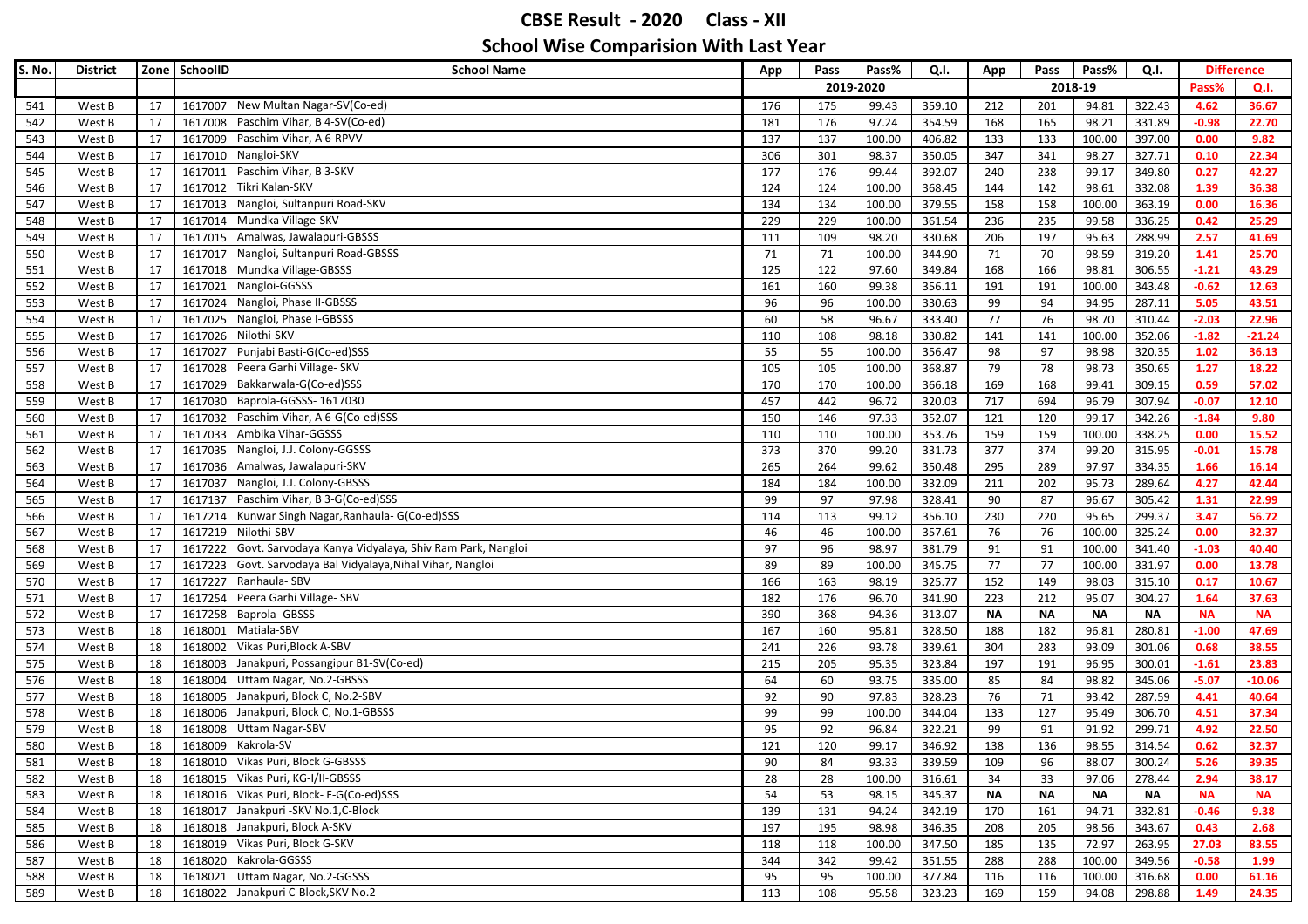| S. No.     | <b>District</b>              |          | Zone SchoolID | <b>School Name</b>                                                              | Pass%<br>Pass<br>Q.I.<br>App |           | Pass<br>App     |                  | Pass%<br>Q.I. |           | <b>Difference</b> |                  |                 |                |
|------------|------------------------------|----------|---------------|---------------------------------------------------------------------------------|------------------------------|-----------|-----------------|------------------|---------------|-----------|-------------------|------------------|-----------------|----------------|
|            |                              |          |               |                                                                                 |                              | 2019-2020 |                 |                  |               | 2018-19   |                   |                  | Pass%           | Q.I.           |
| 590        | West B                       | 18       | 1618057       | <b>Uttam Nagar-SKV</b>                                                          | 128                          | 120       | 93.75           | 326.77           | 187           | 172       | 91.98             | 294.89           | 1.77            | 31.88          |
| 591        | West B                       | 18       |               | 1618058 Hastsal-GBSSS                                                           | 229                          | 226       | 98.69           | 353.11           | 244           | 219       | 89.75             | 306.57           | 8.94            | 46.55          |
| 592        | West B                       | 18       |               | 1618059 Bindapur-GBSSS                                                          | 150                          | 149       | 99.33           | 367.97           | 181           | 181       | 100.00            | 326.10           | $-0.67$         | 41.87          |
| 593        | West B                       | 18       | 1618060       | Bindapur-GGSSS                                                                  | 298                          | 294       | 98.66           | 350.19           | 312           | 297       | 95.19             | 295.53           | 3.47            | 54.66          |
| 594        | West B                       | 18       | 1618061       | <b>HASTSAL-SKV</b>                                                              | 348                          | 347       | 99.71           | 348.68           | 356           | 348       | 97.75             | 323.16           | 1.96            | 25.52          |
| 595        | West B                       | 18       | 1618062       | Vikas Puri, Block A-SKV                                                         | 245                          | 241       | 98.37           | 346.69           | 315           | 312       | 99.05             | 327.74           | $-0.68$         | 18.96          |
| 596        | West B                       | 18       | 1618063       | Mohan Garden-SKV                                                                | 383                          | 382       | 99.74           | 343.83           | 431           | 417       | 96.75             | 317.45           | 2.99            | 26.38          |
| 597        | West B                       | 18       | 1618064       | Janakpuri, Block A, No.2-GGSSS                                                  | 163                          | 163       | 100.00          | 339.07           | 188           | 185       | 98.40             | 325.95           | 1.60            | 13.12          |
| 598        | West B                       | 18       | 1618065       | Janakpuri, Block A-GBSSS                                                        | 98                           | 98        | 100.00          | 369.52           | 113           | 110       | 97.35             | 332.06           | 2.65            | 37.46          |
| 599        | West B                       | 18       |               | 1618070 Matiala-SKV                                                             | 264                          | 260       | 98.48           | 333.81           | 249           | 249       | 100.00            | 331.85           | $-1.52$         | 1.96           |
| 600        | West B                       | 18       | 1618072       | Mohan Garden-GBSSS No.1                                                         | 297                          | 245       | 82.49           | 302.51           | 237           | 209       | 88.19             | 290.07           | $-5.69$         | 12.44          |
| 601        | West B                       | 18       | 1618191       | Bindapur-G(co-ed)SSS                                                            | 266                          | 260       | 97.74           | 331.65           | 284           | 277       | 97.54             | 289.42           | 0.21            | 42.22          |
| 602        | West B                       | 18       | 1618193       | Shiv Vihar- GGSSS                                                               | 150                          | 149       | 99.33           | 342.93           | 167           | 160       | 95.81             | 312.81           | 3.52            | 30.12          |
| 603        | West B                       | 18       | 1618264       | Mohan Garden-GGSSS                                                              | 271                          | 267       | 98.52           | 354.33           | 280           | 279       | 99.64             | 346.39           | $-1.12$         | 7.94           |
| 604        | West B                       | 18       | 1618267       | Shiv Vihar-GBSSS                                                                | 78                           | 78        | 100.00          | 342.53           | 18            | 18        | 100.00            | 347.78           | 0.00            | $-5.25$        |
| 605        | West B                       | 18       | 1618277       | Mohan Garden-GBSSS No.2                                                         | 126                          | 126       | 100.00          | 345.05           | 130           | 130       | 100.00            | 305.32           | 0.00            | 39.72          |
| 606        | West B                       | 18       | 1618278       | <b>HASTSAL-GGSSS</b>                                                            | 161                          | 161       | 100.00          | 344.81           | 200           | 200       | 100.00            | 326.47           | 0.00            | 18.34          |
| 607        | West B                       | 18       | 1618281       | Hastsal, Janta Flats- SBV                                                       | 123                          | 122       | 99.19           | 335.70           | 171           | 165       | 96.49             | 311.63           | 2.70            | 24.07          |
| 608        | West B                       | 18       |               | 1618314 Bindapur, No.2- GBSSS                                                   | 75                           | 74        | 98.67           | 335.27           | 62            | 53        | 85.48             | 259.06           | 13.18           | 76.20          |
| 609        | South West A                 | 19       | 1719001       | R.K. Puram, Sector 12-SV (Jose Marti)                                           | 94                           | 94        | 100.00          | 358.21           | 99            | 99        | 100.00            | 315.75           | 0.00            | 42.47          |
| 610        | South West A                 | 19       | 1719002       | Sarojini Nagar, No.1-SBV (Ganesh Shankar Vidyarthi)                             | 128                          | 128       | 100.00          | 389.79           | 110           | 110       | 100.00            | 344.86           | 0.00            | 44.93          |
| 611        | South West A                 | 19       | 1719005       | Sarojini Nagar, No.3-GBSSS                                                      | 34                           | 34        | 100.00          | 371.71           | 64            | 60        | 93.75             | 326.05           | 6.25            | 45.66          |
| 612        | South West A                 | 19       |               | 1719006 Sarojini Nagar, No.4-GBSSS                                              | 91                           | 91        | 100.00          | 353.80           | 125           | 122       | 97.60             | 310.70           | 2.40            | 43.11          |
| 613        | South West A                 | 19       |               | 1719010 Moti Bagh I-GBSSS                                                       | 27                           | 27        | 100.00          | 336.41           | 53            | 53        | 100.00            | 305.47           | 0.00            | 30.94          |
| 614        | South                        | 23       | 1719013       | R.K. Puram, Sector 2-Sarvodaya Co-ed Vidyalaya<br>R.K. Puram, Sector 7, No.3-SV | 33                           | 32        | 96.97           | 350.00           | 32            | 25        | 78.13             | 280.44           | 18.84           | 69.56          |
| 615        | South West A                 | 19       | 1719022       | 1719027 Sarojini Nagar, No.3-GGSSS                                              | 126<br>40                    | 123<br>40 | 97.62<br>100.00 | 323.53<br>348.58 | 164<br>53     | 163<br>53 | 99.39<br>100.00   | 299.46<br>322.15 | $-1.77$<br>0.00 | 24.07<br>26.42 |
| 616<br>617 | South West A<br>South West A | 19<br>19 |               | 1719029 Sarojini Nagar, No.1-SKV                                                | 72                           | 72        | 100.00          | 369.99           | 87            | 86        | 98.85             | 338.71           | 1.15            | 31.27          |
| 618        | South West A                 | 19       | 1719030       | R.K. Puram, Sector 4- GGSSS                                                     | 42                           | 42        | 100.00          | 331.48           | 37            | 37        | 100.00            | 333.19           | 0.00            | $-1.71$        |
| 619        | South                        | 23       | 1719069       | R.K. Puram, Sector 2, No.1-SV                                                   | 60                           | 59        | 98.33           | 330.32           | 96            | 88        | 91.67             | 284.82           | 6.67            | 45.49          |
| 620        | South West A                 | 19       |               | 1719070 R.K.Puram, Sector-6, Govt. S.(Co-ed) SSS                                | 85                           | 85        | 100.00          | 339.84           | 127           | 126       | 99.21             | 325.50           | 0.79            | 14.34          |
| 621        | South West A                 | 19       |               | 1719073 Moti Bagh I-SKV                                                         | 52                           | 52        | 100.00          | 371.46           | 82            | 82        | 100.00            | 340.38           | 0.00            | 31.08          |
| 622        | South West A                 | 19       | 1719101       | Laxmi Bai Nagar(Co-Ed)-SSS                                                      | 60                           | 60        | 100.00          | 354.05           | 49            | 49        | 100.00            | 294.76           | 0.00            | 59.29          |
| 623        | South West A                 | 19       | 1719102       | Netaji Nagar(Co-Ed)-SV                                                          | 25                           | 25        | 100.00          | 331.60           | 47            | 47        | 100.00            | 290.34           | 0.00            | 41.26          |
| 624        | South                        | 23       | 1719103       | R. K. Puram, Sec-3-GBSSS                                                        | 61                           | 58        | 95.08           | 323.98           | 53            | 47        | 88.68             | 295.83           | 6.40            | 28.15          |
| 625        | South West A                 | 19       |               | 1719104 R. K. Puram, Sec-5(Co-Ed)-GSSS                                          | 169                          | 164       | 97.04           | 335.40           | 190           | 172       | 90.53             | 287.38           | 6.52            | 48.02          |
| 626        | South West A                 | 19       | 1719105       | Moti Bagh-II, Nanakpura-(Co-Ed)SV                                               | 76                           | 71        | 93.42           | 317.37           | 87            | 85        | 97.70             | 292.39           | $-4.28$         | 24.98          |
| 627        | South                        | 23       |               | 1719106 Safdarjung Enclave-Sarvodaya(Co-Ed)SSS                                  | 56                           | 56        | 100.00          | 355.48           | 48            | 45        | 93.75             | 318.33           | 6.25            | 37.15          |
| 628        | South West A                 | 19       |               | 1719125 Munirka, Sarvodaya(Co-ed) SSS                                           | 58                           | 58        | 100.00          | 347.64           | 76            | 73        | 96.05             | 305.95           | 3.95            | 41.69          |
| 629        | South West A                 | 19       |               | 1719130 R.K. Puram, Sector-13 G(Co-ed)SV                                        | 46                           | 44        | 95.65           | 350.57           | 88            | 76        | 86.36             | 288.94           | 9.29            | 61.62          |
| 630        | South West A                 | 20       |               | 1720001 Delhi Cantt.-SBV                                                        | 86                           | 83        | 96.51           | 307.02           | 66            | 64        | 96.97             | 290.47           | $-0.46$         | 16.55          |
| 631        | South West A                 | 20       | 1720002       | Naraina, Ist Shift-SBV                                                          | 87                           | 86        | 98.85           | 335.72           | 86            | 85        | 98.84             | 326.67           | 0.01            | 9.05           |
| 632        | South West A                 | 20       |               | 1720003 Mehram Nagar-S(Co-ed)V                                                  | 24                           | 24        | 100.00          | 367.54           | 26            | 26        | 100.00            | 313.81           | 0.00            | 53.73          |
| 633        | South West A                 | 20       |               | 1720005 Pusa, IARI, 2nd Shift- GBSSS                                            | 53                           | 51        | 96.23           | 336.92           | 70            | 65        | 92.86             | 290.20           | 3.37            | 46.72          |
| 634        | South West A                 | 20       |               | 1720008 Janak Puri, Block D, No.2-GBSSS-1720008                                 | 36                           | 36        | 100.00          | 329.39           | 39            | 38        | 97.44             | 315.00           | 2.56            | 14.39          |
| 635        | South West A                 | 20       |               | 1720010 Naraina, 2nd Shift-GBSSS                                                | 40                           | 37        | 92.50           | 328.33           | 65            | 61        | 93.85             | 302.28           | $-1.35$         | 26.05          |
| 636        | South West A                 | 20       |               | 1720014 Janak Puri, Block D, No.1-SKV                                           | 143                          | 142       | 99.30           | 343.25           | 148           | 147       | 99.32             | 328.66           | $-0.02$         | 14.59          |
| 637        | South West A                 | 20       |               | 1720015   Inderpuri, Budh Nagar, F- Block-SKV                                   | 44                           | 43        | 97.73           | 342.16           | 61            | 61        | 100.00            | 338.57           | $-2.27$         | 3.59           |
|            | 638 South West A             | 20       |               | 1720017 Pusa, IARI-SKV                                                          | 79                           | 79        | 100.00          | 352.90           | 122           | 121       | 99.18             | 328.31           | 0.82            | 24.59          |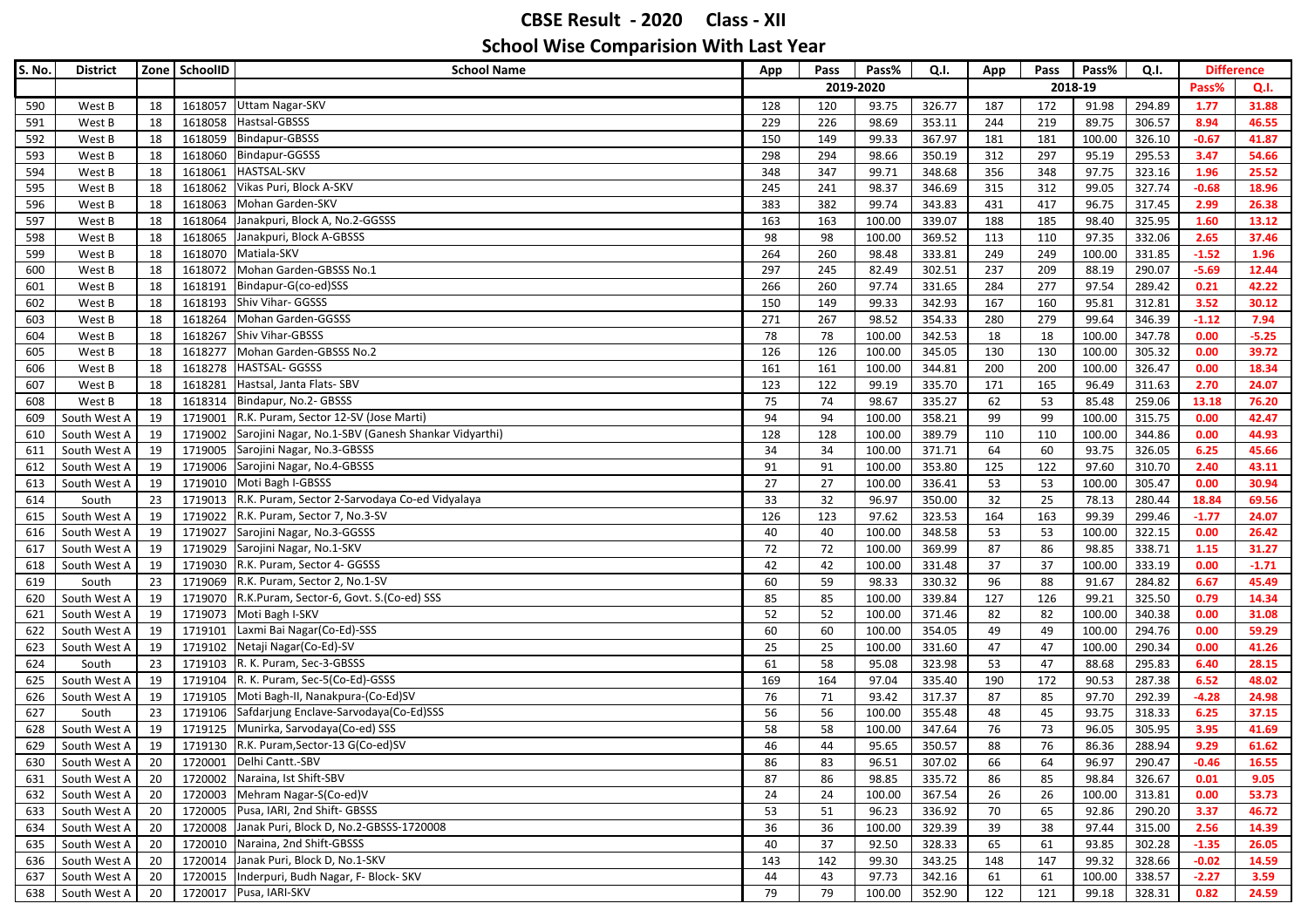| 2019-2020<br>2018-19<br>Pass%<br>Q.I.<br>1720018 Delhi Cantt.-SKV<br>20<br>42<br>59<br>319.61<br>20.79<br>South West A<br>42<br>100.00<br>340.40<br>58<br>98.31<br>1.69<br>639<br>Janak Puri, Block D, No.2-GGSSS<br>76<br>76<br>318.08<br>2.56<br>South West A<br>20<br>1720021<br>76<br>100.00<br>349.42<br>97.44<br>31.34<br>78<br>640<br>20<br>1720022<br>Naraina-SKV<br>155<br>97.64<br>1.09<br>31.03<br>South West A<br>157<br>98.73<br>344.91<br>254<br>248<br>313.88<br>641<br>1720023<br>GBSSS, F Block, Budh Nagar, InderPuri<br>33<br>308.66<br>South West A<br>20<br>29<br>87.88<br>319.58<br>38<br>38<br>100.00<br>$-12.12$<br>10.92<br>642<br>Vasant Vihar, SV<br>South West A<br>20<br>1720024<br>129<br>128<br>99.22<br>336.33<br>164<br>163<br>99.39<br>288.51<br>$-0.17$<br>47.83<br>643<br><b>VASANT KUNJ- GGSSS</b><br>1720026<br>96<br>95<br>343.59<br>95<br>100.00<br>331.33<br>$-1.04$<br>12.27<br>South<br>24<br>98.96<br>95<br>644<br>Janak Puri, Block D-SBV<br>0.56<br>20<br>1720027<br>99<br>98<br>98.99<br>341.27<br>127<br>125<br>98.43<br>303.84<br>37.43<br>645<br>South West A<br>1720028<br>Rajokari-GBSSS<br>108<br>321.73<br>South West A<br>20<br>107<br>99.07<br>340.97<br>85<br>81<br>95.29<br>3.78<br>19.24<br>646<br><b>Mahipal Pur-GBSSS</b><br>150<br>99.34<br>123<br>309.78<br>South West A<br>20<br>1720029<br>151<br>354.65<br>127<br>96.85<br>2.49<br>44.87<br>647<br>1720030 Rajokari-SKV<br>100.00<br>361.53<br>0.00<br>South West A<br>20<br>90<br>90<br>100.00<br>365.60<br>89<br>89<br>4.07<br>648<br>24<br>1720031<br>Vasant Kunj, B1-RPVV<br>90<br>404.09<br>$-9.36$<br>97<br>97<br>100.00<br>394.73<br>90<br>100.00<br>0.00<br>649<br>South<br>Mahipal Pur- Amar Shaheed Major Sehrawat SKV<br>20<br>1720032<br>279<br>277<br>99.28<br>252<br>246<br>97.62<br>309.91<br>31.55<br>650<br>South West A<br>341.47<br>1.66<br>Ghitorni-SKV<br>20<br>1720033<br>114<br>100.00<br>363.03<br>88<br>88<br>100.00<br>360.76<br>0.00<br>2.26<br>651<br>South West A<br>114<br>20<br>1720034<br>Ghitorni-GBSSS<br>305.43<br>South West A<br>41<br>41<br>100.00<br>365.56<br>86<br>84<br>97.67<br>2.33<br>60.13<br>652<br>20<br>Inder Puri, Shahid Captain Amit Verma Govt. Sarvodaya (Co-ed) Vidyalaya<br>92<br>92<br>299.42<br>43.21<br>South West A<br>1720121<br>100.00<br>342.63<br>158<br>152<br>96.20<br>3.80<br>653<br>24<br><b>VASANT KUNJ- GBSSS</b><br>96<br>293.31<br>654<br>South<br>1720173<br>104<br>92.31<br>315.25<br>97<br>94<br>96.91<br>$-4.60$<br>21.94<br>Vasant Kunj, D-Block- Sarvodaya (Co-ed) Sr. Sec. School<br>337.03<br>South West A<br>20<br>1720181<br>48<br>48<br>100.00<br>365.75<br>38<br>38<br>100.00<br>0.00<br>28.72<br>655<br>Palam Enclave, No.2-SBV<br>21<br>1821001<br>329.45<br>656<br>South West B<br>118<br>114<br>96.61<br>347.26<br>125<br>123<br>98.40<br>$-1.79$<br>17.81<br>21<br>Palam Village, Raj Nagar Extn., Part 2-GBSSS<br>94<br>South West B<br>1821003<br>94<br>100.00<br>338.07<br>105<br>104<br>99.05<br>311.81<br>0.95<br>26.26<br>657<br>21<br>Palam Village, No.1- SBV<br>658<br>South West B<br>1821004<br>98<br>98<br>100.00<br>346.11<br>100<br>98<br>98.00<br>300.34<br>2.00<br>45.77<br>Samalka, No.1- GBSSS<br>2.17<br>South West B<br>21<br>1821005<br>134<br>134<br>100.00<br>355.62<br>92<br>90<br>97.83<br>311.25<br>44.37<br>659<br>21<br>1821006<br>Sagarpur, No.1-GBSSS<br>326.01<br>2.61<br>33.51<br>South West B<br>184<br>184<br>100.00<br>359.53<br>153<br>149<br>97.39<br>660<br>Sagarpur, No.2-GBSSS<br>2.63<br>South West B<br>21<br>1821007<br>137<br>137<br>100.00<br>324.97<br>152<br>148<br>97.37<br>291.53<br>33.44<br>661<br>Palam Enclave, No.3-GBSSS<br>21<br>72<br>92<br>296.90<br>2.38<br>42.42<br>662<br>South West B<br>1821010<br>70<br>97.22<br>339.32<br>97<br>94.85<br>South West B<br>21<br>1821014<br>Palam Village, Raj Nagar, Part 1-GBSSS<br>83<br>83<br>100.00<br>363.11<br>70<br>98.59<br>315.18<br>1.41<br>663<br>71<br>47.93<br>1821015 Palam Village, No.2-SKV<br>344.08<br>1.60<br>25.93<br>South West B<br>21<br>132<br>132<br>100.00<br>125<br>123<br>98.40<br>318.14<br>664<br>1821016 Sagarpur, No.1-SKV<br>98.64<br>343.80<br>325.89<br>0.28<br>17.91<br>South West B<br>21<br>220<br>217<br>305<br>300<br>98.36<br>665<br>21<br>Sagarpur, No.2-SKV<br>192<br>345.58<br>98.15<br>1.85<br>32.46<br>South West B<br>1821017<br>192<br>100.00<br>216<br>212<br>313.12<br>666<br>Palam Enclave, No.1-SKV<br>153<br>South West B<br>21<br>1821018<br>159<br>96.23<br>347.50<br>206<br>98.10<br>332.38<br>$-1.87$<br>15.12<br>667<br>210<br>21<br>1821020 Raj Nagar-II SKV<br>326.91<br>South West B<br>172<br>172<br>100.00<br>355.18<br>177<br>177<br>100.00<br>0.00<br>28.27<br>668<br>1821022 Samalka-SKV<br>21<br>325.97<br>South West B<br>224<br>224<br>100.00<br>357.26<br>253<br>248<br>98.02<br>1.98<br>31.29<br>669<br>Palam Enclave, No.3-GGSSS<br>13.64<br>South West B<br>21<br>1821024<br>99<br>98<br>98.99<br>339.77<br>173<br>173<br>100.00<br>326.13<br>$-1.01$<br>670<br>1821025<br>Vijay Enclave-SKV<br>123<br>123<br>158<br>97.53<br>305.36<br>671<br>South West B<br>21<br>100.00<br>330.80<br>162<br>2.47<br>25.43<br>21<br>Chhawla-SKV<br>362.88<br>0.00<br>26.34<br>South West B<br>1821026<br>139<br>139<br>100.00<br>389.22<br>144<br>144<br>100.00<br>672<br>1821027 Raj Nagar-I SKV<br>316.80<br>South West B<br>21<br>105<br>105<br>100.00<br>345.27<br>122<br>122<br>100.00<br>0.00<br>28.46<br>673<br>Vijay Enclave-SBV<br>21<br>1821028<br>98.32<br>325.90<br>63<br>74.12<br>278.12<br>47.78<br>South West B<br>119<br>117<br>85<br>24.20<br>674<br>Dwarka, Sector II-G(Co-ed)SSS<br>21<br>1821029<br>212<br>302.72<br>675<br>South West B<br>268<br>263<br>98.13<br>332.79<br>219<br>96.80<br>1.33<br>30.07<br>Dwarka Sector-I Pkt-7-SKV<br>21<br>1821030<br>100.00<br>0.70<br>South West B<br>171<br>171<br>340.50<br>143<br>142<br>99.30<br>321.04<br>19.46<br>676<br>Dwarka, Sector-VI, G(Co-ed)SSS<br>21<br>1821031<br>163<br>163<br>100.00<br>360.42<br>175<br>174<br>99.43<br>329.15<br>0.57<br>31.27<br>677<br>South West B<br>21<br>1821032 Bijwasan(Bharthal)SBV<br>89<br>339.83<br>South West B<br>89<br>100.00<br>353.21<br>138<br>138<br>100.00<br>0.00<br>13.39<br>678<br>1821033 Shahabad Mohammadpur- SKV<br>100.00<br>338.73<br>98.33<br>344.72<br>South West B<br>21<br>44<br>44<br>60<br>$-5.99$<br>59<br>1.67<br>679<br>1821034 Kangan Heri-G(Co-ed)SSS<br>27<br>South West B<br>21<br>27<br>370.63<br>37<br>37<br>100.00<br>345.05<br>0.00<br>25.58<br>100.00<br>680<br>1821035 Bijwasan, Bharthal Road, GGSSS<br>681 South West B<br>21<br>200<br>199<br>99.50<br>362.49<br>237<br>232<br>97.89<br>329.45<br>1.61<br>33.04<br>South West B<br>1821036 Chhawla-GBSSS<br>21<br>24<br>100.00<br>340.88<br>19<br>100.00<br>314.21<br>0.00<br>26.66<br>24<br>19<br>682<br>1821037 Pochanpur-G(Co-ed)SSS<br>South West B<br>21<br>134<br>134<br>122<br>99.18<br>332.05<br>0.82<br>20.54<br>683<br>100.00<br>352.59<br>121<br>1821039 Bamnoli, Dhulsiras -G(Co-ed) Sr.Sec.School<br>South West B<br>55<br>21<br>55<br>100.00<br>349.15<br>32<br>32<br>100.00<br>342.00<br>0.00<br>7.15<br>684<br>1821041 Shahabad Mohammadpur-SBV<br>South West B<br>21<br>24<br>100.00<br>319.63<br>38<br>37<br>321.53<br>2.63<br>$-1.90$<br>685<br>24<br>97.37<br>1821137 Dwarka Sector-10, RPVV<br>South West B<br>137<br>137<br>15.35<br>21<br>100.00<br>450.59<br>138<br>138<br>435.24<br>0.00<br>100<br>686<br>1821203 Dwarka, Sector III(Ist Site)-GGSSS<br>21<br>South West B<br>106<br>106<br>100.00<br>360.80<br>133<br>132<br>99.25<br>313.92<br>0.75<br>687 | S. No. | <b>District</b> | Zone SchoolID | <b>School Name</b> | App | Pass | Pass% | Q.I. | App | Pass | Pass% | Q.I. | <b>Difference</b> |       |
|-----------------------------------------------------------------------------------------------------------------------------------------------------------------------------------------------------------------------------------------------------------------------------------------------------------------------------------------------------------------------------------------------------------------------------------------------------------------------------------------------------------------------------------------------------------------------------------------------------------------------------------------------------------------------------------------------------------------------------------------------------------------------------------------------------------------------------------------------------------------------------------------------------------------------------------------------------------------------------------------------------------------------------------------------------------------------------------------------------------------------------------------------------------------------------------------------------------------------------------------------------------------------------------------------------------------------------------------------------------------------------------------------------------------------------------------------------------------------------------------------------------------------------------------------------------------------------------------------------------------------------------------------------------------------------------------------------------------------------------------------------------------------------------------------------------------------------------------------------------------------------------------------------------------------------------------------------------------------------------------------------------------------------------------------------------------------------------------------------------------------------------------------------------------------------------------------------------------------------------------------------------------------------------------------------------------------------------------------------------------------------------------------------------------------------------------------------------------------------------------------------------------------------------------------------------------------------------------------------------------------------------------------------------------------------------------------------------------------------------------------------------------------------------------------------------------------------------------------------------------------------------------------------------------------------------------------------------------------------------------------------------------------------------------------------------------------------------------------------------------------------------------------------------------------------------------------------------------------------------------------------------------------------------------------------------------------------------------------------------------------------------------------------------------------------------------------------------------------------------------------------------------------------------------------------------------------------------------------------------------------------------------------------------------------------------------------------------------------------------------------------------------------------------------------------------------------------------------------------------------------------------------------------------------------------------------------------------------------------------------------------------------------------------------------------------------------------------------------------------------------------------------------------------------------------------------------------------------------------------------------------------------------------------------------------------------------------------------------------------------------------------------------------------------------------------------------------------------------------------------------------------------------------------------------------------------------------------------------------------------------------------------------------------------------------------------------------------------------------------------------------------------------------------------------------------------------------------------------------------------------------------------------------------------------------------------------------------------------------------------------------------------------------------------------------------------------------------------------------------------------------------------------------------------------------------------------------------------------------------------------------------------------------------------------------------------------------------------------------------------------------------------------------------------------------------------------------------------------------------------------------------------------------------------------------------------------------------------------------------------------------------------------------------------------------------------------------------------------------------------------------------------------------------------------------------------------------------------------------------------------------------------------------------------------------------------------------------------------------------------------------------------------------------------------------------------------------------------------------------------------------------------------------------------------------------------------------------------------------------------------------------------------------------------------------------------------------------------------------------------------------------------------------------------------------------------------------------------------------------------------------------------------------------------------------------------------------------------------------------------------------------------------------------------------------------------------------------------------------------------------------------------------------------------------------------------------------------------------------------------------------------------------------------------------------------------------------------------------------------------------------------------------------------------------------------------------------------------------------------------------------------------------------------------------------------------------------------------------------------------------------------------------------------------------------------------------------------------------------------------------------------------------------------------------------------------------------------------------------------------------------------------------------------------------------------------------------------------------------------------------------------------------------------------|--------|-----------------|---------------|--------------------|-----|------|-------|------|-----|------|-------|------|-------------------|-------|
|                                                                                                                                                                                                                                                                                                                                                                                                                                                                                                                                                                                                                                                                                                                                                                                                                                                                                                                                                                                                                                                                                                                                                                                                                                                                                                                                                                                                                                                                                                                                                                                                                                                                                                                                                                                                                                                                                                                                                                                                                                                                                                                                                                                                                                                                                                                                                                                                                                                                                                                                                                                                                                                                                                                                                                                                                                                                                                                                                                                                                                                                                                                                                                                                                                                                                                                                                                                                                                                                                                                                                                                                                                                                                                                                                                                                                                                                                                                                                                                                                                                                                                                                                                                                                                                                                                                                                                                                                                                                                                                                                                                                                                                                                                                                                                                                                                                                                                                                                                                                                                                                                                                                                                                                                                                                                                                                                                                                                                                                                                                                                                                                                                                                                                                                                                                                                                                                                                                                                                                                                                                                                                                                                                                                                                                                                                                                                                                                                                                                                                                                                                                                                                                                                                                                                                                                                                                                                                                                                                                                                                                                                                                                                                                                                                                                                                                                                                                                                                                                                                                                                                                                                                                                 |        |                 |               |                    |     |      |       |      |     |      |       |      |                   |       |
|                                                                                                                                                                                                                                                                                                                                                                                                                                                                                                                                                                                                                                                                                                                                                                                                                                                                                                                                                                                                                                                                                                                                                                                                                                                                                                                                                                                                                                                                                                                                                                                                                                                                                                                                                                                                                                                                                                                                                                                                                                                                                                                                                                                                                                                                                                                                                                                                                                                                                                                                                                                                                                                                                                                                                                                                                                                                                                                                                                                                                                                                                                                                                                                                                                                                                                                                                                                                                                                                                                                                                                                                                                                                                                                                                                                                                                                                                                                                                                                                                                                                                                                                                                                                                                                                                                                                                                                                                                                                                                                                                                                                                                                                                                                                                                                                                                                                                                                                                                                                                                                                                                                                                                                                                                                                                                                                                                                                                                                                                                                                                                                                                                                                                                                                                                                                                                                                                                                                                                                                                                                                                                                                                                                                                                                                                                                                                                                                                                                                                                                                                                                                                                                                                                                                                                                                                                                                                                                                                                                                                                                                                                                                                                                                                                                                                                                                                                                                                                                                                                                                                                                                                                                                 |        |                 |               |                    |     |      |       |      |     |      |       |      |                   |       |
|                                                                                                                                                                                                                                                                                                                                                                                                                                                                                                                                                                                                                                                                                                                                                                                                                                                                                                                                                                                                                                                                                                                                                                                                                                                                                                                                                                                                                                                                                                                                                                                                                                                                                                                                                                                                                                                                                                                                                                                                                                                                                                                                                                                                                                                                                                                                                                                                                                                                                                                                                                                                                                                                                                                                                                                                                                                                                                                                                                                                                                                                                                                                                                                                                                                                                                                                                                                                                                                                                                                                                                                                                                                                                                                                                                                                                                                                                                                                                                                                                                                                                                                                                                                                                                                                                                                                                                                                                                                                                                                                                                                                                                                                                                                                                                                                                                                                                                                                                                                                                                                                                                                                                                                                                                                                                                                                                                                                                                                                                                                                                                                                                                                                                                                                                                                                                                                                                                                                                                                                                                                                                                                                                                                                                                                                                                                                                                                                                                                                                                                                                                                                                                                                                                                                                                                                                                                                                                                                                                                                                                                                                                                                                                                                                                                                                                                                                                                                                                                                                                                                                                                                                                                                 |        |                 |               |                    |     |      |       |      |     |      |       |      |                   |       |
|                                                                                                                                                                                                                                                                                                                                                                                                                                                                                                                                                                                                                                                                                                                                                                                                                                                                                                                                                                                                                                                                                                                                                                                                                                                                                                                                                                                                                                                                                                                                                                                                                                                                                                                                                                                                                                                                                                                                                                                                                                                                                                                                                                                                                                                                                                                                                                                                                                                                                                                                                                                                                                                                                                                                                                                                                                                                                                                                                                                                                                                                                                                                                                                                                                                                                                                                                                                                                                                                                                                                                                                                                                                                                                                                                                                                                                                                                                                                                                                                                                                                                                                                                                                                                                                                                                                                                                                                                                                                                                                                                                                                                                                                                                                                                                                                                                                                                                                                                                                                                                                                                                                                                                                                                                                                                                                                                                                                                                                                                                                                                                                                                                                                                                                                                                                                                                                                                                                                                                                                                                                                                                                                                                                                                                                                                                                                                                                                                                                                                                                                                                                                                                                                                                                                                                                                                                                                                                                                                                                                                                                                                                                                                                                                                                                                                                                                                                                                                                                                                                                                                                                                                                                                 |        |                 |               |                    |     |      |       |      |     |      |       |      |                   |       |
|                                                                                                                                                                                                                                                                                                                                                                                                                                                                                                                                                                                                                                                                                                                                                                                                                                                                                                                                                                                                                                                                                                                                                                                                                                                                                                                                                                                                                                                                                                                                                                                                                                                                                                                                                                                                                                                                                                                                                                                                                                                                                                                                                                                                                                                                                                                                                                                                                                                                                                                                                                                                                                                                                                                                                                                                                                                                                                                                                                                                                                                                                                                                                                                                                                                                                                                                                                                                                                                                                                                                                                                                                                                                                                                                                                                                                                                                                                                                                                                                                                                                                                                                                                                                                                                                                                                                                                                                                                                                                                                                                                                                                                                                                                                                                                                                                                                                                                                                                                                                                                                                                                                                                                                                                                                                                                                                                                                                                                                                                                                                                                                                                                                                                                                                                                                                                                                                                                                                                                                                                                                                                                                                                                                                                                                                                                                                                                                                                                                                                                                                                                                                                                                                                                                                                                                                                                                                                                                                                                                                                                                                                                                                                                                                                                                                                                                                                                                                                                                                                                                                                                                                                                                                 |        |                 |               |                    |     |      |       |      |     |      |       |      |                   |       |
|                                                                                                                                                                                                                                                                                                                                                                                                                                                                                                                                                                                                                                                                                                                                                                                                                                                                                                                                                                                                                                                                                                                                                                                                                                                                                                                                                                                                                                                                                                                                                                                                                                                                                                                                                                                                                                                                                                                                                                                                                                                                                                                                                                                                                                                                                                                                                                                                                                                                                                                                                                                                                                                                                                                                                                                                                                                                                                                                                                                                                                                                                                                                                                                                                                                                                                                                                                                                                                                                                                                                                                                                                                                                                                                                                                                                                                                                                                                                                                                                                                                                                                                                                                                                                                                                                                                                                                                                                                                                                                                                                                                                                                                                                                                                                                                                                                                                                                                                                                                                                                                                                                                                                                                                                                                                                                                                                                                                                                                                                                                                                                                                                                                                                                                                                                                                                                                                                                                                                                                                                                                                                                                                                                                                                                                                                                                                                                                                                                                                                                                                                                                                                                                                                                                                                                                                                                                                                                                                                                                                                                                                                                                                                                                                                                                                                                                                                                                                                                                                                                                                                                                                                                                                 |        |                 |               |                    |     |      |       |      |     |      |       |      |                   |       |
|                                                                                                                                                                                                                                                                                                                                                                                                                                                                                                                                                                                                                                                                                                                                                                                                                                                                                                                                                                                                                                                                                                                                                                                                                                                                                                                                                                                                                                                                                                                                                                                                                                                                                                                                                                                                                                                                                                                                                                                                                                                                                                                                                                                                                                                                                                                                                                                                                                                                                                                                                                                                                                                                                                                                                                                                                                                                                                                                                                                                                                                                                                                                                                                                                                                                                                                                                                                                                                                                                                                                                                                                                                                                                                                                                                                                                                                                                                                                                                                                                                                                                                                                                                                                                                                                                                                                                                                                                                                                                                                                                                                                                                                                                                                                                                                                                                                                                                                                                                                                                                                                                                                                                                                                                                                                                                                                                                                                                                                                                                                                                                                                                                                                                                                                                                                                                                                                                                                                                                                                                                                                                                                                                                                                                                                                                                                                                                                                                                                                                                                                                                                                                                                                                                                                                                                                                                                                                                                                                                                                                                                                                                                                                                                                                                                                                                                                                                                                                                                                                                                                                                                                                                                                 |        |                 |               |                    |     |      |       |      |     |      |       |      |                   |       |
|                                                                                                                                                                                                                                                                                                                                                                                                                                                                                                                                                                                                                                                                                                                                                                                                                                                                                                                                                                                                                                                                                                                                                                                                                                                                                                                                                                                                                                                                                                                                                                                                                                                                                                                                                                                                                                                                                                                                                                                                                                                                                                                                                                                                                                                                                                                                                                                                                                                                                                                                                                                                                                                                                                                                                                                                                                                                                                                                                                                                                                                                                                                                                                                                                                                                                                                                                                                                                                                                                                                                                                                                                                                                                                                                                                                                                                                                                                                                                                                                                                                                                                                                                                                                                                                                                                                                                                                                                                                                                                                                                                                                                                                                                                                                                                                                                                                                                                                                                                                                                                                                                                                                                                                                                                                                                                                                                                                                                                                                                                                                                                                                                                                                                                                                                                                                                                                                                                                                                                                                                                                                                                                                                                                                                                                                                                                                                                                                                                                                                                                                                                                                                                                                                                                                                                                                                                                                                                                                                                                                                                                                                                                                                                                                                                                                                                                                                                                                                                                                                                                                                                                                                                                                 |        |                 |               |                    |     |      |       |      |     |      |       |      |                   |       |
|                                                                                                                                                                                                                                                                                                                                                                                                                                                                                                                                                                                                                                                                                                                                                                                                                                                                                                                                                                                                                                                                                                                                                                                                                                                                                                                                                                                                                                                                                                                                                                                                                                                                                                                                                                                                                                                                                                                                                                                                                                                                                                                                                                                                                                                                                                                                                                                                                                                                                                                                                                                                                                                                                                                                                                                                                                                                                                                                                                                                                                                                                                                                                                                                                                                                                                                                                                                                                                                                                                                                                                                                                                                                                                                                                                                                                                                                                                                                                                                                                                                                                                                                                                                                                                                                                                                                                                                                                                                                                                                                                                                                                                                                                                                                                                                                                                                                                                                                                                                                                                                                                                                                                                                                                                                                                                                                                                                                                                                                                                                                                                                                                                                                                                                                                                                                                                                                                                                                                                                                                                                                                                                                                                                                                                                                                                                                                                                                                                                                                                                                                                                                                                                                                                                                                                                                                                                                                                                                                                                                                                                                                                                                                                                                                                                                                                                                                                                                                                                                                                                                                                                                                                                                 |        |                 |               |                    |     |      |       |      |     |      |       |      |                   |       |
|                                                                                                                                                                                                                                                                                                                                                                                                                                                                                                                                                                                                                                                                                                                                                                                                                                                                                                                                                                                                                                                                                                                                                                                                                                                                                                                                                                                                                                                                                                                                                                                                                                                                                                                                                                                                                                                                                                                                                                                                                                                                                                                                                                                                                                                                                                                                                                                                                                                                                                                                                                                                                                                                                                                                                                                                                                                                                                                                                                                                                                                                                                                                                                                                                                                                                                                                                                                                                                                                                                                                                                                                                                                                                                                                                                                                                                                                                                                                                                                                                                                                                                                                                                                                                                                                                                                                                                                                                                                                                                                                                                                                                                                                                                                                                                                                                                                                                                                                                                                                                                                                                                                                                                                                                                                                                                                                                                                                                                                                                                                                                                                                                                                                                                                                                                                                                                                                                                                                                                                                                                                                                                                                                                                                                                                                                                                                                                                                                                                                                                                                                                                                                                                                                                                                                                                                                                                                                                                                                                                                                                                                                                                                                                                                                                                                                                                                                                                                                                                                                                                                                                                                                                                                 |        |                 |               |                    |     |      |       |      |     |      |       |      |                   |       |
|                                                                                                                                                                                                                                                                                                                                                                                                                                                                                                                                                                                                                                                                                                                                                                                                                                                                                                                                                                                                                                                                                                                                                                                                                                                                                                                                                                                                                                                                                                                                                                                                                                                                                                                                                                                                                                                                                                                                                                                                                                                                                                                                                                                                                                                                                                                                                                                                                                                                                                                                                                                                                                                                                                                                                                                                                                                                                                                                                                                                                                                                                                                                                                                                                                                                                                                                                                                                                                                                                                                                                                                                                                                                                                                                                                                                                                                                                                                                                                                                                                                                                                                                                                                                                                                                                                                                                                                                                                                                                                                                                                                                                                                                                                                                                                                                                                                                                                                                                                                                                                                                                                                                                                                                                                                                                                                                                                                                                                                                                                                                                                                                                                                                                                                                                                                                                                                                                                                                                                                                                                                                                                                                                                                                                                                                                                                                                                                                                                                                                                                                                                                                                                                                                                                                                                                                                                                                                                                                                                                                                                                                                                                                                                                                                                                                                                                                                                                                                                                                                                                                                                                                                                                                 |        |                 |               |                    |     |      |       |      |     |      |       |      |                   |       |
|                                                                                                                                                                                                                                                                                                                                                                                                                                                                                                                                                                                                                                                                                                                                                                                                                                                                                                                                                                                                                                                                                                                                                                                                                                                                                                                                                                                                                                                                                                                                                                                                                                                                                                                                                                                                                                                                                                                                                                                                                                                                                                                                                                                                                                                                                                                                                                                                                                                                                                                                                                                                                                                                                                                                                                                                                                                                                                                                                                                                                                                                                                                                                                                                                                                                                                                                                                                                                                                                                                                                                                                                                                                                                                                                                                                                                                                                                                                                                                                                                                                                                                                                                                                                                                                                                                                                                                                                                                                                                                                                                                                                                                                                                                                                                                                                                                                                                                                                                                                                                                                                                                                                                                                                                                                                                                                                                                                                                                                                                                                                                                                                                                                                                                                                                                                                                                                                                                                                                                                                                                                                                                                                                                                                                                                                                                                                                                                                                                                                                                                                                                                                                                                                                                                                                                                                                                                                                                                                                                                                                                                                                                                                                                                                                                                                                                                                                                                                                                                                                                                                                                                                                                                                 |        |                 |               |                    |     |      |       |      |     |      |       |      |                   |       |
|                                                                                                                                                                                                                                                                                                                                                                                                                                                                                                                                                                                                                                                                                                                                                                                                                                                                                                                                                                                                                                                                                                                                                                                                                                                                                                                                                                                                                                                                                                                                                                                                                                                                                                                                                                                                                                                                                                                                                                                                                                                                                                                                                                                                                                                                                                                                                                                                                                                                                                                                                                                                                                                                                                                                                                                                                                                                                                                                                                                                                                                                                                                                                                                                                                                                                                                                                                                                                                                                                                                                                                                                                                                                                                                                                                                                                                                                                                                                                                                                                                                                                                                                                                                                                                                                                                                                                                                                                                                                                                                                                                                                                                                                                                                                                                                                                                                                                                                                                                                                                                                                                                                                                                                                                                                                                                                                                                                                                                                                                                                                                                                                                                                                                                                                                                                                                                                                                                                                                                                                                                                                                                                                                                                                                                                                                                                                                                                                                                                                                                                                                                                                                                                                                                                                                                                                                                                                                                                                                                                                                                                                                                                                                                                                                                                                                                                                                                                                                                                                                                                                                                                                                                                                 |        |                 |               |                    |     |      |       |      |     |      |       |      |                   |       |
|                                                                                                                                                                                                                                                                                                                                                                                                                                                                                                                                                                                                                                                                                                                                                                                                                                                                                                                                                                                                                                                                                                                                                                                                                                                                                                                                                                                                                                                                                                                                                                                                                                                                                                                                                                                                                                                                                                                                                                                                                                                                                                                                                                                                                                                                                                                                                                                                                                                                                                                                                                                                                                                                                                                                                                                                                                                                                                                                                                                                                                                                                                                                                                                                                                                                                                                                                                                                                                                                                                                                                                                                                                                                                                                                                                                                                                                                                                                                                                                                                                                                                                                                                                                                                                                                                                                                                                                                                                                                                                                                                                                                                                                                                                                                                                                                                                                                                                                                                                                                                                                                                                                                                                                                                                                                                                                                                                                                                                                                                                                                                                                                                                                                                                                                                                                                                                                                                                                                                                                                                                                                                                                                                                                                                                                                                                                                                                                                                                                                                                                                                                                                                                                                                                                                                                                                                                                                                                                                                                                                                                                                                                                                                                                                                                                                                                                                                                                                                                                                                                                                                                                                                                                                 |        |                 |               |                    |     |      |       |      |     |      |       |      |                   |       |
|                                                                                                                                                                                                                                                                                                                                                                                                                                                                                                                                                                                                                                                                                                                                                                                                                                                                                                                                                                                                                                                                                                                                                                                                                                                                                                                                                                                                                                                                                                                                                                                                                                                                                                                                                                                                                                                                                                                                                                                                                                                                                                                                                                                                                                                                                                                                                                                                                                                                                                                                                                                                                                                                                                                                                                                                                                                                                                                                                                                                                                                                                                                                                                                                                                                                                                                                                                                                                                                                                                                                                                                                                                                                                                                                                                                                                                                                                                                                                                                                                                                                                                                                                                                                                                                                                                                                                                                                                                                                                                                                                                                                                                                                                                                                                                                                                                                                                                                                                                                                                                                                                                                                                                                                                                                                                                                                                                                                                                                                                                                                                                                                                                                                                                                                                                                                                                                                                                                                                                                                                                                                                                                                                                                                                                                                                                                                                                                                                                                                                                                                                                                                                                                                                                                                                                                                                                                                                                                                                                                                                                                                                                                                                                                                                                                                                                                                                                                                                                                                                                                                                                                                                                                                 |        |                 |               |                    |     |      |       |      |     |      |       |      |                   |       |
|                                                                                                                                                                                                                                                                                                                                                                                                                                                                                                                                                                                                                                                                                                                                                                                                                                                                                                                                                                                                                                                                                                                                                                                                                                                                                                                                                                                                                                                                                                                                                                                                                                                                                                                                                                                                                                                                                                                                                                                                                                                                                                                                                                                                                                                                                                                                                                                                                                                                                                                                                                                                                                                                                                                                                                                                                                                                                                                                                                                                                                                                                                                                                                                                                                                                                                                                                                                                                                                                                                                                                                                                                                                                                                                                                                                                                                                                                                                                                                                                                                                                                                                                                                                                                                                                                                                                                                                                                                                                                                                                                                                                                                                                                                                                                                                                                                                                                                                                                                                                                                                                                                                                                                                                                                                                                                                                                                                                                                                                                                                                                                                                                                                                                                                                                                                                                                                                                                                                                                                                                                                                                                                                                                                                                                                                                                                                                                                                                                                                                                                                                                                                                                                                                                                                                                                                                                                                                                                                                                                                                                                                                                                                                                                                                                                                                                                                                                                                                                                                                                                                                                                                                                                                 |        |                 |               |                    |     |      |       |      |     |      |       |      |                   |       |
|                                                                                                                                                                                                                                                                                                                                                                                                                                                                                                                                                                                                                                                                                                                                                                                                                                                                                                                                                                                                                                                                                                                                                                                                                                                                                                                                                                                                                                                                                                                                                                                                                                                                                                                                                                                                                                                                                                                                                                                                                                                                                                                                                                                                                                                                                                                                                                                                                                                                                                                                                                                                                                                                                                                                                                                                                                                                                                                                                                                                                                                                                                                                                                                                                                                                                                                                                                                                                                                                                                                                                                                                                                                                                                                                                                                                                                                                                                                                                                                                                                                                                                                                                                                                                                                                                                                                                                                                                                                                                                                                                                                                                                                                                                                                                                                                                                                                                                                                                                                                                                                                                                                                                                                                                                                                                                                                                                                                                                                                                                                                                                                                                                                                                                                                                                                                                                                                                                                                                                                                                                                                                                                                                                                                                                                                                                                                                                                                                                                                                                                                                                                                                                                                                                                                                                                                                                                                                                                                                                                                                                                                                                                                                                                                                                                                                                                                                                                                                                                                                                                                                                                                                                                                 |        |                 |               |                    |     |      |       |      |     |      |       |      |                   |       |
|                                                                                                                                                                                                                                                                                                                                                                                                                                                                                                                                                                                                                                                                                                                                                                                                                                                                                                                                                                                                                                                                                                                                                                                                                                                                                                                                                                                                                                                                                                                                                                                                                                                                                                                                                                                                                                                                                                                                                                                                                                                                                                                                                                                                                                                                                                                                                                                                                                                                                                                                                                                                                                                                                                                                                                                                                                                                                                                                                                                                                                                                                                                                                                                                                                                                                                                                                                                                                                                                                                                                                                                                                                                                                                                                                                                                                                                                                                                                                                                                                                                                                                                                                                                                                                                                                                                                                                                                                                                                                                                                                                                                                                                                                                                                                                                                                                                                                                                                                                                                                                                                                                                                                                                                                                                                                                                                                                                                                                                                                                                                                                                                                                                                                                                                                                                                                                                                                                                                                                                                                                                                                                                                                                                                                                                                                                                                                                                                                                                                                                                                                                                                                                                                                                                                                                                                                                                                                                                                                                                                                                                                                                                                                                                                                                                                                                                                                                                                                                                                                                                                                                                                                                                                 |        |                 |               |                    |     |      |       |      |     |      |       |      |                   |       |
|                                                                                                                                                                                                                                                                                                                                                                                                                                                                                                                                                                                                                                                                                                                                                                                                                                                                                                                                                                                                                                                                                                                                                                                                                                                                                                                                                                                                                                                                                                                                                                                                                                                                                                                                                                                                                                                                                                                                                                                                                                                                                                                                                                                                                                                                                                                                                                                                                                                                                                                                                                                                                                                                                                                                                                                                                                                                                                                                                                                                                                                                                                                                                                                                                                                                                                                                                                                                                                                                                                                                                                                                                                                                                                                                                                                                                                                                                                                                                                                                                                                                                                                                                                                                                                                                                                                                                                                                                                                                                                                                                                                                                                                                                                                                                                                                                                                                                                                                                                                                                                                                                                                                                                                                                                                                                                                                                                                                                                                                                                                                                                                                                                                                                                                                                                                                                                                                                                                                                                                                                                                                                                                                                                                                                                                                                                                                                                                                                                                                                                                                                                                                                                                                                                                                                                                                                                                                                                                                                                                                                                                                                                                                                                                                                                                                                                                                                                                                                                                                                                                                                                                                                                                                 |        |                 |               |                    |     |      |       |      |     |      |       |      |                   |       |
|                                                                                                                                                                                                                                                                                                                                                                                                                                                                                                                                                                                                                                                                                                                                                                                                                                                                                                                                                                                                                                                                                                                                                                                                                                                                                                                                                                                                                                                                                                                                                                                                                                                                                                                                                                                                                                                                                                                                                                                                                                                                                                                                                                                                                                                                                                                                                                                                                                                                                                                                                                                                                                                                                                                                                                                                                                                                                                                                                                                                                                                                                                                                                                                                                                                                                                                                                                                                                                                                                                                                                                                                                                                                                                                                                                                                                                                                                                                                                                                                                                                                                                                                                                                                                                                                                                                                                                                                                                                                                                                                                                                                                                                                                                                                                                                                                                                                                                                                                                                                                                                                                                                                                                                                                                                                                                                                                                                                                                                                                                                                                                                                                                                                                                                                                                                                                                                                                                                                                                                                                                                                                                                                                                                                                                                                                                                                                                                                                                                                                                                                                                                                                                                                                                                                                                                                                                                                                                                                                                                                                                                                                                                                                                                                                                                                                                                                                                                                                                                                                                                                                                                                                                                                 |        |                 |               |                    |     |      |       |      |     |      |       |      |                   |       |
|                                                                                                                                                                                                                                                                                                                                                                                                                                                                                                                                                                                                                                                                                                                                                                                                                                                                                                                                                                                                                                                                                                                                                                                                                                                                                                                                                                                                                                                                                                                                                                                                                                                                                                                                                                                                                                                                                                                                                                                                                                                                                                                                                                                                                                                                                                                                                                                                                                                                                                                                                                                                                                                                                                                                                                                                                                                                                                                                                                                                                                                                                                                                                                                                                                                                                                                                                                                                                                                                                                                                                                                                                                                                                                                                                                                                                                                                                                                                                                                                                                                                                                                                                                                                                                                                                                                                                                                                                                                                                                                                                                                                                                                                                                                                                                                                                                                                                                                                                                                                                                                                                                                                                                                                                                                                                                                                                                                                                                                                                                                                                                                                                                                                                                                                                                                                                                                                                                                                                                                                                                                                                                                                                                                                                                                                                                                                                                                                                                                                                                                                                                                                                                                                                                                                                                                                                                                                                                                                                                                                                                                                                                                                                                                                                                                                                                                                                                                                                                                                                                                                                                                                                                                                 |        |                 |               |                    |     |      |       |      |     |      |       |      |                   |       |
|                                                                                                                                                                                                                                                                                                                                                                                                                                                                                                                                                                                                                                                                                                                                                                                                                                                                                                                                                                                                                                                                                                                                                                                                                                                                                                                                                                                                                                                                                                                                                                                                                                                                                                                                                                                                                                                                                                                                                                                                                                                                                                                                                                                                                                                                                                                                                                                                                                                                                                                                                                                                                                                                                                                                                                                                                                                                                                                                                                                                                                                                                                                                                                                                                                                                                                                                                                                                                                                                                                                                                                                                                                                                                                                                                                                                                                                                                                                                                                                                                                                                                                                                                                                                                                                                                                                                                                                                                                                                                                                                                                                                                                                                                                                                                                                                                                                                                                                                                                                                                                                                                                                                                                                                                                                                                                                                                                                                                                                                                                                                                                                                                                                                                                                                                                                                                                                                                                                                                                                                                                                                                                                                                                                                                                                                                                                                                                                                                                                                                                                                                                                                                                                                                                                                                                                                                                                                                                                                                                                                                                                                                                                                                                                                                                                                                                                                                                                                                                                                                                                                                                                                                                                                 |        |                 |               |                    |     |      |       |      |     |      |       |      |                   |       |
|                                                                                                                                                                                                                                                                                                                                                                                                                                                                                                                                                                                                                                                                                                                                                                                                                                                                                                                                                                                                                                                                                                                                                                                                                                                                                                                                                                                                                                                                                                                                                                                                                                                                                                                                                                                                                                                                                                                                                                                                                                                                                                                                                                                                                                                                                                                                                                                                                                                                                                                                                                                                                                                                                                                                                                                                                                                                                                                                                                                                                                                                                                                                                                                                                                                                                                                                                                                                                                                                                                                                                                                                                                                                                                                                                                                                                                                                                                                                                                                                                                                                                                                                                                                                                                                                                                                                                                                                                                                                                                                                                                                                                                                                                                                                                                                                                                                                                                                                                                                                                                                                                                                                                                                                                                                                                                                                                                                                                                                                                                                                                                                                                                                                                                                                                                                                                                                                                                                                                                                                                                                                                                                                                                                                                                                                                                                                                                                                                                                                                                                                                                                                                                                                                                                                                                                                                                                                                                                                                                                                                                                                                                                                                                                                                                                                                                                                                                                                                                                                                                                                                                                                                                                                 |        |                 |               |                    |     |      |       |      |     |      |       |      |                   |       |
|                                                                                                                                                                                                                                                                                                                                                                                                                                                                                                                                                                                                                                                                                                                                                                                                                                                                                                                                                                                                                                                                                                                                                                                                                                                                                                                                                                                                                                                                                                                                                                                                                                                                                                                                                                                                                                                                                                                                                                                                                                                                                                                                                                                                                                                                                                                                                                                                                                                                                                                                                                                                                                                                                                                                                                                                                                                                                                                                                                                                                                                                                                                                                                                                                                                                                                                                                                                                                                                                                                                                                                                                                                                                                                                                                                                                                                                                                                                                                                                                                                                                                                                                                                                                                                                                                                                                                                                                                                                                                                                                                                                                                                                                                                                                                                                                                                                                                                                                                                                                                                                                                                                                                                                                                                                                                                                                                                                                                                                                                                                                                                                                                                                                                                                                                                                                                                                                                                                                                                                                                                                                                                                                                                                                                                                                                                                                                                                                                                                                                                                                                                                                                                                                                                                                                                                                                                                                                                                                                                                                                                                                                                                                                                                                                                                                                                                                                                                                                                                                                                                                                                                                                                                                 |        |                 |               |                    |     |      |       |      |     |      |       |      |                   |       |
|                                                                                                                                                                                                                                                                                                                                                                                                                                                                                                                                                                                                                                                                                                                                                                                                                                                                                                                                                                                                                                                                                                                                                                                                                                                                                                                                                                                                                                                                                                                                                                                                                                                                                                                                                                                                                                                                                                                                                                                                                                                                                                                                                                                                                                                                                                                                                                                                                                                                                                                                                                                                                                                                                                                                                                                                                                                                                                                                                                                                                                                                                                                                                                                                                                                                                                                                                                                                                                                                                                                                                                                                                                                                                                                                                                                                                                                                                                                                                                                                                                                                                                                                                                                                                                                                                                                                                                                                                                                                                                                                                                                                                                                                                                                                                                                                                                                                                                                                                                                                                                                                                                                                                                                                                                                                                                                                                                                                                                                                                                                                                                                                                                                                                                                                                                                                                                                                                                                                                                                                                                                                                                                                                                                                                                                                                                                                                                                                                                                                                                                                                                                                                                                                                                                                                                                                                                                                                                                                                                                                                                                                                                                                                                                                                                                                                                                                                                                                                                                                                                                                                                                                                                                                 |        |                 |               |                    |     |      |       |      |     |      |       |      |                   |       |
|                                                                                                                                                                                                                                                                                                                                                                                                                                                                                                                                                                                                                                                                                                                                                                                                                                                                                                                                                                                                                                                                                                                                                                                                                                                                                                                                                                                                                                                                                                                                                                                                                                                                                                                                                                                                                                                                                                                                                                                                                                                                                                                                                                                                                                                                                                                                                                                                                                                                                                                                                                                                                                                                                                                                                                                                                                                                                                                                                                                                                                                                                                                                                                                                                                                                                                                                                                                                                                                                                                                                                                                                                                                                                                                                                                                                                                                                                                                                                                                                                                                                                                                                                                                                                                                                                                                                                                                                                                                                                                                                                                                                                                                                                                                                                                                                                                                                                                                                                                                                                                                                                                                                                                                                                                                                                                                                                                                                                                                                                                                                                                                                                                                                                                                                                                                                                                                                                                                                                                                                                                                                                                                                                                                                                                                                                                                                                                                                                                                                                                                                                                                                                                                                                                                                                                                                                                                                                                                                                                                                                                                                                                                                                                                                                                                                                                                                                                                                                                                                                                                                                                                                                                                                 |        |                 |               |                    |     |      |       |      |     |      |       |      |                   |       |
|                                                                                                                                                                                                                                                                                                                                                                                                                                                                                                                                                                                                                                                                                                                                                                                                                                                                                                                                                                                                                                                                                                                                                                                                                                                                                                                                                                                                                                                                                                                                                                                                                                                                                                                                                                                                                                                                                                                                                                                                                                                                                                                                                                                                                                                                                                                                                                                                                                                                                                                                                                                                                                                                                                                                                                                                                                                                                                                                                                                                                                                                                                                                                                                                                                                                                                                                                                                                                                                                                                                                                                                                                                                                                                                                                                                                                                                                                                                                                                                                                                                                                                                                                                                                                                                                                                                                                                                                                                                                                                                                                                                                                                                                                                                                                                                                                                                                                                                                                                                                                                                                                                                                                                                                                                                                                                                                                                                                                                                                                                                                                                                                                                                                                                                                                                                                                                                                                                                                                                                                                                                                                                                                                                                                                                                                                                                                                                                                                                                                                                                                                                                                                                                                                                                                                                                                                                                                                                                                                                                                                                                                                                                                                                                                                                                                                                                                                                                                                                                                                                                                                                                                                                                                 |        |                 |               |                    |     |      |       |      |     |      |       |      |                   |       |
|                                                                                                                                                                                                                                                                                                                                                                                                                                                                                                                                                                                                                                                                                                                                                                                                                                                                                                                                                                                                                                                                                                                                                                                                                                                                                                                                                                                                                                                                                                                                                                                                                                                                                                                                                                                                                                                                                                                                                                                                                                                                                                                                                                                                                                                                                                                                                                                                                                                                                                                                                                                                                                                                                                                                                                                                                                                                                                                                                                                                                                                                                                                                                                                                                                                                                                                                                                                                                                                                                                                                                                                                                                                                                                                                                                                                                                                                                                                                                                                                                                                                                                                                                                                                                                                                                                                                                                                                                                                                                                                                                                                                                                                                                                                                                                                                                                                                                                                                                                                                                                                                                                                                                                                                                                                                                                                                                                                                                                                                                                                                                                                                                                                                                                                                                                                                                                                                                                                                                                                                                                                                                                                                                                                                                                                                                                                                                                                                                                                                                                                                                                                                                                                                                                                                                                                                                                                                                                                                                                                                                                                                                                                                                                                                                                                                                                                                                                                                                                                                                                                                                                                                                                                                 |        |                 |               |                    |     |      |       |      |     |      |       |      |                   |       |
|                                                                                                                                                                                                                                                                                                                                                                                                                                                                                                                                                                                                                                                                                                                                                                                                                                                                                                                                                                                                                                                                                                                                                                                                                                                                                                                                                                                                                                                                                                                                                                                                                                                                                                                                                                                                                                                                                                                                                                                                                                                                                                                                                                                                                                                                                                                                                                                                                                                                                                                                                                                                                                                                                                                                                                                                                                                                                                                                                                                                                                                                                                                                                                                                                                                                                                                                                                                                                                                                                                                                                                                                                                                                                                                                                                                                                                                                                                                                                                                                                                                                                                                                                                                                                                                                                                                                                                                                                                                                                                                                                                                                                                                                                                                                                                                                                                                                                                                                                                                                                                                                                                                                                                                                                                                                                                                                                                                                                                                                                                                                                                                                                                                                                                                                                                                                                                                                                                                                                                                                                                                                                                                                                                                                                                                                                                                                                                                                                                                                                                                                                                                                                                                                                                                                                                                                                                                                                                                                                                                                                                                                                                                                                                                                                                                                                                                                                                                                                                                                                                                                                                                                                                                                 |        |                 |               |                    |     |      |       |      |     |      |       |      |                   |       |
|                                                                                                                                                                                                                                                                                                                                                                                                                                                                                                                                                                                                                                                                                                                                                                                                                                                                                                                                                                                                                                                                                                                                                                                                                                                                                                                                                                                                                                                                                                                                                                                                                                                                                                                                                                                                                                                                                                                                                                                                                                                                                                                                                                                                                                                                                                                                                                                                                                                                                                                                                                                                                                                                                                                                                                                                                                                                                                                                                                                                                                                                                                                                                                                                                                                                                                                                                                                                                                                                                                                                                                                                                                                                                                                                                                                                                                                                                                                                                                                                                                                                                                                                                                                                                                                                                                                                                                                                                                                                                                                                                                                                                                                                                                                                                                                                                                                                                                                                                                                                                                                                                                                                                                                                                                                                                                                                                                                                                                                                                                                                                                                                                                                                                                                                                                                                                                                                                                                                                                                                                                                                                                                                                                                                                                                                                                                                                                                                                                                                                                                                                                                                                                                                                                                                                                                                                                                                                                                                                                                                                                                                                                                                                                                                                                                                                                                                                                                                                                                                                                                                                                                                                                                                 |        |                 |               |                    |     |      |       |      |     |      |       |      |                   |       |
|                                                                                                                                                                                                                                                                                                                                                                                                                                                                                                                                                                                                                                                                                                                                                                                                                                                                                                                                                                                                                                                                                                                                                                                                                                                                                                                                                                                                                                                                                                                                                                                                                                                                                                                                                                                                                                                                                                                                                                                                                                                                                                                                                                                                                                                                                                                                                                                                                                                                                                                                                                                                                                                                                                                                                                                                                                                                                                                                                                                                                                                                                                                                                                                                                                                                                                                                                                                                                                                                                                                                                                                                                                                                                                                                                                                                                                                                                                                                                                                                                                                                                                                                                                                                                                                                                                                                                                                                                                                                                                                                                                                                                                                                                                                                                                                                                                                                                                                                                                                                                                                                                                                                                                                                                                                                                                                                                                                                                                                                                                                                                                                                                                                                                                                                                                                                                                                                                                                                                                                                                                                                                                                                                                                                                                                                                                                                                                                                                                                                                                                                                                                                                                                                                                                                                                                                                                                                                                                                                                                                                                                                                                                                                                                                                                                                                                                                                                                                                                                                                                                                                                                                                                                                 |        |                 |               |                    |     |      |       |      |     |      |       |      |                   |       |
|                                                                                                                                                                                                                                                                                                                                                                                                                                                                                                                                                                                                                                                                                                                                                                                                                                                                                                                                                                                                                                                                                                                                                                                                                                                                                                                                                                                                                                                                                                                                                                                                                                                                                                                                                                                                                                                                                                                                                                                                                                                                                                                                                                                                                                                                                                                                                                                                                                                                                                                                                                                                                                                                                                                                                                                                                                                                                                                                                                                                                                                                                                                                                                                                                                                                                                                                                                                                                                                                                                                                                                                                                                                                                                                                                                                                                                                                                                                                                                                                                                                                                                                                                                                                                                                                                                                                                                                                                                                                                                                                                                                                                                                                                                                                                                                                                                                                                                                                                                                                                                                                                                                                                                                                                                                                                                                                                                                                                                                                                                                                                                                                                                                                                                                                                                                                                                                                                                                                                                                                                                                                                                                                                                                                                                                                                                                                                                                                                                                                                                                                                                                                                                                                                                                                                                                                                                                                                                                                                                                                                                                                                                                                                                                                                                                                                                                                                                                                                                                                                                                                                                                                                                                                 |        |                 |               |                    |     |      |       |      |     |      |       |      |                   |       |
|                                                                                                                                                                                                                                                                                                                                                                                                                                                                                                                                                                                                                                                                                                                                                                                                                                                                                                                                                                                                                                                                                                                                                                                                                                                                                                                                                                                                                                                                                                                                                                                                                                                                                                                                                                                                                                                                                                                                                                                                                                                                                                                                                                                                                                                                                                                                                                                                                                                                                                                                                                                                                                                                                                                                                                                                                                                                                                                                                                                                                                                                                                                                                                                                                                                                                                                                                                                                                                                                                                                                                                                                                                                                                                                                                                                                                                                                                                                                                                                                                                                                                                                                                                                                                                                                                                                                                                                                                                                                                                                                                                                                                                                                                                                                                                                                                                                                                                                                                                                                                                                                                                                                                                                                                                                                                                                                                                                                                                                                                                                                                                                                                                                                                                                                                                                                                                                                                                                                                                                                                                                                                                                                                                                                                                                                                                                                                                                                                                                                                                                                                                                                                                                                                                                                                                                                                                                                                                                                                                                                                                                                                                                                                                                                                                                                                                                                                                                                                                                                                                                                                                                                                                                                 |        |                 |               |                    |     |      |       |      |     |      |       |      |                   |       |
|                                                                                                                                                                                                                                                                                                                                                                                                                                                                                                                                                                                                                                                                                                                                                                                                                                                                                                                                                                                                                                                                                                                                                                                                                                                                                                                                                                                                                                                                                                                                                                                                                                                                                                                                                                                                                                                                                                                                                                                                                                                                                                                                                                                                                                                                                                                                                                                                                                                                                                                                                                                                                                                                                                                                                                                                                                                                                                                                                                                                                                                                                                                                                                                                                                                                                                                                                                                                                                                                                                                                                                                                                                                                                                                                                                                                                                                                                                                                                                                                                                                                                                                                                                                                                                                                                                                                                                                                                                                                                                                                                                                                                                                                                                                                                                                                                                                                                                                                                                                                                                                                                                                                                                                                                                                                                                                                                                                                                                                                                                                                                                                                                                                                                                                                                                                                                                                                                                                                                                                                                                                                                                                                                                                                                                                                                                                                                                                                                                                                                                                                                                                                                                                                                                                                                                                                                                                                                                                                                                                                                                                                                                                                                                                                                                                                                                                                                                                                                                                                                                                                                                                                                                                                 |        |                 |               |                    |     |      |       |      |     |      |       |      |                   |       |
|                                                                                                                                                                                                                                                                                                                                                                                                                                                                                                                                                                                                                                                                                                                                                                                                                                                                                                                                                                                                                                                                                                                                                                                                                                                                                                                                                                                                                                                                                                                                                                                                                                                                                                                                                                                                                                                                                                                                                                                                                                                                                                                                                                                                                                                                                                                                                                                                                                                                                                                                                                                                                                                                                                                                                                                                                                                                                                                                                                                                                                                                                                                                                                                                                                                                                                                                                                                                                                                                                                                                                                                                                                                                                                                                                                                                                                                                                                                                                                                                                                                                                                                                                                                                                                                                                                                                                                                                                                                                                                                                                                                                                                                                                                                                                                                                                                                                                                                                                                                                                                                                                                                                                                                                                                                                                                                                                                                                                                                                                                                                                                                                                                                                                                                                                                                                                                                                                                                                                                                                                                                                                                                                                                                                                                                                                                                                                                                                                                                                                                                                                                                                                                                                                                                                                                                                                                                                                                                                                                                                                                                                                                                                                                                                                                                                                                                                                                                                                                                                                                                                                                                                                                                                 |        |                 |               |                    |     |      |       |      |     |      |       |      |                   |       |
|                                                                                                                                                                                                                                                                                                                                                                                                                                                                                                                                                                                                                                                                                                                                                                                                                                                                                                                                                                                                                                                                                                                                                                                                                                                                                                                                                                                                                                                                                                                                                                                                                                                                                                                                                                                                                                                                                                                                                                                                                                                                                                                                                                                                                                                                                                                                                                                                                                                                                                                                                                                                                                                                                                                                                                                                                                                                                                                                                                                                                                                                                                                                                                                                                                                                                                                                                                                                                                                                                                                                                                                                                                                                                                                                                                                                                                                                                                                                                                                                                                                                                                                                                                                                                                                                                                                                                                                                                                                                                                                                                                                                                                                                                                                                                                                                                                                                                                                                                                                                                                                                                                                                                                                                                                                                                                                                                                                                                                                                                                                                                                                                                                                                                                                                                                                                                                                                                                                                                                                                                                                                                                                                                                                                                                                                                                                                                                                                                                                                                                                                                                                                                                                                                                                                                                                                                                                                                                                                                                                                                                                                                                                                                                                                                                                                                                                                                                                                                                                                                                                                                                                                                                                                 |        |                 |               |                    |     |      |       |      |     |      |       |      |                   |       |
|                                                                                                                                                                                                                                                                                                                                                                                                                                                                                                                                                                                                                                                                                                                                                                                                                                                                                                                                                                                                                                                                                                                                                                                                                                                                                                                                                                                                                                                                                                                                                                                                                                                                                                                                                                                                                                                                                                                                                                                                                                                                                                                                                                                                                                                                                                                                                                                                                                                                                                                                                                                                                                                                                                                                                                                                                                                                                                                                                                                                                                                                                                                                                                                                                                                                                                                                                                                                                                                                                                                                                                                                                                                                                                                                                                                                                                                                                                                                                                                                                                                                                                                                                                                                                                                                                                                                                                                                                                                                                                                                                                                                                                                                                                                                                                                                                                                                                                                                                                                                                                                                                                                                                                                                                                                                                                                                                                                                                                                                                                                                                                                                                                                                                                                                                                                                                                                                                                                                                                                                                                                                                                                                                                                                                                                                                                                                                                                                                                                                                                                                                                                                                                                                                                                                                                                                                                                                                                                                                                                                                                                                                                                                                                                                                                                                                                                                                                                                                                                                                                                                                                                                                                                                 |        |                 |               |                    |     |      |       |      |     |      |       |      |                   |       |
|                                                                                                                                                                                                                                                                                                                                                                                                                                                                                                                                                                                                                                                                                                                                                                                                                                                                                                                                                                                                                                                                                                                                                                                                                                                                                                                                                                                                                                                                                                                                                                                                                                                                                                                                                                                                                                                                                                                                                                                                                                                                                                                                                                                                                                                                                                                                                                                                                                                                                                                                                                                                                                                                                                                                                                                                                                                                                                                                                                                                                                                                                                                                                                                                                                                                                                                                                                                                                                                                                                                                                                                                                                                                                                                                                                                                                                                                                                                                                                                                                                                                                                                                                                                                                                                                                                                                                                                                                                                                                                                                                                                                                                                                                                                                                                                                                                                                                                                                                                                                                                                                                                                                                                                                                                                                                                                                                                                                                                                                                                                                                                                                                                                                                                                                                                                                                                                                                                                                                                                                                                                                                                                                                                                                                                                                                                                                                                                                                                                                                                                                                                                                                                                                                                                                                                                                                                                                                                                                                                                                                                                                                                                                                                                                                                                                                                                                                                                                                                                                                                                                                                                                                                                                 |        |                 |               |                    |     |      |       |      |     |      |       |      |                   |       |
|                                                                                                                                                                                                                                                                                                                                                                                                                                                                                                                                                                                                                                                                                                                                                                                                                                                                                                                                                                                                                                                                                                                                                                                                                                                                                                                                                                                                                                                                                                                                                                                                                                                                                                                                                                                                                                                                                                                                                                                                                                                                                                                                                                                                                                                                                                                                                                                                                                                                                                                                                                                                                                                                                                                                                                                                                                                                                                                                                                                                                                                                                                                                                                                                                                                                                                                                                                                                                                                                                                                                                                                                                                                                                                                                                                                                                                                                                                                                                                                                                                                                                                                                                                                                                                                                                                                                                                                                                                                                                                                                                                                                                                                                                                                                                                                                                                                                                                                                                                                                                                                                                                                                                                                                                                                                                                                                                                                                                                                                                                                                                                                                                                                                                                                                                                                                                                                                                                                                                                                                                                                                                                                                                                                                                                                                                                                                                                                                                                                                                                                                                                                                                                                                                                                                                                                                                                                                                                                                                                                                                                                                                                                                                                                                                                                                                                                                                                                                                                                                                                                                                                                                                                                                 |        |                 |               |                    |     |      |       |      |     |      |       |      |                   |       |
|                                                                                                                                                                                                                                                                                                                                                                                                                                                                                                                                                                                                                                                                                                                                                                                                                                                                                                                                                                                                                                                                                                                                                                                                                                                                                                                                                                                                                                                                                                                                                                                                                                                                                                                                                                                                                                                                                                                                                                                                                                                                                                                                                                                                                                                                                                                                                                                                                                                                                                                                                                                                                                                                                                                                                                                                                                                                                                                                                                                                                                                                                                                                                                                                                                                                                                                                                                                                                                                                                                                                                                                                                                                                                                                                                                                                                                                                                                                                                                                                                                                                                                                                                                                                                                                                                                                                                                                                                                                                                                                                                                                                                                                                                                                                                                                                                                                                                                                                                                                                                                                                                                                                                                                                                                                                                                                                                                                                                                                                                                                                                                                                                                                                                                                                                                                                                                                                                                                                                                                                                                                                                                                                                                                                                                                                                                                                                                                                                                                                                                                                                                                                                                                                                                                                                                                                                                                                                                                                                                                                                                                                                                                                                                                                                                                                                                                                                                                                                                                                                                                                                                                                                                                                 |        |                 |               |                    |     |      |       |      |     |      |       |      |                   |       |
|                                                                                                                                                                                                                                                                                                                                                                                                                                                                                                                                                                                                                                                                                                                                                                                                                                                                                                                                                                                                                                                                                                                                                                                                                                                                                                                                                                                                                                                                                                                                                                                                                                                                                                                                                                                                                                                                                                                                                                                                                                                                                                                                                                                                                                                                                                                                                                                                                                                                                                                                                                                                                                                                                                                                                                                                                                                                                                                                                                                                                                                                                                                                                                                                                                                                                                                                                                                                                                                                                                                                                                                                                                                                                                                                                                                                                                                                                                                                                                                                                                                                                                                                                                                                                                                                                                                                                                                                                                                                                                                                                                                                                                                                                                                                                                                                                                                                                                                                                                                                                                                                                                                                                                                                                                                                                                                                                                                                                                                                                                                                                                                                                                                                                                                                                                                                                                                                                                                                                                                                                                                                                                                                                                                                                                                                                                                                                                                                                                                                                                                                                                                                                                                                                                                                                                                                                                                                                                                                                                                                                                                                                                                                                                                                                                                                                                                                                                                                                                                                                                                                                                                                                                                                 |        |                 |               |                    |     |      |       |      |     |      |       |      |                   |       |
|                                                                                                                                                                                                                                                                                                                                                                                                                                                                                                                                                                                                                                                                                                                                                                                                                                                                                                                                                                                                                                                                                                                                                                                                                                                                                                                                                                                                                                                                                                                                                                                                                                                                                                                                                                                                                                                                                                                                                                                                                                                                                                                                                                                                                                                                                                                                                                                                                                                                                                                                                                                                                                                                                                                                                                                                                                                                                                                                                                                                                                                                                                                                                                                                                                                                                                                                                                                                                                                                                                                                                                                                                                                                                                                                                                                                                                                                                                                                                                                                                                                                                                                                                                                                                                                                                                                                                                                                                                                                                                                                                                                                                                                                                                                                                                                                                                                                                                                                                                                                                                                                                                                                                                                                                                                                                                                                                                                                                                                                                                                                                                                                                                                                                                                                                                                                                                                                                                                                                                                                                                                                                                                                                                                                                                                                                                                                                                                                                                                                                                                                                                                                                                                                                                                                                                                                                                                                                                                                                                                                                                                                                                                                                                                                                                                                                                                                                                                                                                                                                                                                                                                                                                                                 |        |                 |               |                    |     |      |       |      |     |      |       |      |                   |       |
|                                                                                                                                                                                                                                                                                                                                                                                                                                                                                                                                                                                                                                                                                                                                                                                                                                                                                                                                                                                                                                                                                                                                                                                                                                                                                                                                                                                                                                                                                                                                                                                                                                                                                                                                                                                                                                                                                                                                                                                                                                                                                                                                                                                                                                                                                                                                                                                                                                                                                                                                                                                                                                                                                                                                                                                                                                                                                                                                                                                                                                                                                                                                                                                                                                                                                                                                                                                                                                                                                                                                                                                                                                                                                                                                                                                                                                                                                                                                                                                                                                                                                                                                                                                                                                                                                                                                                                                                                                                                                                                                                                                                                                                                                                                                                                                                                                                                                                                                                                                                                                                                                                                                                                                                                                                                                                                                                                                                                                                                                                                                                                                                                                                                                                                                                                                                                                                                                                                                                                                                                                                                                                                                                                                                                                                                                                                                                                                                                                                                                                                                                                                                                                                                                                                                                                                                                                                                                                                                                                                                                                                                                                                                                                                                                                                                                                                                                                                                                                                                                                                                                                                                                                                                 |        |                 |               |                    |     |      |       |      |     |      |       |      |                   |       |
|                                                                                                                                                                                                                                                                                                                                                                                                                                                                                                                                                                                                                                                                                                                                                                                                                                                                                                                                                                                                                                                                                                                                                                                                                                                                                                                                                                                                                                                                                                                                                                                                                                                                                                                                                                                                                                                                                                                                                                                                                                                                                                                                                                                                                                                                                                                                                                                                                                                                                                                                                                                                                                                                                                                                                                                                                                                                                                                                                                                                                                                                                                                                                                                                                                                                                                                                                                                                                                                                                                                                                                                                                                                                                                                                                                                                                                                                                                                                                                                                                                                                                                                                                                                                                                                                                                                                                                                                                                                                                                                                                                                                                                                                                                                                                                                                                                                                                                                                                                                                                                                                                                                                                                                                                                                                                                                                                                                                                                                                                                                                                                                                                                                                                                                                                                                                                                                                                                                                                                                                                                                                                                                                                                                                                                                                                                                                                                                                                                                                                                                                                                                                                                                                                                                                                                                                                                                                                                                                                                                                                                                                                                                                                                                                                                                                                                                                                                                                                                                                                                                                                                                                                                                                 |        |                 |               |                    |     |      |       |      |     |      |       |      |                   |       |
|                                                                                                                                                                                                                                                                                                                                                                                                                                                                                                                                                                                                                                                                                                                                                                                                                                                                                                                                                                                                                                                                                                                                                                                                                                                                                                                                                                                                                                                                                                                                                                                                                                                                                                                                                                                                                                                                                                                                                                                                                                                                                                                                                                                                                                                                                                                                                                                                                                                                                                                                                                                                                                                                                                                                                                                                                                                                                                                                                                                                                                                                                                                                                                                                                                                                                                                                                                                                                                                                                                                                                                                                                                                                                                                                                                                                                                                                                                                                                                                                                                                                                                                                                                                                                                                                                                                                                                                                                                                                                                                                                                                                                                                                                                                                                                                                                                                                                                                                                                                                                                                                                                                                                                                                                                                                                                                                                                                                                                                                                                                                                                                                                                                                                                                                                                                                                                                                                                                                                                                                                                                                                                                                                                                                                                                                                                                                                                                                                                                                                                                                                                                                                                                                                                                                                                                                                                                                                                                                                                                                                                                                                                                                                                                                                                                                                                                                                                                                                                                                                                                                                                                                                                                                 |        |                 |               |                    |     |      |       |      |     |      |       |      |                   |       |
|                                                                                                                                                                                                                                                                                                                                                                                                                                                                                                                                                                                                                                                                                                                                                                                                                                                                                                                                                                                                                                                                                                                                                                                                                                                                                                                                                                                                                                                                                                                                                                                                                                                                                                                                                                                                                                                                                                                                                                                                                                                                                                                                                                                                                                                                                                                                                                                                                                                                                                                                                                                                                                                                                                                                                                                                                                                                                                                                                                                                                                                                                                                                                                                                                                                                                                                                                                                                                                                                                                                                                                                                                                                                                                                                                                                                                                                                                                                                                                                                                                                                                                                                                                                                                                                                                                                                                                                                                                                                                                                                                                                                                                                                                                                                                                                                                                                                                                                                                                                                                                                                                                                                                                                                                                                                                                                                                                                                                                                                                                                                                                                                                                                                                                                                                                                                                                                                                                                                                                                                                                                                                                                                                                                                                                                                                                                                                                                                                                                                                                                                                                                                                                                                                                                                                                                                                                                                                                                                                                                                                                                                                                                                                                                                                                                                                                                                                                                                                                                                                                                                                                                                                                                                 |        |                 |               |                    |     |      |       |      |     |      |       |      |                   |       |
|                                                                                                                                                                                                                                                                                                                                                                                                                                                                                                                                                                                                                                                                                                                                                                                                                                                                                                                                                                                                                                                                                                                                                                                                                                                                                                                                                                                                                                                                                                                                                                                                                                                                                                                                                                                                                                                                                                                                                                                                                                                                                                                                                                                                                                                                                                                                                                                                                                                                                                                                                                                                                                                                                                                                                                                                                                                                                                                                                                                                                                                                                                                                                                                                                                                                                                                                                                                                                                                                                                                                                                                                                                                                                                                                                                                                                                                                                                                                                                                                                                                                                                                                                                                                                                                                                                                                                                                                                                                                                                                                                                                                                                                                                                                                                                                                                                                                                                                                                                                                                                                                                                                                                                                                                                                                                                                                                                                                                                                                                                                                                                                                                                                                                                                                                                                                                                                                                                                                                                                                                                                                                                                                                                                                                                                                                                                                                                                                                                                                                                                                                                                                                                                                                                                                                                                                                                                                                                                                                                                                                                                                                                                                                                                                                                                                                                                                                                                                                                                                                                                                                                                                                                                                 |        |                 |               |                    |     |      |       |      |     |      |       |      |                   |       |
|                                                                                                                                                                                                                                                                                                                                                                                                                                                                                                                                                                                                                                                                                                                                                                                                                                                                                                                                                                                                                                                                                                                                                                                                                                                                                                                                                                                                                                                                                                                                                                                                                                                                                                                                                                                                                                                                                                                                                                                                                                                                                                                                                                                                                                                                                                                                                                                                                                                                                                                                                                                                                                                                                                                                                                                                                                                                                                                                                                                                                                                                                                                                                                                                                                                                                                                                                                                                                                                                                                                                                                                                                                                                                                                                                                                                                                                                                                                                                                                                                                                                                                                                                                                                                                                                                                                                                                                                                                                                                                                                                                                                                                                                                                                                                                                                                                                                                                                                                                                                                                                                                                                                                                                                                                                                                                                                                                                                                                                                                                                                                                                                                                                                                                                                                                                                                                                                                                                                                                                                                                                                                                                                                                                                                                                                                                                                                                                                                                                                                                                                                                                                                                                                                                                                                                                                                                                                                                                                                                                                                                                                                                                                                                                                                                                                                                                                                                                                                                                                                                                                                                                                                                                                 |        |                 |               |                    |     |      |       |      |     |      |       |      |                   |       |
|                                                                                                                                                                                                                                                                                                                                                                                                                                                                                                                                                                                                                                                                                                                                                                                                                                                                                                                                                                                                                                                                                                                                                                                                                                                                                                                                                                                                                                                                                                                                                                                                                                                                                                                                                                                                                                                                                                                                                                                                                                                                                                                                                                                                                                                                                                                                                                                                                                                                                                                                                                                                                                                                                                                                                                                                                                                                                                                                                                                                                                                                                                                                                                                                                                                                                                                                                                                                                                                                                                                                                                                                                                                                                                                                                                                                                                                                                                                                                                                                                                                                                                                                                                                                                                                                                                                                                                                                                                                                                                                                                                                                                                                                                                                                                                                                                                                                                                                                                                                                                                                                                                                                                                                                                                                                                                                                                                                                                                                                                                                                                                                                                                                                                                                                                                                                                                                                                                                                                                                                                                                                                                                                                                                                                                                                                                                                                                                                                                                                                                                                                                                                                                                                                                                                                                                                                                                                                                                                                                                                                                                                                                                                                                                                                                                                                                                                                                                                                                                                                                                                                                                                                                                                 |        |                 |               |                    |     |      |       |      |     |      |       |      |                   |       |
|                                                                                                                                                                                                                                                                                                                                                                                                                                                                                                                                                                                                                                                                                                                                                                                                                                                                                                                                                                                                                                                                                                                                                                                                                                                                                                                                                                                                                                                                                                                                                                                                                                                                                                                                                                                                                                                                                                                                                                                                                                                                                                                                                                                                                                                                                                                                                                                                                                                                                                                                                                                                                                                                                                                                                                                                                                                                                                                                                                                                                                                                                                                                                                                                                                                                                                                                                                                                                                                                                                                                                                                                                                                                                                                                                                                                                                                                                                                                                                                                                                                                                                                                                                                                                                                                                                                                                                                                                                                                                                                                                                                                                                                                                                                                                                                                                                                                                                                                                                                                                                                                                                                                                                                                                                                                                                                                                                                                                                                                                                                                                                                                                                                                                                                                                                                                                                                                                                                                                                                                                                                                                                                                                                                                                                                                                                                                                                                                                                                                                                                                                                                                                                                                                                                                                                                                                                                                                                                                                                                                                                                                                                                                                                                                                                                                                                                                                                                                                                                                                                                                                                                                                                                                 |        |                 |               |                    |     |      |       |      |     |      |       |      |                   | 46.88 |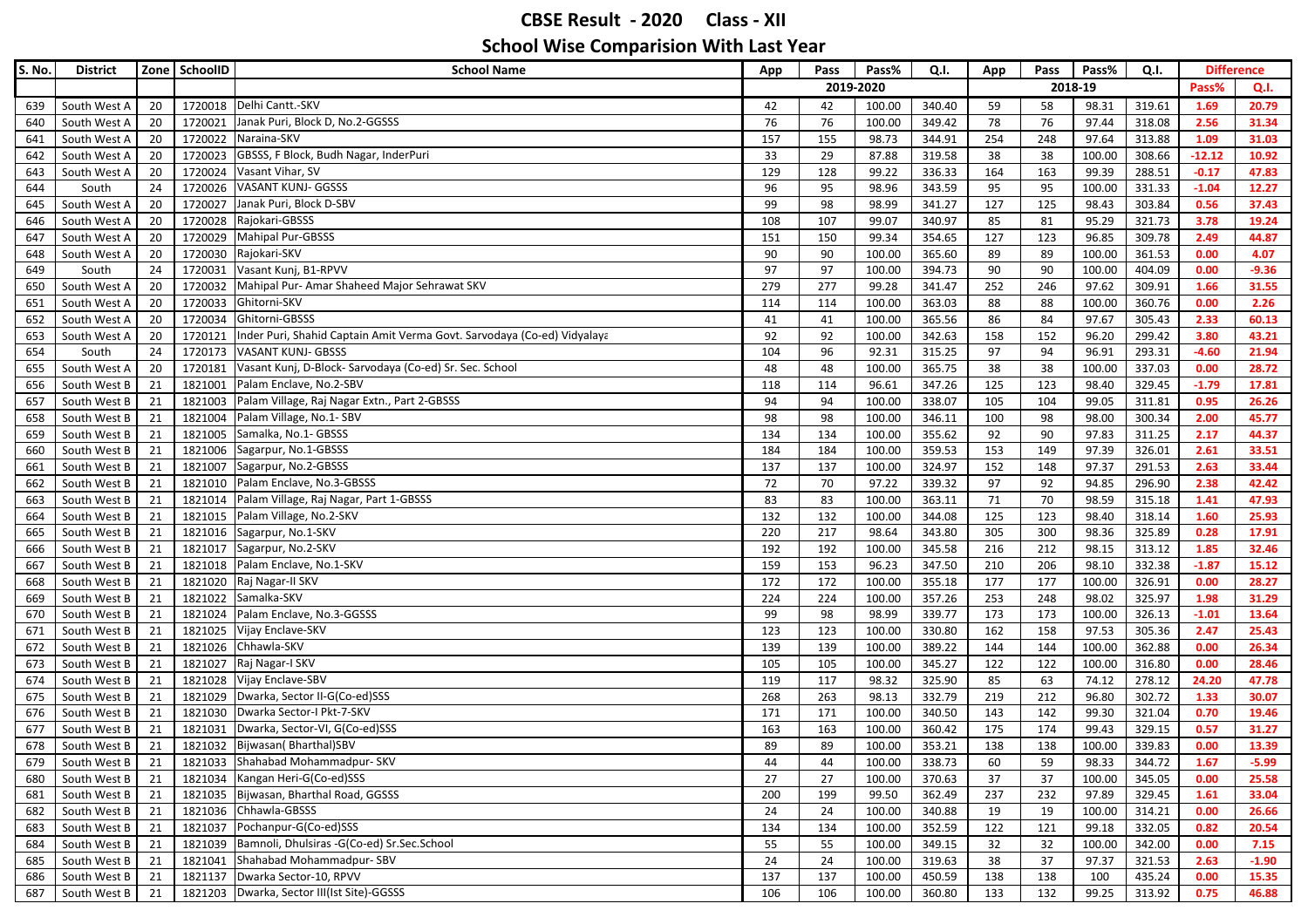| 2019-2020<br>2018-19<br>Pass%<br>Q.I.<br>Dwarka Sector-22, G(Co-ed)SSS<br>21<br>1821204<br>64<br>100.00<br>401.66<br>64<br>409.45<br>0.00<br>$-7.80$<br>South West B<br>64<br>64<br>100<br>688<br>1821206   Dwarka Sector-6, Govt. (Co-ed) SSS (Site-I)<br>209<br>367.37<br>215<br>315.48<br>1.38<br>51.89<br>South West B<br>21<br>209<br>100.00<br>218<br>98.62<br>689<br>Dwarka Sector-I Pkt-7 SBV<br>21<br>1821234<br>99.31<br>293.89<br>3.53<br>47.72<br>South West B<br>144<br>143<br>341.60<br>142<br>136<br>95.77<br>690<br>1821237<br>Dwarka, Sector III(II Site)-GBSSS<br>98<br>287.97<br>South West B<br>21<br>98<br>100.00<br>349.07<br>119<br>107<br>89.92<br>10.08<br>61.10<br>691<br>Samalka, No.2- GBSSS<br>South West B<br>21<br>1821244<br>91<br>89<br>97.80<br>350.00<br>73<br>73<br>100.00<br>332.86<br>$-2.20$<br>17.14<br>692<br>DWARKA SEC-17 GOVT CO-ED SARVODAYA VIDYALAYA<br>1821279<br>358.41<br>303.39<br>14.29<br>55.02<br>South West B<br>21<br>118<br>118<br>100.00<br>70<br>60<br>85.71<br>693<br>Samalka- GGSSS<br>30.76<br>South West B<br>21<br>1821280<br>124<br>124<br>100.00<br>358.95<br>158<br>157<br>99.37<br>328.19<br>0.63<br>694<br>Dwarka, Sector-13- Govt. Co-ed Sarvodaya Vidyalaya<br>81<br>322.23<br>695<br>South West B<br>21<br>1821281<br>81<br>100.00<br>349.95<br>103<br>103<br>100.00<br>0.00<br>27.72<br>Dwarka School of Excellence, Sector-22<br>435.92<br>South West B<br>21<br>1821282<br>158<br>158<br>100.00<br><b>NA</b><br><b>NA</b><br><b>NA</b><br><b>NA</b><br>696<br>ΝA<br>ΝA<br>1821285 Dwarka, Sec-19-RPVV<br>South West B<br>21<br>93<br>93<br>100.00<br>433.71<br>88<br>88<br>418.23<br>0.00<br>15.48<br>697<br>100<br>Dwarka, Sec-5- RPVV<br>1821286<br>438.31<br><b>NA</b><br>South West B<br>21<br>100<br>100<br>100.00<br><b>NA</b><br><b>NA</b><br><b>NA</b><br><b>NA</b><br><b>NA</b><br>698<br>Najafgarh-S(Co-ed)V<br>22<br>1822002<br>69<br>64<br>96.97<br>362.21<br>32.67<br>South West B<br>69<br>100.00<br>394.88<br>66<br>3.03<br>699<br>22<br>1822003<br>Surhera-SV<br>South West B<br>136<br>135<br>99.26<br>382.49<br>148<br>100.00<br>361.41<br>$-0.74$<br>21.08<br>700<br>148<br>22<br>1822004<br>Mundela Kalan-Govt.(Co-ed)SSS<br>13.32<br>South West B<br>15<br>15<br>100.00<br>365.40<br>24<br>24<br>100.00<br>352.08<br>0.00<br>701<br>22<br>1822005<br>Pandwala Kalan-SV<br>26<br>26<br>16<br>346.19<br>12.31<br>South West B<br>100.00<br>358.50<br>16<br>100.00<br>0.00<br>702<br>22<br>1822006<br>Daulat Pur-SV<br>24<br>303.04<br>39.33<br>South West B<br>19<br>19<br>100.00<br>342.37<br>24<br>100.00<br>0.00<br>703<br>Shikar Pur-SV<br>South West B<br>22<br>1822007<br>15<br>15<br>100.00<br>352.80<br>18<br>100.00<br>291.72<br>0.00<br>61.08<br>18<br>704<br>22<br>Najafgarh, No.2-GBSSS<br>70<br>38.48<br>South West B<br>1822009<br>67<br>95.71<br>316.37<br>92<br>68<br>73.91<br>277.89<br>21.80<br>705<br>22<br>1822010 Ghumanhera-GBSSS<br>$\overline{7}$<br>77.78<br>60.06<br>South West B<br>18<br>17<br>94.44<br>349.17<br>9<br>289.11<br>16.67<br>706<br>$\overline{22}$<br>1822012<br>Kair-GBSSS<br>17<br>17<br>100.00<br>312.18<br>15.76<br>South West B<br>17<br>100.00<br>327.94<br>17<br>0.00<br>707<br>1822013<br>Ujwa-GBSSS<br>South West B<br>22<br>15<br>15<br>100.00<br>403.00<br>15<br>100.00<br>310.73<br>0.00<br>92.27<br>708<br>15<br>22<br>1822014<br>Dhansa-GBSSS<br>44.25<br>19<br>19<br>100.00<br>377.00<br>16<br>16<br>100.00<br>332.75<br>0.00<br>709<br>South West B<br>1822015 Dichaon Kalan-GBSSS<br>South West B<br>22<br>43<br>100.00<br>314.91<br>45<br>100.00<br>306.60<br>0.00<br>8.31<br>710<br>43<br>45<br>Rawta-G(Co-ed)SSS<br>22<br>1822024<br>327.30<br>$-9.52$<br>South West B<br>21<br>19<br>90.48<br>337.33<br>20<br>20<br>100.00<br>10.03<br>711<br>22<br>1822025<br>Jhatikara-G(Co-ed)SSS<br>336.06<br>100.00<br>324.33<br>712<br>South West B<br>16<br>16<br>100.00<br>21<br>21<br>0.00<br>11.73<br>1822027<br>Paprawat-GGSSS<br>29<br>372.10<br>351.26<br>20.85<br>South West B<br>22<br>29<br>100.00<br>43<br>43<br>100.00<br>0.00<br>713<br>22<br>1822028<br>Goela Khurd-GGSSS<br>137<br>341.04<br>120<br>98.36<br>331.73<br>9.31<br>South West B<br>137<br>100.00<br>122<br>1.64<br>714<br>$\overline{22}$<br>1822031<br>Khera Dabar-G(Co-ed)SSS<br>408.44<br>23<br>23<br>100.00<br>368.61<br>0.00<br>39.84<br>South West B<br>18<br>18<br>100.00<br>715<br>22<br>1822033<br>Kazipur-G(Co-ed)SSS<br>12<br>12<br>24<br>100.00<br>329.25<br>46.92<br>716<br>South West B<br>100.00<br>376.17<br>24<br>0.00<br>22<br>1822037<br>Hasanpur Village- G(Co-ed)SSS<br>341.50<br>18<br>322.94<br>18.56<br>South West B<br>18<br>18<br>100.00<br>18<br>100.00<br>0.00<br>717<br>Dhansa-SKV<br>22<br>1822039<br>37<br>37<br>364.92<br>29<br>100.00<br>339.07<br>25.85<br>South West B<br>100.00<br>29<br>0.00<br>718<br>22<br>Kair-SKV<br>1822040<br>13<br>10<br>367.30<br>$-10.99$<br>South West B<br>13<br>100.00<br>356.31<br>100.00<br>0.00<br>10<br>719<br>22<br>1822044<br>Najafgarh, No.1-GGSSS<br>294<br>98.33<br>South West B<br>283<br>277<br>97.88<br>347.90<br>299<br>326.99<br>$-0.45$<br>20.92<br>720<br>22<br>1822047<br>Najafgarh, No.2-GGSSS<br>345.99<br>94.70<br>322.60<br>South West B<br>186<br>185<br>99.46<br>264<br>250<br>4.77<br>23.39<br>721<br>22<br>1822048<br>Ujwa-GGSSS<br>385.30<br>32.70<br>South West B<br>23<br>23<br>100.00<br>418.00<br>30<br>30<br>100.00<br>0.00<br>722<br>Dichaon Kalan-GGSSS<br>22<br>1822050<br>22<br>22<br>49<br>357.82<br>19.00<br>South West B<br>100.00<br>376.82<br>49<br>100.00<br>0.00<br>723<br>Ghumanhera-SV<br>22<br>1822051<br>32<br>100.00<br>370.78<br>31.45<br>South West B<br>39<br>39<br>100.00<br>402.23<br>32<br>0.00<br>724<br>South West B<br>22<br>1822055<br>Jaffarpur Kalan-S(Co-ed)V<br>92<br>92<br>100.00<br>384.84<br>104<br>97.20<br>352.13<br>2.80<br>32.71<br>725<br>107<br>Khaira-GGSSS<br>22<br>1822056<br>74<br>73<br>98.65<br>362.72<br>77<br>77<br>370.30<br>$-1.35$<br>$-7.58$<br>South West B<br>100.00<br>726<br>Najafgarh, No.3-GBSSS<br>22<br>1822057<br>139<br>138<br>99.28<br>161<br>160<br>339.53<br>$-0.10$<br>9.03<br>727<br>South West B<br>348.55<br>99.38<br>1822058 Pandawala Khurd-GGSSS<br>349.74<br>South West B<br>22<br>100.00<br>375.57<br>100.00<br>0.00<br>25.83<br>21<br>21<br>27<br>27<br>728<br>1822059 Malikpur-G(Co-ed)SSS<br>57<br>South West B<br>22<br>54<br>327.91<br>63<br>62<br>310.40<br>$-3.68$<br>17.52<br>729<br>94.74<br>98.41<br>1822060 Najafgarh, No.3-GGSSS<br>22<br>208<br>100.00<br>360.00<br>232<br>99.57<br>340.00<br>0.43<br>20.00<br>South West B<br>208<br>233<br>730<br>1822061 Najafgarh, Dharampura-SKV<br>South West B<br>22<br>146<br>100.00<br>381.18<br>152<br>150<br>98.68<br>364.08<br>1.32<br>17.11<br>146<br>731<br>1822063 Najafgarh, No.1-GBSSS<br>South West B<br>22<br>94<br>96.81<br>337.72<br>93.69<br>317.48<br>3.11<br>20.25<br>732<br>91<br>111<br>104<br>1822064 Khaira-GBSSS<br>South West B<br>97.56<br>342.17<br>344.16<br>$-2.44$<br>22<br>41<br>40<br>49<br>49<br>100.00<br>$-1.99$<br>733<br>1822065 Najafgarh, Jharoda Kalan-GBSSS<br>22<br>294.79<br>0.88<br>South West B<br>83<br>80<br>96.39<br>333.25<br>89<br>85<br>95.51<br>38.47<br>734<br>1822066 Najafgarh, Jharoda Kalan-GGSSS<br>South West B<br>22<br>105<br>100.00<br>359.72<br>100.00<br>383.39<br>0.00<br>$-23.67$<br>735<br>105<br>84<br>84<br>1822176 Deendar Pur-Sarvodaya Kanya Vidalaya<br>South West B<br>22<br>114<br>100.00<br>360.51<br>100.00<br>349.68<br>10.83<br>736<br>114<br>113<br>113<br>0.00 | S. No. | <b>District</b> | Zone SchoolID | <b>School Name</b> | App | Pass | Pass% | Q.I. | App | Pass | Pass% | Q.I. | <b>Difference</b> |  |
|----------------------------------------------------------------------------------------------------------------------------------------------------------------------------------------------------------------------------------------------------------------------------------------------------------------------------------------------------------------------------------------------------------------------------------------------------------------------------------------------------------------------------------------------------------------------------------------------------------------------------------------------------------------------------------------------------------------------------------------------------------------------------------------------------------------------------------------------------------------------------------------------------------------------------------------------------------------------------------------------------------------------------------------------------------------------------------------------------------------------------------------------------------------------------------------------------------------------------------------------------------------------------------------------------------------------------------------------------------------------------------------------------------------------------------------------------------------------------------------------------------------------------------------------------------------------------------------------------------------------------------------------------------------------------------------------------------------------------------------------------------------------------------------------------------------------------------------------------------------------------------------------------------------------------------------------------------------------------------------------------------------------------------------------------------------------------------------------------------------------------------------------------------------------------------------------------------------------------------------------------------------------------------------------------------------------------------------------------------------------------------------------------------------------------------------------------------------------------------------------------------------------------------------------------------------------------------------------------------------------------------------------------------------------------------------------------------------------------------------------------------------------------------------------------------------------------------------------------------------------------------------------------------------------------------------------------------------------------------------------------------------------------------------------------------------------------------------------------------------------------------------------------------------------------------------------------------------------------------------------------------------------------------------------------------------------------------------------------------------------------------------------------------------------------------------------------------------------------------------------------------------------------------------------------------------------------------------------------------------------------------------------------------------------------------------------------------------------------------------------------------------------------------------------------------------------------------------------------------------------------------------------------------------------------------------------------------------------------------------------------------------------------------------------------------------------------------------------------------------------------------------------------------------------------------------------------------------------------------------------------------------------------------------------------------------------------------------------------------------------------------------------------------------------------------------------------------------------------------------------------------------------------------------------------------------------------------------------------------------------------------------------------------------------------------------------------------------------------------------------------------------------------------------------------------------------------------------------------------------------------------------------------------------------------------------------------------------------------------------------------------------------------------------------------------------------------------------------------------------------------------------------------------------------------------------------------------------------------------------------------------------------------------------------------------------------------------------------------------------------------------------------------------------------------------------------------------------------------------------------------------------------------------------------------------------------------------------------------------------------------------------------------------------------------------------------------------------------------------------------------------------------------------------------------------------------------------------------------------------------------------------------------------------------------------------------------------------------------------------------------------------------------------------------------------------------------------------------------------------------------------------------------------------------------------------------------------------------------------------------------------------------------------------------------------------------------------------------------------------------------------------------------------------------------------------------------------------------------------------------------------------------------------------------------------------------------------------------------------------------------------------------------------------------------------------------------------------------------------------------------------------------------------------------------------------------------------------------------------------------------------------------------------------------------------------------------------------------------------------------------------------------------------------------------------------------------------------------------------------------------------------------------------------------------------------------------------------------------------------------------------------------------------------------------------------------------------------------------------------------------------------------------------------------------------------------------------------------------------------------------------------------------------------------------------------------------------------------------------|--------|-----------------|---------------|--------------------|-----|------|-------|------|-----|------|-------|------|-------------------|--|
|                                                                                                                                                                                                                                                                                                                                                                                                                                                                                                                                                                                                                                                                                                                                                                                                                                                                                                                                                                                                                                                                                                                                                                                                                                                                                                                                                                                                                                                                                                                                                                                                                                                                                                                                                                                                                                                                                                                                                                                                                                                                                                                                                                                                                                                                                                                                                                                                                                                                                                                                                                                                                                                                                                                                                                                                                                                                                                                                                                                                                                                                                                                                                                                                                                                                                                                                                                                                                                                                                                                                                                                                                                                                                                                                                                                                                                                                                                                                                                                                                                                                                                                                                                                                                                                                                                                                                                                                                                                                                                                                                                                                                                                                                                                                                                                                                                                                                                                                                                                                                                                                                                                                                                                                                                                                                                                                                                                                                                                                                                                                                                                                                                                                                                                                                                                                                                                                                                                                                                                                                                                                                                                                                                                                                                                                                                                                                                                                                                                                                                                                                                                                                                                                                                                                                                                                                                                                                                                                                                                                                                                                                                                                                                                                                                                                                                                                                                                                                                                                                                                                                                                                          |        |                 |               |                    |     |      |       |      |     |      |       |      |                   |  |
|                                                                                                                                                                                                                                                                                                                                                                                                                                                                                                                                                                                                                                                                                                                                                                                                                                                                                                                                                                                                                                                                                                                                                                                                                                                                                                                                                                                                                                                                                                                                                                                                                                                                                                                                                                                                                                                                                                                                                                                                                                                                                                                                                                                                                                                                                                                                                                                                                                                                                                                                                                                                                                                                                                                                                                                                                                                                                                                                                                                                                                                                                                                                                                                                                                                                                                                                                                                                                                                                                                                                                                                                                                                                                                                                                                                                                                                                                                                                                                                                                                                                                                                                                                                                                                                                                                                                                                                                                                                                                                                                                                                                                                                                                                                                                                                                                                                                                                                                                                                                                                                                                                                                                                                                                                                                                                                                                                                                                                                                                                                                                                                                                                                                                                                                                                                                                                                                                                                                                                                                                                                                                                                                                                                                                                                                                                                                                                                                                                                                                                                                                                                                                                                                                                                                                                                                                                                                                                                                                                                                                                                                                                                                                                                                                                                                                                                                                                                                                                                                                                                                                                                                          |        |                 |               |                    |     |      |       |      |     |      |       |      |                   |  |
|                                                                                                                                                                                                                                                                                                                                                                                                                                                                                                                                                                                                                                                                                                                                                                                                                                                                                                                                                                                                                                                                                                                                                                                                                                                                                                                                                                                                                                                                                                                                                                                                                                                                                                                                                                                                                                                                                                                                                                                                                                                                                                                                                                                                                                                                                                                                                                                                                                                                                                                                                                                                                                                                                                                                                                                                                                                                                                                                                                                                                                                                                                                                                                                                                                                                                                                                                                                                                                                                                                                                                                                                                                                                                                                                                                                                                                                                                                                                                                                                                                                                                                                                                                                                                                                                                                                                                                                                                                                                                                                                                                                                                                                                                                                                                                                                                                                                                                                                                                                                                                                                                                                                                                                                                                                                                                                                                                                                                                                                                                                                                                                                                                                                                                                                                                                                                                                                                                                                                                                                                                                                                                                                                                                                                                                                                                                                                                                                                                                                                                                                                                                                                                                                                                                                                                                                                                                                                                                                                                                                                                                                                                                                                                                                                                                                                                                                                                                                                                                                                                                                                                                                          |        |                 |               |                    |     |      |       |      |     |      |       |      |                   |  |
|                                                                                                                                                                                                                                                                                                                                                                                                                                                                                                                                                                                                                                                                                                                                                                                                                                                                                                                                                                                                                                                                                                                                                                                                                                                                                                                                                                                                                                                                                                                                                                                                                                                                                                                                                                                                                                                                                                                                                                                                                                                                                                                                                                                                                                                                                                                                                                                                                                                                                                                                                                                                                                                                                                                                                                                                                                                                                                                                                                                                                                                                                                                                                                                                                                                                                                                                                                                                                                                                                                                                                                                                                                                                                                                                                                                                                                                                                                                                                                                                                                                                                                                                                                                                                                                                                                                                                                                                                                                                                                                                                                                                                                                                                                                                                                                                                                                                                                                                                                                                                                                                                                                                                                                                                                                                                                                                                                                                                                                                                                                                                                                                                                                                                                                                                                                                                                                                                                                                                                                                                                                                                                                                                                                                                                                                                                                                                                                                                                                                                                                                                                                                                                                                                                                                                                                                                                                                                                                                                                                                                                                                                                                                                                                                                                                                                                                                                                                                                                                                                                                                                                                                          |        |                 |               |                    |     |      |       |      |     |      |       |      |                   |  |
|                                                                                                                                                                                                                                                                                                                                                                                                                                                                                                                                                                                                                                                                                                                                                                                                                                                                                                                                                                                                                                                                                                                                                                                                                                                                                                                                                                                                                                                                                                                                                                                                                                                                                                                                                                                                                                                                                                                                                                                                                                                                                                                                                                                                                                                                                                                                                                                                                                                                                                                                                                                                                                                                                                                                                                                                                                                                                                                                                                                                                                                                                                                                                                                                                                                                                                                                                                                                                                                                                                                                                                                                                                                                                                                                                                                                                                                                                                                                                                                                                                                                                                                                                                                                                                                                                                                                                                                                                                                                                                                                                                                                                                                                                                                                                                                                                                                                                                                                                                                                                                                                                                                                                                                                                                                                                                                                                                                                                                                                                                                                                                                                                                                                                                                                                                                                                                                                                                                                                                                                                                                                                                                                                                                                                                                                                                                                                                                                                                                                                                                                                                                                                                                                                                                                                                                                                                                                                                                                                                                                                                                                                                                                                                                                                                                                                                                                                                                                                                                                                                                                                                                                          |        |                 |               |                    |     |      |       |      |     |      |       |      |                   |  |
|                                                                                                                                                                                                                                                                                                                                                                                                                                                                                                                                                                                                                                                                                                                                                                                                                                                                                                                                                                                                                                                                                                                                                                                                                                                                                                                                                                                                                                                                                                                                                                                                                                                                                                                                                                                                                                                                                                                                                                                                                                                                                                                                                                                                                                                                                                                                                                                                                                                                                                                                                                                                                                                                                                                                                                                                                                                                                                                                                                                                                                                                                                                                                                                                                                                                                                                                                                                                                                                                                                                                                                                                                                                                                                                                                                                                                                                                                                                                                                                                                                                                                                                                                                                                                                                                                                                                                                                                                                                                                                                                                                                                                                                                                                                                                                                                                                                                                                                                                                                                                                                                                                                                                                                                                                                                                                                                                                                                                                                                                                                                                                                                                                                                                                                                                                                                                                                                                                                                                                                                                                                                                                                                                                                                                                                                                                                                                                                                                                                                                                                                                                                                                                                                                                                                                                                                                                                                                                                                                                                                                                                                                                                                                                                                                                                                                                                                                                                                                                                                                                                                                                                                          |        |                 |               |                    |     |      |       |      |     |      |       |      |                   |  |
|                                                                                                                                                                                                                                                                                                                                                                                                                                                                                                                                                                                                                                                                                                                                                                                                                                                                                                                                                                                                                                                                                                                                                                                                                                                                                                                                                                                                                                                                                                                                                                                                                                                                                                                                                                                                                                                                                                                                                                                                                                                                                                                                                                                                                                                                                                                                                                                                                                                                                                                                                                                                                                                                                                                                                                                                                                                                                                                                                                                                                                                                                                                                                                                                                                                                                                                                                                                                                                                                                                                                                                                                                                                                                                                                                                                                                                                                                                                                                                                                                                                                                                                                                                                                                                                                                                                                                                                                                                                                                                                                                                                                                                                                                                                                                                                                                                                                                                                                                                                                                                                                                                                                                                                                                                                                                                                                                                                                                                                                                                                                                                                                                                                                                                                                                                                                                                                                                                                                                                                                                                                                                                                                                                                                                                                                                                                                                                                                                                                                                                                                                                                                                                                                                                                                                                                                                                                                                                                                                                                                                                                                                                                                                                                                                                                                                                                                                                                                                                                                                                                                                                                                          |        |                 |               |                    |     |      |       |      |     |      |       |      |                   |  |
|                                                                                                                                                                                                                                                                                                                                                                                                                                                                                                                                                                                                                                                                                                                                                                                                                                                                                                                                                                                                                                                                                                                                                                                                                                                                                                                                                                                                                                                                                                                                                                                                                                                                                                                                                                                                                                                                                                                                                                                                                                                                                                                                                                                                                                                                                                                                                                                                                                                                                                                                                                                                                                                                                                                                                                                                                                                                                                                                                                                                                                                                                                                                                                                                                                                                                                                                                                                                                                                                                                                                                                                                                                                                                                                                                                                                                                                                                                                                                                                                                                                                                                                                                                                                                                                                                                                                                                                                                                                                                                                                                                                                                                                                                                                                                                                                                                                                                                                                                                                                                                                                                                                                                                                                                                                                                                                                                                                                                                                                                                                                                                                                                                                                                                                                                                                                                                                                                                                                                                                                                                                                                                                                                                                                                                                                                                                                                                                                                                                                                                                                                                                                                                                                                                                                                                                                                                                                                                                                                                                                                                                                                                                                                                                                                                                                                                                                                                                                                                                                                                                                                                                                          |        |                 |               |                    |     |      |       |      |     |      |       |      |                   |  |
|                                                                                                                                                                                                                                                                                                                                                                                                                                                                                                                                                                                                                                                                                                                                                                                                                                                                                                                                                                                                                                                                                                                                                                                                                                                                                                                                                                                                                                                                                                                                                                                                                                                                                                                                                                                                                                                                                                                                                                                                                                                                                                                                                                                                                                                                                                                                                                                                                                                                                                                                                                                                                                                                                                                                                                                                                                                                                                                                                                                                                                                                                                                                                                                                                                                                                                                                                                                                                                                                                                                                                                                                                                                                                                                                                                                                                                                                                                                                                                                                                                                                                                                                                                                                                                                                                                                                                                                                                                                                                                                                                                                                                                                                                                                                                                                                                                                                                                                                                                                                                                                                                                                                                                                                                                                                                                                                                                                                                                                                                                                                                                                                                                                                                                                                                                                                                                                                                                                                                                                                                                                                                                                                                                                                                                                                                                                                                                                                                                                                                                                                                                                                                                                                                                                                                                                                                                                                                                                                                                                                                                                                                                                                                                                                                                                                                                                                                                                                                                                                                                                                                                                                          |        |                 |               |                    |     |      |       |      |     |      |       |      |                   |  |
|                                                                                                                                                                                                                                                                                                                                                                                                                                                                                                                                                                                                                                                                                                                                                                                                                                                                                                                                                                                                                                                                                                                                                                                                                                                                                                                                                                                                                                                                                                                                                                                                                                                                                                                                                                                                                                                                                                                                                                                                                                                                                                                                                                                                                                                                                                                                                                                                                                                                                                                                                                                                                                                                                                                                                                                                                                                                                                                                                                                                                                                                                                                                                                                                                                                                                                                                                                                                                                                                                                                                                                                                                                                                                                                                                                                                                                                                                                                                                                                                                                                                                                                                                                                                                                                                                                                                                                                                                                                                                                                                                                                                                                                                                                                                                                                                                                                                                                                                                                                                                                                                                                                                                                                                                                                                                                                                                                                                                                                                                                                                                                                                                                                                                                                                                                                                                                                                                                                                                                                                                                                                                                                                                                                                                                                                                                                                                                                                                                                                                                                                                                                                                                                                                                                                                                                                                                                                                                                                                                                                                                                                                                                                                                                                                                                                                                                                                                                                                                                                                                                                                                                                          |        |                 |               |                    |     |      |       |      |     |      |       |      |                   |  |
|                                                                                                                                                                                                                                                                                                                                                                                                                                                                                                                                                                                                                                                                                                                                                                                                                                                                                                                                                                                                                                                                                                                                                                                                                                                                                                                                                                                                                                                                                                                                                                                                                                                                                                                                                                                                                                                                                                                                                                                                                                                                                                                                                                                                                                                                                                                                                                                                                                                                                                                                                                                                                                                                                                                                                                                                                                                                                                                                                                                                                                                                                                                                                                                                                                                                                                                                                                                                                                                                                                                                                                                                                                                                                                                                                                                                                                                                                                                                                                                                                                                                                                                                                                                                                                                                                                                                                                                                                                                                                                                                                                                                                                                                                                                                                                                                                                                                                                                                                                                                                                                                                                                                                                                                                                                                                                                                                                                                                                                                                                                                                                                                                                                                                                                                                                                                                                                                                                                                                                                                                                                                                                                                                                                                                                                                                                                                                                                                                                                                                                                                                                                                                                                                                                                                                                                                                                                                                                                                                                                                                                                                                                                                                                                                                                                                                                                                                                                                                                                                                                                                                                                                          |        |                 |               |                    |     |      |       |      |     |      |       |      |                   |  |
|                                                                                                                                                                                                                                                                                                                                                                                                                                                                                                                                                                                                                                                                                                                                                                                                                                                                                                                                                                                                                                                                                                                                                                                                                                                                                                                                                                                                                                                                                                                                                                                                                                                                                                                                                                                                                                                                                                                                                                                                                                                                                                                                                                                                                                                                                                                                                                                                                                                                                                                                                                                                                                                                                                                                                                                                                                                                                                                                                                                                                                                                                                                                                                                                                                                                                                                                                                                                                                                                                                                                                                                                                                                                                                                                                                                                                                                                                                                                                                                                                                                                                                                                                                                                                                                                                                                                                                                                                                                                                                                                                                                                                                                                                                                                                                                                                                                                                                                                                                                                                                                                                                                                                                                                                                                                                                                                                                                                                                                                                                                                                                                                                                                                                                                                                                                                                                                                                                                                                                                                                                                                                                                                                                                                                                                                                                                                                                                                                                                                                                                                                                                                                                                                                                                                                                                                                                                                                                                                                                                                                                                                                                                                                                                                                                                                                                                                                                                                                                                                                                                                                                                                          |        |                 |               |                    |     |      |       |      |     |      |       |      |                   |  |
|                                                                                                                                                                                                                                                                                                                                                                                                                                                                                                                                                                                                                                                                                                                                                                                                                                                                                                                                                                                                                                                                                                                                                                                                                                                                                                                                                                                                                                                                                                                                                                                                                                                                                                                                                                                                                                                                                                                                                                                                                                                                                                                                                                                                                                                                                                                                                                                                                                                                                                                                                                                                                                                                                                                                                                                                                                                                                                                                                                                                                                                                                                                                                                                                                                                                                                                                                                                                                                                                                                                                                                                                                                                                                                                                                                                                                                                                                                                                                                                                                                                                                                                                                                                                                                                                                                                                                                                                                                                                                                                                                                                                                                                                                                                                                                                                                                                                                                                                                                                                                                                                                                                                                                                                                                                                                                                                                                                                                                                                                                                                                                                                                                                                                                                                                                                                                                                                                                                                                                                                                                                                                                                                                                                                                                                                                                                                                                                                                                                                                                                                                                                                                                                                                                                                                                                                                                                                                                                                                                                                                                                                                                                                                                                                                                                                                                                                                                                                                                                                                                                                                                                                          |        |                 |               |                    |     |      |       |      |     |      |       |      |                   |  |
|                                                                                                                                                                                                                                                                                                                                                                                                                                                                                                                                                                                                                                                                                                                                                                                                                                                                                                                                                                                                                                                                                                                                                                                                                                                                                                                                                                                                                                                                                                                                                                                                                                                                                                                                                                                                                                                                                                                                                                                                                                                                                                                                                                                                                                                                                                                                                                                                                                                                                                                                                                                                                                                                                                                                                                                                                                                                                                                                                                                                                                                                                                                                                                                                                                                                                                                                                                                                                                                                                                                                                                                                                                                                                                                                                                                                                                                                                                                                                                                                                                                                                                                                                                                                                                                                                                                                                                                                                                                                                                                                                                                                                                                                                                                                                                                                                                                                                                                                                                                                                                                                                                                                                                                                                                                                                                                                                                                                                                                                                                                                                                                                                                                                                                                                                                                                                                                                                                                                                                                                                                                                                                                                                                                                                                                                                                                                                                                                                                                                                                                                                                                                                                                                                                                                                                                                                                                                                                                                                                                                                                                                                                                                                                                                                                                                                                                                                                                                                                                                                                                                                                                                          |        |                 |               |                    |     |      |       |      |     |      |       |      |                   |  |
|                                                                                                                                                                                                                                                                                                                                                                                                                                                                                                                                                                                                                                                                                                                                                                                                                                                                                                                                                                                                                                                                                                                                                                                                                                                                                                                                                                                                                                                                                                                                                                                                                                                                                                                                                                                                                                                                                                                                                                                                                                                                                                                                                                                                                                                                                                                                                                                                                                                                                                                                                                                                                                                                                                                                                                                                                                                                                                                                                                                                                                                                                                                                                                                                                                                                                                                                                                                                                                                                                                                                                                                                                                                                                                                                                                                                                                                                                                                                                                                                                                                                                                                                                                                                                                                                                                                                                                                                                                                                                                                                                                                                                                                                                                                                                                                                                                                                                                                                                                                                                                                                                                                                                                                                                                                                                                                                                                                                                                                                                                                                                                                                                                                                                                                                                                                                                                                                                                                                                                                                                                                                                                                                                                                                                                                                                                                                                                                                                                                                                                                                                                                                                                                                                                                                                                                                                                                                                                                                                                                                                                                                                                                                                                                                                                                                                                                                                                                                                                                                                                                                                                                                          |        |                 |               |                    |     |      |       |      |     |      |       |      |                   |  |
|                                                                                                                                                                                                                                                                                                                                                                                                                                                                                                                                                                                                                                                                                                                                                                                                                                                                                                                                                                                                                                                                                                                                                                                                                                                                                                                                                                                                                                                                                                                                                                                                                                                                                                                                                                                                                                                                                                                                                                                                                                                                                                                                                                                                                                                                                                                                                                                                                                                                                                                                                                                                                                                                                                                                                                                                                                                                                                                                                                                                                                                                                                                                                                                                                                                                                                                                                                                                                                                                                                                                                                                                                                                                                                                                                                                                                                                                                                                                                                                                                                                                                                                                                                                                                                                                                                                                                                                                                                                                                                                                                                                                                                                                                                                                                                                                                                                                                                                                                                                                                                                                                                                                                                                                                                                                                                                                                                                                                                                                                                                                                                                                                                                                                                                                                                                                                                                                                                                                                                                                                                                                                                                                                                                                                                                                                                                                                                                                                                                                                                                                                                                                                                                                                                                                                                                                                                                                                                                                                                                                                                                                                                                                                                                                                                                                                                                                                                                                                                                                                                                                                                                                          |        |                 |               |                    |     |      |       |      |     |      |       |      |                   |  |
|                                                                                                                                                                                                                                                                                                                                                                                                                                                                                                                                                                                                                                                                                                                                                                                                                                                                                                                                                                                                                                                                                                                                                                                                                                                                                                                                                                                                                                                                                                                                                                                                                                                                                                                                                                                                                                                                                                                                                                                                                                                                                                                                                                                                                                                                                                                                                                                                                                                                                                                                                                                                                                                                                                                                                                                                                                                                                                                                                                                                                                                                                                                                                                                                                                                                                                                                                                                                                                                                                                                                                                                                                                                                                                                                                                                                                                                                                                                                                                                                                                                                                                                                                                                                                                                                                                                                                                                                                                                                                                                                                                                                                                                                                                                                                                                                                                                                                                                                                                                                                                                                                                                                                                                                                                                                                                                                                                                                                                                                                                                                                                                                                                                                                                                                                                                                                                                                                                                                                                                                                                                                                                                                                                                                                                                                                                                                                                                                                                                                                                                                                                                                                                                                                                                                                                                                                                                                                                                                                                                                                                                                                                                                                                                                                                                                                                                                                                                                                                                                                                                                                                                                          |        |                 |               |                    |     |      |       |      |     |      |       |      |                   |  |
|                                                                                                                                                                                                                                                                                                                                                                                                                                                                                                                                                                                                                                                                                                                                                                                                                                                                                                                                                                                                                                                                                                                                                                                                                                                                                                                                                                                                                                                                                                                                                                                                                                                                                                                                                                                                                                                                                                                                                                                                                                                                                                                                                                                                                                                                                                                                                                                                                                                                                                                                                                                                                                                                                                                                                                                                                                                                                                                                                                                                                                                                                                                                                                                                                                                                                                                                                                                                                                                                                                                                                                                                                                                                                                                                                                                                                                                                                                                                                                                                                                                                                                                                                                                                                                                                                                                                                                                                                                                                                                                                                                                                                                                                                                                                                                                                                                                                                                                                                                                                                                                                                                                                                                                                                                                                                                                                                                                                                                                                                                                                                                                                                                                                                                                                                                                                                                                                                                                                                                                                                                                                                                                                                                                                                                                                                                                                                                                                                                                                                                                                                                                                                                                                                                                                                                                                                                                                                                                                                                                                                                                                                                                                                                                                                                                                                                                                                                                                                                                                                                                                                                                                          |        |                 |               |                    |     |      |       |      |     |      |       |      |                   |  |
|                                                                                                                                                                                                                                                                                                                                                                                                                                                                                                                                                                                                                                                                                                                                                                                                                                                                                                                                                                                                                                                                                                                                                                                                                                                                                                                                                                                                                                                                                                                                                                                                                                                                                                                                                                                                                                                                                                                                                                                                                                                                                                                                                                                                                                                                                                                                                                                                                                                                                                                                                                                                                                                                                                                                                                                                                                                                                                                                                                                                                                                                                                                                                                                                                                                                                                                                                                                                                                                                                                                                                                                                                                                                                                                                                                                                                                                                                                                                                                                                                                                                                                                                                                                                                                                                                                                                                                                                                                                                                                                                                                                                                                                                                                                                                                                                                                                                                                                                                                                                                                                                                                                                                                                                                                                                                                                                                                                                                                                                                                                                                                                                                                                                                                                                                                                                                                                                                                                                                                                                                                                                                                                                                                                                                                                                                                                                                                                                                                                                                                                                                                                                                                                                                                                                                                                                                                                                                                                                                                                                                                                                                                                                                                                                                                                                                                                                                                                                                                                                                                                                                                                                          |        |                 |               |                    |     |      |       |      |     |      |       |      |                   |  |
|                                                                                                                                                                                                                                                                                                                                                                                                                                                                                                                                                                                                                                                                                                                                                                                                                                                                                                                                                                                                                                                                                                                                                                                                                                                                                                                                                                                                                                                                                                                                                                                                                                                                                                                                                                                                                                                                                                                                                                                                                                                                                                                                                                                                                                                                                                                                                                                                                                                                                                                                                                                                                                                                                                                                                                                                                                                                                                                                                                                                                                                                                                                                                                                                                                                                                                                                                                                                                                                                                                                                                                                                                                                                                                                                                                                                                                                                                                                                                                                                                                                                                                                                                                                                                                                                                                                                                                                                                                                                                                                                                                                                                                                                                                                                                                                                                                                                                                                                                                                                                                                                                                                                                                                                                                                                                                                                                                                                                                                                                                                                                                                                                                                                                                                                                                                                                                                                                                                                                                                                                                                                                                                                                                                                                                                                                                                                                                                                                                                                                                                                                                                                                                                                                                                                                                                                                                                                                                                                                                                                                                                                                                                                                                                                                                                                                                                                                                                                                                                                                                                                                                                                          |        |                 |               |                    |     |      |       |      |     |      |       |      |                   |  |
|                                                                                                                                                                                                                                                                                                                                                                                                                                                                                                                                                                                                                                                                                                                                                                                                                                                                                                                                                                                                                                                                                                                                                                                                                                                                                                                                                                                                                                                                                                                                                                                                                                                                                                                                                                                                                                                                                                                                                                                                                                                                                                                                                                                                                                                                                                                                                                                                                                                                                                                                                                                                                                                                                                                                                                                                                                                                                                                                                                                                                                                                                                                                                                                                                                                                                                                                                                                                                                                                                                                                                                                                                                                                                                                                                                                                                                                                                                                                                                                                                                                                                                                                                                                                                                                                                                                                                                                                                                                                                                                                                                                                                                                                                                                                                                                                                                                                                                                                                                                                                                                                                                                                                                                                                                                                                                                                                                                                                                                                                                                                                                                                                                                                                                                                                                                                                                                                                                                                                                                                                                                                                                                                                                                                                                                                                                                                                                                                                                                                                                                                                                                                                                                                                                                                                                                                                                                                                                                                                                                                                                                                                                                                                                                                                                                                                                                                                                                                                                                                                                                                                                                                          |        |                 |               |                    |     |      |       |      |     |      |       |      |                   |  |
|                                                                                                                                                                                                                                                                                                                                                                                                                                                                                                                                                                                                                                                                                                                                                                                                                                                                                                                                                                                                                                                                                                                                                                                                                                                                                                                                                                                                                                                                                                                                                                                                                                                                                                                                                                                                                                                                                                                                                                                                                                                                                                                                                                                                                                                                                                                                                                                                                                                                                                                                                                                                                                                                                                                                                                                                                                                                                                                                                                                                                                                                                                                                                                                                                                                                                                                                                                                                                                                                                                                                                                                                                                                                                                                                                                                                                                                                                                                                                                                                                                                                                                                                                                                                                                                                                                                                                                                                                                                                                                                                                                                                                                                                                                                                                                                                                                                                                                                                                                                                                                                                                                                                                                                                                                                                                                                                                                                                                                                                                                                                                                                                                                                                                                                                                                                                                                                                                                                                                                                                                                                                                                                                                                                                                                                                                                                                                                                                                                                                                                                                                                                                                                                                                                                                                                                                                                                                                                                                                                                                                                                                                                                                                                                                                                                                                                                                                                                                                                                                                                                                                                                                          |        |                 |               |                    |     |      |       |      |     |      |       |      |                   |  |
|                                                                                                                                                                                                                                                                                                                                                                                                                                                                                                                                                                                                                                                                                                                                                                                                                                                                                                                                                                                                                                                                                                                                                                                                                                                                                                                                                                                                                                                                                                                                                                                                                                                                                                                                                                                                                                                                                                                                                                                                                                                                                                                                                                                                                                                                                                                                                                                                                                                                                                                                                                                                                                                                                                                                                                                                                                                                                                                                                                                                                                                                                                                                                                                                                                                                                                                                                                                                                                                                                                                                                                                                                                                                                                                                                                                                                                                                                                                                                                                                                                                                                                                                                                                                                                                                                                                                                                                                                                                                                                                                                                                                                                                                                                                                                                                                                                                                                                                                                                                                                                                                                                                                                                                                                                                                                                                                                                                                                                                                                                                                                                                                                                                                                                                                                                                                                                                                                                                                                                                                                                                                                                                                                                                                                                                                                                                                                                                                                                                                                                                                                                                                                                                                                                                                                                                                                                                                                                                                                                                                                                                                                                                                                                                                                                                                                                                                                                                                                                                                                                                                                                                                          |        |                 |               |                    |     |      |       |      |     |      |       |      |                   |  |
|                                                                                                                                                                                                                                                                                                                                                                                                                                                                                                                                                                                                                                                                                                                                                                                                                                                                                                                                                                                                                                                                                                                                                                                                                                                                                                                                                                                                                                                                                                                                                                                                                                                                                                                                                                                                                                                                                                                                                                                                                                                                                                                                                                                                                                                                                                                                                                                                                                                                                                                                                                                                                                                                                                                                                                                                                                                                                                                                                                                                                                                                                                                                                                                                                                                                                                                                                                                                                                                                                                                                                                                                                                                                                                                                                                                                                                                                                                                                                                                                                                                                                                                                                                                                                                                                                                                                                                                                                                                                                                                                                                                                                                                                                                                                                                                                                                                                                                                                                                                                                                                                                                                                                                                                                                                                                                                                                                                                                                                                                                                                                                                                                                                                                                                                                                                                                                                                                                                                                                                                                                                                                                                                                                                                                                                                                                                                                                                                                                                                                                                                                                                                                                                                                                                                                                                                                                                                                                                                                                                                                                                                                                                                                                                                                                                                                                                                                                                                                                                                                                                                                                                                          |        |                 |               |                    |     |      |       |      |     |      |       |      |                   |  |
|                                                                                                                                                                                                                                                                                                                                                                                                                                                                                                                                                                                                                                                                                                                                                                                                                                                                                                                                                                                                                                                                                                                                                                                                                                                                                                                                                                                                                                                                                                                                                                                                                                                                                                                                                                                                                                                                                                                                                                                                                                                                                                                                                                                                                                                                                                                                                                                                                                                                                                                                                                                                                                                                                                                                                                                                                                                                                                                                                                                                                                                                                                                                                                                                                                                                                                                                                                                                                                                                                                                                                                                                                                                                                                                                                                                                                                                                                                                                                                                                                                                                                                                                                                                                                                                                                                                                                                                                                                                                                                                                                                                                                                                                                                                                                                                                                                                                                                                                                                                                                                                                                                                                                                                                                                                                                                                                                                                                                                                                                                                                                                                                                                                                                                                                                                                                                                                                                                                                                                                                                                                                                                                                                                                                                                                                                                                                                                                                                                                                                                                                                                                                                                                                                                                                                                                                                                                                                                                                                                                                                                                                                                                                                                                                                                                                                                                                                                                                                                                                                                                                                                                                          |        |                 |               |                    |     |      |       |      |     |      |       |      |                   |  |
|                                                                                                                                                                                                                                                                                                                                                                                                                                                                                                                                                                                                                                                                                                                                                                                                                                                                                                                                                                                                                                                                                                                                                                                                                                                                                                                                                                                                                                                                                                                                                                                                                                                                                                                                                                                                                                                                                                                                                                                                                                                                                                                                                                                                                                                                                                                                                                                                                                                                                                                                                                                                                                                                                                                                                                                                                                                                                                                                                                                                                                                                                                                                                                                                                                                                                                                                                                                                                                                                                                                                                                                                                                                                                                                                                                                                                                                                                                                                                                                                                                                                                                                                                                                                                                                                                                                                                                                                                                                                                                                                                                                                                                                                                                                                                                                                                                                                                                                                                                                                                                                                                                                                                                                                                                                                                                                                                                                                                                                                                                                                                                                                                                                                                                                                                                                                                                                                                                                                                                                                                                                                                                                                                                                                                                                                                                                                                                                                                                                                                                                                                                                                                                                                                                                                                                                                                                                                                                                                                                                                                                                                                                                                                                                                                                                                                                                                                                                                                                                                                                                                                                                                          |        |                 |               |                    |     |      |       |      |     |      |       |      |                   |  |
|                                                                                                                                                                                                                                                                                                                                                                                                                                                                                                                                                                                                                                                                                                                                                                                                                                                                                                                                                                                                                                                                                                                                                                                                                                                                                                                                                                                                                                                                                                                                                                                                                                                                                                                                                                                                                                                                                                                                                                                                                                                                                                                                                                                                                                                                                                                                                                                                                                                                                                                                                                                                                                                                                                                                                                                                                                                                                                                                                                                                                                                                                                                                                                                                                                                                                                                                                                                                                                                                                                                                                                                                                                                                                                                                                                                                                                                                                                                                                                                                                                                                                                                                                                                                                                                                                                                                                                                                                                                                                                                                                                                                                                                                                                                                                                                                                                                                                                                                                                                                                                                                                                                                                                                                                                                                                                                                                                                                                                                                                                                                                                                                                                                                                                                                                                                                                                                                                                                                                                                                                                                                                                                                                                                                                                                                                                                                                                                                                                                                                                                                                                                                                                                                                                                                                                                                                                                                                                                                                                                                                                                                                                                                                                                                                                                                                                                                                                                                                                                                                                                                                                                                          |        |                 |               |                    |     |      |       |      |     |      |       |      |                   |  |
|                                                                                                                                                                                                                                                                                                                                                                                                                                                                                                                                                                                                                                                                                                                                                                                                                                                                                                                                                                                                                                                                                                                                                                                                                                                                                                                                                                                                                                                                                                                                                                                                                                                                                                                                                                                                                                                                                                                                                                                                                                                                                                                                                                                                                                                                                                                                                                                                                                                                                                                                                                                                                                                                                                                                                                                                                                                                                                                                                                                                                                                                                                                                                                                                                                                                                                                                                                                                                                                                                                                                                                                                                                                                                                                                                                                                                                                                                                                                                                                                                                                                                                                                                                                                                                                                                                                                                                                                                                                                                                                                                                                                                                                                                                                                                                                                                                                                                                                                                                                                                                                                                                                                                                                                                                                                                                                                                                                                                                                                                                                                                                                                                                                                                                                                                                                                                                                                                                                                                                                                                                                                                                                                                                                                                                                                                                                                                                                                                                                                                                                                                                                                                                                                                                                                                                                                                                                                                                                                                                                                                                                                                                                                                                                                                                                                                                                                                                                                                                                                                                                                                                                                          |        |                 |               |                    |     |      |       |      |     |      |       |      |                   |  |
|                                                                                                                                                                                                                                                                                                                                                                                                                                                                                                                                                                                                                                                                                                                                                                                                                                                                                                                                                                                                                                                                                                                                                                                                                                                                                                                                                                                                                                                                                                                                                                                                                                                                                                                                                                                                                                                                                                                                                                                                                                                                                                                                                                                                                                                                                                                                                                                                                                                                                                                                                                                                                                                                                                                                                                                                                                                                                                                                                                                                                                                                                                                                                                                                                                                                                                                                                                                                                                                                                                                                                                                                                                                                                                                                                                                                                                                                                                                                                                                                                                                                                                                                                                                                                                                                                                                                                                                                                                                                                                                                                                                                                                                                                                                                                                                                                                                                                                                                                                                                                                                                                                                                                                                                                                                                                                                                                                                                                                                                                                                                                                                                                                                                                                                                                                                                                                                                                                                                                                                                                                                                                                                                                                                                                                                                                                                                                                                                                                                                                                                                                                                                                                                                                                                                                                                                                                                                                                                                                                                                                                                                                                                                                                                                                                                                                                                                                                                                                                                                                                                                                                                                          |        |                 |               |                    |     |      |       |      |     |      |       |      |                   |  |
|                                                                                                                                                                                                                                                                                                                                                                                                                                                                                                                                                                                                                                                                                                                                                                                                                                                                                                                                                                                                                                                                                                                                                                                                                                                                                                                                                                                                                                                                                                                                                                                                                                                                                                                                                                                                                                                                                                                                                                                                                                                                                                                                                                                                                                                                                                                                                                                                                                                                                                                                                                                                                                                                                                                                                                                                                                                                                                                                                                                                                                                                                                                                                                                                                                                                                                                                                                                                                                                                                                                                                                                                                                                                                                                                                                                                                                                                                                                                                                                                                                                                                                                                                                                                                                                                                                                                                                                                                                                                                                                                                                                                                                                                                                                                                                                                                                                                                                                                                                                                                                                                                                                                                                                                                                                                                                                                                                                                                                                                                                                                                                                                                                                                                                                                                                                                                                                                                                                                                                                                                                                                                                                                                                                                                                                                                                                                                                                                                                                                                                                                                                                                                                                                                                                                                                                                                                                                                                                                                                                                                                                                                                                                                                                                                                                                                                                                                                                                                                                                                                                                                                                                          |        |                 |               |                    |     |      |       |      |     |      |       |      |                   |  |
|                                                                                                                                                                                                                                                                                                                                                                                                                                                                                                                                                                                                                                                                                                                                                                                                                                                                                                                                                                                                                                                                                                                                                                                                                                                                                                                                                                                                                                                                                                                                                                                                                                                                                                                                                                                                                                                                                                                                                                                                                                                                                                                                                                                                                                                                                                                                                                                                                                                                                                                                                                                                                                                                                                                                                                                                                                                                                                                                                                                                                                                                                                                                                                                                                                                                                                                                                                                                                                                                                                                                                                                                                                                                                                                                                                                                                                                                                                                                                                                                                                                                                                                                                                                                                                                                                                                                                                                                                                                                                                                                                                                                                                                                                                                                                                                                                                                                                                                                                                                                                                                                                                                                                                                                                                                                                                                                                                                                                                                                                                                                                                                                                                                                                                                                                                                                                                                                                                                                                                                                                                                                                                                                                                                                                                                                                                                                                                                                                                                                                                                                                                                                                                                                                                                                                                                                                                                                                                                                                                                                                                                                                                                                                                                                                                                                                                                                                                                                                                                                                                                                                                                                          |        |                 |               |                    |     |      |       |      |     |      |       |      |                   |  |
|                                                                                                                                                                                                                                                                                                                                                                                                                                                                                                                                                                                                                                                                                                                                                                                                                                                                                                                                                                                                                                                                                                                                                                                                                                                                                                                                                                                                                                                                                                                                                                                                                                                                                                                                                                                                                                                                                                                                                                                                                                                                                                                                                                                                                                                                                                                                                                                                                                                                                                                                                                                                                                                                                                                                                                                                                                                                                                                                                                                                                                                                                                                                                                                                                                                                                                                                                                                                                                                                                                                                                                                                                                                                                                                                                                                                                                                                                                                                                                                                                                                                                                                                                                                                                                                                                                                                                                                                                                                                                                                                                                                                                                                                                                                                                                                                                                                                                                                                                                                                                                                                                                                                                                                                                                                                                                                                                                                                                                                                                                                                                                                                                                                                                                                                                                                                                                                                                                                                                                                                                                                                                                                                                                                                                                                                                                                                                                                                                                                                                                                                                                                                                                                                                                                                                                                                                                                                                                                                                                                                                                                                                                                                                                                                                                                                                                                                                                                                                                                                                                                                                                                                          |        |                 |               |                    |     |      |       |      |     |      |       |      |                   |  |
|                                                                                                                                                                                                                                                                                                                                                                                                                                                                                                                                                                                                                                                                                                                                                                                                                                                                                                                                                                                                                                                                                                                                                                                                                                                                                                                                                                                                                                                                                                                                                                                                                                                                                                                                                                                                                                                                                                                                                                                                                                                                                                                                                                                                                                                                                                                                                                                                                                                                                                                                                                                                                                                                                                                                                                                                                                                                                                                                                                                                                                                                                                                                                                                                                                                                                                                                                                                                                                                                                                                                                                                                                                                                                                                                                                                                                                                                                                                                                                                                                                                                                                                                                                                                                                                                                                                                                                                                                                                                                                                                                                                                                                                                                                                                                                                                                                                                                                                                                                                                                                                                                                                                                                                                                                                                                                                                                                                                                                                                                                                                                                                                                                                                                                                                                                                                                                                                                                                                                                                                                                                                                                                                                                                                                                                                                                                                                                                                                                                                                                                                                                                                                                                                                                                                                                                                                                                                                                                                                                                                                                                                                                                                                                                                                                                                                                                                                                                                                                                                                                                                                                                                          |        |                 |               |                    |     |      |       |      |     |      |       |      |                   |  |
|                                                                                                                                                                                                                                                                                                                                                                                                                                                                                                                                                                                                                                                                                                                                                                                                                                                                                                                                                                                                                                                                                                                                                                                                                                                                                                                                                                                                                                                                                                                                                                                                                                                                                                                                                                                                                                                                                                                                                                                                                                                                                                                                                                                                                                                                                                                                                                                                                                                                                                                                                                                                                                                                                                                                                                                                                                                                                                                                                                                                                                                                                                                                                                                                                                                                                                                                                                                                                                                                                                                                                                                                                                                                                                                                                                                                                                                                                                                                                                                                                                                                                                                                                                                                                                                                                                                                                                                                                                                                                                                                                                                                                                                                                                                                                                                                                                                                                                                                                                                                                                                                                                                                                                                                                                                                                                                                                                                                                                                                                                                                                                                                                                                                                                                                                                                                                                                                                                                                                                                                                                                                                                                                                                                                                                                                                                                                                                                                                                                                                                                                                                                                                                                                                                                                                                                                                                                                                                                                                                                                                                                                                                                                                                                                                                                                                                                                                                                                                                                                                                                                                                                                          |        |                 |               |                    |     |      |       |      |     |      |       |      |                   |  |
|                                                                                                                                                                                                                                                                                                                                                                                                                                                                                                                                                                                                                                                                                                                                                                                                                                                                                                                                                                                                                                                                                                                                                                                                                                                                                                                                                                                                                                                                                                                                                                                                                                                                                                                                                                                                                                                                                                                                                                                                                                                                                                                                                                                                                                                                                                                                                                                                                                                                                                                                                                                                                                                                                                                                                                                                                                                                                                                                                                                                                                                                                                                                                                                                                                                                                                                                                                                                                                                                                                                                                                                                                                                                                                                                                                                                                                                                                                                                                                                                                                                                                                                                                                                                                                                                                                                                                                                                                                                                                                                                                                                                                                                                                                                                                                                                                                                                                                                                                                                                                                                                                                                                                                                                                                                                                                                                                                                                                                                                                                                                                                                                                                                                                                                                                                                                                                                                                                                                                                                                                                                                                                                                                                                                                                                                                                                                                                                                                                                                                                                                                                                                                                                                                                                                                                                                                                                                                                                                                                                                                                                                                                                                                                                                                                                                                                                                                                                                                                                                                                                                                                                                          |        |                 |               |                    |     |      |       |      |     |      |       |      |                   |  |
|                                                                                                                                                                                                                                                                                                                                                                                                                                                                                                                                                                                                                                                                                                                                                                                                                                                                                                                                                                                                                                                                                                                                                                                                                                                                                                                                                                                                                                                                                                                                                                                                                                                                                                                                                                                                                                                                                                                                                                                                                                                                                                                                                                                                                                                                                                                                                                                                                                                                                                                                                                                                                                                                                                                                                                                                                                                                                                                                                                                                                                                                                                                                                                                                                                                                                                                                                                                                                                                                                                                                                                                                                                                                                                                                                                                                                                                                                                                                                                                                                                                                                                                                                                                                                                                                                                                                                                                                                                                                                                                                                                                                                                                                                                                                                                                                                                                                                                                                                                                                                                                                                                                                                                                                                                                                                                                                                                                                                                                                                                                                                                                                                                                                                                                                                                                                                                                                                                                                                                                                                                                                                                                                                                                                                                                                                                                                                                                                                                                                                                                                                                                                                                                                                                                                                                                                                                                                                                                                                                                                                                                                                                                                                                                                                                                                                                                                                                                                                                                                                                                                                                                                          |        |                 |               |                    |     |      |       |      |     |      |       |      |                   |  |
|                                                                                                                                                                                                                                                                                                                                                                                                                                                                                                                                                                                                                                                                                                                                                                                                                                                                                                                                                                                                                                                                                                                                                                                                                                                                                                                                                                                                                                                                                                                                                                                                                                                                                                                                                                                                                                                                                                                                                                                                                                                                                                                                                                                                                                                                                                                                                                                                                                                                                                                                                                                                                                                                                                                                                                                                                                                                                                                                                                                                                                                                                                                                                                                                                                                                                                                                                                                                                                                                                                                                                                                                                                                                                                                                                                                                                                                                                                                                                                                                                                                                                                                                                                                                                                                                                                                                                                                                                                                                                                                                                                                                                                                                                                                                                                                                                                                                                                                                                                                                                                                                                                                                                                                                                                                                                                                                                                                                                                                                                                                                                                                                                                                                                                                                                                                                                                                                                                                                                                                                                                                                                                                                                                                                                                                                                                                                                                                                                                                                                                                                                                                                                                                                                                                                                                                                                                                                                                                                                                                                                                                                                                                                                                                                                                                                                                                                                                                                                                                                                                                                                                                                          |        |                 |               |                    |     |      |       |      |     |      |       |      |                   |  |
|                                                                                                                                                                                                                                                                                                                                                                                                                                                                                                                                                                                                                                                                                                                                                                                                                                                                                                                                                                                                                                                                                                                                                                                                                                                                                                                                                                                                                                                                                                                                                                                                                                                                                                                                                                                                                                                                                                                                                                                                                                                                                                                                                                                                                                                                                                                                                                                                                                                                                                                                                                                                                                                                                                                                                                                                                                                                                                                                                                                                                                                                                                                                                                                                                                                                                                                                                                                                                                                                                                                                                                                                                                                                                                                                                                                                                                                                                                                                                                                                                                                                                                                                                                                                                                                                                                                                                                                                                                                                                                                                                                                                                                                                                                                                                                                                                                                                                                                                                                                                                                                                                                                                                                                                                                                                                                                                                                                                                                                                                                                                                                                                                                                                                                                                                                                                                                                                                                                                                                                                                                                                                                                                                                                                                                                                                                                                                                                                                                                                                                                                                                                                                                                                                                                                                                                                                                                                                                                                                                                                                                                                                                                                                                                                                                                                                                                                                                                                                                                                                                                                                                                                          |        |                 |               |                    |     |      |       |      |     |      |       |      |                   |  |
|                                                                                                                                                                                                                                                                                                                                                                                                                                                                                                                                                                                                                                                                                                                                                                                                                                                                                                                                                                                                                                                                                                                                                                                                                                                                                                                                                                                                                                                                                                                                                                                                                                                                                                                                                                                                                                                                                                                                                                                                                                                                                                                                                                                                                                                                                                                                                                                                                                                                                                                                                                                                                                                                                                                                                                                                                                                                                                                                                                                                                                                                                                                                                                                                                                                                                                                                                                                                                                                                                                                                                                                                                                                                                                                                                                                                                                                                                                                                                                                                                                                                                                                                                                                                                                                                                                                                                                                                                                                                                                                                                                                                                                                                                                                                                                                                                                                                                                                                                                                                                                                                                                                                                                                                                                                                                                                                                                                                                                                                                                                                                                                                                                                                                                                                                                                                                                                                                                                                                                                                                                                                                                                                                                                                                                                                                                                                                                                                                                                                                                                                                                                                                                                                                                                                                                                                                                                                                                                                                                                                                                                                                                                                                                                                                                                                                                                                                                                                                                                                                                                                                                                                          |        |                 |               |                    |     |      |       |      |     |      |       |      |                   |  |
|                                                                                                                                                                                                                                                                                                                                                                                                                                                                                                                                                                                                                                                                                                                                                                                                                                                                                                                                                                                                                                                                                                                                                                                                                                                                                                                                                                                                                                                                                                                                                                                                                                                                                                                                                                                                                                                                                                                                                                                                                                                                                                                                                                                                                                                                                                                                                                                                                                                                                                                                                                                                                                                                                                                                                                                                                                                                                                                                                                                                                                                                                                                                                                                                                                                                                                                                                                                                                                                                                                                                                                                                                                                                                                                                                                                                                                                                                                                                                                                                                                                                                                                                                                                                                                                                                                                                                                                                                                                                                                                                                                                                                                                                                                                                                                                                                                                                                                                                                                                                                                                                                                                                                                                                                                                                                                                                                                                                                                                                                                                                                                                                                                                                                                                                                                                                                                                                                                                                                                                                                                                                                                                                                                                                                                                                                                                                                                                                                                                                                                                                                                                                                                                                                                                                                                                                                                                                                                                                                                                                                                                                                                                                                                                                                                                                                                                                                                                                                                                                                                                                                                                                          |        |                 |               |                    |     |      |       |      |     |      |       |      |                   |  |
|                                                                                                                                                                                                                                                                                                                                                                                                                                                                                                                                                                                                                                                                                                                                                                                                                                                                                                                                                                                                                                                                                                                                                                                                                                                                                                                                                                                                                                                                                                                                                                                                                                                                                                                                                                                                                                                                                                                                                                                                                                                                                                                                                                                                                                                                                                                                                                                                                                                                                                                                                                                                                                                                                                                                                                                                                                                                                                                                                                                                                                                                                                                                                                                                                                                                                                                                                                                                                                                                                                                                                                                                                                                                                                                                                                                                                                                                                                                                                                                                                                                                                                                                                                                                                                                                                                                                                                                                                                                                                                                                                                                                                                                                                                                                                                                                                                                                                                                                                                                                                                                                                                                                                                                                                                                                                                                                                                                                                                                                                                                                                                                                                                                                                                                                                                                                                                                                                                                                                                                                                                                                                                                                                                                                                                                                                                                                                                                                                                                                                                                                                                                                                                                                                                                                                                                                                                                                                                                                                                                                                                                                                                                                                                                                                                                                                                                                                                                                                                                                                                                                                                                                          |        |                 |               |                    |     |      |       |      |     |      |       |      |                   |  |
|                                                                                                                                                                                                                                                                                                                                                                                                                                                                                                                                                                                                                                                                                                                                                                                                                                                                                                                                                                                                                                                                                                                                                                                                                                                                                                                                                                                                                                                                                                                                                                                                                                                                                                                                                                                                                                                                                                                                                                                                                                                                                                                                                                                                                                                                                                                                                                                                                                                                                                                                                                                                                                                                                                                                                                                                                                                                                                                                                                                                                                                                                                                                                                                                                                                                                                                                                                                                                                                                                                                                                                                                                                                                                                                                                                                                                                                                                                                                                                                                                                                                                                                                                                                                                                                                                                                                                                                                                                                                                                                                                                                                                                                                                                                                                                                                                                                                                                                                                                                                                                                                                                                                                                                                                                                                                                                                                                                                                                                                                                                                                                                                                                                                                                                                                                                                                                                                                                                                                                                                                                                                                                                                                                                                                                                                                                                                                                                                                                                                                                                                                                                                                                                                                                                                                                                                                                                                                                                                                                                                                                                                                                                                                                                                                                                                                                                                                                                                                                                                                                                                                                                                          |        |                 |               |                    |     |      |       |      |     |      |       |      |                   |  |
|                                                                                                                                                                                                                                                                                                                                                                                                                                                                                                                                                                                                                                                                                                                                                                                                                                                                                                                                                                                                                                                                                                                                                                                                                                                                                                                                                                                                                                                                                                                                                                                                                                                                                                                                                                                                                                                                                                                                                                                                                                                                                                                                                                                                                                                                                                                                                                                                                                                                                                                                                                                                                                                                                                                                                                                                                                                                                                                                                                                                                                                                                                                                                                                                                                                                                                                                                                                                                                                                                                                                                                                                                                                                                                                                                                                                                                                                                                                                                                                                                                                                                                                                                                                                                                                                                                                                                                                                                                                                                                                                                                                                                                                                                                                                                                                                                                                                                                                                                                                                                                                                                                                                                                                                                                                                                                                                                                                                                                                                                                                                                                                                                                                                                                                                                                                                                                                                                                                                                                                                                                                                                                                                                                                                                                                                                                                                                                                                                                                                                                                                                                                                                                                                                                                                                                                                                                                                                                                                                                                                                                                                                                                                                                                                                                                                                                                                                                                                                                                                                                                                                                                                          |        |                 |               |                    |     |      |       |      |     |      |       |      |                   |  |
|                                                                                                                                                                                                                                                                                                                                                                                                                                                                                                                                                                                                                                                                                                                                                                                                                                                                                                                                                                                                                                                                                                                                                                                                                                                                                                                                                                                                                                                                                                                                                                                                                                                                                                                                                                                                                                                                                                                                                                                                                                                                                                                                                                                                                                                                                                                                                                                                                                                                                                                                                                                                                                                                                                                                                                                                                                                                                                                                                                                                                                                                                                                                                                                                                                                                                                                                                                                                                                                                                                                                                                                                                                                                                                                                                                                                                                                                                                                                                                                                                                                                                                                                                                                                                                                                                                                                                                                                                                                                                                                                                                                                                                                                                                                                                                                                                                                                                                                                                                                                                                                                                                                                                                                                                                                                                                                                                                                                                                                                                                                                                                                                                                                                                                                                                                                                                                                                                                                                                                                                                                                                                                                                                                                                                                                                                                                                                                                                                                                                                                                                                                                                                                                                                                                                                                                                                                                                                                                                                                                                                                                                                                                                                                                                                                                                                                                                                                                                                                                                                                                                                                                                          |        |                 |               |                    |     |      |       |      |     |      |       |      |                   |  |
|                                                                                                                                                                                                                                                                                                                                                                                                                                                                                                                                                                                                                                                                                                                                                                                                                                                                                                                                                                                                                                                                                                                                                                                                                                                                                                                                                                                                                                                                                                                                                                                                                                                                                                                                                                                                                                                                                                                                                                                                                                                                                                                                                                                                                                                                                                                                                                                                                                                                                                                                                                                                                                                                                                                                                                                                                                                                                                                                                                                                                                                                                                                                                                                                                                                                                                                                                                                                                                                                                                                                                                                                                                                                                                                                                                                                                                                                                                                                                                                                                                                                                                                                                                                                                                                                                                                                                                                                                                                                                                                                                                                                                                                                                                                                                                                                                                                                                                                                                                                                                                                                                                                                                                                                                                                                                                                                                                                                                                                                                                                                                                                                                                                                                                                                                                                                                                                                                                                                                                                                                                                                                                                                                                                                                                                                                                                                                                                                                                                                                                                                                                                                                                                                                                                                                                                                                                                                                                                                                                                                                                                                                                                                                                                                                                                                                                                                                                                                                                                                                                                                                                                                          |        |                 |               |                    |     |      |       |      |     |      |       |      |                   |  |
|                                                                                                                                                                                                                                                                                                                                                                                                                                                                                                                                                                                                                                                                                                                                                                                                                                                                                                                                                                                                                                                                                                                                                                                                                                                                                                                                                                                                                                                                                                                                                                                                                                                                                                                                                                                                                                                                                                                                                                                                                                                                                                                                                                                                                                                                                                                                                                                                                                                                                                                                                                                                                                                                                                                                                                                                                                                                                                                                                                                                                                                                                                                                                                                                                                                                                                                                                                                                                                                                                                                                                                                                                                                                                                                                                                                                                                                                                                                                                                                                                                                                                                                                                                                                                                                                                                                                                                                                                                                                                                                                                                                                                                                                                                                                                                                                                                                                                                                                                                                                                                                                                                                                                                                                                                                                                                                                                                                                                                                                                                                                                                                                                                                                                                                                                                                                                                                                                                                                                                                                                                                                                                                                                                                                                                                                                                                                                                                                                                                                                                                                                                                                                                                                                                                                                                                                                                                                                                                                                                                                                                                                                                                                                                                                                                                                                                                                                                                                                                                                                                                                                                                                          |        |                 |               |                    |     |      |       |      |     |      |       |      |                   |  |
|                                                                                                                                                                                                                                                                                                                                                                                                                                                                                                                                                                                                                                                                                                                                                                                                                                                                                                                                                                                                                                                                                                                                                                                                                                                                                                                                                                                                                                                                                                                                                                                                                                                                                                                                                                                                                                                                                                                                                                                                                                                                                                                                                                                                                                                                                                                                                                                                                                                                                                                                                                                                                                                                                                                                                                                                                                                                                                                                                                                                                                                                                                                                                                                                                                                                                                                                                                                                                                                                                                                                                                                                                                                                                                                                                                                                                                                                                                                                                                                                                                                                                                                                                                                                                                                                                                                                                                                                                                                                                                                                                                                                                                                                                                                                                                                                                                                                                                                                                                                                                                                                                                                                                                                                                                                                                                                                                                                                                                                                                                                                                                                                                                                                                                                                                                                                                                                                                                                                                                                                                                                                                                                                                                                                                                                                                                                                                                                                                                                                                                                                                                                                                                                                                                                                                                                                                                                                                                                                                                                                                                                                                                                                                                                                                                                                                                                                                                                                                                                                                                                                                                                                          |        |                 |               |                    |     |      |       |      |     |      |       |      |                   |  |
|                                                                                                                                                                                                                                                                                                                                                                                                                                                                                                                                                                                                                                                                                                                                                                                                                                                                                                                                                                                                                                                                                                                                                                                                                                                                                                                                                                                                                                                                                                                                                                                                                                                                                                                                                                                                                                                                                                                                                                                                                                                                                                                                                                                                                                                                                                                                                                                                                                                                                                                                                                                                                                                                                                                                                                                                                                                                                                                                                                                                                                                                                                                                                                                                                                                                                                                                                                                                                                                                                                                                                                                                                                                                                                                                                                                                                                                                                                                                                                                                                                                                                                                                                                                                                                                                                                                                                                                                                                                                                                                                                                                                                                                                                                                                                                                                                                                                                                                                                                                                                                                                                                                                                                                                                                                                                                                                                                                                                                                                                                                                                                                                                                                                                                                                                                                                                                                                                                                                                                                                                                                                                                                                                                                                                                                                                                                                                                                                                                                                                                                                                                                                                                                                                                                                                                                                                                                                                                                                                                                                                                                                                                                                                                                                                                                                                                                                                                                                                                                                                                                                                                                                          |        |                 |               |                    |     |      |       |      |     |      |       |      |                   |  |
|                                                                                                                                                                                                                                                                                                                                                                                                                                                                                                                                                                                                                                                                                                                                                                                                                                                                                                                                                                                                                                                                                                                                                                                                                                                                                                                                                                                                                                                                                                                                                                                                                                                                                                                                                                                                                                                                                                                                                                                                                                                                                                                                                                                                                                                                                                                                                                                                                                                                                                                                                                                                                                                                                                                                                                                                                                                                                                                                                                                                                                                                                                                                                                                                                                                                                                                                                                                                                                                                                                                                                                                                                                                                                                                                                                                                                                                                                                                                                                                                                                                                                                                                                                                                                                                                                                                                                                                                                                                                                                                                                                                                                                                                                                                                                                                                                                                                                                                                                                                                                                                                                                                                                                                                                                                                                                                                                                                                                                                                                                                                                                                                                                                                                                                                                                                                                                                                                                                                                                                                                                                                                                                                                                                                                                                                                                                                                                                                                                                                                                                                                                                                                                                                                                                                                                                                                                                                                                                                                                                                                                                                                                                                                                                                                                                                                                                                                                                                                                                                                                                                                                                                          |        |                 |               |                    |     |      |       |      |     |      |       |      |                   |  |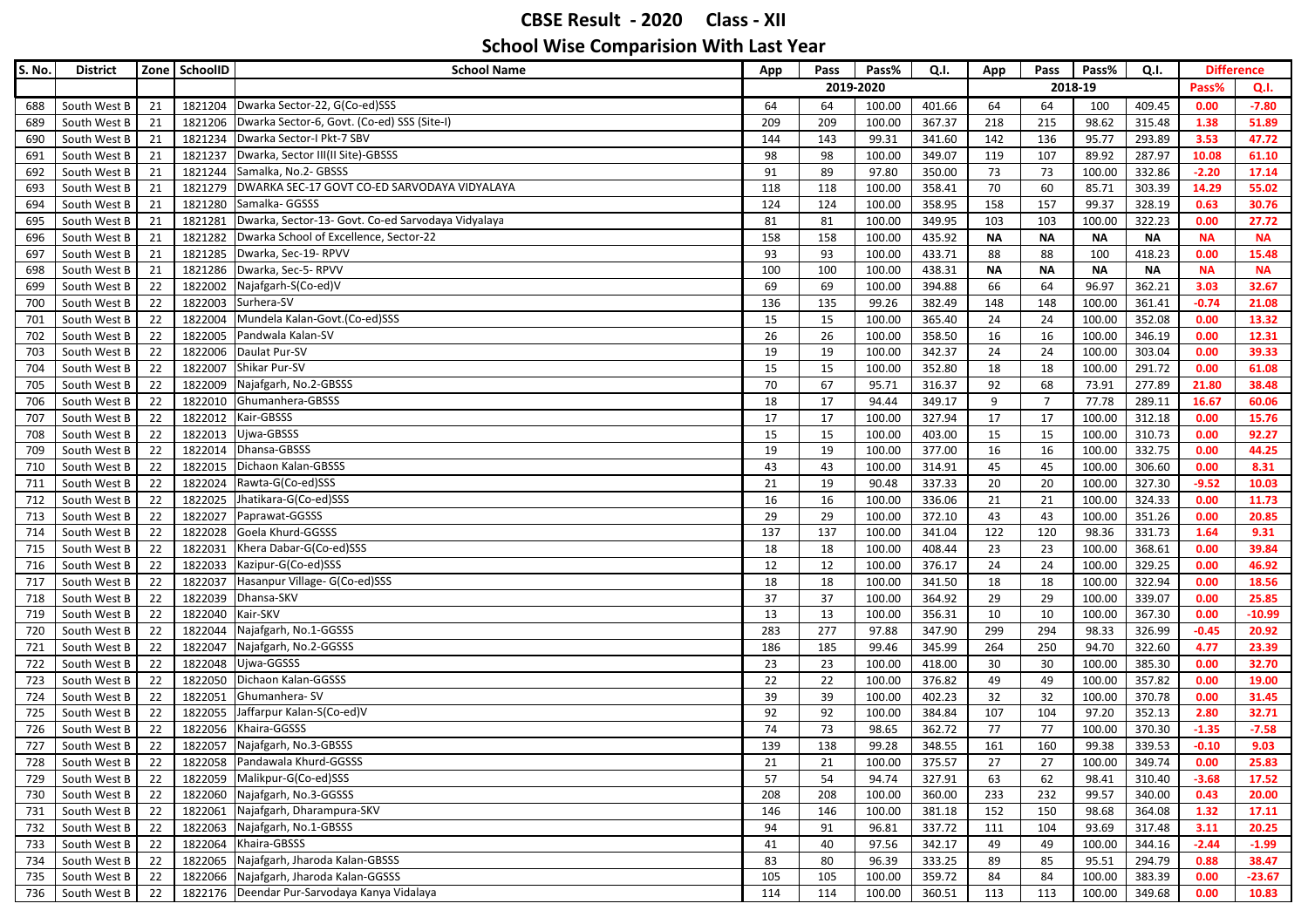| S. No. | <b>District</b> |    | Zone SchoolID | <b>School Name</b>                                                     | App | Pass | Pass%     | Q.I.   | App | Pass | Pass%   | Q.I.   |         | <b>Difference</b> |
|--------|-----------------|----|---------------|------------------------------------------------------------------------|-----|------|-----------|--------|-----|------|---------|--------|---------|-------------------|
|        |                 |    |               |                                                                        |     |      | 2019-2020 |        |     |      | 2018-19 |        | Pass%   | Q.I.              |
| 737    | South West B    | 22 | 1822177       | Najafgarh Stadium-GGSSS                                                | 126 | 126  | 100.00    | 363.80 | 104 | 104  | 100.00  | 353.37 | 0.00    | 10.44             |
| 738    | South West B    | 22 |               | 1822178 Mitraon-G(Co-ed)SSS                                            | 27  | 27   | 100.00    | 346.19 | 40  | 39   | 97.50   | 309.80 | 2.50    | 36.39             |
| 739    | South West B    | 22 | 1822247       | Deendar Pur - SBV                                                      | 63  | 61   | 96.83     | 327.86 | 74  | 74   | 100.00  | 282.27 | $-3.17$ | 45.59             |
| 740    | South West B    | 22 | 1822249       | Najafgarh-GBSSS(Stadium)                                               | 108 | 108  | 100.00    | 351.01 | 111 | 109  | 98.20   | 311.81 | 1.80    | 39.20             |
| 741    | South West B    | 22 | 1822257       | Goela Khurd-GBSSS                                                      | 107 | 105  | 98.13     | 337.22 | 108 | 107  | 99.07   | 308.81 | $-0.94$ | 28.42             |
| 742    | South West B    | 22 | 1822258       | Najafgarh, Dharampura-GBSSS                                            | 117 | 110  | 94.02     | 324.63 | 138 | 131  | 94.93   | 307.88 | $-0.91$ | 16.75             |
| 743    | South West B    | 22 | 1822262       | Dichaon Kalan- G Coed SV                                               | 155 | 154  | 99.35     | 373.90 | 96  | 95   | 98.96   | 347.89 | 0.40    | 26.02             |
| 744    | South West B    | 22 | 1822263       | Paprawat-GBSSS                                                         | 59  | 59   | 100.00    | 338.83 | 76  | 76   | 100.00  | 317.92 | 0.00    | 20.91             |
| 745    | South           | 24 | 1923003       | Jonapur- Baba Neem Karoli, SKV                                         | 88  | 88   | 100.00    | 345.27 | 77  | 77   | 100.00  | 332.92 | 0.00    | 12.35             |
| 746    | South           | 23 |               | 1923004 Mehrauli Qutab, Sarvodaya Bal Sr. Sec. Vidyalaya               | 30  | 30   | 100.00    | 354.20 | 55  | 55   | 100.00  | 334.36 | 0.00    | 19.84             |
| 747    | South           | 23 |               | 1923005   Dr. Ambedkar Nagar, Sector IV, No.1- SBV (Yogi Arvind)       | 180 | 180  | 100.00    | 335.49 | 177 | 174  | 98.31   | 283.98 | 1.69    | 51.51             |
| 748    | South           | 23 |               | 1923008 Dr. Ambedkar Nagar, Sector IV, No.1-GBSSS                      | 98  | 97   | 98.98     | 342.03 | 186 | 162  | 87.10   | 291.03 | 11.88   | 51.00             |
| 749    | South           | 23 | 1923009       | Dr. Ambedkar Nagar, Sector IV, No.2-GBSSS                              | 28  | 28   | 100.00    | 320.75 | 33  | 32   | 96.97   | 314.61 | 3.03    | 6.14              |
| 750    | South           | 23 |               | 1923010 Malviya Nagar-GBSSS                                            | 62  | 61   | 98.39     | 326.77 | 68  | 67   | 98.53   | 299.91 | $-0.14$ | 26.86             |
| 751    | South           | 23 |               | 1923011   Dr. Ambedkar Nagar, Sector V-GBSSS (Shaheed Anushuya Prasad) | 145 | 145  | 100.00    | 349.69 | 136 | 131  | 96.32   | 291.35 | 3.68    | 58.34             |
| 752    | South           | 23 | 1923012       | Chirag Delhi-GBSSS                                                     | 49  | 47   | 95.92     | 343.96 | 59  | 52   | 88.14   | 278.24 | 7.78    | 65.72             |
| 753    | South           | 23 | 1923013       | Begumpur-GBSSS                                                         | 62  | 61   | 98.39     | 330.53 | 59  | 55   | 93.22   | 294.61 | 5.17    | 35.92             |
| 754    | South           | 24 | 1923014       | Fatehpur Beri-SBV                                                      | 82  | 81   | 98.78     | 349.54 | 125 | 119  | 95.20   | 294.32 | 3.58    | 55.22             |
| 755    | South           | 24 |               | 1923015 Mehrauli, No.2-GBSSS                                           | 56  | 56   | 100.00    | 335.91 | 89  | 85   | 95.51   | 290.28 | 4.49    | 45.63             |
| 756    | South           | 23 | 1923017       | Dr. Ambedkar Nagar, Sector-1, Tigri- GBSSS                             | 61  | 60   | 98.36     | 360.67 | 53  | 53   | 100.00  | 313.23 | $-1.64$ | 47.45             |
| 757    | South           | 24 | 1923018       | Deoli-GBSSS                                                            | 168 | 168  | 100.00    | 308.11 | 192 | 189  | 98.44   | 297.98 | 1.56    | 10.13             |
| 758    | South           | 24 | 1923020       | Khanpur, No.1-GBSSS                                                    | 143 | 142  | 99.30     | 316.81 | 97  | 96   | 98.97   | 295.48 | 0.33    | 21.33             |
| 759    | South           | 23 |               | 1923021 Hauz Rani-GBSSS                                                | 18  | 18   | 100.00    | 358.72 | 32  | 30   | 93.75   | 291.63 | 6.25    | 67.10             |
| 760    | South           | 24 | 1923023       | Dera-GGSSS                                                             | 33  | 33   | 100.00    | 345.58 | 37  | 36   | 97.30   | 312.35 | 2.70    | 33.22             |
| 761    | South           | 24 |               | 1923026 Bhatti Mines-G(Co-ed)SSS                                       | 99  | 98   | 98.99     | 347.05 | 110 | 109  | 99.09   | 331.62 | $-0.10$ | 15.43             |
| 762    | South           | 24 | 1923027       | Sangam Vihar-GBSSS                                                     | 214 | 211  | 98.60     | 332.06 | 257 | 243  | 94.55   | 294.63 | 4.05    | 37.43             |
| 763    | South           | 23 | 1923036       | Ishani Govt. Sarvodaya Kanya Vidyalaya G-BLOCK SAKET                   | 242 | 242  | 100.00    | 347.50 | 254 | 253  | 99.61   | 318.75 | 0.39    | 28.74             |
| 764    | South           | 23 | 1923037       | Chirag Delhi-SKV                                                       | 108 | 107  | 99.07     | 350.45 | 108 | 108  | 100.00  | 320.81 | $-0.93$ | 29.64             |
| 765    | South           | 24 | 1923038       | Mehrauli Ramanujan-SKV                                                 | 119 | 119  | 100.00    | 370.78 | 150 | 150  | 100.00  | 358.07 | 0.00    | 12.71             |
| 766    | South           | 23 | 1923041       | Hauz Rani-Sr.Sec.SKV (Raja RamMohan Roy)                               | 68  | 67   | 98.53     | 363.01 | 75  | 75   | 100.00  | 356.39 | $-1.47$ | 6.63              |
| 767    | South           | 24 |               | 1923042 Deoli-SKV (Bachhan Prasad)                                     | 337 | 333  | 98.81     | 342.01 | 387 | 378  | 97.67   | 316.24 | 1.14    | 25.77             |
| 768    | South           | 23 |               | 1923044   Dr. Ambedkar Nagar, Sector IV, No.1-GGSSS                    | 122 | 121  | 99.18     | 341.10 | 165 | 158  | 95.76   | 314.67 | 3.42    | 26.43             |
| 769    | South           | 23 |               | 1923045   Dr. Ambedkar Nagar, Sector IV, No.2-GGSSS                    | 154 | 154  | 100.00    | 328.03 | 184 | 174  | 94.57   | 294.16 | 5.43    | 33.86             |
| 770    | South           | 23 |               | 1923046 Malviya Nagar-SKV                                              | 179 | 174  | 97.21     | 343.70 | 118 | 116  | 98.31   | 320.86 | $-1.10$ | 22.84             |
| 771    | South           | 23 |               | 1923047 Dr. Ambedkar Nagar, Sector V-GGSSS                             | 157 | 157  | 100.00    | 340.35 | 183 | 183  | 100.00  | 324.04 | 0.00    | 16.31             |
| 772    | South           | 24 |               | 1923048 Chattarpur-GGSSS                                               | 362 | 352  | 97.24     | 318.68 | 239 | 235  | 98.33   | 322.93 | $-1.09$ | $-4.25$           |
| 773    | South           | 23 |               | 1923050   Dr. Ambedkar Nagar, Sector V, No.2-GGSSS                     | 105 | 104  | 99.05     | 320.93 | 118 | 118  | 100.00  | 318.33 | $-0.95$ | 2.60              |
| 774    | South           | 24 | 1923052       | Sangam Vihar-GGSSS                                                     | 463 | 459  | 99.14     | 320.40 | 423 | 420  | 99.29   | 307.43 | $-0.15$ | 12.97             |
| 775    | South           | 23 | 1923055       | Pushp Vihar, M.B.Road-GGSSS                                            | 200 | 200  | 100.00    | 349.66 | 244 | 242  | 99.18   | 318.58 | 0.82    | 31.08             |
| 776    | South           | 23 |               | 1923056 Saket, Block J-SBV (Vir Chander Singh Garhwal)                 | 210 | 207  | 98.57     | 346.13 | 349 | 287  | 82.23   | 267.79 | 16.34   | 78.34             |
| 777    | South           | 23 |               | 1923057   Begumpur, MMTC/STC Colony-SKV                                | 49  | 49   | 100.00    | 344.04 | 68  | 68   | 100.00  | 313.50 | 0.00    | 30.54             |
| 778    | South           | 23 |               | 1923058 Pushp Vihar, M.B.Road-GBSSS                                    | 129 | 123  | 95.35     | 314.81 | 101 | 78   | 77.23   | 266.89 | 18.12   | 47.92             |
| 779    | South           | 24 |               | 1923059 Fatehpur Beri-SKV (Priya Darshani)                             | 153 | 150  | 98.04     | 358.27 | 222 | 222  | 100.00  | 330.68 | $-1.96$ | 27.59             |
| 780    | South           | 23 |               | 1923060 Dr. Ambedkar Nagar, Sector IV, No.3-GGSSS                      | 95  | 95   | 100.00    | 355.56 | 238 | 227  | 95.38   | 294.02 | 4.62    | 61.54             |
| 781    | South           | 24 |               | 1923061 Sultanpur-SKV                                                  | 57  | 56   | 98.25     | 372.95 | 89  | 85   | 95.51   | 336.22 | 2.74    | 36.72             |
| 782    | South           | 24 |               | 1923063 AYA NAGAR-SKV                                                  | 153 | 151  | 98.69     | 369.27 | 172 | 170  | 98.84   | 337.98 | $-0.14$ | 31.29             |
| 783    | South           | 24 |               | 1923064 Mandi Village - SKV                                            | 32  | 32   | 100.00    | 387.91 | 53  | 53   | 100.00  | 316.19 | 0.00    | 71.72             |
| 784    | South           | 23 |               | 1923065 Dr. Ambedkar Nagar, Sector IV, No.3-GBSSS                      | 47  | 43   | 91.49     | 334.34 | 93  | 73   | 78.49   | 275.34 | 12.99   | 59.00             |
| 785    | South           | 23 |               | 1923066 Dr. Ambedkar Nagar, Sector V, No.3-GBSSS                       | 61  | 58   | 95.08     | 341.48 | 72  | 67   | 93.06   | 292.67 | 2.03    | 48.81             |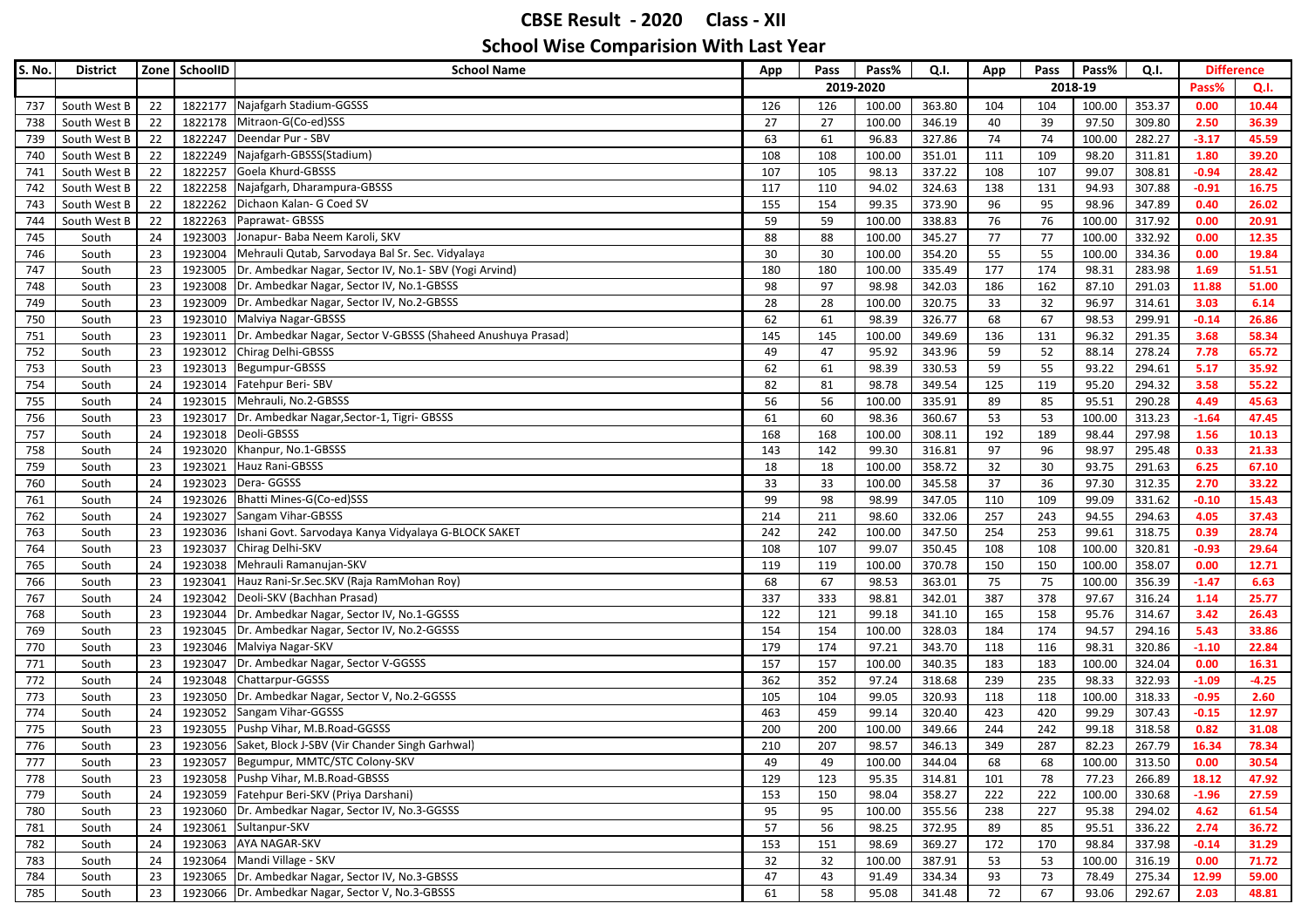| S. No.     | <b>District</b>          | Zone     | SchoolID           | <b>School Name</b>                                                            | App        | Pass<br>Pass%<br>Q.I. |                  | App              | Pass<br>Pass% |            | Q.I.           | <b>Difference</b> |               |                |
|------------|--------------------------|----------|--------------------|-------------------------------------------------------------------------------|------------|-----------------------|------------------|------------------|---------------|------------|----------------|-------------------|---------------|----------------|
|            |                          |          |                    |                                                                               |            | 2019-2020             |                  |                  |               |            | 2018-19        |                   | Pass%         | Q.I.           |
| 786        | South                    | 23       | 1923068            | Saket, Block G-GBSSS                                                          | 89         | 86                    | 96.63            | 303.62           | 106           | 101        | 95.28          | 291.16            | 1.35          | 12.46          |
| 787        | South                    | 23       | 1923071            | Pushp Vihar, M.B.Road-SKV                                                     | 143        | 141                   | 98.60            | 350.71           | 170           | 161        | 94.71          | 294.21            | 3.90          | 56.51          |
| 788        | South                    | 24       |                    | 1923079 Mehrauli, No.2- SKV                                                   | 70         | 70                    | 100.00           | 367.07           | 118           | 112        | 94.92          | 308.53            | 5.08          | 58.55          |
| 789        | South                    | 23       | 1923080            | Dr. Ambedkar Nagar, Tigri- GGSSS                                              | 116        | 115                   | 99.14            | 346.99           | 121           | 121        | 100.00         | 345.12            | $-0.86$       | 1.87           |
| 790        | South                    | 24       | 1923081            | Chattarpur, Acharya Tulsi SBV                                                 | 151        | 151                   | 100.00           | 357.97           | 163           | 161        | 98.77          | 321.50            | 1.23          | 36.47          |
| 791        | South                    | 23       | 1923351            | Dr. Ambedkar Nagar, Sector-V(Dashinpuri Extension)-SV                         | 219        | 213                   | 97.26            | 339.57           | 184           | 176        | 95.65          | 323.26            | 1.61          | 16.32          |
| 792        | South                    | 24       | 1923354            | <b>GBSSS, AYA NAGAR</b>                                                       | 111        | 109                   | 98.20            | 338.83           | 67            | 66         | 98.51          | 301.09            | $-0.31$       | 37.74          |
| 793        | South                    | 24       | 1923355            | Sultanpur-GBSSS                                                               | 45         | 45                    | 100.00           | 335.09           | 37            | 36         | 97.30          | 304.65            | 2.70          | 30.44          |
| 794        | South                    | 24       | 1923358            | Mandi Village- GBSSS                                                          | 25         | 25                    | 100.00           | 339.96           | 34            | 34         | 100.00         | 329.24            | 0.00          | 10.72          |
| 795        | South                    | 24       | 1923359            | Jonapur - SBV                                                                 | 45         | 45                    | 100.00           | 343.09           | 62            | 60         | 96.77          | 294.13            | 3.23          | 48.96          |
| 796        | South                    | 24       |                    | 1923360 Dera- GBSSS                                                           | 29         | 29                    | 100.00           | 334.48           | 21            | 21         | 100.00         | 303.81            | 0.00          | 30.67          |
| 797        | South                    | 23       | 1923393            | Dr. Ambedkar Nagar, Sector IV, No.2- SBV                                      | 9          | 9                     | 100.00           | 349.33           | <b>NA</b>     | <b>NA</b>  | <b>NA</b>      | <b>NA</b>         | <b>NA</b>     | <b>NA</b>      |
| 798        | South East               | 25       | 1924001            | Sriniwaspuri-SBV (Govind Ballabh Pant)                                        | 82         | 79                    | 96.34            | 326.73           | 119           | 98         | 82.35          | 273.79            | 13.99         | 52.94          |
| 799        | South East               | 25       | 1924003            | Ali Ganj-SV                                                                   | 41         | 40                    | 97.56            | 332.59           | 66            | 63         | 95.45          | 319.45            | 2.11          | 13.13          |
| 800        | South East               | 25       | 1924004            | Jangpura-GBSSS                                                                | 34         | 31                    | 91.18            | 304.71           | 45            | 33         | 73.33          | 261.67            | 17.84         | 43.04          |
| 801        | South East               | 25       | 1924005            | Hari Nagar Ashram-GBSSS                                                       | 28         | 26                    | 92.86            | 325.96           | 42            | 34         | 80.95          | 279.36            | 11.90         | 46.61          |
| 802        | South East               | 25       | 1924009            | Sadiq Nagar-SBV                                                               | 74         | 74                    | 100.00           | 338.03           | 97            | 85         | 87.63          | 264.97            | 12.37         | 73.06          |
| 803        | South East               | 25       | 1924014            | Defence Colony, Varun Marg-GBSSS                                              | 36         | 36                    | 100.00           | 307.78           | 62            | 46         | 74.19          | 249.29            | 25.81         | 58.49          |
| 804        | South East               | 25       | 1924023            | GEORGI STOIKOV RAKOVSKI SARVODAYA KANYA VIDYALAYA C-BLOCK DEFENCE COLONY      | 44         | 44                    | 100.00           | 345.14           | 54            | 54         | 100.00         | 348.81            | 0.00          | $-3.68$        |
| 805        | South East               | 25       | 1924025            | Defence Colony, Block A- SN SKV                                               | 104        | 103                   | 99.04            | 354.17           | 115           | 111        | 96.52          | 306.06            | 2.52          | 48.11          |
| 806        | South East               | 25       | 1924027            | East of Kailash, No.2-SKV                                                     | 59         | 59                    | 100.00           | 375.61           | 103           | 103        | 100.00         | 334.78            | 0.00          | 40.83          |
| 807        | South East               | 25       | 1924031            | Sriniwaspuri-GGSSS                                                            | 97         | 97                    | 100.00           | 346.32           | 112           | 110        | 98.21          | 320.42            | 1.79          | 25.90          |
| 808        | South East               | 25       | 1924032            | East of Kailash, No.1-GGSSS                                                   | 98         | 98                    | 100.00           | 342.15           | 141           | 140        | 99.29          | 316.99            | 0.71          | 25.17          |
| 809        | South East               | 25       | 1924033            | Andrews Ganj-SKV                                                              | 76         | 74                    | 97.37            | 350.42           | 92            | 91         | 98.91          | 319.87            | $-1.54$       | 30.55          |
| 810        | South East               | 25       | 1924037            | Jungpura-SKV (Kamla Nehru)                                                    | 36         | 36                    | 100.00           | 325.47           | 93            | 92         | 98.92          | 316.48            | 1.08          | 8.99           |
| 811        | South East               | 25       | 1924038            | <b>INA Colony-RPVV</b>                                                        | 86         | 85                    | 98.84            | 380.51           | 79            | 79         | 100.00         | 356.96            | $-1.16$       | 23.55          |
| 812        | South East               | 25       | 1924039            | Kidwai Nagar- Sarvodaya Vidyalaya (Rani Durgawati)<br>Nehru Nagar-G(Co-ed)SSS | 99         | 98                    | 98.99            | 350.48           | 140           | 123        | 87.86          | 290.57            | 11.13<br>1.32 | 59.91<br>12.41 |
| 813        | South East               | 25<br>25 | 1924041<br>1924043 | Hari Nagar Ashram-SKV                                                         | 64         | 64<br>54              | 100.00<br>100.00 | 313.53<br>348.89 | 76<br>89      | 75         | 98.68<br>95.51 | 301.12<br>306.22  | 4.49          | 42.66          |
| 814        | South East               |          |                    | Noor Nagar-SBV                                                                | 54         |                       |                  |                  | 177           | 85         |                |                   |               |                |
| 815        | South East               | 29       | 1925002<br>1925003 | Chirag Enclave-SBV (Kautilya)                                                 | 195<br>183 | 189<br>183            | 96.92<br>100.00  | 326.11<br>349.27 | 165           | 135<br>157 | 76.27<br>95.15 | 275.33<br>301.46  | 20.65<br>4.85 | 50.78<br>47.81 |
| 816<br>817 | South East<br>South East | 25<br>25 | 1925005            | New Friends Colony-GBSSS (Chander Shekhar Azad)                               | 88         | 82                    | 93.18            | 314.26           | 69            | 64         | 92.75          | 293.04            | 0.43          | 21.22          |
| 818        | South East               | 29       | 1925006            | Madanpur Khadar- GBSSS (Rama Krishna)                                         | 171        | 160                   | 93.57            | 315.36           | 214           | 153        | 71.50          | 252.60            | 22.07         | 62.76          |
| 819        | South East               | 29       | 1925007            | Tuglakabad Extn.-SBV (Sardar Vallabhbhai Patel)                               | 132        | 130                   | 98.48            | 339.47           | 112           | 112        | 100.00         | 303.04            | $-1.52$       | 36.43          |
| 820        | South East               | 29       | 1925009            | Molar Band, No.1- SBV                                                         | 430        | 417                   | 96.98            | 326.38           | 394           | 348        | 88.32          | 284.25            | 8.65          | 42.13          |
| 821        | South East               | 29       | 1925011            | Kalkaji, No.2-GBSSS                                                           | 88         | 88                    | 100.00           | 346.59           | 157           | 125        | 79.62          | 271.71            | 20.38         | 74.88          |
| 822        | South East               | 29       | 1925012            | Kalkaji, Block G-GBSSS                                                        | 50         | 46                    | 92.00            | 302.26           | 89            | 70         | 78.65          | 255.24            | 13.35         | 47.02          |
| 823        | South East               | 29       | 1925014            | Tuglakabad Village-GBSSS                                                      | 88         | 84                    | 95.45            | 338.33           | 103           | 85         | 82.52          | 265.56            | 12.93         | 72.77          |
| 824        | South East               | 29       | 1925015            | Badarpur, No.1-GBSSS                                                          | 256        | 247                   | 96.48            | 323.28           | 256           | 242        | 94.53          | 291.18            | 1.95          | 32.10          |
| 825        | South East               | 29       |                    | 1925016 Kalkaji, DDA Flats, Phase II-GBSSS                                    | 81         | 80                    | 98.77            | 338.01           | 134           | 116        | 86.57          | 262.80            | 12.20         | 75.21          |
| 826        | South East               | 29       |                    | 1925017 Tuglakabad, Railway Colony-SBV                                        | 183        | 174                   | 95.08            | 305.28           | 218           | 177        | 81.19          | 259.58            | 13.89         | 45.70          |
| 827        | South East               | 29       |                    | 1925020 Tuglakabad Extn., No.2-GBSSS                                          | 99         | 87                    | 87.88            | 305.01           | 150           | 108        | 72.00          | 245.09            | 15.88         | 59.92          |
| 828        | South East               | 29       |                    | 1925027 Tekhand - GGSSS                                                       | 87         | 84                    | 96.55            | 334.94           | 154           | 150        | 97.40          | 301.25            | $-0.85$       | 33.69          |
| 829        | South East               | 25       |                    | 1925029 Kalkaji, No.1-SKV (Veer Savarkar)                                     | 218        | 218                   | 100.00           | 341.95           | 213           | 205        | 96.24          | 320.07            | 3.76          | 21.88          |
| 830        | South East               | 29       |                    | 1925031 Tuglakabad, Railway Colony-SKV (Rani Jhansi)                          | 320        | 315                   | 98.44            | 347.74           | 304           | 301        | 99.01          | 330.68            | $-0.58$       | 17.06          |
| 831        | South                    | 23       |                    | 1925032 Green Park Extn.-SKV (Gargi)                                          | 116        | 116                   | 100.00           | 368.00           | 127           | 127        | 100.00         | 313.02            | 0.00          | 54.98          |
| 832        | South East               | 25       |                    | 1925033 New Friends Colony-SKV                                                | 109        | 109                   | 100.00           | 339.97           | 133           | 132        | 99.25          | 333.50            | 0.75          | 6.48           |
| 833        | South East               | 29       |                    | 1925035 Noor Nagar-SKV                                                        | 268        | 256                   | 95.52            | 352.22           | 270           | 262        | 97.04          | 311.24            | $-1.51$       | 40.98          |
| 834        | South East               | 29       |                    | 1925037 Molar Band- SKV                                                       | 604        | 597                   | 98.84            | 348.93           | 512           | 501        | 97.85          | 325.88            | 0.99          | 23.06          |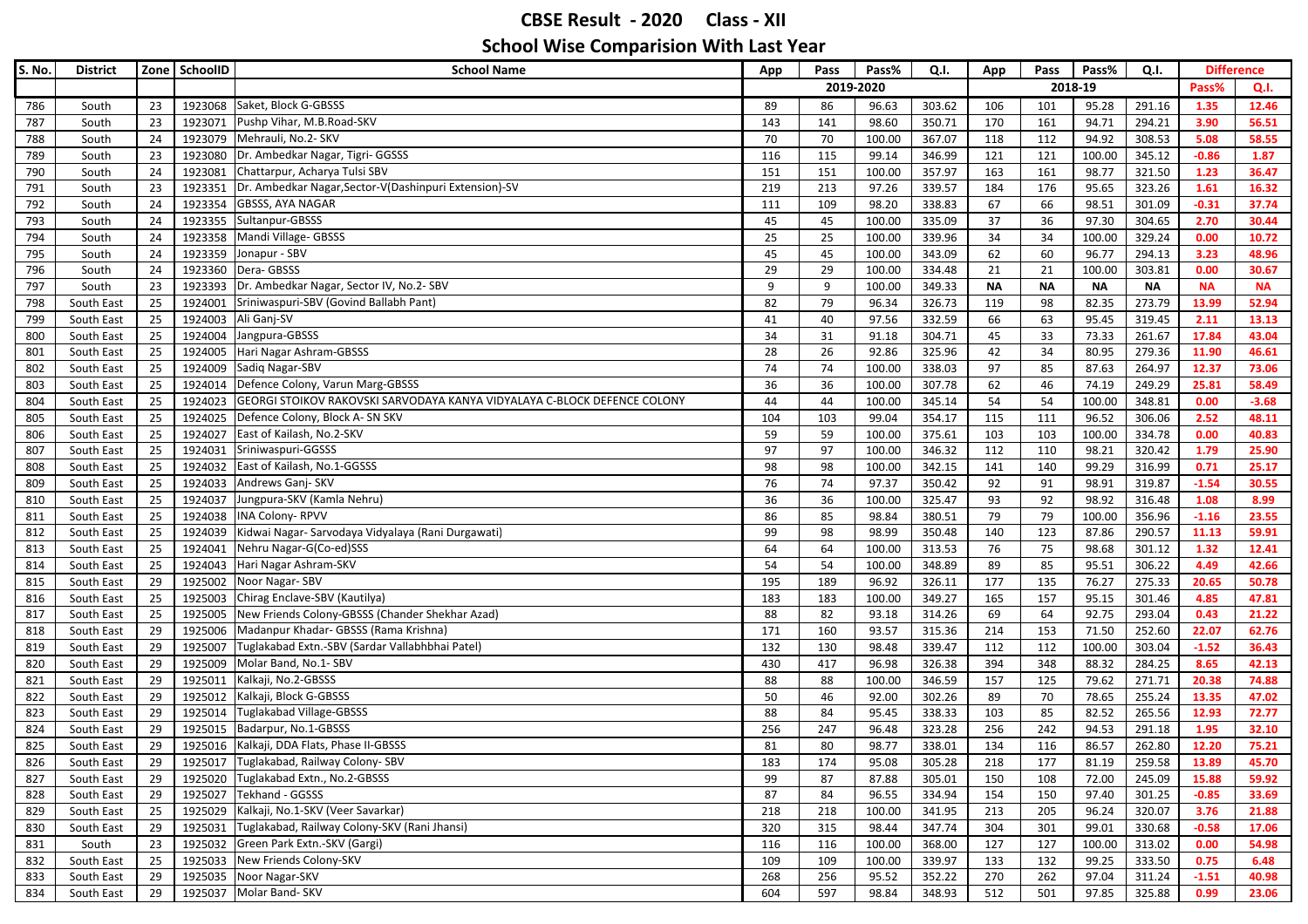| S. No.     | <b>District</b>          |          | Zone SchoolID      | <b>School Name</b>                                                        | Pass%<br>Pass<br>Q.I.<br>App |           | Pass<br>Pass%<br>App |                  | Q.I.       | <b>Difference</b> |                 |                  |                  |                |
|------------|--------------------------|----------|--------------------|---------------------------------------------------------------------------|------------------------------|-----------|----------------------|------------------|------------|-------------------|-----------------|------------------|------------------|----------------|
|            |                          |          |                    |                                                                           |                              | 2019-2020 |                      |                  |            |                   | 2018-19         |                  | Pass%<br>Q.I.    |                |
| 835        | South East               | 29       | 1925038            | Kalkaji, No.2-SKV                                                         | 98                           | 96        | 97.96                | 351.13           | 139        | 129               | 92.81           | 302.15           | 5.15             | 48.98          |
| 836        | South East               | 29       | 1925039            | Kalkaji, No.3-GGSSS                                                       | 151                          | 149       | 98.68                | 313.56           | 181        | 176               | 97.24           | 307.47           | 1.44             | 6.09           |
| 837        | South East               | 29       | 1925040            | Tuglakabad Village-SKV                                                    | 176                          | 170       | 96.59                | 328.81           | 200        | 197               | 98.50           | 312.38           | $-1.91$          | 16.43          |
| 838        | South East               | 29       | 1925041            | Kalkaji, DDA Flats, Phase II-GGSSS                                        | 109                          | 109       | 100.00               | 344.57           | 184        | 176               | 95.65           | 296.43           | 4.35             | 48.14          |
| 839        | South East               | 29       | 1925042            | Badarpur, No.1-GGSSS                                                      | 173                          | 168       | 97.11                | 330.90           | 225        | 204               | 90.67           | 297.99           | 6.44             | 32.91          |
| 840        | South East               | 29       | 1925046            | Tuglakabad, Railway Colony, No.2-GGSSS                                    | 223                          | 222       | 99.55                | 335.20           | 276        | 275               | 99.64           | 328.78           | $-0.09$          | 6.42           |
| 841        | South East               | 25       |                    | 1925049 Joga Bai-GGSSS                                                    | 161                          | 159       | 98.76                | 338.32           | 170        | 159               | 93.53           | 299.05           | 5.23             | 39.27          |
| 842        | South East               | 29       | 1925050            | Molar Band-GBSSS                                                          | 107                          | 107       | 100.00               | 333.29           | 132        | 127               | 96.21           | 294.16           | 3.79             | 39.13          |
| 843        | South East               | 29       | 1925051            | Badarpur, No.2-GBSSS                                                      | 185                          | 177       | 95.68                | 305.13           | 241        | 226               | 93.78           | 286.91           | 1.90             | 18.22          |
| 844        | South East               | 25       | 1925052            | Joga Bai-GBSSS                                                            | 44                           | 42        | 95.45                | 298.43           | 36         | 36                | 100.00          | 299.11           | $-4.55$          | $-0.68$        |
| 845        | South East               | 29       |                    | 1925053 Molar Band, No.2- GGSSS                                           | 199                          | 199       | 100.00               | 351.34           | 217        | 212               | 97.70           | 328.92           | 2.30             | 22.42          |
| 846        | South East               | 29       | 1925054            | Badarpur, No.2-GGSSS                                                      | 172                          | 166       | 96.51                | 319.09           | 221        | 210               | 95.02           | 313.48           | 1.49             | 5.61           |
| 847        | South East               | 29       | 1925055            | Chitranjan Park-GBSSS                                                     | 99                           | 94        | 94.95                | 328.09           | 145        | 113               | 77.93           | 270.23           | 17.02            | 57.86          |
| 848        | South East               | 29       | 1925056            | Tughlakabad Extn.-SBV                                                     | 171                          | 161       | 94.15                | 303.98           | 211        | 180               | 85.31           | 258.80           | 8.84             | 45.18          |
| 849        | South East               | 29       | 1925057            | Molar Band, No.2-GBSSS                                                    | 161                          | 159       | 98.76                | 347.91           | 240        | 195               | 81.25           | 268.19           | 17.51            | 79.72          |
| 850        | South East               | 29       | 1925058            | Tughlakabad, Railway Colony, No.2-GBSSS                                   | 124                          | 116       | 93.55                | 320.74           | 164        | 136               | 82.93           | 261.90           | 10.62            | 58.84          |
| 851        | South East               | 25       | 1925059            | Lajpat Nagar, Ring Road-SBV (Shaheed Hemu Kalani)                         | 165                          | 160       | 96.97                | 340.70           | 171        | 159               | 92.98           | 298.30           | 3.99             | 42.39          |
| 852        | South East               | 29       | 1925060            | Chitranjan Park-SKV (Shyama Prasad Mukherjee)                             | 113                          | 113       | 100.00               | 346.10           | 145        | 136               | 93.79           | 324.79           | 6.21             | 21.30          |
| 853        | South East               | 29       | 1925061            | Tughlakabad Extn., No.1-SKV (Aruna Asif Ali)                              | 414                          | 400       | 96.62                | 318.03           | 394        | 384               | 97.46           | 323.73           | $-0.84$          | $-5.70$        |
| 854        | South East               | 29       | 1925062            | Madanpur Khadar- SKV                                                      | 408                          | 391       | 95.83                | 322.23           | 500        | 474               | 94.80           | 308.77           | 1.03             | 13.46          |
| 855        | South East               | 29       | 1925190            | Molar Band-GGSSS No. 3                                                    | 200                          | 197       | 98.50                | 338.78           | 225        | 218               | 96.89           | 314.57           | 1.61             | 24.21          |
| 856        | South East               | 25       | 1925246            | Masjid Moth-Sarvodaya(Co-ed) Vidyalaya                                    | 36                           | 35        | 97.22                | 363.14           | 49         | 49                | 100.00          | 319.92           | $-2.78$          | 43.22          |
| 857        | South East               | 29       | 1925247            | Badarpur, No.3-GBSSS                                                      | 103                          | 96        | 93.20                | 312.69           | 160        | 134               | 83.75           | 273.19           | 9.45             | 39.50          |
| 858        | South East               | 29       | 1925248            | Badarpur, No.3-GGSSS                                                      | 206                          | 206       | 100.00               | 366.97           | 269        | 267               | 99.26           | 332.36           | 0.74             | 34.60          |
| 859        | South East               | 29       | 1925249            | Tughlakabad Extn.-GBSSS No.3                                              | 87                           | 87        | 100.00               | 319.48           | 126        | 110               | 87.30           | 255.33           | 12.70            | 64.16          |
| 860        | South East               | 29       | 1925250            | Tughlakabad Extn.-GGSSS No.2                                              | 206                          | 199       | 96.60                | 318.69           | 294        | 269               | 91.50           | 289.80           | 5.11             | 28.89          |
| 861        | South                    | 23       | 1925333            | Shahpur Jat-S(Co-Ed)V                                                     | 62                           | 62        | 100.00               | 332.37           | 65         | 65                | 100.00          | 338.51           | 0.00             | $-6.14$        |
| 862        | South East               | 25       |                    | 1925334 Lajpat Nagar-RPVV                                                 | 121                          | 121       | 100.00               | 419.08           | 128        | 128               | 100.00          | 404.81           | 0.00             | 14.27          |
| 863        | South East               | 25       | 1925335            | LAJPAT NAGAR GOVT.(CO.ED)S.S.S                                            | 175                          | 167       | 95.43                | 346.54           | 171        | 150               | 87.72           | 296.63           | 7.71             | 49.92          |
| 864        | South East               | 29       | 1925339            | Madanpur Khadar Extn. J.J.Colony GBSSS                                    | 37                           | 37        | 100.00               | 354.65           | ΝA         | <b>NA</b>         | <b>NA</b>       | ΝA               | <b>NA</b>        | <b>NA</b>      |
| 865        | South East               | 29       | 1925340            | Madanpur Khadar Extn. J.J.Colony GGSSS                                    | 95                           | 95        | 100.00               | 352.74           | NΑ         | <b>NA</b>         | <b>NA</b>       | <b>NA</b>        | <b>NA</b>        | <b>NA</b>      |
| 866        | South East               | 29       | 1925341            | <b>HARKESH NAGAR GGSSS</b>                                                | 133                          | 131       | 98.50                | 343.98           | 162        | 161               | 99.38           | 307.96           | $-0.89$          | 36.02          |
| 867        | South East               | 29       | 1925342            | <b>HARKESH NAGAR GBSSS</b>                                                | 98                           | 96        | 97.96                | 318.77           | 96         | 85                | 88.54           | 269.24           | 9.42             | 49.53          |
| 868        | South East               | 29       | 1925345            | Jasola Village, GGSSS                                                     | 107                          | 107       | 100.00               | 363.35           | 123        | 122               | 99.19           | 313.11           | 0.81             | 50.24          |
| 869        | South East               | 29       | 1925353            | Jasola Village, GBSSS<br>Tekhand - GBSSS                                  | 85                           | 78        | 91.76                | 302.56           | 84         | 53                | 63.10           | 232.71           | 28.67            | 69.85          |
| 870        | South East<br>South East | 29<br>29 | 1925356<br>1925359 | Badarpur, Tajpur Pahari - GGSSS                                           | 96                           | 84        | 87.50<br>98.20       | 301.46           | 138        | 82                | 59.42           | 245.55           | 28.08<br>$-1.80$ | 55.91          |
| 871        | South East               | 29       | 1925360            | Badarpur, Tajpur Pahari - GBSSS                                           | 111<br>54                    | 109<br>52 | 96.30                | 345.66<br>334.93 | 100<br>49  | 100<br>46         | 100.00<br>93.88 | 330.47<br>290.08 | 2.42             | 15.19<br>44.84 |
| 872        |                          | 29       | 1925399            | Molar Band, No.3- GBSSS                                                   | 114                          |           | 84.21                | 290.20           | 219        | 169               | 77.17           |                  | 7.04             | 31.28          |
| 873        | South East<br>South East | 29       |                    | 1925400 Molar Band, No.4- GGSSS                                           | 266                          | 96<br>264 | 99.25                | 345.30           | 464        | 444               | 95.69           | 258.92<br>300.39 | 3.56             | 44.91          |
| 874        | South East               |          |                    | 1925401 Molar Band, No.1- GGSSS                                           |                              |           |                      |                  |            |                   |                 |                  |                  |                |
| 875        | South East               | 29<br>29 |                    | Molar Band, No.2- SBV                                                     | 295                          | 293       | 99.32                | 345.05           | 492        | 453               | 92.07           | 296.50           | 7.25             | 48.55          |
| 876        |                          | 29       | 1925402<br>1925403 | Madanpur Khadar- GBSSS                                                    | 206                          | 205       | 99.51                | 334.78           | 262<br>180 | 235               | 89.69           | 264.24           | 9.82<br>28.06    | 70.53<br>47.13 |
| 877        | South East<br>South East | 29       |                    | 1925404 Madanpur Khadar- GGSSS                                            | 40<br>72                     | 37<br>69  | 92.50<br>95.83       | 305.80<br>336.43 | 177        | 116<br>154        | 64.44<br>87.01  | 258.67<br>286.27 | 8.83             | 50.16          |
| 878        | South East               | 29       |                    | 1925430 Kalkaji School of Excellence                                      | 148                          | 148       | 100.00               | 405.73           | ΝA         | <b>NA</b>         | ΝA              | ΝA               | <b>NA</b>        | <b>NA</b>      |
| 879<br>880 | South East               | 29       |                    | 1925431 Madanpur Khadar Extn., Phase-III- Govt. Co-ed Sarvodaya Vidyalaya | 73                           | 70        | 95.89                | 323.27           | ΝΑ         | NΑ                | NΑ              | ΝA               | <b>NA</b>        | <b>NA</b>      |
| 881        | South East               | 29       |                    | 1925432 Madanpur Khadar School of Excellence, J.J Colony, Phase-II        | 123                          | 122       | 99.19                | 368.84           | ΝA         | ΝA                | ΝA              | ΝA               | <b>NA</b>        | <b>NA</b>      |
| 882        | New Delhi                | 26       |                    | 2026002 Kitchner Road-SV                                                  | 57                           | 55        | 96.49                | 305.39           | 79         | 72                | 91.14           | 273.01           | 5.35             | 32.37          |
| 883        | New Delhi                | 26       |                    | 2026003 Pandara Road-GBSSS                                                | 24                           | 23        | 95.83                | 346.13           | 44         | 36                | 81.82           | 284.64           | 14.02            | 61.49          |
|            |                          |          |                    |                                                                           |                              |           |                      |                  |            |                   |                 |                  |                  |                |